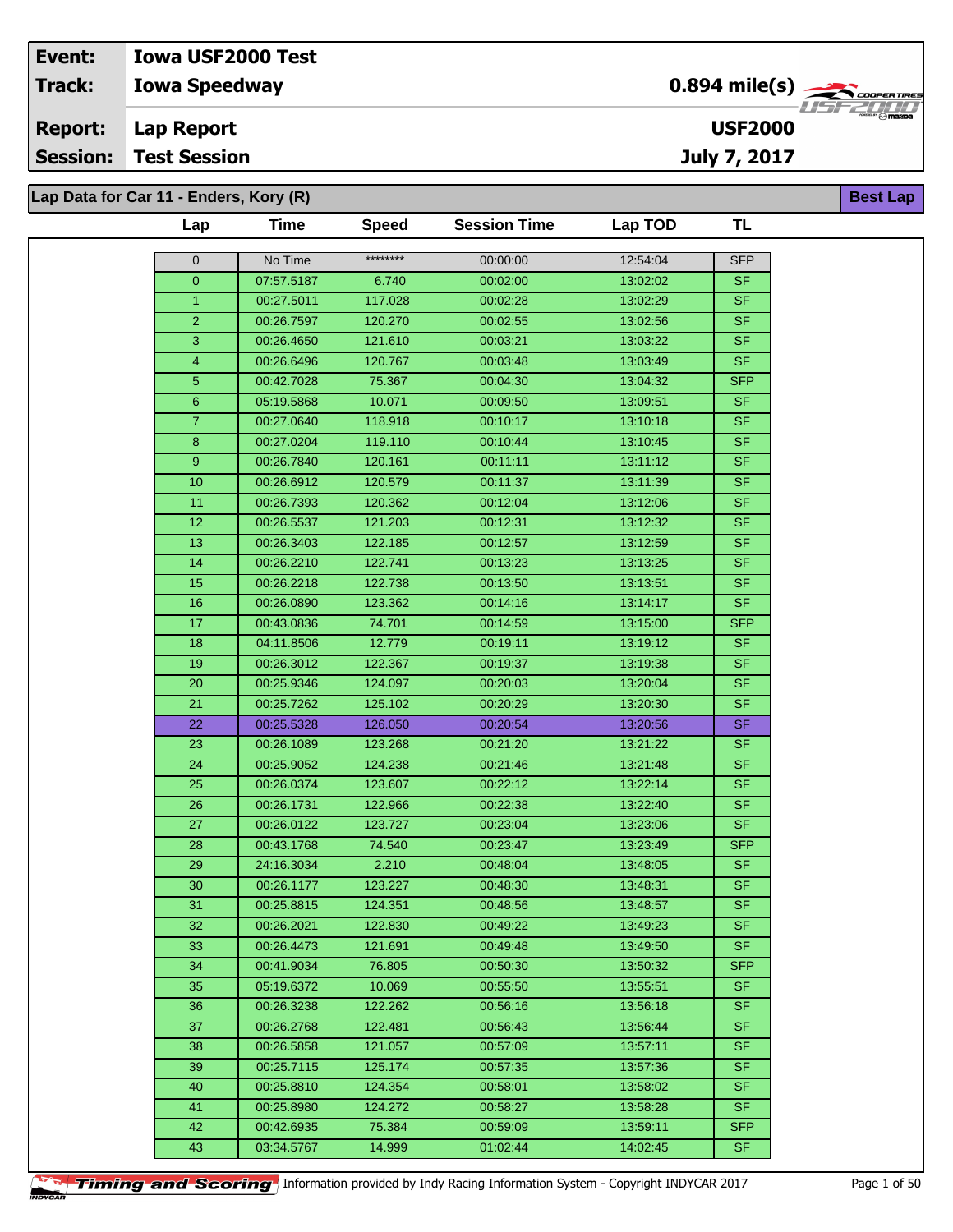**Lap Data for Car 11 - Enders, Kory (R)**

| Lap             | <b>Time</b>              | <b>Speed</b>     | <b>Session Time</b>  | Lap TOD              | <b>TL</b>              |
|-----------------|--------------------------|------------------|----------------------|----------------------|------------------------|
| 44              | 00:26.1839               | 122.915          | 01:03:10             | 14:03:12             | <b>SF</b>              |
| 45              | 00:25.8692               | 124.410          | 01:03:36             | 14:03:37             | <b>SF</b>              |
| 46              | 00:25.9323               | 124.108          | 01:04:02             | 14:04:03             | <b>SF</b>              |
| 47              | 00:42.5403               | 75.655           | 01:04:44             | 14:04:46             | <b>SFP</b>             |
| 48              | 03:49.1117               | 14.047           | 01:08:34             | 14:08:35             | <b>SFP</b>             |
| 49              | 05:34.2956               | 9.627            | 01:14:08             | 14:14:09             | <b>SF</b>              |
| 50              | 00:26.8813               | 119.726          | 01:14:35             | 14:14:36             | <b>SF</b>              |
| 51              | 00:26.6718               | 120.667          | 01:15:01             | 14:15:03             | <b>SF</b>              |
| 52              | 00:26.5635               | 121.159          | 01:15:28             | 14:15:29             | <b>SF</b>              |
| 53              | 00:26.3820               | 121.992          | 01:15:54             | 14:15:56             | SF.                    |
| 54              | 00:26.5295               | 121.314          | 01:16:21             | 14:16:22             | <b>SF</b>              |
| 55              | 00:42.6961               | 75.379           | 01:17:04             | 14:17:05             | <b>SFP</b>             |
| 56              | 09:13.3124               | 5.817            | 01:26:17             | 14:26:18             | <b>SF</b>              |
| 57              | 00:26.6259               | 120.875          | 01:26:44             | 14:26:45             | <b>SF</b>              |
| 58              | 00:26.3245               | 122.259          | 01:27:10             | 14:27:11             | <b>SF</b>              |
| 59              | 00:26.7800               | 120.179          | 01:27:37             | 14:27:38             | <b>SF</b>              |
| 60              | 00:26.8222               | 119.990          | 01:28:03             | 14:28:05             | <b>SF</b>              |
| 61              | 00:42.3112               | 76.065           | 01:28:46             | 14:28:47             | <b>SFP</b>             |
| 62              | 12:31.9728               | 4.280            | 01:41:18             | 14:41:19             | <b>SF</b>              |
| 63              | 00:26.3451               | 122.163          | 01:41:44             | 14:41:46             | <b>SF</b>              |
| 64              | 00:26.3479               | 122.150          | 01:42:10             | 14:42:12             | <b>SF</b>              |
| 65              | 00:26.4564               | 121.649          | 01:42:37             | 14:42:38             | <b>SF</b>              |
| 66              | 00:26.2585               | 122.566          | 01:43:03             | 14:43:05             | <b>SF</b>              |
| 67              | 00:26.5153               | 121.379          | 01:43:30             | 14:43:31             | <b>SF</b>              |
| 68              | 00:26.2859               | 122.438          | 01:43:56             | 14:43:57             | <b>SF</b>              |
| 69              | 00:26.4783               | 121.549          | 01:44:22             | 14:44:24             | <b>SF</b>              |
| $70\,$          | 00:26.5025               | 121.438          | 01:44:49             | 14:44:50             | <b>SF</b>              |
| $71$            | 00:26.9915               | 119.238          | 01:45:16             | 14:45:17             | <b>SF</b>              |
| 72              | 00:27.1950               | 118.345          | 01:45:43             | 14:45:45             | <b>SF</b>              |
| $\overline{73}$ | 00:26.8610               | 119.817          | 01:46:10             | 14:46:11             | <b>SF</b>              |
| 74              | 00:26.6725               | 120.664          | 01:46:37             | 14:46:38             | <b>SF</b><br><b>SF</b> |
| 75              | 00:26.5595               | 121.177          | 01:47:03             | 14:47:05             | <b>SFP</b>             |
| 76              | 00:41.4133<br>07:20.4567 | 77.714           | 01:47:45<br>01:55:05 | 14:47:46<br>14:55:07 |                        |
| 77<br>78        | 00:26.6391               | 7.307<br>120.815 | 01:55:32             | 14.55:33             | SF<br><b>SF</b>        |
| 79              | 00:26.4581               | 121.641          | 01:55:58             | 14:55:60             | <b>SF</b>              |
| 80              | 00:26.4626               | 121.621          | 01:56:25             | 14:56:26             | SF.                    |
| 81              | 00:26.5873               | 121.050          | 01:56:51             | 14:56:53             | SF.                    |
| 82              | 00:26.3890               | 121.960          | 01:57:18             | 14:57:19             | <b>SF</b>              |
| 83              | 00:26.3266               | 122.249          | 01:57:44             | 14:57:45             | <b>SF</b>              |
| 84              | 00:26.4993               | 121.452          | 01:58:10             | 14:58:12             | SF.                    |
| 85              | 00:26.3144               | 122.306          | 01:58:37             | 14:58:38             | <b>SF</b>              |
| 86              | 00:26.9512               | 119.416          | 01:59:04             | 14:59:05             | SF.                    |
| 87              | 00:26.2682               | 122.521          | 01:59:30             | 14:59:31             | SF.                    |
| 88              | 00:43.3839               | 74.184           | 02:00:13             | 15:00:15             | <b>SFP</b>             |
| 89              | 02:26.6501               | 21.946           | 02:02:40             | 15:02:41             | SF.                    |
|                 |                          |                  |                      |                      |                        |

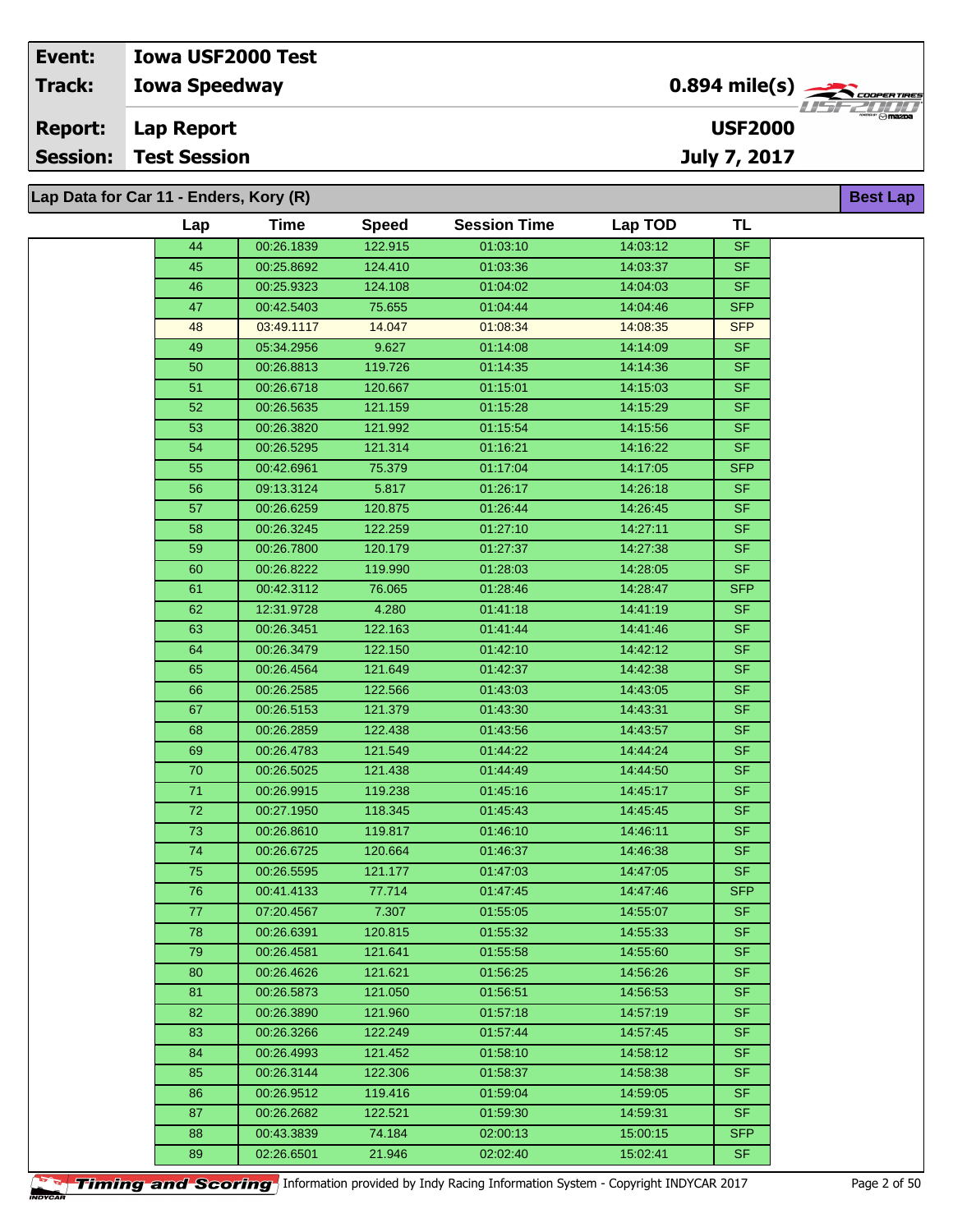**Lap Data for Car 11 - Enders, Kory (R)**

| Lap        | <b>Time</b>              | <b>Speed</b>       | <b>Session Time</b>  | Lap TOD              | <b>TL</b>              |
|------------|--------------------------|--------------------|----------------------|----------------------|------------------------|
| 90         | 00:26.2702               | 122.511            | 02:03:06             | 15:03:08             | <b>SF</b>              |
| 91         | 00:26.3126               | 122.314            | 02:03:33             | 15:03:34             | <b>SF</b>              |
| 92         | 00:26.2577               | 122.570            | 02:03:59             | 15:04:00             | <b>SF</b>              |
| 93         | 00:26.8253               | 119.976            | 02:04:26             | 15:04:27             | <b>SF</b>              |
| 94         | 00:26.2782               | 122.474            | 02:04:52             | 15:04:53             | <b>SF</b>              |
| 95         | 00:26.5557               | 121.194            | 02:05:18             | 15:05:20             | <b>SF</b>              |
| 96         | 00:26.3472               | 122.153            | 02:05:45             | 15:05:46             | <b>SF</b>              |
| 97         | 00:26.2600               | 122.559            | 02:06:11             | 15:06:13             | <b>SF</b>              |
| 98         | 00:26.0836               | 123.388            | 02:06:37             | 15:06:39             | <b>SF</b>              |
| 99         | 00:25.9331               | 124.104            | 02:07:03             | 15:07:05             | <b>SF</b>              |
| 100        | 00:25.8720               | 124.397            | 02:07:29             | 15:07:30             | <b>SF</b>              |
| 101        | 00:25.9477               | 124.034            | 02:07:55             | 15:07:56             | <b>SF</b>              |
| 102        | 00:25.9143               | 124.194            | 02:08:21             | 15:08:22             | <b>SF</b>              |
| 103        | 00:25.9057               | 124.235            | 02:08:47             | 15:08:48             | <b>SF</b>              |
| 104        | 00:25.9366               | 124.087            | 02:09:13             | 15:09:14             | <b>SF</b>              |
| 105        | 00:26.0840               | 123.386            | 02:09:39             | 15:09:40             | <b>SF</b>              |
| 106        | 00:42.0345               | 76.566             | 02:10:21             | 15:10:22             | <b>SFP</b>             |
| 107        | 18:41.0162               | 2.871              | 02:29:02             | 15:29:03             | <b>SF</b>              |
| 108        | 00:26.5031               | 121.435            | 02:29:28             | 15:29:30             | <b>SF</b>              |
| 109        | 00:26.7607               | 120.266            | 02:29:55             | 15:29:57             | <b>SF</b>              |
| 110        | 00:27.2828               | 117.964            | 02:30:22             | 15:30:24             | <b>SF</b>              |
| 111        | 00:27.0016               | 119.193            | 02:30:49             | 15:30:51             | <b>SF</b>              |
| 112        | 00:26.6568               | 120.735            | 02:31:16             | 15:31:17             | <b>SF</b>              |
| 113        | 00:42.4411               | 75.832             | 02:31:58             | 15:31:60             | <b>SFP</b>             |
| 114        | 04:09.3104               | 12.909             | 02:36:08             | 15:36:09             | <b>SF</b>              |
| 115        | 00:26.6690               | 120.679            | 02:36:34             | 15:36:36             | $S$ F                  |
| 116        | 00:27.1184               | 118.680            | 02:37:02             | 15:37:03             | <b>SF</b>              |
| 117        | 00:26.5947               | 121.017            | 02:37:28             | 15:37:30             | <b>SF</b>              |
| 118        | 00:26.9045               | 119.623            | 02:37:55             | 15:37:57             | <b>SF</b>              |
| 119        | 00:26.2879               | 122.429            | 02:38:21             | 15:38:23             | <b>SF</b>              |
| 120        | 00:44.4557               | 72.396             | 02:39:06             | 15:39:07             | <b>SFP</b>             |
| 121        | 05:42.2952               | 9.402              | 02:44:48             | 15:44:50             | <b>SF</b>              |
| 122        | 00:27.3585               | 117.638            | 02:45:15             | 15:45:17             | <b>SF</b>              |
| 123        | 00:26.4904               | 121.493            | 02:45:42             | 15:45:43             | SF                     |
| 124        | 00:26.3724               | 122.037<br>122,707 | 02:46:08             | 15:46:10             | SF.                    |
| 125<br>126 | 00:26.2283<br>00:26.2627 | 122.546            | 02:46:35<br>02:47:01 | 15:46:36<br>15:47:02 | <b>SF</b><br><b>SF</b> |
| 127        | 00:26.1263               |                    |                      | 15:47:28             | <b>SF</b>              |
| 128        | 00:25.9944               | 123.186<br>123.811 | 02:47:27<br>02:47:53 | 15:47:54             | <b>SF</b>              |
| 129        | 00:26.0224               | 123.678            | 02:48:19             | 15:48:20             | <b>SF</b>              |
| 130        | 00:25.8859               | 124.330            | 02:48:45             | 15:48:46             | SF.                    |
| 131        | 00:25.7031               | 125.214            | 02:49:11             | 15:49:12             | <b>SF</b>              |
| 132        | 00:26.7057               | 120.514            | 02:49:37             | 15:49:39             | <b>SF</b>              |
| 133        | 00:26.0891               | 123.362            | 02:50:03             | 15:50:05             | <b>SF</b>              |
| 134        | 00:26.9242               | 119.536            | 02:50:30             | 15:50:32             | <b>SF</b>              |
| 135        | 00:26.3945               | 121.934            | 02:50:57             | 15:50:58             | <b>SF</b>              |
|            |                          |                    |                      |                      |                        |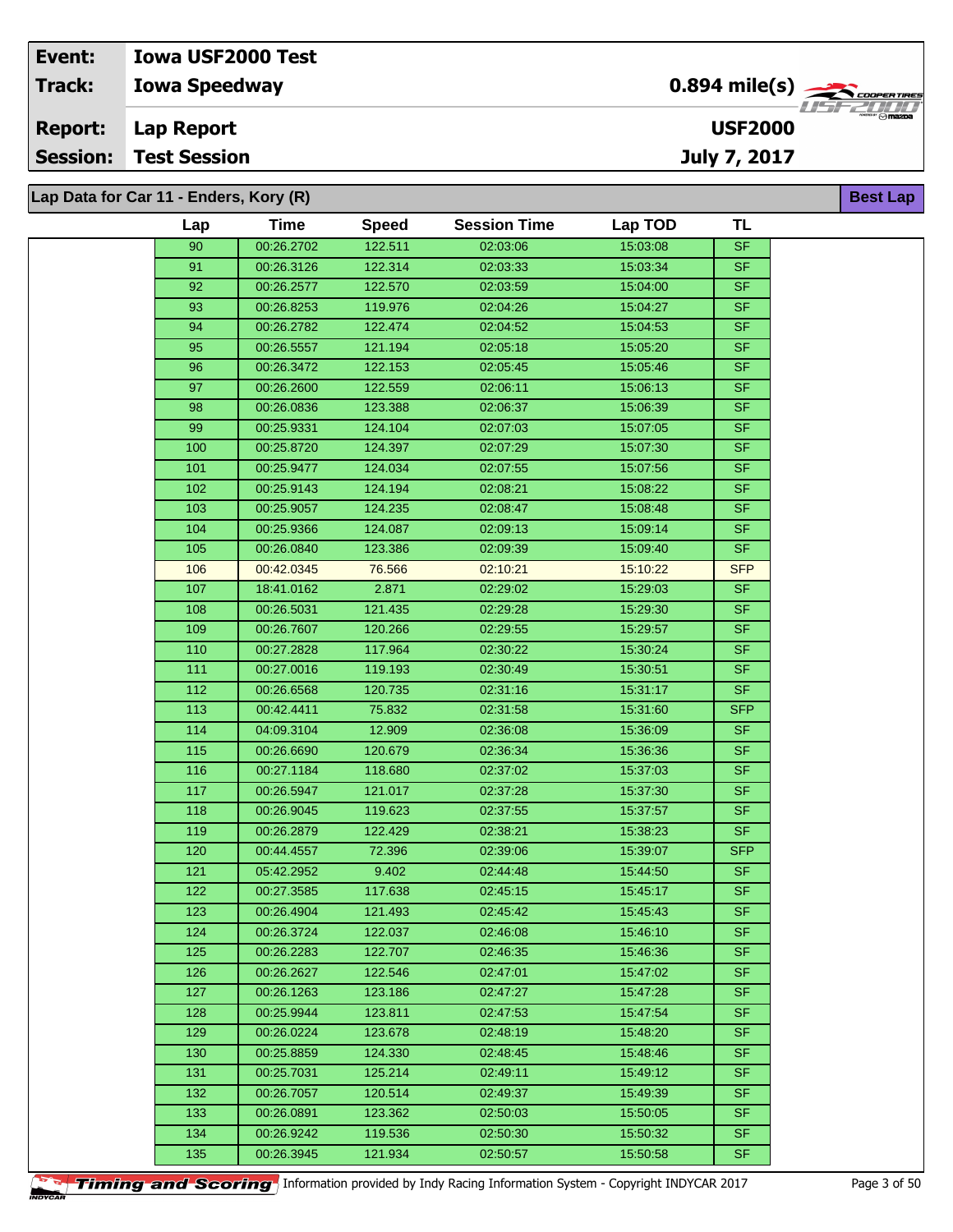| Event:          | <b>Iowa USF2000 Test</b>               |                |                          |
|-----------------|----------------------------------------|----------------|--------------------------|
| <b>Track:</b>   | <b>Iowa Speedway</b>                   |                | 77527777                 |
| <b>Report:</b>  | Lap Report                             | <b>USF2000</b> | $\overline{\phantom{a}}$ |
| <b>Session:</b> | <b>Test Session</b>                    | July 7, 2017   |                          |
|                 | Lap Data for Car 11 - Enders, Kory (R) |                | <b>Best Lap</b>          |

| Lap | Time       | <b>Speed</b> | <b>Session Time</b> | Lap TOD  | TL         |
|-----|------------|--------------|---------------------|----------|------------|
| 136 | 00:26.1726 | 122.968      | 02:51:23            | 15:51:24 | SF.        |
| 137 | 00:26.2002 | 122.839      | 02:51:49            | 15:51:50 | SF.        |
| 138 | 00:41.9024 | 76.807       | 02:52:31            | 15:52:32 | <b>SFP</b> |
| 139 | 01:37.8417 | 32.894       | 02:54:09            | 15:54:10 | SF.        |
| 140 | 00:26.1846 | 122.912      | 02:54:35            | 15:54:36 | SF.        |
| 141 | 00:26.0993 | 123.314      | 02:55:01            | 15:55:03 | SF.        |
| 142 | 00:27.2001 | 118.323      | 02:55:28            | 15:55:30 | SF.        |
| 143 | 00:26.2531 | 122.591      | 02:55:55            | 15:55:56 | <b>SF</b>  |
| 144 | 00:26.3645 | 122.073      | 02.56.21            | 15:56:22 | SF.        |
| 145 | 00:26.5175 | 121.369      | 02:56:47            | 15:56:49 | SF.        |
| 146 | 00:26.0504 | 123.545      | 02:57:13            | 15:57:15 | SF.        |
| 147 | 00:26.2366 | 122.668      | 02:57:40            | 15.57.41 | SF.        |
| 148 | 00:25.8256 | 124.621      | 02:58:06            | 15:58:07 | SF.        |
| 149 | 00:26.2087 | 122.799      | 02:58:32            | 15:58:33 | <b>SF</b>  |
| 150 | 00:25.9658 | 123.948      | 02:58:58            | 15:58:59 | SF.        |
| 151 | 00:44.3835 | 72.513       | 02:59:42            | 15:59:44 | <b>SFP</b> |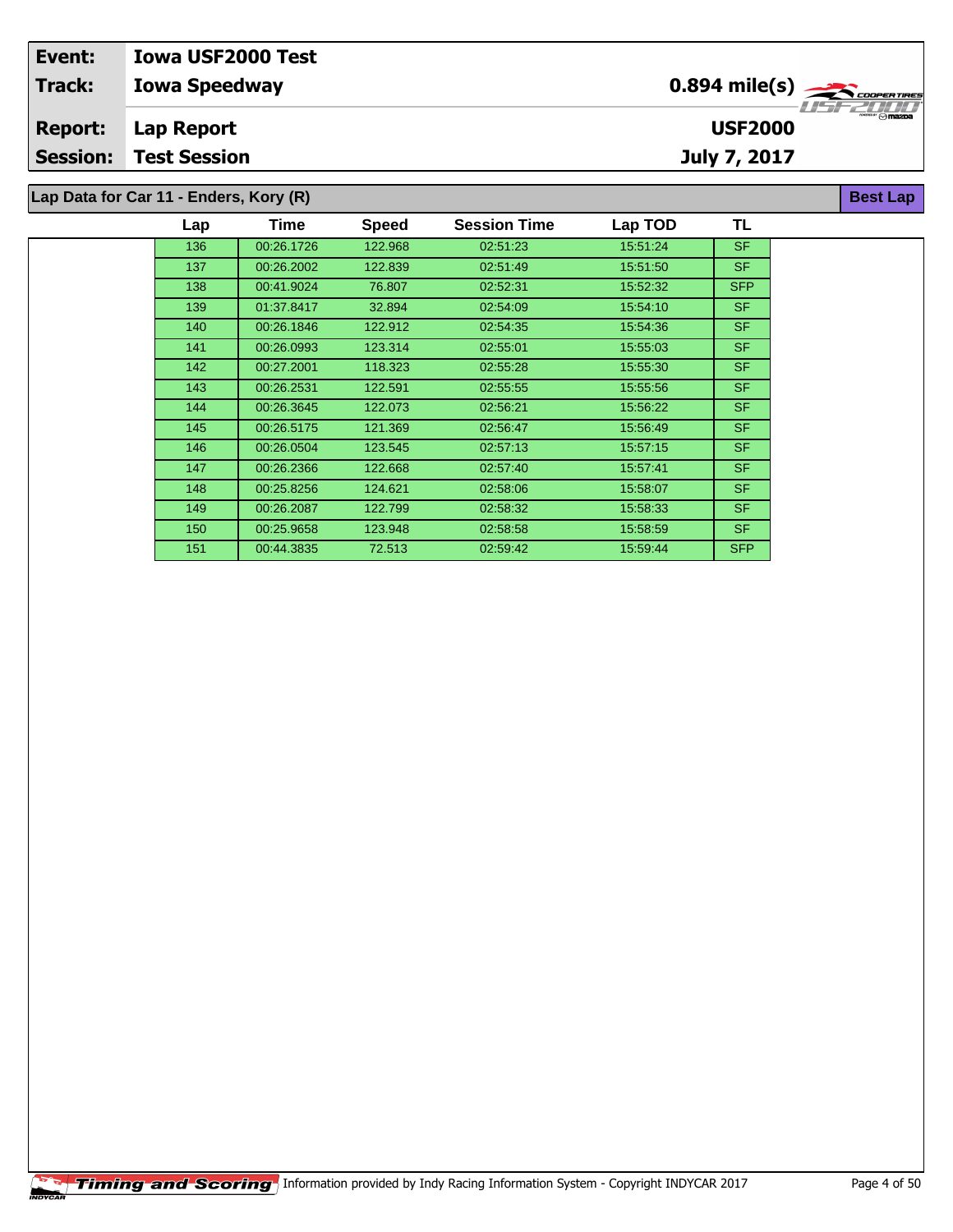**Lap Data for Car 12 - de la Vara, Moises (R)**

|                 | <b>Time</b> |                          | <b>Session Time</b> |          | TL                      |
|-----------------|-------------|--------------------------|---------------------|----------|-------------------------|
| Lap             |             | <b>Speed</b><br>******** |                     | Lap TOD  |                         |
| $\mathbf 0$     | No Time     |                          | 00:00:00            | 12:54:15 | <b>SFP</b><br><b>SF</b> |
| $\mathbf 0$     | 07:23.7217  | 7.253                    | 00:01:37            | 13:01:38 | <b>SF</b>               |
| $\mathbf{1}$    | 00:28.4259  | 113.221                  | 00:02:05            | 13:02:07 |                         |
| $\overline{2}$  | 00:27.2845  | 117.957                  | 00:02:33            | 13:02:34 | <b>SF</b>               |
| 3               | 00:27.6854  | 116.249                  | 00:03:00            | 13:03:02 | <b>SF</b>               |
| 4               | 00:27.8408  | 115.600                  | 00:03:28            | 13:03:30 | <b>SF</b>               |
| $\overline{5}$  | 00:27.6336  | 116.467                  | 00:03:56            | 13:03:57 | <b>SF</b>               |
| $6\phantom{a}$  | 00:27.4583  | 117.210                  | 00:04:23            | 13:04:25 | <b>SF</b>               |
| $\overline{7}$  | 00:28.2741  | 113.829                  | 00:04:52            | 13:04:53 | <b>SF</b>               |
| 8               | 00:37.1617  | 86.605                   | 00:05:29            | 13:05:30 | <b>SFP</b>              |
| 9               | 07:06.5252  | 7.546                    | 00:12:35            | 13:12:37 | <b>SF</b>               |
| 10              | 00:27.1114  | 118.710                  | 00:13:02            | 13:13:04 | <b>SF</b>               |
| 11              | 00:26.7885  | 120.141                  | 00:13:29            | 13:13:31 | <b>SF</b>               |
| 12              | 00:26.4216  | 121.809                  | 00:13:56            | 13:13:57 | <b>SF</b>               |
| 13              | 00:37.2199  | 86.470                   | 00:14:33            | 13:14:34 | <b>SFP</b>              |
| 14              | 04:46.0871  | 11.250                   | 00:19:19            | 13:19:20 | $S$ F                   |
| 15              | 00:27.9636  | 115.092                  | 00:19:47            | 13:19:48 | <b>SF</b>               |
| 16              | 00:27.4833  | 117.104                  | 00:20:14            | 13:20:16 | <b>SF</b>               |
| 17              | 00:26.9330  | 119.497                  | 00:20:41            | 13:20:43 | <b>SF</b>               |
| 18              | 00:27.2084  | 118.287                  | 00:21:09            | 13:21:10 | <b>SF</b>               |
| 19              | 00:26.9302  | 119.509                  | 00:21:35            | 13:21:37 | <b>SF</b>               |
| 20              | 00:27.1262  | 118.645                  | 00:22:03            | 13:22:04 | <b>SF</b>               |
| 21              | 00:27.2139  | 118.263                  | 00:22:30            | 13:22:31 | <b>SF</b>               |
| 22              | 00:42.6408  | 75.477                   | 00:23:12            | 13:23:14 | <b>SFP</b>              |
| 23              | 25:37.7138  | 2.093                    | 00:48:50            | 13:48:52 | <b>SF</b>               |
| 24              | 00:27.8130  | 115.716                  | 00:49:18            | 13:49:19 | <b>SF</b>               |
| 25              | 00:44.7712  | 71.885                   | 00:50:03            | 13:50:04 | <b>SFP</b>              |
| 26              | 01:36.1464  | 33.474                   | 00:51:39            | 13:51:40 | <b>SF</b>               |
| 27              | 00:27.0114  | 119.150                  | 00:52:06            | 13:52:07 | <b>SF</b>               |
| 28              | 00:26.8250  | 119.978                  | 00:52:33            | 13:52:34 | <b>SF</b>               |
| 29              | 00:26.8628  | 119.809                  | 00:52:60            | 13:53:01 | <b>SF</b>               |
| 30 <sub>o</sub> | 00:27.0559  | 118.954                  | 00:53:27            | 13:53:28 | <b>SF</b>               |
| 31              | 00:26.8859  | 119.706                  | 00:53:54            | 13:53:55 | <b>SF</b>               |
| 32              | 00:26.6105  | 120.945                  | 00:54:20            | 13:54:22 | <b>SF</b>               |
| 33              | 00:26.7640  | 120.251                  | 00:54:47            | 13:54:48 | <b>SF</b>               |
| 34              | 00:26.8724  | 119.766                  | 00:55:14            | 13:55:15 | <b>SF</b><br><b>SF</b>  |
| 35              | 00:26.5956  | 121.012                  | 00:55:40            | 13:55:42 |                         |
| 36              | 00:26.9026  | 119.632                  | 00:56:07            | 13:56:09 | <b>SF</b><br><b>SF</b>  |
| 37              | 00:26.6835  | 120.614                  | 00:56:34            | 13:56:35 |                         |
| 38              | 00:41.4805  | 77.588                   | 00:57:15            | 13:57:17 | SFP                     |
| 39              | 03:30.3987  | 15.297                   | 01:00:46            | 14:00:47 | <b>SF</b>               |
| 40              | 00:26.5423  | 121.256                  | 01:01:12            | 14:01:14 | <b>SF</b>               |
| 41              | 00:26.2230  | 122.732                  | 01:01:39            | 14:01:40 | <b>SF</b>               |
| 42              | 00:26.4438  | 121.707                  | 01:02:05            | 14:02:06 | <b>SF</b>               |
| 43              | 00:26.5089  | 121.408                  | 01:02:32            | 14:02:33 | <b>SF</b>               |
| 44              | 00:26.2168  | 122.761                  | 01:02:58            | 14:02:59 | <b>SF</b>               |



**Timing and Scoring** Information provided by Indy Racing Information System - Copyright INDYCAR 2017 Page 5 of 50

**Best Lap**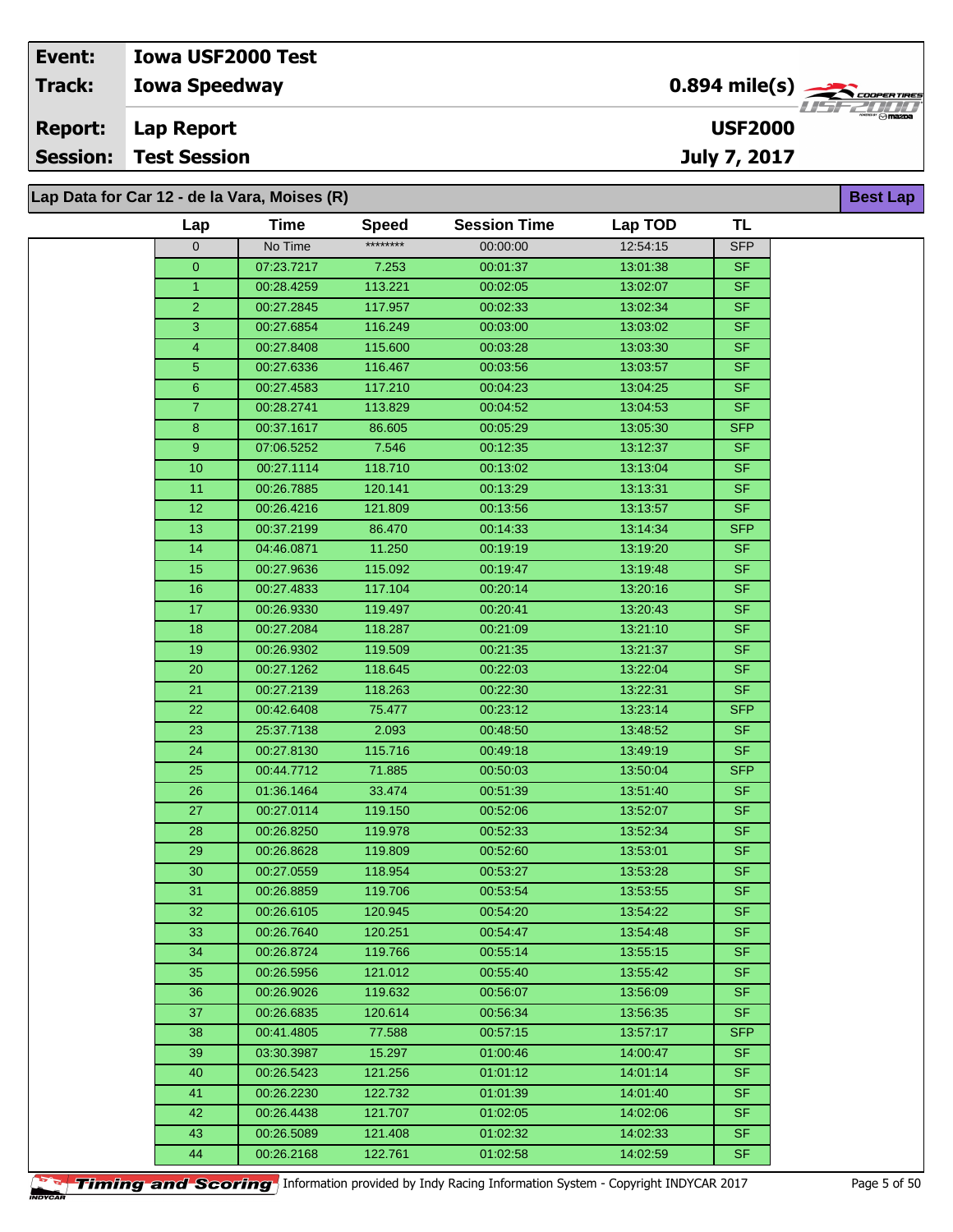**Lap Data for Car 12 - de la Vara, Moises (R)**

| Lap             | <b>Time</b> | <b>Speed</b> | <b>Session Time</b> | Lap TOD  | TL         |
|-----------------|-------------|--------------|---------------------|----------|------------|
| 45              | 00:26.3014  | 122.366      | 01:03:24            | 14:03:26 | SF         |
| 46              | 00:26.1638  | 123.010      | 01:03:50            | 14:03:52 | <b>SF</b>  |
| $\overline{47}$ | 00:26.0331  | 123.627      | 01:04:16            | 14:04:18 | <b>SF</b>  |
| 48              | 00:26.1287  | 123.175      | 01:04:42            | 14:04:44 | <b>SF</b>  |
| 49              | 00:26.3003  | 122.371      | 01:05:09            | 14:05:10 | <b>SF</b>  |
| $50\,$          | 00:25.9855  | 123.854      | 01:05:35            | 14:05:36 | <b>SF</b>  |
| 51              | 00:38.8928  | 82.751       | 01:06:14            | 14:06:15 | <b>SFP</b> |
| 52              | 07:54.9894  | 6.776        | 01:14:09            | 14:14:10 | <b>SF</b>  |
| 53              | 00:27.4037  | 117.444      | 01:14:36            | 14:14:37 | <b>SF</b>  |
| 54              | 00:26.4839  | 121.523      | 01:15:02            | 14:15:04 | <b>SF</b>  |
| 55              | 00:26.3352  | 122.209      | 01:15:29            | 14:15:30 | <b>SF</b>  |
| 56              | 00:26.1319  | 123.160      | 01:15:55            | 14:15:56 | <b>SF</b>  |
| 57              | 00:26.2916  | 122.412      | 01:16:21            | 14:16:23 | <b>SF</b>  |
| 58              | 00:26.6849  | 120.608      | 01:16:48            | 14:16:49 | <b>SF</b>  |
| 59              | 00:26.3166  | 122.295      | 01:17:14            | 14:17:16 | <b>SF</b>  |
| 60              | 00:26.1789  | 122.939      | 01:17:40            | 14:17:42 | <b>SF</b>  |
| 61              | 00:26.3244  | 122.259      | 01:18:07            | 14:18:08 | <b>SF</b>  |
| 62              | 00:26.2697  | 122.514      | 01:18:33            | 14:18:34 | <b>SF</b>  |
| 63              | 00:26.6651  | 120.697      | 01:18:60            | 14:19:01 | <b>SF</b>  |
| 64              | 00:26.4045  | 121.888      | 01:19:26            | 14:19:27 | <b>SF</b>  |
| 65              | 00:26.1918  | 122.878      | 01:19:52            | 14:19:54 | <b>SF</b>  |
| 66              | 00:41.0511  | 78.400       | 01:20:33            | 14:20:35 | <b>SFP</b> |
| 67              | 08:13.2032  | 6.526        | 01:28:46            | 14:28:48 | <b>SF</b>  |
| 68              | 00:26.4117  | 121.855      | 01:29:13            | 14:29:14 | <b>SF</b>  |
| 69              | 00:26.3017  | 122.365      | 01:29:39            | 14:29:41 | <b>SF</b>  |
| ${\bf 70}$      | 00:26.2204  | 122.744      | 01:30:05            | 14:30:07 | <b>SF</b>  |
| 71              | 00:26.1790  | 122.938      | 01:30:32            | 14:30:33 | <b>SF</b>  |
| $\overline{72}$ | 00:25.8629  | 124.441      | 01:30:57            | 14:30:59 | <b>SF</b>  |
| 73              | 00:26.0205  | 123.687      | 01:31:23            | 14:31:25 | <b>SF</b>  |
| $\overline{74}$ | 00:25.9199  | 124.167      | 01:31:49            | 14:31:51 | <b>SF</b>  |
| 75              | 00:25.8938  | 124.292      | 01:32:15            | 14:32:17 | <b>SF</b>  |
| ${\bf 76}$      | 00:26.1968  | 122.855      | 01:32:41            | 14:32:43 | <b>SF</b>  |
| 77              | 00:25.5896  | 125,770      | 01:33:07            | 14:33:09 | <b>SF</b>  |
| 78              | 00:25.6179  | 125.631      | 01:33:33            | 14:33:34 | <b>SF</b>  |
| 79              | 00:25.4756  | 126.333      | 01:33:58            | 14:33:60 | <b>SF</b>  |
| 80              | 00:25.6458  | 125.494      | 01:34:24            | 14:34:25 | SF.        |
| 81              | 00:25.7254  | 125.106      | 01:34:50            | 14:34:51 | <b>SF</b>  |
| 82              | 00:42.1785  | 76.304       | 01:35:32            | 14:35:33 | <b>SFP</b> |
| 83              | 08:00.7823  | 6.694        | 01:43:33            | 14:43:34 | <b>SF</b>  |
| 84              | 00:26.1955  | 122.861      | 01:43:59            | 14:44:00 | <b>SF</b>  |
| 85              | 00:25.9174  | 124.179      | 01:44:25            | 14:44:26 | SF.        |
| 86              | 00:25.6967  | 125.246      | 01:44:50            | 14:44:52 | <b>SF</b>  |
| 87              | 00:25.9448  | 124.048      | 01:45:16            | 14:45:18 | <b>SF</b>  |
| 88              | 00:26.5045  | 121.428      | 01:45:43            | 14:45:44 | <b>SF</b>  |
| 89              | 00:25.9268  | 124.134      | 01:46:09            | 14:46:10 | <b>SF</b>  |
| 90              | 00:25.8335  | 124.582      | 01:46:35            | 14:46:36 | <b>SF</b>  |

**Timing and Scoring** Information provided by Indy Racing Information System - Copyright INDYCAR 2017 Page 6 of 50

**Best Lap**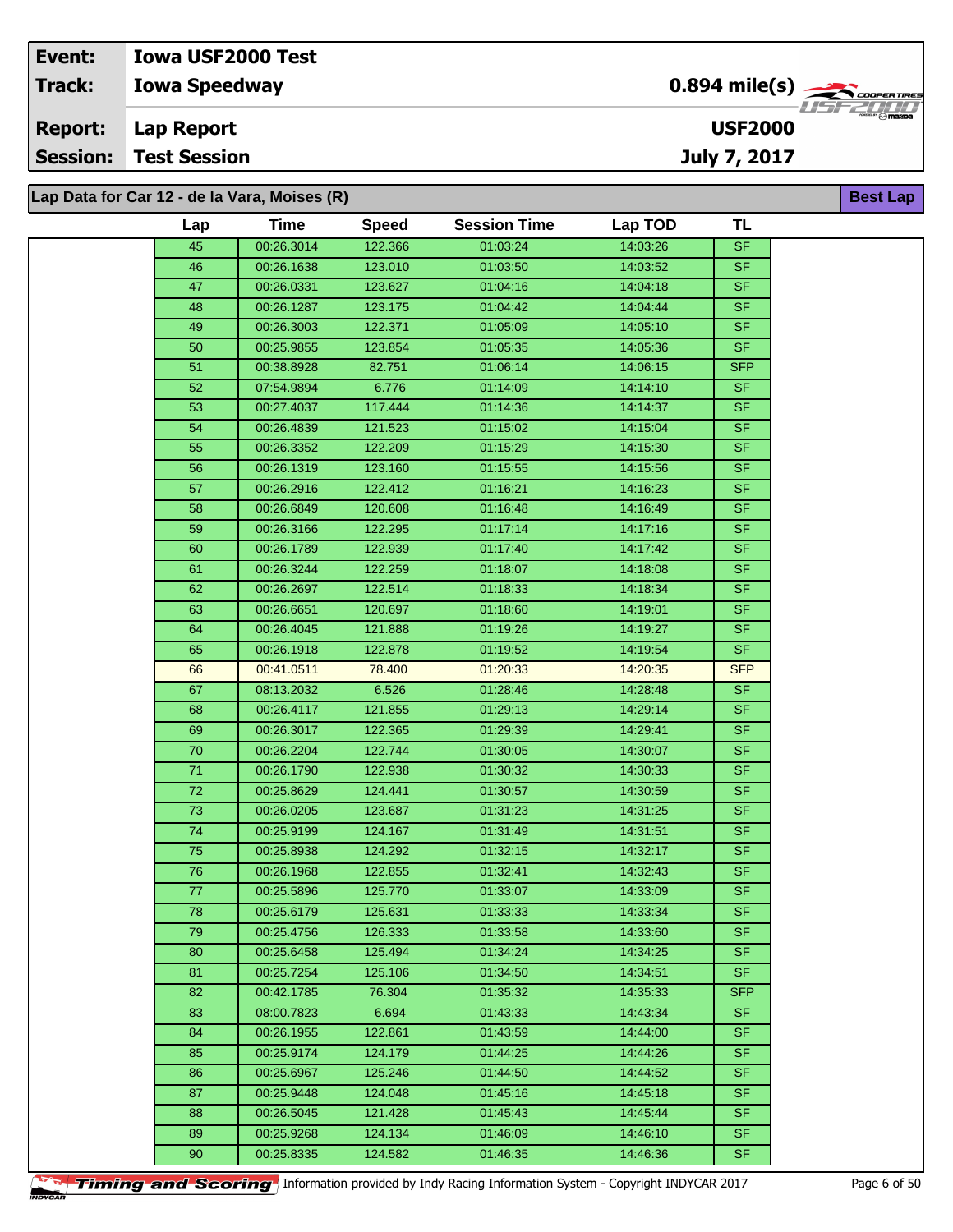| Event:         | <b>Iowa USF2000 Test</b>                     |                                                        |                  |
|----------------|----------------------------------------------|--------------------------------------------------------|------------------|
| <b>Track:</b>  | <b>Iowa Speedway</b>                         | $0.894$ mile(s) $\overbrace{\hspace{2cm}}$ coder Times |                  |
| <b>Report:</b> | Lap Report                                   | <b>USF2000</b>                                         | ‴ <b>⊙ mazna</b> |
|                | <b>Session: Test Session</b>                 | July 7, 2017                                           |                  |
|                |                                              |                                                        |                  |
|                | Lap Data for Car 12 - de la Vara, Moises (R) |                                                        | <b>Best Lap</b>  |

**Lap Data for Car 12 - de la Vara, Moises (R)**

| Lap              | <b>Time</b> | <b>Speed</b> | <b>Session Time</b> | Lap TOD  | <b>TL</b>                |
|------------------|-------------|--------------|---------------------|----------|--------------------------|
| 91               | 00:25.9779  | 123.890      | 01:47:01            | 14:47:02 | <b>SF</b>                |
| 92               | 00:40.6836  | 79.108       | 01:47:41            | 14:47:43 | <b>SFP</b>               |
| 93               | 03:12.2054  | 16.745       | 01:50:53            | 14:50:55 | <b>SF</b>                |
| 94               | 00:26.3291  | 122.237      | 01:51:20            | 14:51:21 | <b>SF</b>                |
| 95               | 00:25.5370  | 126.029      | 01:51:45            | 14:51:47 | $\overline{\mathsf{SF}}$ |
| 96               | 00:25.5504  | 125.963      | 01:52:11            | 14:52:12 | <b>SF</b>                |
| 97               | 00:25.3826  | 126.796      | 01:52:36            | 14:52:38 | <b>SF</b>                |
| 98               | 00:25.4852  | 126.285      | 01:53:02            | 14:53:03 | SF                       |
| 99               | 00:25.6672  | 125.390      | 01:53:27            | 14:53:29 | <b>SF</b>                |
| 100              | 00:25.6612  | 125.419      | 01:53:53            | 14:53:54 | <b>SF</b>                |
| 101              | 00:25.6822  | 125.316      | 01:54:19            | 14:54:20 | <b>SF</b>                |
| 102              | 00:25.5344  | 126.042      | 01:54:44            | 14:54:46 | <b>SF</b>                |
| 103              | 00:25.6030  | 125.704      | 01:55:10            | 14:55:11 | <b>SF</b>                |
| 104              | 00:25.8826  | 124.346      | 01:55:36            | 14:55:37 | <b>SF</b>                |
| 105              | 00:37.9228  | 84.867       | 01:56:14            | 14:56:15 | <b>SFP</b>               |
| 106              | 05:48.0751  | 9.246        | 02:02:02            | 15:02:03 | <b>SF</b>                |
| 107              | 00:25.7647  | 124.915      | 02:02:27            | 15:02:29 | <b>SF</b>                |
| 108              | 00:25.7329  | 125.069      | 02:02:53            | 15:02:55 | <b>SF</b>                |
| 109              | 00:25.5165  | 126.130      | 02:03:19            | 15:03:20 | <b>SF</b>                |
| 110              | 00:25.5413  | 126.008      | 02:03:44            | 15:03:46 | <b>SF</b>                |
| $\overline{111}$ | 00:25.5420  | 126.004      | 02:04:10            | 15:04:11 | <b>SF</b>                |
| 112              | 00:25.3261  | 127.078      | 02:04:35            | 15:04:37 | <b>SF</b>                |
| 113              | 00:25.3230  | 127.094      | 02:05:00            | 15:05:02 | <b>SF</b>                |
| 114              | 00:25.2539  | 127.442      | 02:05:26            | 15:05:27 | <b>SF</b>                |
| 115              | 00:26.7147  | 120.473      | 02:05:52            | 15:05:54 | <b>SF</b>                |
| 116              | 00:25.4071  | 126.673      | 02:06:18            | 15:06:19 | <b>SF</b>                |
| 117              | 00:26.1469  | 123.089      | 02:06:44            | 15:06:45 | <b>SF</b>                |
| 118              | 00:45.6426  | 70.513       | 02:07:30            | 15:07:31 | <b>SFP</b>               |
| 119              | 23:04.5679  | 2.324        | 02:30:34            | 15:30:36 | <b>SF</b>                |
| 120              | 00:26.0187  | 123.696      | 02:31:00            | 15:31:02 | <b>SF</b>                |
| 121              | 00:26.1902  | 122.886      | 02:31:26            | 15:31:28 | <b>SF</b>                |
| 122              | 00:26.5500  | 121.220      | 02:31:53            | 15:31:54 | SF                       |
| 123              | 00:26.0265  | 123.659      | 02:32:19            | 15:32:20 | <b>SF</b>                |
| 124              | 00:25.6015  | 125.711      | 02:32:45            | 15:32:46 | <b>SF</b>                |
| 125              | 00:25.7194  | 125.135      | 02:33:10            | 15:33:12 | <b>SF</b>                |
| 126              | 00:25.3719  | 126.849      | 02:33:36            | 15:33:37 | <b>SF</b>                |
| 127              | 00:26.1500  | 123.075      | 02:34:02            | 15:34:03 | SF.                      |
| 128              | 00:26.1707  | 122.977      | 02:34:28            | 15:34:29 | <b>SF</b>                |
| 129              | 00:25.4005  | 126.706      | 02:34:53            | 15:34:55 | <b>SF</b>                |
| 130              | 00:25.5203  | 126.111      | 02:35:19            | 15:35:20 | SF.                      |
| 131              | 00:40.2087  | 80.042       | 02:35:59            | 15:36:01 | <b>SFP</b>               |
| 132              | 05:55.2714  | 9.059        | 02:41:54            | 15:41:56 | SF.                      |
| 133              | 00:26.3894  | 121.958      | 02:42:21            | 15:42:22 | <b>SF</b>                |
| 134              | 00:25.4748  | 126.337      | 02:42:46            | 15:42:48 | <b>SF</b>                |
| 135              | 00:26.0404  | 123.593      | 02:43:12            | 15:43:14 | <b>SF</b>                |
| 136              | 00:25.3964  | 126.727      | 02:43:38            | 15:43:39 | SF                       |

**Timing and Scoring** Information provided by Indy Racing Information System - Copyright INDYCAR 2017 Page 7 of 50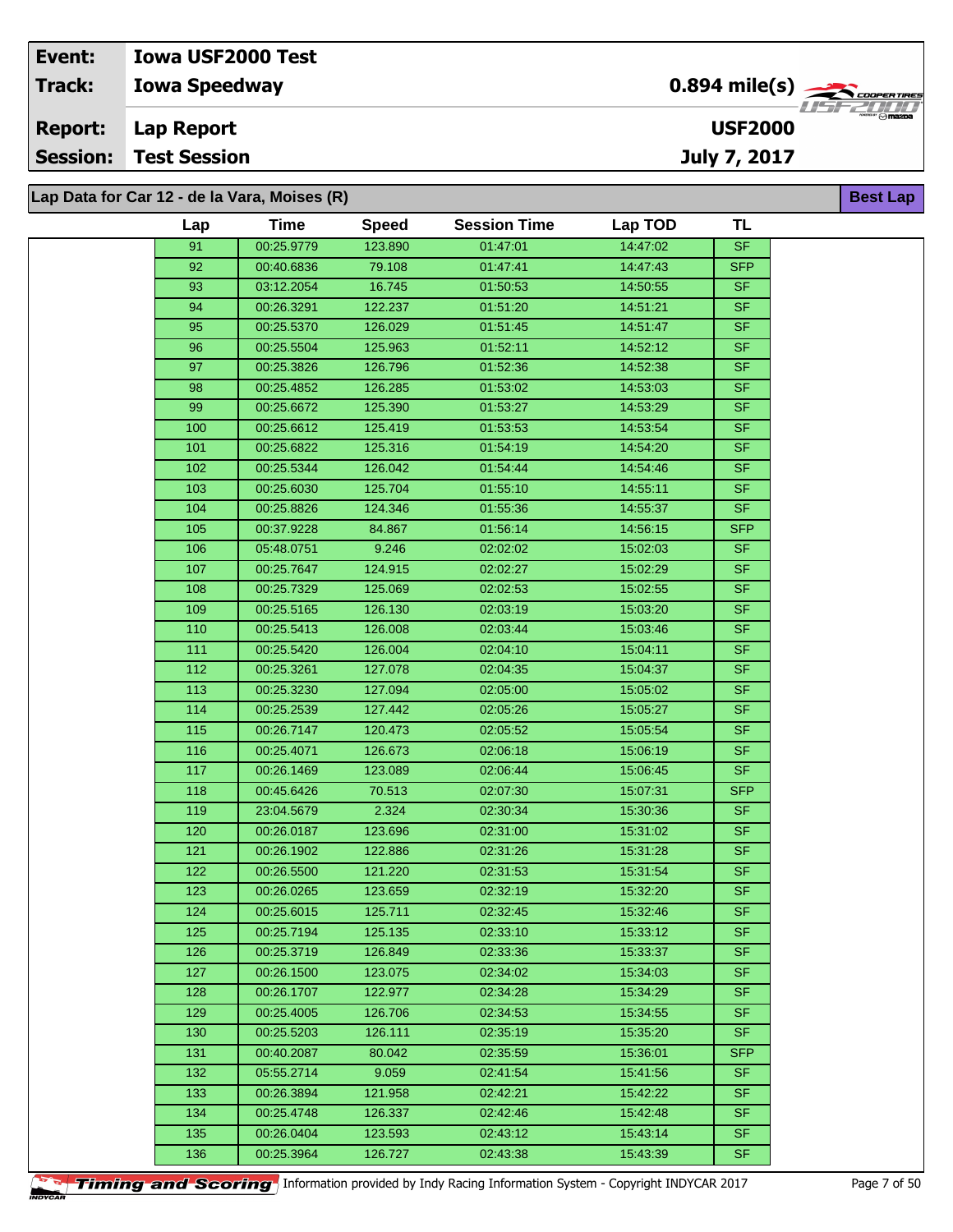| Event:         | <b>Iowa USF2000 Test</b>                     |                                                       |                                                                                                                                                                                                                                                                                                                                                                                                                                               |
|----------------|----------------------------------------------|-------------------------------------------------------|-----------------------------------------------------------------------------------------------------------------------------------------------------------------------------------------------------------------------------------------------------------------------------------------------------------------------------------------------------------------------------------------------------------------------------------------------|
| <b>Track:</b>  | <b>Iowa Speedway</b>                         | $0.894$ mile(s) $\overbrace{\hspace{2cm}}$ coorgaines |                                                                                                                                                                                                                                                                                                                                                                                                                                               |
| <b>Report:</b> | Lap Report                                   | <b>USF2000</b>                                        | $k$ and $k$ $\rightarrow$ $k$ $\rightarrow$ $k$ $\rightarrow$ $k$ $\rightarrow$ $k$ $\rightarrow$ $k$ $\rightarrow$ $k$ $\rightarrow$ $k$ $\rightarrow$ $k$ $\rightarrow$ $k$ $\rightarrow$ $k$ $\rightarrow$ $k$ $\rightarrow$ $k$ $\rightarrow$ $k$ $\rightarrow$ $k$ $\rightarrow$ $k$ $\rightarrow$ $k$ $\rightarrow$ $k$ $\rightarrow$ $k$ $\rightarrow$ $k$ $\rightarrow$ $k$ $\rightarrow$ $k$ $\rightarrow$ $k$ $\rightarrow$ $k$ $\$ |
|                | <b>Session: Test Session</b>                 | <b>July 7, 2017</b>                                   |                                                                                                                                                                                                                                                                                                                                                                                                                                               |
|                | Lap Data for Car 12 - de la Vara, Moises (R) |                                                       | <b>Best Lap</b>                                                                                                                                                                                                                                                                                                                                                                                                                               |

| 137<br>127.246<br>15:44:04<br>00:25.2927<br>02:44:03<br>138<br>00:25.4028<br>126.695<br>02:44:28<br>15:44:30 | <b>SF</b><br><b>SF</b><br><b>SF</b> |
|--------------------------------------------------------------------------------------------------------------|-------------------------------------|
|                                                                                                              |                                     |
|                                                                                                              |                                     |
| 125.948<br>139<br>00:25.5535<br>02:44.54<br>15:44:55                                                         |                                     |
| 127.363<br>140<br>00:25.2696<br>02:45:19<br>15:45:21                                                         | <b>SF</b>                           |
| 00:25.1886<br>127.772<br>02:45:44<br>15:45:46<br>141                                                         | SF.                                 |
| 142<br>00:25.1587<br>127.924<br>02:46:10<br>15:46:11                                                         | SF.                                 |
| 15:46:36<br>143<br>00:25.2869<br>127.275<br>02:46:35                                                         | <b>SF</b>                           |
| 79.846<br>15:47:17<br>144<br>00:40.3074<br>02:47:15                                                          | <b>SFP</b>                          |
| 15:53:19<br>145<br>06:02.3374<br>8.882<br>02:53:17                                                           | SF.                                 |
| 146<br>00:25.8452<br>124.526<br>02:53:43<br>15:53:45                                                         | SF.                                 |
| 147<br>00:26.1396<br>123.124<br>15:54:11<br>02:54:09                                                         | <b>SF</b>                           |
| 15:54:37<br>148<br>00:25.9908<br>123.828<br>02:54:35                                                         | <b>SF</b>                           |
| 02:55:01<br>15:55:03<br>149<br>00:25.7519<br>124.977                                                         | <b>SF</b>                           |
| 02:55:27<br>15:55:29<br>00:25.9549<br>124.000<br>150                                                         | SF.                                 |
| 151<br>00:25.3982<br>126.718<br>02:55:53<br>15:55:54                                                         | SF.                                 |
| 152<br>00:25.9362<br>124.089<br>02:56:19<br>15:56:20                                                         | <b>SF</b>                           |
| 153<br>00:39.9029<br>15:56:60<br>80.656<br>02:56:58                                                          | <b>SFP</b>                          |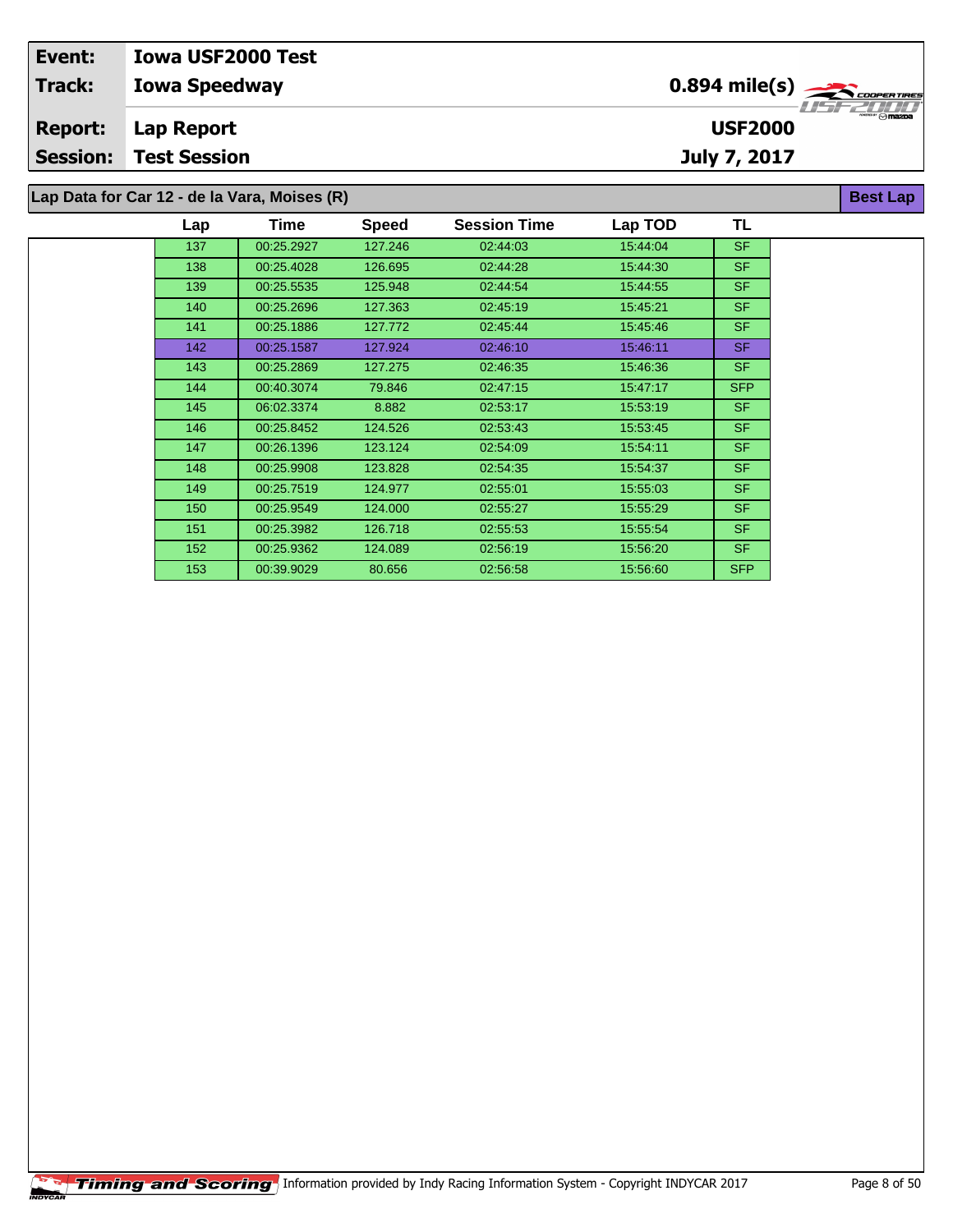## **Iowa Speedway Event: Iowa USF2000 Test Track:**

**Lap Report Report:**

**Session: Test Session**

**Lap Data for Car 21 - VeeKay, Rinus (R)**

| Lap            | <b>Time</b> | Speed    | <b>Session Time</b> | Lap TOD  | TL         |
|----------------|-------------|----------|---------------------|----------|------------|
| $\overline{0}$ | No Time     | ******** | 00:00:00            | 12:52:51 | <b>SFP</b> |
| $\mathbf{0}$   | 07:47.0349  | 6.891    | 00:00:37            | 13:00:38 | <b>SF</b>  |
| $\mathbf{1}$   | 00:26.5268  | 121.326  | 00:01:03            | 13:01:05 | <b>SF</b>  |
| $\overline{2}$ | 00:25.9548  | 124.000  | 00:01:29            | 13:01:31 | SF.        |
| 3              | 00:25.6098  | 125.671  | 00:01:55            | 13:01:56 | <b>SF</b>  |
| $\overline{4}$ | 00:25.5832  | 125.801  | 00:02:21            | 13:02:22 | <b>SF</b>  |
| 5              | 00:25.3947  | 126.735  | 00:02:46            | 13:02:47 | SF         |
| 6              | 00:25.1074  | 128.185  | 00:03:11            | 13:03:13 | SF         |
| $\overline{7}$ | 00:25.7864  | 124.810  | 00:03:37            | 13:03:38 | <b>SF</b>  |
| $\bf 8$        | 00:24.8570  | 129.477  | 00:04:02            | 13:04:03 | SF.        |
| 9              | 00:24.7823  | 129.867  | 00:04:27            | 13:04:28 | SF.        |
| 10             | 00:24.9270  | 129.113  | 00:04:51            | 13:04:53 | SF         |
| 11             | 00:24.8562  | 129.481  | 00:05:16            | 13:05:18 | <b>SF</b>  |
| 12             | 00:24.9319  | 129.088  | 00:05:41            | 13:05:43 | <b>SF</b>  |
| 13             | 00:24.8943  | 129.283  | 00:06:06            | 13:06:08 | <b>SF</b>  |
| 14             | 00:24.8386  | 129.573  | 00:06:31            | 13:06:32 | SF.        |
| 15             | 00:24.8833  | 129.340  | 00:06:56            | 13:06:57 | <b>SF</b>  |
| $16\,$         | 00:24.7340  | 130.120  | 00:07:21            | 13:07:22 | <b>SF</b>  |
| 17             | 00:24.8053  | 129.746  | 00:07:45            | 13:07:47 | <b>SF</b>  |
| 18             | 00:25.0118  | 128.675  | 00:08:10            | 13:08:12 | <b>SF</b>  |
| 19             | 00:41.2150  | 78.088   | 00:08:52            | 13:08:53 | <b>SFP</b> |
| $20\,$         | 03:21.8957  | 15.941   | 00:12:13            | 13:12:15 | SF.        |
| 21             | 00:24.9340  | 129.077  | 00:12:38            | 13:12:40 | SF         |
| 22             | 00:24.6890  | 130.358  | 00:13:03            | 13:13:05 | SF.        |
| 23             | 00:25.4468  | 126.476  | 00:13:29            | 13:13:30 | <b>SF</b>  |
| 24             | 00:24.9591  | 128.947  | 00:13:54            | 13:13:55 | <b>SF</b>  |
| 25             | 00:25.5986  | 125.726  | 00:14:19            | 13:14:21 | <b>SF</b>  |
| 26             | 00:24.8560  | 129.482  | 00:14:44            | 13:14:45 | <b>SF</b>  |
| 27             | 00:24.7823  | 129.867  | 00:15:09            | 13:15:10 | SF.        |
| 28             | 00:24.8283  | 129.626  | 00:15:34            | 13:15:35 | <b>SF</b>  |
| 29             | 00:37.6087  | 85.576   | 00:16:11            | 13:16:13 | <b>SFP</b> |
| 30             | 04:05.6770  | 13.100   | 00:20:17            | 13:20:18 | <b>SF</b>  |
| 31             | 00:24.7301  | 130.141  | 00:20:42            | 13:20:43 | SF         |
| 32             | 00:25.8191  | 124.652  | 00:21:07            | 13:21:09 | SF         |
| 33             | 00:24.7123  | 130.235  | 00:21:32            | 13:21:34 | SF.        |
| 34             | 00:24.6594  | 130.514  | 00:21:57            | 13:21:58 | SF.        |
| 35             | 00:24.5949  | 130.856  | 00:22:21            | 13:22:23 | SF.        |
| 36             | 00:24.7171  | 130.209  | 00:22:46            | 13:22:48 | SF.        |
| 37             | 00:24.6805  | 130.403  | 00:23:11            | 13:23:12 | SF.        |
| 38             | 00:25.1445  | 127.996  | 00:23:36            | 13:23:37 | <b>SF</b>  |
| 39             | 00:38.1740  | 84.309   | 00:24:14            | 13:24:16 | SFP        |
| 40             | 05:42.9839  | 9.384    | 00:29:57            | 13:29:59 | SF.        |
| 41             | 00:24.9573  | 128.956  | 00:30:22            | 13:30:23 | <b>SF</b>  |
| 42             | 00:40.0906  | 80.278   | 00:31:02            | 13:31:04 | <b>SFP</b> |
| 43             | 06:32.5085  | 8.200    | 00:37:35            | 13:37:36 | <b>SF</b>  |
| 44             | 00:24.9551  | 128.968  | 00:37:60            | 13:38:01 | SF         |



**USF2000**



**Best Lap**

**Timing and Scoring** Information provided by Indy Racing Information System - Copyright INDYCAR 2017 Page 9 of 50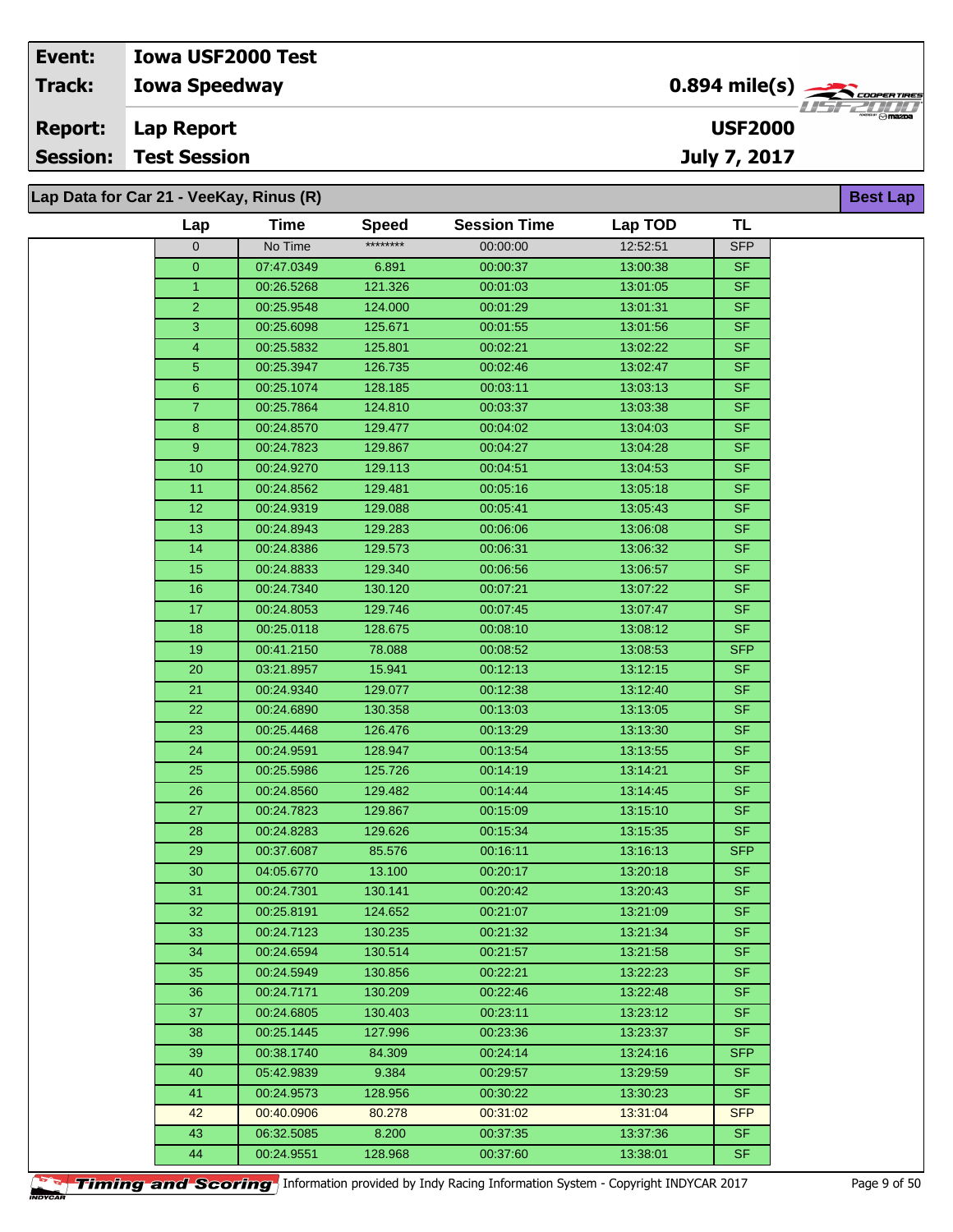| Event:          | <b>Iowa USF2000 Test</b>                |                                                |                                |
|-----------------|-----------------------------------------|------------------------------------------------|--------------------------------|
| <b>Track:</b>   | <b>Iowa Speedway</b>                    | $0.894$ mile(s) $\sum_{\text{coherent lines}}$ | 7757777777                     |
| <b>Report:</b>  | Lap Report                              | <b>USF2000</b>                                 | <b>CHERGER</b> IV <b>MAZDA</b> |
| <b>Session:</b> | <b>Test Session</b>                     | July 7, 2017                                   |                                |
|                 |                                         |                                                |                                |
|                 | Lap Data for Car 21 - VeeKay, Rinus (R) |                                                | <b>Best Lap</b>                |

| Lap | Time       | <b>Speed</b> | <b>Session Time</b> | Lap TOD  | TL         |
|-----|------------|--------------|---------------------|----------|------------|
| 45  | 00:26.1742 | 122.961      | 00:38:26            | 13:38:27 | SF         |
| 46  | 00:24.8589 | 129.467      | 00:38:51            | 13:38:52 | <b>SF</b>  |
| 47  | 00:24.6543 | 130.541      | 00:39:15            | 13:39:17 | <b>SF</b>  |
| 48  | 00:24.5680 | 131.000      | 00:39:40            | 13:39:41 | <b>SF</b>  |
| 49  | 00:24.5405 | 131.146      | 00:40:04            | 13:40:06 | <b>SF</b>  |
| 50  | 00:24.5264 | 131.222      | 00:40:29            | 13:40:30 | <b>SF</b>  |
| 51  | 00:24.4987 | 131.370      | 00:40:53            | 13:40:55 | <b>SF</b>  |
| 52  | 00:24.7521 | 130.025      | 00:41:18            | 13:41:20 | <b>SF</b>  |
| 53  | 00:37.2451 | 86.411       | 00:41:55            | 13:41:57 | <b>SFP</b> |
| 54  | 02:12.6842 | 24.256       | 00:44:08            | 13:44:10 | <b>SF</b>  |
| 55  | 00:24.6817 | 130.396      | 00:44:33            | 13:44:34 | <b>SF</b>  |
| 56  | 00:24.4868 | 131.434      | 00:44:57            | 13:44:59 | <b>SF</b>  |
| 57  | 00:24.5193 | 131.260      | 00:45:22            | 13:45:23 | <b>SF</b>  |
| 58  | 00:24.6220 | 130.712      | 00:45:46            | 13:45:48 | <b>SF</b>  |
| 59  | 00:24.7049 | 130.274      | 00:46:11            | 13:46:13 | <b>SF</b>  |
| 60  | 00:24.8451 | 129.539      | 00:46:36            | 13:46:37 | <b>SF</b>  |
| 61  | 00:24.9712 | 128.884      | 00:47:01            | 13:47:02 | <b>SF</b>  |
| 62  | 00:24.9201 | 129.149      | 00:47:26            | 13:47:27 | <b>SF</b>  |
| 63  | 00:37.4866 | 85.855       | 00:48:03            | 13:48:05 | <b>SFP</b> |
| 64  | 05:36.5622 | 9.563        | 00:53:40            | 13:53:41 | <b>SF</b>  |
| 65  | 00:24.8263 | 129.637      | 00:54:05            | 13:54:06 | <b>SF</b>  |
| 66  | 00:25.0767 | 128.342      | 00:54:30            | 13:54:31 | <b>SF</b>  |
| 67  | 00:25.1476 | 127.980      | 00:54:55            | 13:54:56 | <b>SF</b>  |
| 68  | 00:24.9594 | 128.945      | 00:55:20            | 13:55:21 | <b>SF</b>  |
| 69  | 00:24.6862 | 130.372      | 00:55:45            | 13:55:46 | <b>SF</b>  |
| 70  | 00:24.8197 | 129.671      | 00:56:09            | 13:56:11 | <b>SF</b>  |
| 71  | 00:24.8212 | 129.663      | 00:56:34            | 13:56:36 | <b>SF</b>  |
| 72  | 00:25.7574 | 124.950      | 00:57:00            | 13:57:01 | <b>SF</b>  |
| 73  | 00:36.9617 | 87.074       | 00:57:37            | 13:57:38 | <b>SFP</b> |
| 74  | 04:45.2798 | 11.282       | 01:02:22            | 14:02:24 | <b>SF</b>  |
| 75  | 00:24.7531 | 130.020      | 01:02:47            | 14:02:48 | <b>SF</b>  |
| 76  | 00:24.5100 | 131.310      | 01:03:12            | 14:03:13 | <b>SF</b>  |
| 77  | 00:24.7256 | 130.165      | 01:03:36            | 14:03:38 | <b>SF</b>  |
| 78  | 00:25.3300 | 127.059      | 01:04:02            | 14:04:03 | <b>SF</b>  |
| 79  | 00:24.7727 | 129.917      | 01:04:26            | 14:04:28 | <b>SF</b>  |
| 80  | 00:24.8037 | 129.755      | 01:04:51            | 14:04:53 | <b>SF</b>  |
| 81  | 00:24.9137 | 129.182      | 01:05:16            | 14:05:17 | <b>SF</b>  |
| 82  | 00:36.9025 | 87.214       | 01:05:53            | 14:05:54 | <b>SFP</b> |
| 83  | 08:04.6428 | 6.641        | 01:13:58            | 14:13:59 | <b>SF</b>  |
| 84  | 00:24.9289 | 129.103      | 01:14:23            | 14:14:24 | <b>SF</b>  |
| 85  | 00:24.7915 | 129.819      | 01:14:47            | 14:14:49 | <b>SF</b>  |
| 86  | 00:24.7933 | 129.809      | 01:15:12            | 14.15.14 | <b>SF</b>  |
| 87  | 00:24.8285 | 129.625      | 01:15:37            | 14:15:38 | <b>SF</b>  |
| 88  | 00:24.9670 | 128.906      | 01:16:02            | 14:16:03 | <b>SF</b>  |
| 89  | 00:37.3459 | 86.178       | 01:16:39            | 14:16:41 | <b>SFP</b> |
| 90  | 09:16.7823 | 5.780        | 01:25:56            | 14:25:57 | <b>SF</b>  |
|     |            |              |                     |          |            |

**Timing and Scoring** Information provided by Indy Racing Information System - Copyright INDYCAR 2017 Page 10 of 50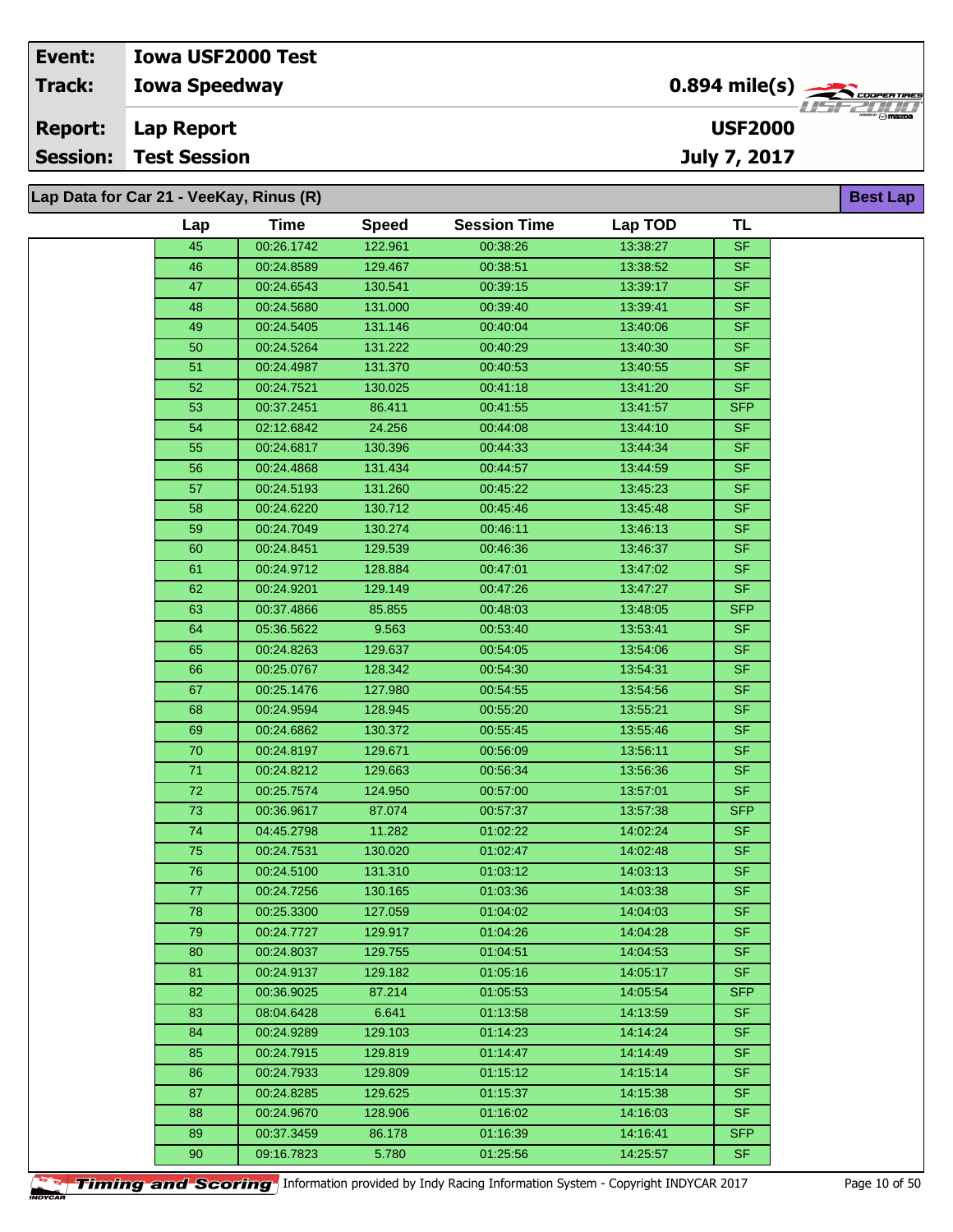| Event:         | <b>Iowa USF2000 Test</b>                |                                            |                     |
|----------------|-----------------------------------------|--------------------------------------------|---------------------|
| <b>Track:</b>  | <b>Iowa Speedway</b>                    | $0.894$ mile(s) $\rightarrow$ COOPER TIRES | 77521111            |
| <b>Report:</b> | Lap Report                              | <b>USF2000</b>                             | <b>EXIST REPAIR</b> |
|                | <b>Session: Test Session</b>            | July 7, 2017                               |                     |
|                | Lap Data for Car 21 - VeeKay, Rinus (R) |                                            | <b>Best Lap</b>     |

| Lap | Time       | <b>Speed</b> | <b>Session Time</b> | Lap TOD  | TL                       |
|-----|------------|--------------|---------------------|----------|--------------------------|
| 91  | 00:25.2905 | 127.257      | 01:26:21            | 14:26:23 | <b>SF</b>                |
| 92  | 00:24.6765 | 130.424      | 01:26:46            | 14:26:47 | <b>SF</b>                |
| 93  | 00:24.7642 | 129.962      | 01:27:11            | 14:27:12 | $\overline{\mathsf{SF}}$ |
| 94  | 00:24.9068 | 129.218      | 01:27:36            | 14:27:37 | <b>SF</b>                |
| 95  | 00:24.8579 | 129.472      | 01:28:01            | 14:28:02 | <b>SF</b>                |
| 96  | 00:24.8643 | 129.439      | 01:28:25            | 14:28:27 | <b>SF</b>                |
| 97  | 00:25.0112 | 128.678      | 01:28:50            | 14:28:52 | SF                       |
| 98  | 00:37.5273 | 85.762       | 01:29:28            | 14:29:29 | SFP                      |
| 99  | 04:45.6445 | 11.267       | 01:34:14            | 14:34:15 | <b>SF</b>                |
| 100 | 00:24.7991 | 129.779      | 01:34:38            | 14:34:40 | SF                       |
| 101 | 00:24.7917 | 129.818      | 01:35:03            | 14:35:05 | <b>SF</b>                |
| 102 | 00:24.8952 | 129.278      | 01:35:28            | 14:35:30 | SF.                      |
| 103 | 00:24.9222 | 129.138      | 01:35:53            | 14:35:54 | <b>SF</b>                |
| 104 | 00:25.2794 | 127.313      | 01:36:18            | 14:36:20 | SF                       |
| 105 | 00:25.0224 | 128.621      | 01:36:43            | 14:36:45 | SF                       |
| 106 | 00:25.3007 | 127.206      | 01:37:09            | 14:37:10 | SF                       |
| 107 | 00:38.2322 | 84.180       | 01:37:47            | 14:37:48 | <b>SFP</b>               |
| 108 | 02:24.7716 | 22.231       | 01:40:12            | 14:40:13 | <b>SF</b>                |
| 109 | 00:25.0417 | 128.522      | 01:40:37            | 14:40:38 | SF                       |
| 110 | 00:24.8344 | 129.594      | 01:41:01            | 14:41:03 | <b>SF</b>                |
| 111 | 00:24.9185 | 129.157      | 01:41:26            | 14:41:28 | SF                       |
| 112 | 00:25.0292 | 128.586      | 01:41:51            |          | <b>SF</b>                |
|     | 00:24.8737 | 129.390      | 01:42:16            | 14:41:53 | SF.                      |
| 113 |            |              |                     | 14:42:18 |                          |
| 114 | 00:25.0736 | 128.358      | 01:42:41            | 14:42:43 | <b>SF</b>                |
| 115 | 00:25.2269 | 127.578      | 01:43:07            | 14:43:08 | <b>SF</b>                |
| 116 | 00:25.1846 | 127.792      | 01:43:32            | 14:43:33 | SF.                      |
| 117 | 00:37.9419 | 84.824       | 01:44:10            | 14:44:11 | <b>SFP</b>               |
| 118 | 03:53.4905 | 13.784       | 01:48:03            | 14:48:05 | SF                       |
| 119 | 00:24.7899 | 129.827      | 01:48:28            | 14:48:29 | <b>SF</b>                |
| 120 | 00:24.6842 | 130.383      | 01:48:53            | 14:48:54 | <b>SF</b>                |
| 121 | 00:24.8006 | 129.771      | 01:49:17            | 14:49:19 | <b>SF</b>                |
| 122 | 00:37.0945 | 86.762       | 01:49:55            | 14:49:56 | <b>SFP</b>               |
| 123 | 05:45.3234 | 9.320        | 01:55:40            | 14:55:41 | <b>SF</b>                |
| 124 | 00:24.7780 | 129.889      | 01:56:05            | 14:56:06 | <b>SF</b>                |
| 125 | 00:24.8204 | 129.668      | 01:56:30            | 14:56:31 | SF                       |
| 126 | 00:24.7665 | 129.950      | 01:56:54            | 14:56:56 | <b>SF</b>                |
| 127 | 00:25.0746 | 128.353      | 01:57:19            | 14:57:21 | SF.                      |
| 128 | 00:25.0045 | 128.713      | 01:57:44            | 14:57:46 | <b>SF</b>                |
| 129 | 00:25.3605 | 126.906      | 01:58:10            | 14:58:11 | <b>SF</b>                |
| 130 | 00:24.9147 | 129.177      | 01:58:35            | 14:58:36 | <b>SF</b>                |
| 131 | 00:25.1291 | 128.075      | 01:58:60            | 14:59:01 | <b>SF</b>                |
| 132 | 00:38.0358 | 84.615       | 01:59:38            | 14:59:39 | <b>SFP</b>               |
| 133 | 03:57.5304 | 13.549       | 02:03:35            | 15:03:37 | <b>SF</b>                |
| 134 | 00:24.9173 | 129.163      | 02:04:00            | 15:04:02 | <b>SF</b>                |
| 135 | 00:24.6270 | 130.686      | 02:04:25            | 15:04:26 | SF.                      |
| 136 | 00:24.7656 | 129.954      | 02:04:50            | 15:04:51 | <b>SF</b>                |
|     |            |              |                     |          |                          |

**Timing and Scoring** Information provided by Indy Racing Information System - Copyright INDYCAR 2017 Page 11 of 50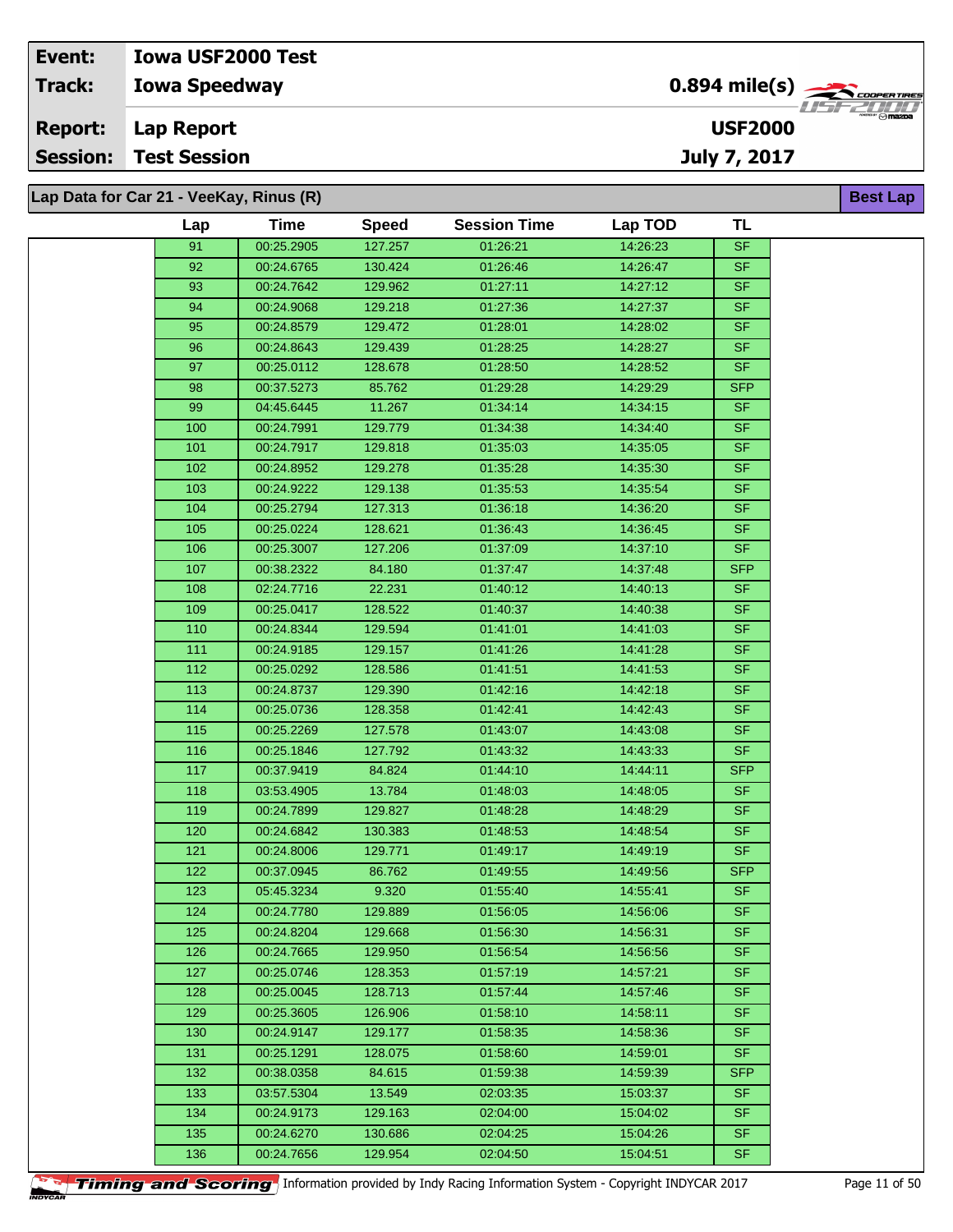| Event:         | <b>Iowa USF2000 Test</b>                |                                                |                                 |
|----------------|-----------------------------------------|------------------------------------------------|---------------------------------|
| Track:         | <b>Iowa Speedway</b>                    | $0.894$ mile(s) $\sum_{\text{coherent lines}}$ | <i>HSE2HH</i>                   |
| <b>Report:</b> | Lap Report                              | <b>USF2000</b>                                 | <b>CHERGER</b> ( O <b>mazna</b> |
|                | <b>Session: Test Session</b>            | July 7, 2017                                   |                                 |
|                |                                         |                                                |                                 |
|                | Lap Data for Car 21 - VeeKay, Rinus (R) |                                                | <b>Best Lap</b>                 |

| Lap | <b>Time</b> | <b>Speed</b> | <b>Session Time</b> | Lap TOD  | TL         |
|-----|-------------|--------------|---------------------|----------|------------|
| 137 | 00:24.7722  | 129.920      | 02:05:14            | 15:05:16 | <b>SF</b>  |
| 138 | 00:24.6158  | 130.745      | 02:05:39            | 15:05:40 | <b>SF</b>  |
| 139 | 00:24.6640  | 130.490      | 02:06:04            | 15:06:05 | <b>SF</b>  |
| 140 | 00:24.6704  | 130.456      | 02:06:28            | 15:06:30 | <b>SF</b>  |
| 141 | 00:24.7392  | 130.093      | 02:06:53            | 15:06:55 | <b>SF</b>  |
|     |             |              |                     |          |            |
| 142 | 00:38.2946  | 84.043       | 02:07:31            | 15:07:33 | <b>SFP</b> |
| 143 | 16:45.3847  | 3.201        | 02:24:17            | 15:24:18 | <b>SF</b>  |
| 144 | 00:24.5180  | 131.267      | 02:24:41            | 15:24:43 | <b>SF</b>  |
| 145 | 00:24.5189  | 131.262      | 02:25:06            | 15:25:07 | <b>SF</b>  |
| 146 | 00:24.3112  | 132.383      | 02:25:30            | 15:25:32 | <b>SF</b>  |
| 147 | 00:24.4395  | 131.688      | 02:25:55            | 15:25:56 | <b>SF</b>  |
| 148 | 00:24.4510  | 131.627      | 02:26:19            | 15:26:20 | <b>SF</b>  |
| 149 | 00:24.5144  | 131.286      | 02:26:44            | 15:26:45 | <b>SF</b>  |
| 150 | 00:24.5450  | 131.122      | 02:27:08            | 15:27:10 | <b>SF</b>  |
| 151 | 00:24.5063  | 131.329      | 02:27:33            | 15:27:34 | SF.        |
| 152 | 00:24.6534  | 130.546      | 02:27:57            | 15:27:59 | <b>SF</b>  |
| 153 | 00:37.1502  | 86.632       | 02:28:34            | 15:28:36 | <b>SFP</b> |
| 154 | 02:35.1777  | 20.740       | 02:31:10            | 15:31:11 | <b>SF</b>  |
| 155 | 00:24.4932  | 131.400      | 02:31:34            | 15:31:35 | <b>SF</b>  |
| 156 | 00:24.4252  | 131.766      | 02:31:58            | 15:31:60 | <b>SF</b>  |
| 157 | 00:24.5112  | 131.303      | 02:32:23            | 15:32:24 | <b>SF</b>  |
| 158 | 00:24.6380  | 130.627      | 02:32:48            | 15:32:49 | <b>SF</b>  |
| 159 | 00:24.5318  | 131.193      | 02:33:12            | 15:33:14 | <b>SF</b>  |
| 160 | 00:24.7558  | 130.006      | 02:33:37            | 15:33:38 | <b>SF</b>  |
| 161 | 00:37.4318  | 85.980       | 02:34:14            | 15:34:16 | <b>SFP</b> |
| 162 | 01:07.7132  | 47.530       | 02:35:22            | 15:35:23 | <b>SF</b>  |
| 163 | 00:24.5049  | 131.337      | 02:35:47            | 15:35:48 | SF         |
| 164 | 00:24.5742  | 130.967      | 02:36:11            | 15:36:13 | <b>SF</b>  |
| 165 | 00:24.6871  | 130.368      | 02:36:36            | 15:36:37 | <b>SF</b>  |
| 166 | 00:36.2498  | 88.784       | 02:37:12            | 15:37:14 | <b>SFP</b> |
| 167 | 03:49.7904  | 14.006       | 02:41:02            | 15:41:03 | <b>SF</b>  |
| 168 | 00:24.3632  | 132.101      | 02:41:26            | 15:41:28 | <b>SF</b>  |
| 169 | 00:24.4603  | 131.576      | 02:41:51            | 15:41:52 | <b>SF</b>  |
| 170 | 00:24.7222  | 130.183      | 02:42:15            | 15:42:17 | SF         |
| 171 | 00:26.6137  | 120.930      | 02:42:42            | 15:42:43 | <b>SF</b>  |
| 172 | 00:24.6377  | 130.629      | 02:43:07            | 15:43:08 | <b>SF</b>  |
| 173 | 00:24.5354  | 131.174      | 02:43:31            | 15:43:33 | <b>SF</b>  |
| 174 | 00:24.4776  | 131.483      | 02:43:56            | 15:43:57 | <b>SF</b>  |
| 175 | 00:24.6777  | 130.417      | 02:44:20            | 15:44:22 | <b>SF</b>  |
| 176 | 00:37.4857  | 85.857       | 02:44:58            | 15:44:59 | <b>SFP</b> |
| 177 | 02:38.3988  | 20.318       | 02:47:36            | 15:47:38 | SF.        |
| 178 | 00:24.4930  | 131.401      | 02:48:01            | 15:48:02 | <b>SF</b>  |
| 179 | 00:24.4150  | 131.821      | 02:48:25            | 15:48:27 | <b>SF</b>  |
| 180 | 00:24.5361  | 131.170      | 02:48:50            | 15:48:51 | <b>SF</b>  |
|     |             |              |                     |          | <b>SF</b>  |
| 181 | 00:24.8981  | 129.263      | 02:49:15            | 15:49:16 |            |
| 182 | 00:24.9212  | 129.143      | 02:49:39            | 15:49:41 | <b>SF</b>  |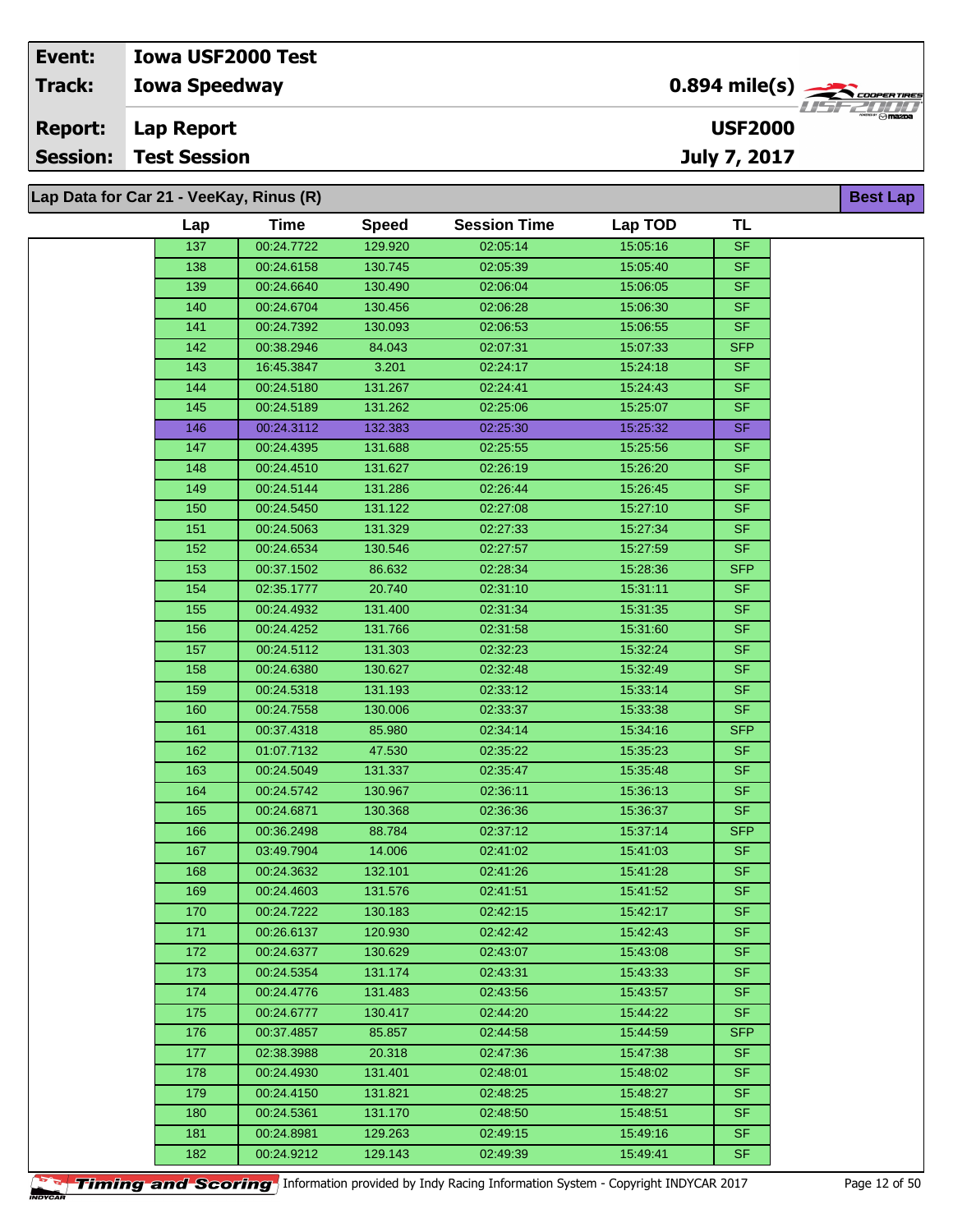| Event:          | <b>Iowa USF2000 Test</b> |                                            |                                                         |
|-----------------|--------------------------|--------------------------------------------|---------------------------------------------------------|
| Track:          | <b>Iowa Speedway</b>     | $0.894$ mile(s) $\rightarrow$ Cooper TIRES |                                                         |
| <b>Report:</b>  | Lap Report               | <b>USF2000</b>                             | $\overline{\mathcal{M}}$ $\overline{\mathcal{M}}$ mazpa |
| <b>Session:</b> | <b>Test Session</b>      | July 7, 2017                               |                                                         |

**Lap Data for Car 21 - VeeKay, Rinus (R)**

| Lap | Time       | <b>Speed</b> | <b>Session Time</b> | Lap TOD  |            |
|-----|------------|--------------|---------------------|----------|------------|
| 183 | 00:24.8902 | 129.304      | 02:50:04            | 15:50:06 | SF         |
| 184 | 00:25.2703 | 127.359      | 02:50:30            | 15:50:31 | <b>SF</b>  |
| 185 | 00:24.7670 | 129.947      | 02:50:54            | 15:50:56 | <b>SF</b>  |
| 186 | 00:45.6337 | 70.527       | 02:51:40            | 15.51.41 | <b>SFP</b> |

**Best Lap**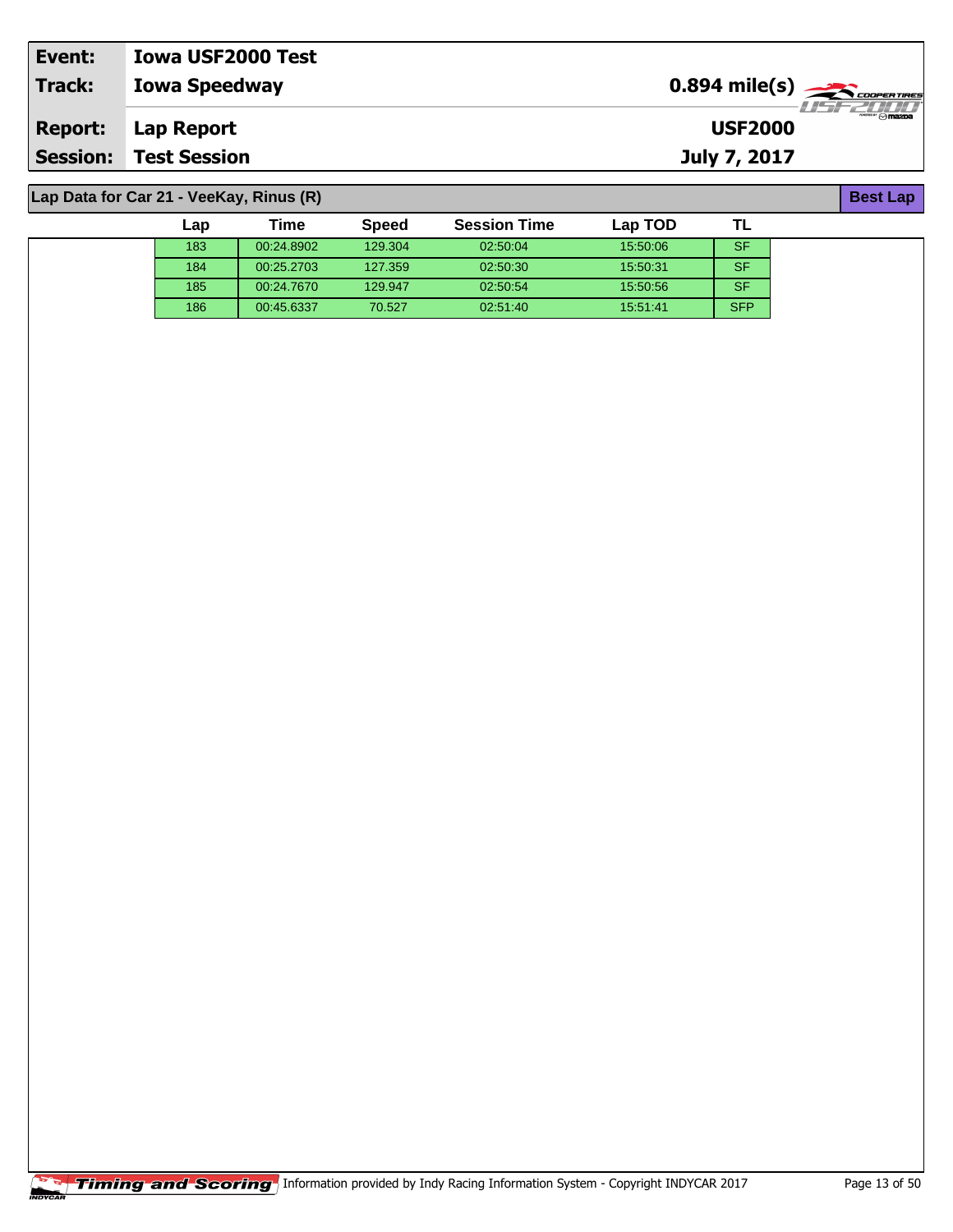## **Iowa Speedway Lap Report Event: Iowa USF2000 Test Track: Report: Session: Test Session**

**Lap Data for Car 22 - Ming, Calvin (R)**

| Lap             | Time                     | <b>Speed</b>       | <b>Session Time</b>  | Lap TOD              | <b>TL</b>                |
|-----------------|--------------------------|--------------------|----------------------|----------------------|--------------------------|
| 0               | No Time                  | ********           | 00:00:00             | 12:52:57             | <b>SFP</b>               |
| $\pmb{0}$       | 07:43.6288               | 6.942              | 00:00:39             | 13:00:40             | <b>SF</b>                |
| $\mathbf{1}$    | 00:28.3800               | 113.404            | 00:01:07             | 13:01:09             | <b>SF</b>                |
| $\overline{2}$  | 00:27.1719               | 118.446            | 00:01:35             | 13:01:36             | <b>SF</b>                |
| 3               | 00:26.6397               | 120.812            | 00:02:01             | 13:02:03             | <b>SF</b>                |
| 4               | 00:26.4009               | 121.905            | 00:02:28             | 13:02:29             | <b>SF</b>                |
| $\overline{5}$  | 00:26.3099               | 122.327            | 00:02:54             | 13:02:55             | <b>SF</b>                |
| 6               | 00:25.8510               | 124.498            | 00:03:20             | 13:03:21             | <b>SF</b>                |
| $\overline{7}$  | 00:25.7119               | 125.172            | 00:03:45             | 13:03:47             | <b>SF</b>                |
| 8               | 00:25.6282               | 125.580            | 00:04:11             | 13:04:13             | $\overline{\mathsf{SF}}$ |
| 9               | 00:26.9032               | 119.629            | 00:04:38             | 13:04:39             | <b>SF</b>                |
| 10              | 00:25.6671               | 125.390            | 00:05:04             | 13:05:05             | <b>SF</b>                |
| 11              | 00:25.4497               | 126.461            | 00:05:29             | 13:05:31             | <b>SF</b>                |
| 12              | 00:25.5376               | 126.026            | 00:05:55             | 13:05:56             | <b>SF</b>                |
| 13              | 00:25.9224               | 124.155            | 00:06:21             | 13:06:22             | <b>SF</b>                |
| 14              | 00:25.7313               | 125.077            | 00:06:46             | 13:06:48             | <b>SF</b>                |
| 15              | 00:25.4329               | 126.545            | 00:07:12             | 13:07:13             | <b>SF</b>                |
| 16              | 00:25.3577               | 126.920            | 00:07:37             | 13:07:39             | <b>SF</b>                |
| 17              | 00:25.1735               | 127.849            | 00:08:02             | 13:08:04             | <b>SF</b>                |
| 18              | 00:25.1667               | 127.883            | 00:08:27             | 13:08:29             | <b>SF</b>                |
| 19              | 00:25.1472               | 127.982            | 00:08:53             | 13:08:54             | <b>SF</b>                |
| 20              | 00:25.0865               | 128.292            | 00:09:18             | 13:09:19             | <b>SF</b>                |
| $\overline{21}$ | 00:25.1848               | 127.791            | 00:09:43             | 13:09:44             | <b>SF</b>                |
| 22              | 00:25.0059               | 128.706            | 00:10:08             | 13:10:09             | <b>SF</b>                |
| 23              | 00:45.6241               | 70.542             | 00:10:53             | 13:10:55             | <b>SFP</b>               |
| 24              | 03:47.6479               | 14.138             | 00:14:41             | 13:14:43             | <b>SF</b>                |
| 25              | 00:25.7947               | 124.770            | 00:15:07             | 13:15:08             | <b>SF</b>                |
| 26              | 00:25.6126               | 125.657            | 00:15:33             | 13:15:34             | <b>SF</b>                |
| 27              | 00:25.5955               | 125.741            | 00:15:58             | 13:15:60             | <b>SF</b>                |
| 28              | 00:25.2955               | 127.232            | 00:16:23             | 13:16:25             | <b>SF</b>                |
| 29              | 00:26.0571               | 123.513            | 00:16:49             | 13:16:51             | <b>SF</b>                |
| 30 <sub>o</sub> | 00:25.5798               | 125.818            | 00:17:15             | 13:17:16             | $S$ F                    |
| 31              | 00:25.5130               | 126.147            | 00:17:41             | 13:17:42             | <b>SF</b>                |
| 32              | 00:25.4515               | 126.452            | 00:18:06             | 13:18:07             | SF                       |
| 33              | 00:25.4575               | 126.422            | 00:18:31             | 13:18:33             | <b>SF</b>                |
| 34              | 00:25.3459               | 126.979            | 00:18:57             | 13.18.58             | <b>SF</b>                |
| 35              | 00:25.2840               | 127.290            | 00:19:22             | 13:19:24             | <b>SF</b>                |
| 36              | 00:25.1975               | 127.727            | 00:19:47             | 13:19:49             | <b>SF</b>                |
| 37              | 00:26.5249               | 121.335            | 00:20:14             | 13:20:15             | <b>SF</b>                |
| 38              | 00:25.4918               | 126.252            | 00:20:39             | 13:20:41             | <b>SF</b>                |
| 39              | 00:25.1377               | 128.031            | 00:21:04             | 13:21:06             | <b>SF</b>                |
| 40              | 00:25.1410               | 128.014            | 00:21:30             | 13:21:31             | <b>SF</b>                |
| 41<br>42        | 00:25.0813               | 128.319            | 00:21:55             | 13:21:56             | <b>SF</b><br><b>SF</b>   |
|                 | 00:25.2074               | 127.677            | 00:22:20             | 13:22:21             | <b>SF</b>                |
| 43<br>44        | 00:25.0140<br>00:25.0487 | 128.664<br>128.486 | 00:22:45<br>00:23:10 | 13:22:46<br>13:23:11 | <b>SF</b>                |
|                 |                          |                    |                      |                      |                          |



**Timing and Scoring** Information provided by Indy Racing Information System - Copyright INDYCAR 2017 Page 14 of 50

0.894 mile(s)

**Best Lap**

**USF2000**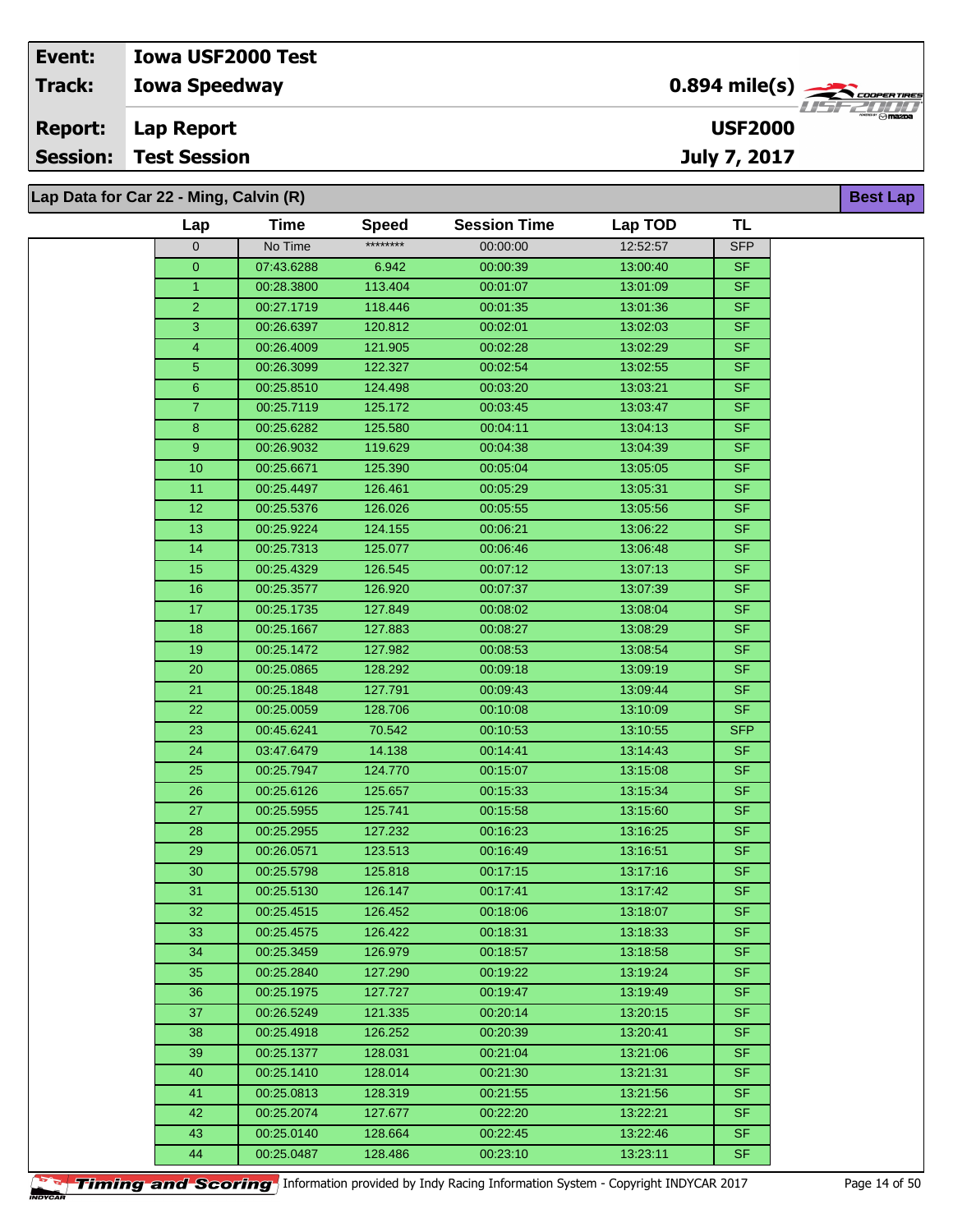**Lap Data for Car 22 - Ming, Calvin (R)**

| Lap             | <b>Time</b> | <b>Speed</b> | <b>Session Time</b> | Lap TOD  | <b>TL</b>  |
|-----------------|-------------|--------------|---------------------|----------|------------|
| 45              | 00:25.8591  | 124.459      | 00:23:36            | 13:23:37 | <b>SF</b>  |
| 46              | 00:26.0437  | 123.577      | 00:24:02            | 13:24:03 | <b>SF</b>  |
| $\overline{47}$ | 00:43.4230  | 74.117       | 00:24:45            | 13:24:47 | <b>SFP</b> |
| 48              | 05:15.0660  | 10.215       | 00:30:00            | 13:30:02 | <b>SF</b>  |
| 49              | 00:26.4025  | 121.898      | 00:30:27            | 13:30:28 | SF         |
| 50              | 00:45.2713  | 71.091       | 00:31:12            | 13:31:13 | <b>SFP</b> |
| 51              | 06:25.6025  | 8.346        | 00:37:38            | 13:37:39 | <b>SF</b>  |
| 52              | 00:26.8880  | 119.697      | 00:38:04            | 13:38:06 | SF.        |
| 53              | 00:26.1771  | 122.947      | 00:38:31            | 13:38:32 | <b>SF</b>  |
| $\overline{54}$ | 00:26.0119  | 123.728      | 00:38:57            | 13:38:58 | <b>SF</b>  |
| 55              | 00:25.5308  | 126.060      | 00:39:22            | 13:39:24 | <b>SF</b>  |
| 56              | 00:25.3150  | 127.134      | 00:39:48            | 13:39:49 | <b>SF</b>  |
| 57              | 00:25.1883  | 127.774      | 00:40:13            | 13:40:14 | <b>SF</b>  |
| 58              | 00:25.0607  | 128.424      | 00:40:38            | 13:40:39 | <b>SF</b>  |
| 59              | 00:24.9912  | 128.781      | 00:41:03            | 13:41:04 | <b>SF</b>  |
| 60              | 00:25.1501  | 127.968      | 00:41:28            | 13:41:29 | <b>SF</b>  |
| 61              | 00:24.9038  | 129.233      | 00:41:53            | 13:41:54 | <b>SF</b>  |
| 62              | 00:24.9434  | 129.028      | 00:42:18            | 13:42:19 | <b>SF</b>  |
| 63              | 00:24.8267  | 129.635      | 00:42:43            | 13:42:44 | <b>SF</b>  |
| 64              | 00:24.7624  | 129.971      | 00:43:07            | 13:43:09 | <b>SF</b>  |
| 65              | 00:24.7287  | 130.148      | 00:43:32            | 13:43:34 | <b>SF</b>  |
| 66              | 00:24.6482  | 130.573      | 00:43:57            | 13:43:58 | <b>SF</b>  |
| 67              | 00:24.7116  | 130.238      | 00:44:21            | 13:44:23 | <b>SF</b>  |
| 68              | 00:25.5177  | 126.124      | 00:44:47            | 13:44:48 | <b>SF</b>  |
| 69              | 00:43.4710  | 74.036       | 00:45:30            | 13:45:32 | <b>SFP</b> |
| $70\,$          | 06:43.1620  | 7.983        | 00:52:14            | 13:52:15 | <b>SF</b>  |
| 71              | 00:26.1785  | 122.941      | 00:52:40            | 13:52:41 | <b>SF</b>  |
| $\overline{72}$ | 00:25.9870  | 123.847      | 00:53:06            | 13:53:07 | SF         |
| 73              | 00:25.6610  | 125.420      | 00:53:31            | 13:53:33 | <b>SF</b>  |
| $\overline{74}$ | 00:25.4120  | 126.649      | 00:53:57            | 13:53:58 | <b>SF</b>  |
| $75\,$          | 00:25.2436  | 127.494      | 00:54:22            | 13:54:24 | <b>SF</b>  |
| 76              | 00:25.1289  | 128.076      | 00:54:47            | 13:54:49 | <b>SF</b>  |
| 77              | 00:26.1188  | 123.222      | 00:55:13            | 13:55:15 | <b>SF</b>  |
| 78              | 00:25.3641  | 126.888      | 00:55:39            | 13:55:40 | <b>SF</b>  |
| 79              | 00:25.1094  | 128.175      | 00:56:04            | 13:56:05 | <b>SF</b>  |
| 80              | 00:25.1224  | 128.109      | 00:56:29            | 13:56:30 | <b>SF</b>  |
| 81              | 00:24.9637  | 128.923      | 00:56:54            | 13:56:55 | <b>SF</b>  |
| 82              | 00:24.9602  | 128.941      | 00:57:19            | 13:57:20 | <b>SF</b>  |
| 83              | 00:25.0196  | 128.635      | 00:57:44            | 13:57:45 | <b>SF</b>  |
| 84              | 00:25.0791  | 128.330      | 00:58:09            | 13:58:10 | SF.        |
| 85              | 00:24.9999  | 128.737      | 00:58:34            | 13:58:35 | <b>SF</b>  |
| 86              | 00:24.9703  | 128.889      | 00:58:59            | 13:59:00 | <b>SF</b>  |
| 87              | 00:24.9237  | 129.130      | 00:59:24            | 13:59:25 | <b>SF</b>  |
| 88              | 00:24.9230  | 129.134      | 00:59:49            | 13:59:50 | <b>SF</b>  |
| 89              | 00:25.6370  | 125.537      | 01:00:14            | 14:00:16 | <b>SF</b>  |
| 90              | 00:25.9207  | 124.163      | 01:00:40            | 14:00:42 | SF.        |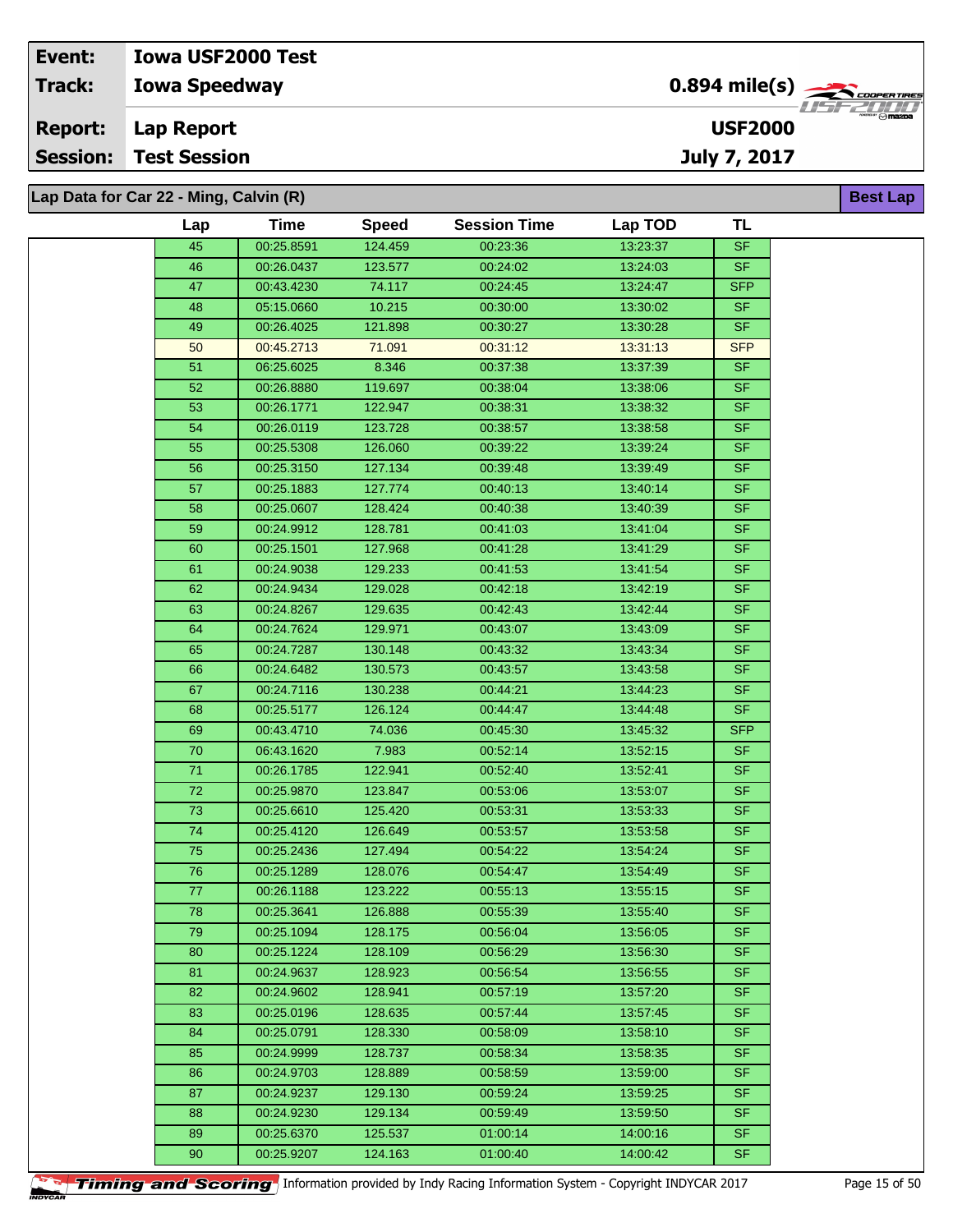**Lap Data for Car 22 - Ming, Calvin (R)**

| Lap        | <b>Time</b>              | <b>Speed</b>       | <b>Session Time</b>  | Lap TOD              | TL                       |  |
|------------|--------------------------|--------------------|----------------------|----------------------|--------------------------|--|
| 91         | 00:25.5972               | 125.733            | 01:01:06             | 14:01:07             | SF                       |  |
| 92         | 00:25.5483               | 125.973            | 01:01:31             | 14:01:33             | <b>SF</b>                |  |
| 93         | 00:25.2955               | 127.232            | 01:01:57             | 14:01:58             | <b>SF</b>                |  |
| 94         | 00:41.2582               | 78.006             | 01:02:38             | 14:02:39             | <b>SFP</b>               |  |
| 95         | 11:21.1860               | 4.725              | 01:13:59             | 14:14:01             | <b>SF</b>                |  |
| 96         | 00:26.1637               | 123.010            | 01:14:25             | 14:14:27             | <b>SF</b>                |  |
| 97         | 00:25.7065               | 125.198            | 01:14:51             | 14:14:53             | <b>SF</b>                |  |
| 98         | 00:25.7313               | 125.077            | 01:15:17             | 14:15:18             | <b>SF</b>                |  |
| 99         | 00:26.1432               | 123.107            | 01:15:43             | 14:15:44             | <b>SF</b>                |  |
| 100        | 00:25.6970               | 125.244            | 01:16:09             | 14:16:10             | <b>SF</b>                |  |
| 101        | 00:25.2635               | 127.393            | 01:16:34             | 14:16:35             | <b>SF</b>                |  |
| 102        | 00:25.1067               | 128.189            | 01:16:59             | 14:17:00             | <b>SF</b>                |  |
| 103        | 00:25.1556               | 127.940            | 01:17:24             | 14:17:26             | <b>SF</b>                |  |
| 104        | 00:24.9731               | 128.875            | 01:17:49             | 14:17:51             | <b>SF</b>                |  |
| 105        | 00:24.9539               | 128.974            | 01:18:14             | 14:18:16             | <b>SF</b>                |  |
| 106        | 00:24.9045               | 129.230            | 01:18:39             | 14:18:40             | <b>SF</b>                |  |
| 107        | 00:24.8391               | 129.570            | 01:19:04             | 14:19:05             | SF.                      |  |
| 108        | 00:24.8147               | 129.697            | 01:19:29             | 14:19:30             | <b>SF</b>                |  |
| 109        | 00:24.8134               | 129.704            | 01:19:53             | 14:19:55             | <b>SF</b>                |  |
| 110        | 00:42.5174               | 75.696             | 01:20:36             | 14:20:37             | <b>SFP</b>               |  |
| 111        | 17:10.5081               | 3.123              | 01:37:46             | 14:37:48             | <b>SF</b>                |  |
| 112        | 00:25.7489               | 124.992            | 01:38:12             | 14:38:14             | <b>SF</b>                |  |
| 113        | 00:25.3558               | 126.930            | 01:38:38             | 14:38:39             | <b>SF</b><br>SF          |  |
| 114<br>115 | 00:25.0832<br>00:25.0108 | 128.309<br>128.680 | 01:39:03<br>01:39:28 | 14:39:04<br>14:39:29 | <b>SF</b>                |  |
| 116        | 00:25.1510               | 127.963            | 01:39:53             | 14:39:54             | <b>SF</b>                |  |
| 117        | 00:24.9694               | 128.894            | 01:40:18             | 14:40:19             | <b>SF</b>                |  |
| 118        | 00:24.7641               | 129.962            | 01:40:43             | 14:40:44             | <b>SF</b>                |  |
| 119        | 00:24.7658               | 129.953            | 01:41:07             | 14:41:09             | <b>SF</b>                |  |
| 120        | 00:24.6007               | 130.826            | 01:41:32             | 14:41:33             | <b>SF</b>                |  |
| 121        | 00:38.6682               | 83.231             | 01:42:11             | 14:42:12             | <b>SFP</b>               |  |
| 122        | 05:34.6365               | 9.618              | 01:47:45             | 14:47:47             | <b>SF</b>                |  |
| 123        | 00:25.7573               | 124.951            | 01:48:11             | 14:48:12             | <b>SF</b>                |  |
| 124        | 00:25.1582               | 127.926            | 01:48:36             | 14:48:38             | $\overline{\mathsf{SF}}$ |  |
| 125        | 00:25.0264               | 128.600            | 01:49:01             | 14:49:03             | <b>SF</b>                |  |
| 126        | 00:25.0462               | 128.499            | 01:49:26             | 14:49:28             | <b>SF</b>                |  |
| 127        | 00:26.1550               | 123.051            | 01:49:52             | 14:49:54             | SF.                      |  |
| 128        | 00:25.0134               | 128.667            | 01:50:17             | 14:50:19             | <b>SF</b>                |  |
| 129        | 00:24.8369               | 129.581            | 01:50:42             | 14:50:44             | <b>SF</b>                |  |
| 130        | 00:24.7231               | 130.178            | 01:51:07             | 14:51:08             | <b>SF</b>                |  |
| 131        | 00:24.6041               | 130.807            | 01:51:32             | 14:51:33             | <b>SF</b>                |  |
| 132        | 00:24.6106               | 130.773            | 01:51:56             | 14:51:58             | SF.                      |  |
| 133        | 00:24.6962               | 130.320            | 01:52:21             | 14:52:22             | SF.                      |  |
| 134        | 00:24.6047               | 130.804            | 01:52:45             | 14:52:47             | SF.                      |  |
| 135        | 00:24.7182               | 130.204            | 01:53:10             | 14:53:12             | SF.                      |  |
| 136        | 00:24.5839               | 130.915            | 01:53:35             | 14:53:36             | <b>SF</b>                |  |

**Timing and Scoring** Information provided by Indy Racing Information System - Copyright INDYCAR 2017 Page 16 of 50

**Best Lap**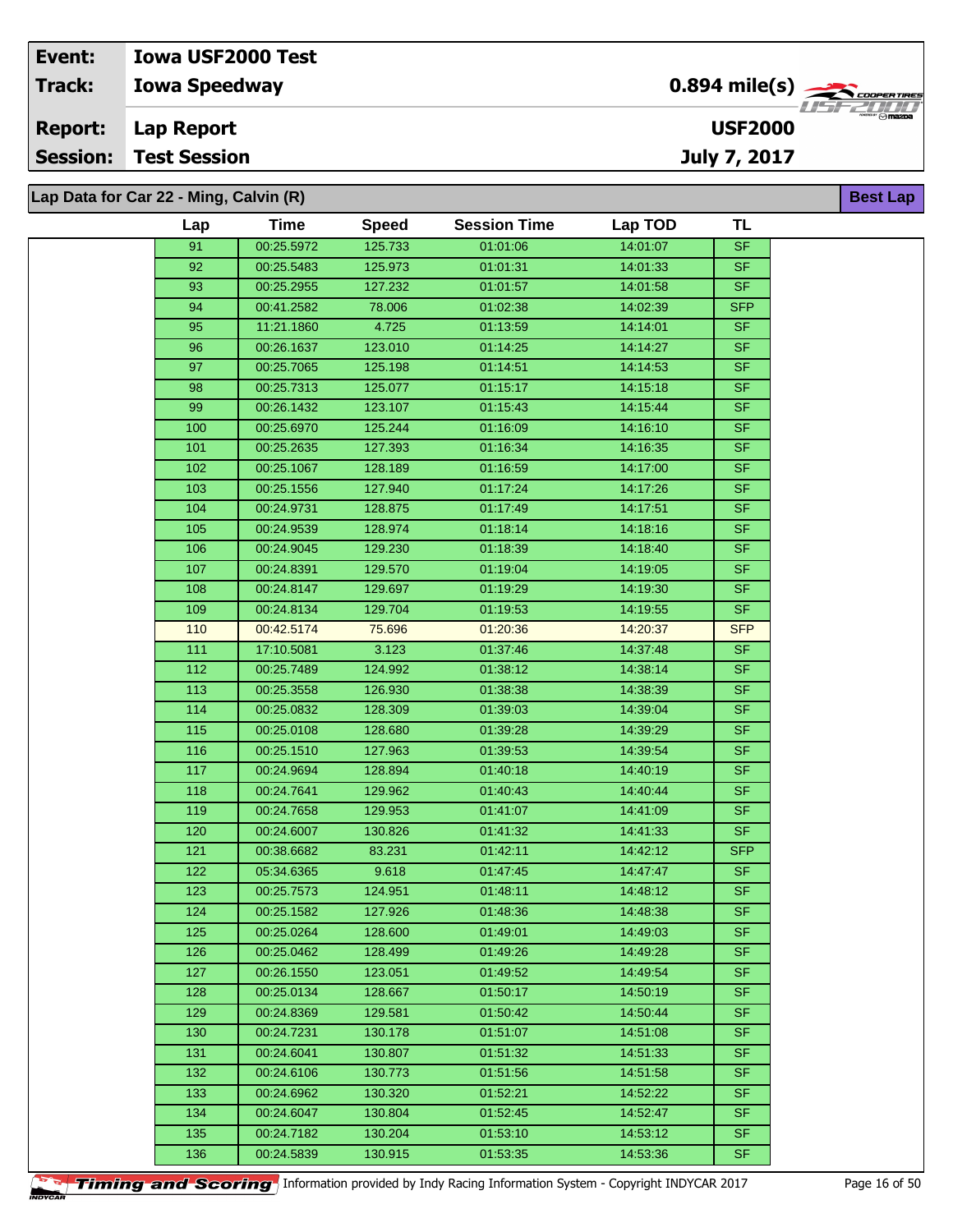| Event:         | <b>Iowa USF2000 Test</b>               |                                            |                          |
|----------------|----------------------------------------|--------------------------------------------|--------------------------|
| <b>Track:</b>  | <b>Iowa Speedway</b>                   | $0.894$ mile(s) $\rightarrow$ COOPER TIRES |                          |
| <b>Report:</b> | Lap Report                             | <b>USF2000</b>                             | $^{\circ}$ $\odot$ mazna |
| Session:       | <b>Test Session</b>                    | July 7, 2017                               |                          |
|                | Lap Data for Car 22 - Ming, Calvin (R) |                                            | <b>Best Lap</b>          |

| 00:24.7071<br>137<br>130.262<br>01:53:59<br>14:54:01<br><b>SF</b><br><b>SF</b><br>138<br>00:24.5539<br>131.075<br>01:54:24<br>14:54:25<br>$\overline{139}$<br><b>SF</b><br>129.553<br>01:54:49<br>14:54:50<br>00:24.8423<br><b>SF</b><br>140<br>130.585<br>00:24.6461<br>01:55:14<br>14:55:15<br><b>SF</b><br>141<br>130.095<br>14:55:40<br>00:24.7388<br>01:55:38<br><b>SF</b><br>142<br>129.082<br>00:24.9329<br>01:56:03<br>14:56:05<br><b>SFP</b><br>143<br>77.603<br>01:56:45<br>00:41.4727<br>14:56:46<br>144<br>15.867<br>02:00:08<br>15:00:09<br><b>SF</b><br>03:22.8360<br>127.825<br><b>SF</b><br>145<br>00:25.1782<br>02:00:33<br>15:00:34<br>129.254<br><b>SF</b><br>146<br>00:24.8999<br>02:00:58<br>15:00:59<br>129.698<br>02:01:22<br><b>SF</b><br>147<br>00:24.8146<br>15:01:24<br><b>SF</b><br>148<br>00:24.6031<br>130.813<br>02:01:47<br>15:01:48<br><b>SF</b><br>149<br>131.166<br>02:02:12<br>15:02:13<br>00:24.5368<br><b>SF</b><br>150<br>131.612<br>02:02:36<br>15:02:37<br>00:24.4537<br><b>SF</b><br>151<br>130.633<br>02:03:01<br>15:03:02<br>00:24.6369<br><b>SF</b><br>152<br>00:25.1358<br>128.040<br>02:03:26<br>15:03:27<br>S <sub>F</sub><br>153<br>128.742<br>02:03:51<br>15:03:52<br>00:24.9988<br><b>SF</b><br>154<br>00:24.9008<br>129.249<br>02:04:16<br>15:04:17<br><b>SF</b><br>155<br>129.312<br>02:04:41<br>15:04:42<br>00:24.8886<br>156<br>129.258<br>15:05:07<br><b>SF</b><br>00:24.8990<br>02:05:05<br>$\overline{157}$<br><b>SF</b><br>00:25.6874<br>125.291<br>02:05:31<br>15:05:33<br><b>SF</b><br>158<br>129.206<br>02:05:56<br>15:05:57<br>00:24.9090<br>$\overline{\mathsf{SF}}$<br>159<br>00:24.9834<br>128.822<br>02:06:21<br>15:06:22<br><b>SF</b><br>160<br>129.739<br>02:06:46<br>15:06:47<br>00:24.8067<br><b>SF</b><br>161<br>00:24.7768<br>129.896<br>02:07:11<br>15:07:12<br>SF<br>162<br>130.115<br>02:07:35<br>15:07:37<br>00:24.7350<br><b>SF</b><br>163<br>130.475<br>02:08:00<br>15:08:01<br>00:24.6667<br><b>SFP</b><br>164<br>80.721<br>00:39.8708<br>02:08:40<br>15:08:41<br>3.413<br><b>SF</b><br>165<br>15:24:24<br>15:43.0357<br>02:24:23<br><b>SF</b><br>166<br>126.479<br>00:25.4461<br>02:24:48<br>15:24:50<br><b>SF</b><br>167<br>00:25.1815<br>127.808<br>02:25:14<br>15:25:15<br>SF<br>129.215<br>02:25:38<br>15:25:40<br>168<br>00:24.9074<br><b>SF</b><br>169<br>129.745<br>02:26:03<br>15:26:05<br>00:24.8056<br>130.297<br>170<br>00:24.7004<br>02:26:28<br>15:26:29<br><b>SF</b><br>SF<br>171<br>00:24.6500<br>130.564<br>02:26:53<br>15:26:54<br><b>SF</b><br>172<br>130.684<br>02:27:17<br>15:27:19<br>00:24.6274<br><b>SF</b><br>173<br>00:24.7050<br>130.273<br>02:27:42<br>15:27:43<br><b>SF</b><br>174<br>130.117<br>15:28:08<br>00:24.7347<br>02:28:07<br><b>SF</b><br>175<br>130.189<br>02:28:31<br>15:28:33<br>00:24.7210<br><b>SF</b><br>176<br>00:24.7628<br>129.969<br>02:28:56<br>15:28:58<br>177<br><b>SF</b><br>129.379<br>02:29:21<br>15:29:22<br>00:24.8758<br><b>SF</b><br>178<br>15:29:48<br>00:25.1671<br>127.881<br>02:29:46<br><b>SF</b><br>179<br>00:24.9091<br>129.206<br>02:30:11<br>15:30:13<br><b>SF</b><br>180<br>02:30:36<br>15:30:37<br>00:24.8283<br>129.626<br>181<br>129.599<br>15:31:02<br><b>SF</b><br>00:24.8335<br>02:31:01<br>SF<br>182<br>00:25.7414<br>125.028<br>02:31:27<br>15:31:28 | Lap | <b>Time</b> | <b>Speed</b> | <b>Session Time</b> | Lap TOD | TL |
|-------------------------------------------------------------------------------------------------------------------------------------------------------------------------------------------------------------------------------------------------------------------------------------------------------------------------------------------------------------------------------------------------------------------------------------------------------------------------------------------------------------------------------------------------------------------------------------------------------------------------------------------------------------------------------------------------------------------------------------------------------------------------------------------------------------------------------------------------------------------------------------------------------------------------------------------------------------------------------------------------------------------------------------------------------------------------------------------------------------------------------------------------------------------------------------------------------------------------------------------------------------------------------------------------------------------------------------------------------------------------------------------------------------------------------------------------------------------------------------------------------------------------------------------------------------------------------------------------------------------------------------------------------------------------------------------------------------------------------------------------------------------------------------------------------------------------------------------------------------------------------------------------------------------------------------------------------------------------------------------------------------------------------------------------------------------------------------------------------------------------------------------------------------------------------------------------------------------------------------------------------------------------------------------------------------------------------------------------------------------------------------------------------------------------------------------------------------------------------------------------------------------------------------------------------------------------------------------------------------------------------------------------------------------------------------------------------------------------------------------------------------------------------------------------------------------------------------------------------------------------------------------------------------------------------------------------------------------------------------------------------------------------------------------------------------------------------------------------------------------------------------------------------------------------------------------------------------------------------------------------------------------------------------------------------------------|-----|-------------|--------------|---------------------|---------|----|
|                                                                                                                                                                                                                                                                                                                                                                                                                                                                                                                                                                                                                                                                                                                                                                                                                                                                                                                                                                                                                                                                                                                                                                                                                                                                                                                                                                                                                                                                                                                                                                                                                                                                                                                                                                                                                                                                                                                                                                                                                                                                                                                                                                                                                                                                                                                                                                                                                                                                                                                                                                                                                                                                                                                                                                                                                                                                                                                                                                                                                                                                                                                                                                                                                                                                                                                   |     |             |              |                     |         |    |
|                                                                                                                                                                                                                                                                                                                                                                                                                                                                                                                                                                                                                                                                                                                                                                                                                                                                                                                                                                                                                                                                                                                                                                                                                                                                                                                                                                                                                                                                                                                                                                                                                                                                                                                                                                                                                                                                                                                                                                                                                                                                                                                                                                                                                                                                                                                                                                                                                                                                                                                                                                                                                                                                                                                                                                                                                                                                                                                                                                                                                                                                                                                                                                                                                                                                                                                   |     |             |              |                     |         |    |
|                                                                                                                                                                                                                                                                                                                                                                                                                                                                                                                                                                                                                                                                                                                                                                                                                                                                                                                                                                                                                                                                                                                                                                                                                                                                                                                                                                                                                                                                                                                                                                                                                                                                                                                                                                                                                                                                                                                                                                                                                                                                                                                                                                                                                                                                                                                                                                                                                                                                                                                                                                                                                                                                                                                                                                                                                                                                                                                                                                                                                                                                                                                                                                                                                                                                                                                   |     |             |              |                     |         |    |
|                                                                                                                                                                                                                                                                                                                                                                                                                                                                                                                                                                                                                                                                                                                                                                                                                                                                                                                                                                                                                                                                                                                                                                                                                                                                                                                                                                                                                                                                                                                                                                                                                                                                                                                                                                                                                                                                                                                                                                                                                                                                                                                                                                                                                                                                                                                                                                                                                                                                                                                                                                                                                                                                                                                                                                                                                                                                                                                                                                                                                                                                                                                                                                                                                                                                                                                   |     |             |              |                     |         |    |
|                                                                                                                                                                                                                                                                                                                                                                                                                                                                                                                                                                                                                                                                                                                                                                                                                                                                                                                                                                                                                                                                                                                                                                                                                                                                                                                                                                                                                                                                                                                                                                                                                                                                                                                                                                                                                                                                                                                                                                                                                                                                                                                                                                                                                                                                                                                                                                                                                                                                                                                                                                                                                                                                                                                                                                                                                                                                                                                                                                                                                                                                                                                                                                                                                                                                                                                   |     |             |              |                     |         |    |
|                                                                                                                                                                                                                                                                                                                                                                                                                                                                                                                                                                                                                                                                                                                                                                                                                                                                                                                                                                                                                                                                                                                                                                                                                                                                                                                                                                                                                                                                                                                                                                                                                                                                                                                                                                                                                                                                                                                                                                                                                                                                                                                                                                                                                                                                                                                                                                                                                                                                                                                                                                                                                                                                                                                                                                                                                                                                                                                                                                                                                                                                                                                                                                                                                                                                                                                   |     |             |              |                     |         |    |
|                                                                                                                                                                                                                                                                                                                                                                                                                                                                                                                                                                                                                                                                                                                                                                                                                                                                                                                                                                                                                                                                                                                                                                                                                                                                                                                                                                                                                                                                                                                                                                                                                                                                                                                                                                                                                                                                                                                                                                                                                                                                                                                                                                                                                                                                                                                                                                                                                                                                                                                                                                                                                                                                                                                                                                                                                                                                                                                                                                                                                                                                                                                                                                                                                                                                                                                   |     |             |              |                     |         |    |
|                                                                                                                                                                                                                                                                                                                                                                                                                                                                                                                                                                                                                                                                                                                                                                                                                                                                                                                                                                                                                                                                                                                                                                                                                                                                                                                                                                                                                                                                                                                                                                                                                                                                                                                                                                                                                                                                                                                                                                                                                                                                                                                                                                                                                                                                                                                                                                                                                                                                                                                                                                                                                                                                                                                                                                                                                                                                                                                                                                                                                                                                                                                                                                                                                                                                                                                   |     |             |              |                     |         |    |
|                                                                                                                                                                                                                                                                                                                                                                                                                                                                                                                                                                                                                                                                                                                                                                                                                                                                                                                                                                                                                                                                                                                                                                                                                                                                                                                                                                                                                                                                                                                                                                                                                                                                                                                                                                                                                                                                                                                                                                                                                                                                                                                                                                                                                                                                                                                                                                                                                                                                                                                                                                                                                                                                                                                                                                                                                                                                                                                                                                                                                                                                                                                                                                                                                                                                                                                   |     |             |              |                     |         |    |
|                                                                                                                                                                                                                                                                                                                                                                                                                                                                                                                                                                                                                                                                                                                                                                                                                                                                                                                                                                                                                                                                                                                                                                                                                                                                                                                                                                                                                                                                                                                                                                                                                                                                                                                                                                                                                                                                                                                                                                                                                                                                                                                                                                                                                                                                                                                                                                                                                                                                                                                                                                                                                                                                                                                                                                                                                                                                                                                                                                                                                                                                                                                                                                                                                                                                                                                   |     |             |              |                     |         |    |
|                                                                                                                                                                                                                                                                                                                                                                                                                                                                                                                                                                                                                                                                                                                                                                                                                                                                                                                                                                                                                                                                                                                                                                                                                                                                                                                                                                                                                                                                                                                                                                                                                                                                                                                                                                                                                                                                                                                                                                                                                                                                                                                                                                                                                                                                                                                                                                                                                                                                                                                                                                                                                                                                                                                                                                                                                                                                                                                                                                                                                                                                                                                                                                                                                                                                                                                   |     |             |              |                     |         |    |
|                                                                                                                                                                                                                                                                                                                                                                                                                                                                                                                                                                                                                                                                                                                                                                                                                                                                                                                                                                                                                                                                                                                                                                                                                                                                                                                                                                                                                                                                                                                                                                                                                                                                                                                                                                                                                                                                                                                                                                                                                                                                                                                                                                                                                                                                                                                                                                                                                                                                                                                                                                                                                                                                                                                                                                                                                                                                                                                                                                                                                                                                                                                                                                                                                                                                                                                   |     |             |              |                     |         |    |
|                                                                                                                                                                                                                                                                                                                                                                                                                                                                                                                                                                                                                                                                                                                                                                                                                                                                                                                                                                                                                                                                                                                                                                                                                                                                                                                                                                                                                                                                                                                                                                                                                                                                                                                                                                                                                                                                                                                                                                                                                                                                                                                                                                                                                                                                                                                                                                                                                                                                                                                                                                                                                                                                                                                                                                                                                                                                                                                                                                                                                                                                                                                                                                                                                                                                                                                   |     |             |              |                     |         |    |
|                                                                                                                                                                                                                                                                                                                                                                                                                                                                                                                                                                                                                                                                                                                                                                                                                                                                                                                                                                                                                                                                                                                                                                                                                                                                                                                                                                                                                                                                                                                                                                                                                                                                                                                                                                                                                                                                                                                                                                                                                                                                                                                                                                                                                                                                                                                                                                                                                                                                                                                                                                                                                                                                                                                                                                                                                                                                                                                                                                                                                                                                                                                                                                                                                                                                                                                   |     |             |              |                     |         |    |
|                                                                                                                                                                                                                                                                                                                                                                                                                                                                                                                                                                                                                                                                                                                                                                                                                                                                                                                                                                                                                                                                                                                                                                                                                                                                                                                                                                                                                                                                                                                                                                                                                                                                                                                                                                                                                                                                                                                                                                                                                                                                                                                                                                                                                                                                                                                                                                                                                                                                                                                                                                                                                                                                                                                                                                                                                                                                                                                                                                                                                                                                                                                                                                                                                                                                                                                   |     |             |              |                     |         |    |
|                                                                                                                                                                                                                                                                                                                                                                                                                                                                                                                                                                                                                                                                                                                                                                                                                                                                                                                                                                                                                                                                                                                                                                                                                                                                                                                                                                                                                                                                                                                                                                                                                                                                                                                                                                                                                                                                                                                                                                                                                                                                                                                                                                                                                                                                                                                                                                                                                                                                                                                                                                                                                                                                                                                                                                                                                                                                                                                                                                                                                                                                                                                                                                                                                                                                                                                   |     |             |              |                     |         |    |
|                                                                                                                                                                                                                                                                                                                                                                                                                                                                                                                                                                                                                                                                                                                                                                                                                                                                                                                                                                                                                                                                                                                                                                                                                                                                                                                                                                                                                                                                                                                                                                                                                                                                                                                                                                                                                                                                                                                                                                                                                                                                                                                                                                                                                                                                                                                                                                                                                                                                                                                                                                                                                                                                                                                                                                                                                                                                                                                                                                                                                                                                                                                                                                                                                                                                                                                   |     |             |              |                     |         |    |
|                                                                                                                                                                                                                                                                                                                                                                                                                                                                                                                                                                                                                                                                                                                                                                                                                                                                                                                                                                                                                                                                                                                                                                                                                                                                                                                                                                                                                                                                                                                                                                                                                                                                                                                                                                                                                                                                                                                                                                                                                                                                                                                                                                                                                                                                                                                                                                                                                                                                                                                                                                                                                                                                                                                                                                                                                                                                                                                                                                                                                                                                                                                                                                                                                                                                                                                   |     |             |              |                     |         |    |
|                                                                                                                                                                                                                                                                                                                                                                                                                                                                                                                                                                                                                                                                                                                                                                                                                                                                                                                                                                                                                                                                                                                                                                                                                                                                                                                                                                                                                                                                                                                                                                                                                                                                                                                                                                                                                                                                                                                                                                                                                                                                                                                                                                                                                                                                                                                                                                                                                                                                                                                                                                                                                                                                                                                                                                                                                                                                                                                                                                                                                                                                                                                                                                                                                                                                                                                   |     |             |              |                     |         |    |
|                                                                                                                                                                                                                                                                                                                                                                                                                                                                                                                                                                                                                                                                                                                                                                                                                                                                                                                                                                                                                                                                                                                                                                                                                                                                                                                                                                                                                                                                                                                                                                                                                                                                                                                                                                                                                                                                                                                                                                                                                                                                                                                                                                                                                                                                                                                                                                                                                                                                                                                                                                                                                                                                                                                                                                                                                                                                                                                                                                                                                                                                                                                                                                                                                                                                                                                   |     |             |              |                     |         |    |
|                                                                                                                                                                                                                                                                                                                                                                                                                                                                                                                                                                                                                                                                                                                                                                                                                                                                                                                                                                                                                                                                                                                                                                                                                                                                                                                                                                                                                                                                                                                                                                                                                                                                                                                                                                                                                                                                                                                                                                                                                                                                                                                                                                                                                                                                                                                                                                                                                                                                                                                                                                                                                                                                                                                                                                                                                                                                                                                                                                                                                                                                                                                                                                                                                                                                                                                   |     |             |              |                     |         |    |
|                                                                                                                                                                                                                                                                                                                                                                                                                                                                                                                                                                                                                                                                                                                                                                                                                                                                                                                                                                                                                                                                                                                                                                                                                                                                                                                                                                                                                                                                                                                                                                                                                                                                                                                                                                                                                                                                                                                                                                                                                                                                                                                                                                                                                                                                                                                                                                                                                                                                                                                                                                                                                                                                                                                                                                                                                                                                                                                                                                                                                                                                                                                                                                                                                                                                                                                   |     |             |              |                     |         |    |
|                                                                                                                                                                                                                                                                                                                                                                                                                                                                                                                                                                                                                                                                                                                                                                                                                                                                                                                                                                                                                                                                                                                                                                                                                                                                                                                                                                                                                                                                                                                                                                                                                                                                                                                                                                                                                                                                                                                                                                                                                                                                                                                                                                                                                                                                                                                                                                                                                                                                                                                                                                                                                                                                                                                                                                                                                                                                                                                                                                                                                                                                                                                                                                                                                                                                                                                   |     |             |              |                     |         |    |
|                                                                                                                                                                                                                                                                                                                                                                                                                                                                                                                                                                                                                                                                                                                                                                                                                                                                                                                                                                                                                                                                                                                                                                                                                                                                                                                                                                                                                                                                                                                                                                                                                                                                                                                                                                                                                                                                                                                                                                                                                                                                                                                                                                                                                                                                                                                                                                                                                                                                                                                                                                                                                                                                                                                                                                                                                                                                                                                                                                                                                                                                                                                                                                                                                                                                                                                   |     |             |              |                     |         |    |
|                                                                                                                                                                                                                                                                                                                                                                                                                                                                                                                                                                                                                                                                                                                                                                                                                                                                                                                                                                                                                                                                                                                                                                                                                                                                                                                                                                                                                                                                                                                                                                                                                                                                                                                                                                                                                                                                                                                                                                                                                                                                                                                                                                                                                                                                                                                                                                                                                                                                                                                                                                                                                                                                                                                                                                                                                                                                                                                                                                                                                                                                                                                                                                                                                                                                                                                   |     |             |              |                     |         |    |
|                                                                                                                                                                                                                                                                                                                                                                                                                                                                                                                                                                                                                                                                                                                                                                                                                                                                                                                                                                                                                                                                                                                                                                                                                                                                                                                                                                                                                                                                                                                                                                                                                                                                                                                                                                                                                                                                                                                                                                                                                                                                                                                                                                                                                                                                                                                                                                                                                                                                                                                                                                                                                                                                                                                                                                                                                                                                                                                                                                                                                                                                                                                                                                                                                                                                                                                   |     |             |              |                     |         |    |
|                                                                                                                                                                                                                                                                                                                                                                                                                                                                                                                                                                                                                                                                                                                                                                                                                                                                                                                                                                                                                                                                                                                                                                                                                                                                                                                                                                                                                                                                                                                                                                                                                                                                                                                                                                                                                                                                                                                                                                                                                                                                                                                                                                                                                                                                                                                                                                                                                                                                                                                                                                                                                                                                                                                                                                                                                                                                                                                                                                                                                                                                                                                                                                                                                                                                                                                   |     |             |              |                     |         |    |
|                                                                                                                                                                                                                                                                                                                                                                                                                                                                                                                                                                                                                                                                                                                                                                                                                                                                                                                                                                                                                                                                                                                                                                                                                                                                                                                                                                                                                                                                                                                                                                                                                                                                                                                                                                                                                                                                                                                                                                                                                                                                                                                                                                                                                                                                                                                                                                                                                                                                                                                                                                                                                                                                                                                                                                                                                                                                                                                                                                                                                                                                                                                                                                                                                                                                                                                   |     |             |              |                     |         |    |
|                                                                                                                                                                                                                                                                                                                                                                                                                                                                                                                                                                                                                                                                                                                                                                                                                                                                                                                                                                                                                                                                                                                                                                                                                                                                                                                                                                                                                                                                                                                                                                                                                                                                                                                                                                                                                                                                                                                                                                                                                                                                                                                                                                                                                                                                                                                                                                                                                                                                                                                                                                                                                                                                                                                                                                                                                                                                                                                                                                                                                                                                                                                                                                                                                                                                                                                   |     |             |              |                     |         |    |
|                                                                                                                                                                                                                                                                                                                                                                                                                                                                                                                                                                                                                                                                                                                                                                                                                                                                                                                                                                                                                                                                                                                                                                                                                                                                                                                                                                                                                                                                                                                                                                                                                                                                                                                                                                                                                                                                                                                                                                                                                                                                                                                                                                                                                                                                                                                                                                                                                                                                                                                                                                                                                                                                                                                                                                                                                                                                                                                                                                                                                                                                                                                                                                                                                                                                                                                   |     |             |              |                     |         |    |
|                                                                                                                                                                                                                                                                                                                                                                                                                                                                                                                                                                                                                                                                                                                                                                                                                                                                                                                                                                                                                                                                                                                                                                                                                                                                                                                                                                                                                                                                                                                                                                                                                                                                                                                                                                                                                                                                                                                                                                                                                                                                                                                                                                                                                                                                                                                                                                                                                                                                                                                                                                                                                                                                                                                                                                                                                                                                                                                                                                                                                                                                                                                                                                                                                                                                                                                   |     |             |              |                     |         |    |
|                                                                                                                                                                                                                                                                                                                                                                                                                                                                                                                                                                                                                                                                                                                                                                                                                                                                                                                                                                                                                                                                                                                                                                                                                                                                                                                                                                                                                                                                                                                                                                                                                                                                                                                                                                                                                                                                                                                                                                                                                                                                                                                                                                                                                                                                                                                                                                                                                                                                                                                                                                                                                                                                                                                                                                                                                                                                                                                                                                                                                                                                                                                                                                                                                                                                                                                   |     |             |              |                     |         |    |
|                                                                                                                                                                                                                                                                                                                                                                                                                                                                                                                                                                                                                                                                                                                                                                                                                                                                                                                                                                                                                                                                                                                                                                                                                                                                                                                                                                                                                                                                                                                                                                                                                                                                                                                                                                                                                                                                                                                                                                                                                                                                                                                                                                                                                                                                                                                                                                                                                                                                                                                                                                                                                                                                                                                                                                                                                                                                                                                                                                                                                                                                                                                                                                                                                                                                                                                   |     |             |              |                     |         |    |
|                                                                                                                                                                                                                                                                                                                                                                                                                                                                                                                                                                                                                                                                                                                                                                                                                                                                                                                                                                                                                                                                                                                                                                                                                                                                                                                                                                                                                                                                                                                                                                                                                                                                                                                                                                                                                                                                                                                                                                                                                                                                                                                                                                                                                                                                                                                                                                                                                                                                                                                                                                                                                                                                                                                                                                                                                                                                                                                                                                                                                                                                                                                                                                                                                                                                                                                   |     |             |              |                     |         |    |
|                                                                                                                                                                                                                                                                                                                                                                                                                                                                                                                                                                                                                                                                                                                                                                                                                                                                                                                                                                                                                                                                                                                                                                                                                                                                                                                                                                                                                                                                                                                                                                                                                                                                                                                                                                                                                                                                                                                                                                                                                                                                                                                                                                                                                                                                                                                                                                                                                                                                                                                                                                                                                                                                                                                                                                                                                                                                                                                                                                                                                                                                                                                                                                                                                                                                                                                   |     |             |              |                     |         |    |
|                                                                                                                                                                                                                                                                                                                                                                                                                                                                                                                                                                                                                                                                                                                                                                                                                                                                                                                                                                                                                                                                                                                                                                                                                                                                                                                                                                                                                                                                                                                                                                                                                                                                                                                                                                                                                                                                                                                                                                                                                                                                                                                                                                                                                                                                                                                                                                                                                                                                                                                                                                                                                                                                                                                                                                                                                                                                                                                                                                                                                                                                                                                                                                                                                                                                                                                   |     |             |              |                     |         |    |
|                                                                                                                                                                                                                                                                                                                                                                                                                                                                                                                                                                                                                                                                                                                                                                                                                                                                                                                                                                                                                                                                                                                                                                                                                                                                                                                                                                                                                                                                                                                                                                                                                                                                                                                                                                                                                                                                                                                                                                                                                                                                                                                                                                                                                                                                                                                                                                                                                                                                                                                                                                                                                                                                                                                                                                                                                                                                                                                                                                                                                                                                                                                                                                                                                                                                                                                   |     |             |              |                     |         |    |
|                                                                                                                                                                                                                                                                                                                                                                                                                                                                                                                                                                                                                                                                                                                                                                                                                                                                                                                                                                                                                                                                                                                                                                                                                                                                                                                                                                                                                                                                                                                                                                                                                                                                                                                                                                                                                                                                                                                                                                                                                                                                                                                                                                                                                                                                                                                                                                                                                                                                                                                                                                                                                                                                                                                                                                                                                                                                                                                                                                                                                                                                                                                                                                                                                                                                                                                   |     |             |              |                     |         |    |
|                                                                                                                                                                                                                                                                                                                                                                                                                                                                                                                                                                                                                                                                                                                                                                                                                                                                                                                                                                                                                                                                                                                                                                                                                                                                                                                                                                                                                                                                                                                                                                                                                                                                                                                                                                                                                                                                                                                                                                                                                                                                                                                                                                                                                                                                                                                                                                                                                                                                                                                                                                                                                                                                                                                                                                                                                                                                                                                                                                                                                                                                                                                                                                                                                                                                                                                   |     |             |              |                     |         |    |
|                                                                                                                                                                                                                                                                                                                                                                                                                                                                                                                                                                                                                                                                                                                                                                                                                                                                                                                                                                                                                                                                                                                                                                                                                                                                                                                                                                                                                                                                                                                                                                                                                                                                                                                                                                                                                                                                                                                                                                                                                                                                                                                                                                                                                                                                                                                                                                                                                                                                                                                                                                                                                                                                                                                                                                                                                                                                                                                                                                                                                                                                                                                                                                                                                                                                                                                   |     |             |              |                     |         |    |
|                                                                                                                                                                                                                                                                                                                                                                                                                                                                                                                                                                                                                                                                                                                                                                                                                                                                                                                                                                                                                                                                                                                                                                                                                                                                                                                                                                                                                                                                                                                                                                                                                                                                                                                                                                                                                                                                                                                                                                                                                                                                                                                                                                                                                                                                                                                                                                                                                                                                                                                                                                                                                                                                                                                                                                                                                                                                                                                                                                                                                                                                                                                                                                                                                                                                                                                   |     |             |              |                     |         |    |
|                                                                                                                                                                                                                                                                                                                                                                                                                                                                                                                                                                                                                                                                                                                                                                                                                                                                                                                                                                                                                                                                                                                                                                                                                                                                                                                                                                                                                                                                                                                                                                                                                                                                                                                                                                                                                                                                                                                                                                                                                                                                                                                                                                                                                                                                                                                                                                                                                                                                                                                                                                                                                                                                                                                                                                                                                                                                                                                                                                                                                                                                                                                                                                                                                                                                                                                   |     |             |              |                     |         |    |
|                                                                                                                                                                                                                                                                                                                                                                                                                                                                                                                                                                                                                                                                                                                                                                                                                                                                                                                                                                                                                                                                                                                                                                                                                                                                                                                                                                                                                                                                                                                                                                                                                                                                                                                                                                                                                                                                                                                                                                                                                                                                                                                                                                                                                                                                                                                                                                                                                                                                                                                                                                                                                                                                                                                                                                                                                                                                                                                                                                                                                                                                                                                                                                                                                                                                                                                   |     |             |              |                     |         |    |
|                                                                                                                                                                                                                                                                                                                                                                                                                                                                                                                                                                                                                                                                                                                                                                                                                                                                                                                                                                                                                                                                                                                                                                                                                                                                                                                                                                                                                                                                                                                                                                                                                                                                                                                                                                                                                                                                                                                                                                                                                                                                                                                                                                                                                                                                                                                                                                                                                                                                                                                                                                                                                                                                                                                                                                                                                                                                                                                                                                                                                                                                                                                                                                                                                                                                                                                   |     |             |              |                     |         |    |
|                                                                                                                                                                                                                                                                                                                                                                                                                                                                                                                                                                                                                                                                                                                                                                                                                                                                                                                                                                                                                                                                                                                                                                                                                                                                                                                                                                                                                                                                                                                                                                                                                                                                                                                                                                                                                                                                                                                                                                                                                                                                                                                                                                                                                                                                                                                                                                                                                                                                                                                                                                                                                                                                                                                                                                                                                                                                                                                                                                                                                                                                                                                                                                                                                                                                                                                   |     |             |              |                     |         |    |
|                                                                                                                                                                                                                                                                                                                                                                                                                                                                                                                                                                                                                                                                                                                                                                                                                                                                                                                                                                                                                                                                                                                                                                                                                                                                                                                                                                                                                                                                                                                                                                                                                                                                                                                                                                                                                                                                                                                                                                                                                                                                                                                                                                                                                                                                                                                                                                                                                                                                                                                                                                                                                                                                                                                                                                                                                                                                                                                                                                                                                                                                                                                                                                                                                                                                                                                   |     |             |              |                     |         |    |

**Timing and Scoring** Information provided by Indy Racing Information System - Copyright INDYCAR 2017 Page 17 of 50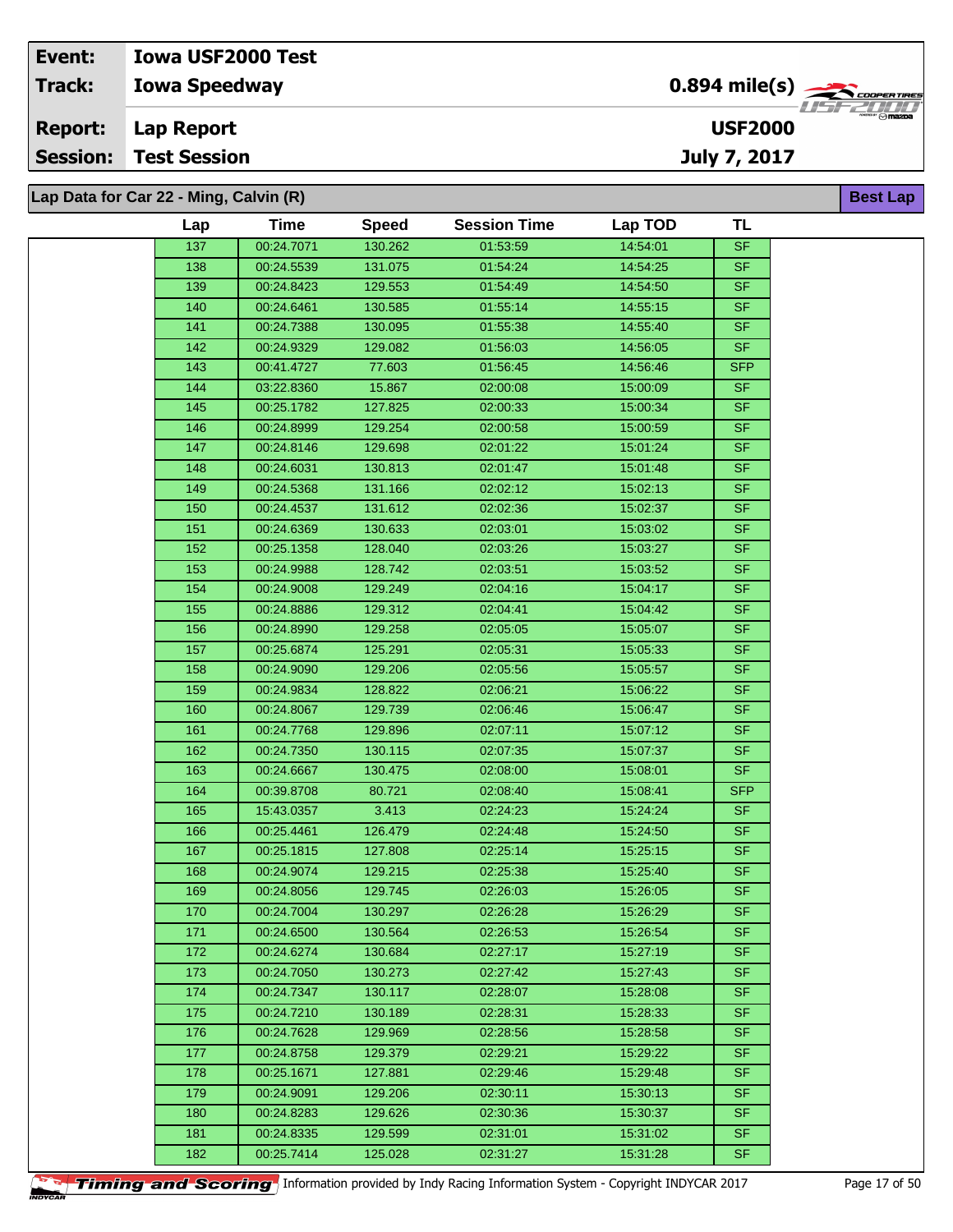| Event:         | <b>Iowa USF2000 Test</b>               |                                                                |                                       |
|----------------|----------------------------------------|----------------------------------------------------------------|---------------------------------------|
| <b>Track:</b>  | <b>Iowa Speedway</b>                   | $0.894$ mile(s) $\overbrace{\hspace{2cm}}$ <i>coorer TIRES</i> | <i>TEETIHI</i>                        |
| <b>Report:</b> | Lap Report                             | <b>USF2000</b>                                                 | $^{\prime\prime\prime}$ $\odot$ mazpa |
|                | <b>Session: Test Session</b>           | July 7, 2017                                                   |                                       |
|                |                                        |                                                                |                                       |
|                | Lap Data for Car 22 - Ming, Calvin (R) |                                                                | <b>Best Lap</b>                       |

| Lap | <b>Time</b> | <b>Speed</b> | <b>Session Time</b> | Lap TOD  | <b>TL</b>                |
|-----|-------------|--------------|---------------------|----------|--------------------------|
| 183 | 00:25.7035  | 125.213      | 02:31:52            | 15:31:54 | <b>SF</b>                |
| 184 | 00:24.8461  | 129.533      | 02:32:17            | 15:32:19 | <b>SF</b>                |
| 185 | 00:24.8407  | 129.562      | 02:32:42            | 15:32:43 | $\overline{\mathsf{SF}}$ |
| 186 | 00:24.8498  | 129.514      | 02:33:07            | 15:33:08 | <b>SF</b>                |
| 187 | 00:24.7742  | 129.909      | 02:33:32            | 15:33:33 | <b>SF</b>                |
| 188 | 00:25.1082  | 128.181      | 02:33:57            | 15:33:58 | <b>SF</b>                |
| 189 | 00:25.1466  | 127.985      | 02:34:22            | 15:34:23 | <b>SF</b>                |
| 190 | 00:24.9799  | 128.840      | 02:34:47            | 15:34:48 | <b>SF</b>                |
| 191 | 00:24.7750  | 129.905      | 02:35:12            | 15:35:13 | <b>SF</b>                |
| 192 | 00:24.8774  | 129.370      | 02:35:36            | 15:35:38 | <b>SF</b>                |
| 193 | 00:24.9579  | 128.953      | 02:36:01            | 15:36:03 | <b>SF</b>                |
| 194 | 00:24.9584  | 128.951      | 02:36:26            | 15:36:28 | <b>SF</b>                |
| 195 | 00:25.0605  | 128.425      | 02:36:51            | 15:36:53 | <b>SF</b>                |
| 196 | 00:25.2509  | 127.457      | 02:37:17            | 15:37:18 | SF                       |
| 197 | 00:25.5349  | 126.039      | 02:37:42            | 15:37:44 | <b>SF</b>                |
| 198 | 00:25.0776  | 128.338      | 02:38:07            | 15:38:09 | <b>SF</b>                |
| 199 | 00:24.9304  | 129.095      | 02:38:32            | 15:38:34 | <b>SF</b>                |
| 200 | 00:39.9437  | 80.573       | 02:39:12            | 15:39:14 | <b>SFP</b>               |
| 201 | 03:29.8657  | 15.336       | 02:42:42            | 15:42:43 | <b>SF</b>                |
| 202 | 00:25.4724  | 126.349      | 02:43:07            | 15:43:09 | <b>SF</b>                |
| 203 | 00:24.8666  | 129.427      | 02:43:32            | 15:43:34 | <b>SF</b>                |
| 204 | 00:24.8821  | 129.346      | 02:43:57            | 15:43:59 | <b>SF</b>                |
| 205 | 00:24.8120  | 129.711      | 02:44:22            | 15:44:23 | <b>SF</b>                |
| 206 | 00:25.7470  | 125.001      | 02:44:48            | 15:44:49 | <b>SF</b>                |
| 207 | 00:25.2641  | 127.390      | 02:45:13            | 15:45:14 | <b>SF</b>                |
| 208 | 00:39.3837  | 81.719       | 02:45:52            | 15:45:54 | <b>SFP</b>               |
| 209 | 03:13.6816  | 16.617       | 02:49:06            | 15:49:08 | <b>SF</b>                |
| 210 | 00:25.5300  | 126.063      | 02:49:32            | 15:49:33 | $S$ F                    |
| 211 | 00:25.0114  | 128.677      | 02:49:57            | 15:49:58 | <b>SF</b>                |
| 212 | 00:24.6972  | 130.314      | 02:50:21            | 15:50:23 | <b>SF</b>                |
| 213 | 00:24.7044  | 130.276      | 02:50:46            | 15:50:47 | SF                       |
| 214 | 00:24.6549  | 130.538      | 02:51:11            | 15:51:12 | <b>SF</b>                |
| 215 | 00:37.6648  | 85.448       | 02:51:48            | 15:51:50 | <b>SFP</b>               |
| 216 | 01:51.6932  | 28.815       | 02:53:40            | 15:53:42 | <b>SF</b>                |
| 217 | 00:25.3249  | 127.084      | 02:54:05            | 15:54:07 | <b>SF</b>                |
| 218 | 00:24.6099  | 130.777      | 02:54:30            | 15:54:31 | <b>SF</b>                |
| 219 | 00:24.3769  | 132.027      | 02:54:54            | 15:54:56 | <b>SF</b>                |
| 220 | 00:24.4098  | 131.849      | 02:55:19            | 15:55:20 | <b>SF</b>                |
| 221 | 00:24.3083  | 132.399      | 02:55:43            | 15:55:45 | SF.                      |
| 222 | 00:39.9526  | 80.555       | 02:56:23            | 15:56:24 | <b>SFP</b>               |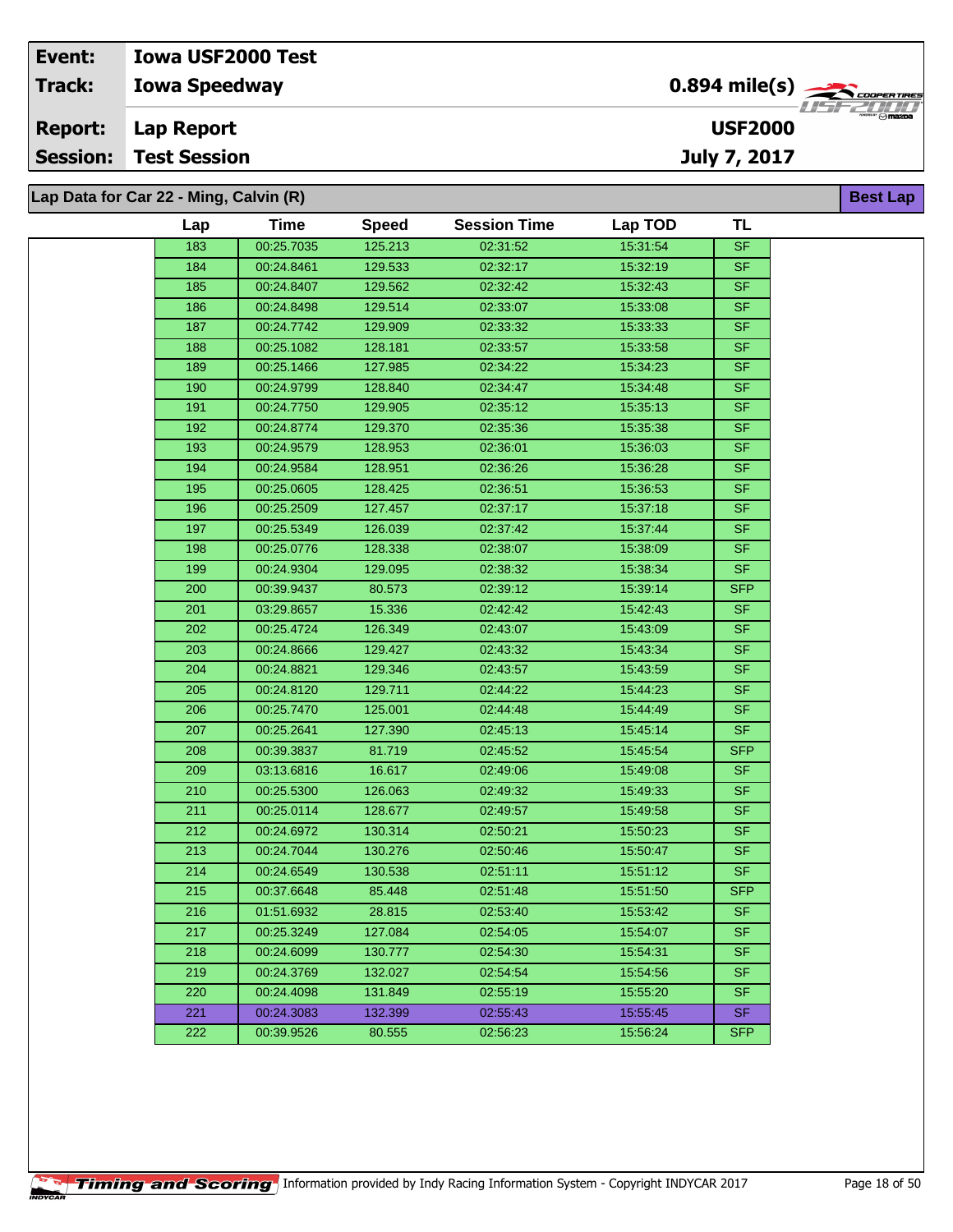# **Lap Data for Car 23 - Kohl, Lucas**

| Lap            | Time       | <b>Speed</b> | <b>Session Time</b> | Lap TOD  | TL         |
|----------------|------------|--------------|---------------------|----------|------------|
| 0              | No Time    | ********     | 00:00:00            | 12:52:29 | <b>SFP</b> |
| 0              | 45:12.2306 | 1.187        | 00:37:40            | 13:37:41 | <b>SF</b>  |
| $\mathbf{1}$   | 00:28.0334 | 114.806      | 00:38:08            | 13:38:09 | <b>SF</b>  |
| $\overline{2}$ | 00:27.2742 | 118.002      | 00:38:35            | 13:38:37 | <b>SF</b>  |
| $\overline{3}$ | 00:26.0216 | 123.682      | 00:39:01            | 13:39:03 | <b>SF</b>  |
| 4              | 00:26.8185 | 120.007      | 00:39:28            | 13:39:29 | <b>SF</b>  |
| 5              | 00:26.0401 | 123.594      | 00:39:54            | 13:39:55 | SF         |
| 6              | 00:25.7183 | 125.140      | 00:40:20            | 13:40:21 | <b>SF</b>  |
| $\overline{7}$ | 00:26.1672 | 122.994      | 00:40:46            | 13:40:47 | <b>SF</b>  |
| 8              | 00:25.8498 | 124.504      | 00:41:12            | 13:41:13 | <b>SF</b>  |
| 9              | 00:25.6018 | 125.710      | 00:41:37            | 13:41:39 | <b>SF</b>  |
| 10             | 00:25.3761 | 126.828      | 00:42:03            | 13:42:04 | SF         |
| 11             | 00:25.2965 | 127.227      | 00:42:28            | 13:42:29 | <b>SF</b>  |
| 12             | 00:25.8344 | 124.578      | 00:42:54            | 13:42:55 | <b>SF</b>  |
| 13             | 00:26.8872 | 119.700      | 00:43:21            | 13:43:22 | SF         |
| 14             | 00:25.6276 | 125.583      | 00:43:46            | 13:43:48 | <b>SF</b>  |
| 15             | 00:25.1070 | 128.187      | 00:44:12            | 13:44:13 | SF         |
| 16             | 00:25.7262 | 125.102      | 00:44:37            | 13:44:39 | <b>SF</b>  |
| 17             | 00:43.7988 | 73.481       | 00:45:21            | 13:45:22 | <b>SFP</b> |
| 18             | 04:11.7736 | 12.783       | 00:49:33            | 13:49:34 | <b>SF</b>  |
| 19             | 00:26.7038 | 120.522      | 00:49:60            | 13:50:01 | <b>SF</b>  |
| 20             | 00:25.7137 | 125.163      | 00:50:25            | 13:50:27 | <b>SF</b>  |
| 21             | 00:25.3815 | 126.801      | 00:50:51            | 13:50:52 | <b>SF</b>  |
| 22             | 00:25.1992 | 127.718      | 00:51:16            | 13:51:17 | <b>SF</b>  |
| 23             | 00:25.0064 | 128.703      | 00:51:41            | 13:51:42 | <b>SF</b>  |
| 24             | 00:25.2479 | 127.472      | 00:52:06            | 13:52:08 | <b>SF</b>  |
| 25             | 00:25.5243 | 126.092      | 00:52:32            | 13:52:33 | <b>SF</b>  |
| 26             | 00:25.4675 | 126.373      | 00:52:57            | 13:52:58 | <b>SF</b>  |
| 27             | 00:45.3305 | 70.999       | 00:53:42            | 13.53.44 | <b>SFP</b> |
| 28             | 04:03.7059 | 13.206       | 00:57:46            | 13.57.48 | <b>SF</b>  |
| 29             | 00:26.3855 | 121.976      | 00:58:12            | 13:58:14 | <b>SF</b>  |
| 30             | 00:26.3265 | 122.249      | 00:58:39            | 13:58:40 | <b>SF</b>  |
| 31             | 00:25.6383 | 125.531      | 00:59:04            | 13:59:06 | <b>SF</b>  |
| 32             | 00:25.2556 | 127.433      | 00:59:30            | 13:59:31 | SF.        |
| 33             | 00:24.8703 | 129.407      | 00:59:55            | 13:59:56 | <b>SF</b>  |
| 34             | 00:24.8827 | 129.343      | 01:00:19            | 14:00:21 | <b>SF</b>  |
| 35             | 00:25.0537 | 128.460      | 01:00:44            | 14:00:46 | <b>SF</b>  |
| 36             | 00:24.8686 | 129.416      | 01:01:09            | 14:01:11 | SF.        |
| 37             | 00:24.8023 | 129.762      | 01:01:34            | 14:01:36 | SF.        |
| 38             | 00:24.7945 | 129.803      | 01:01:59            | 14:02:00 | SF.        |
| 39             | 00:24.7870 | 129.842      | 01:02:24            | 14:02:25 | <b>SF</b>  |
| 40             | 00:24.6806 | 130.402      | 01:02:48            | 14:02:50 | <b>SF</b>  |
| 41             | 00:24.6773 | 130.419      | 01:03:13            | 14:03:15 | <b>SF</b>  |
| 42             | 00:24.5773 | 130.950      | 01:03:38            | 14:03:39 | SF.        |
| 43             | 00:24.8125 | 129.709      | 01:04:02            | 14:04:04 | SF.        |
| 44             | 00:24.9688 | 128.897      | 01:04:27            | 14:04:29 | SF         |

**Best Lap**

**USF2000**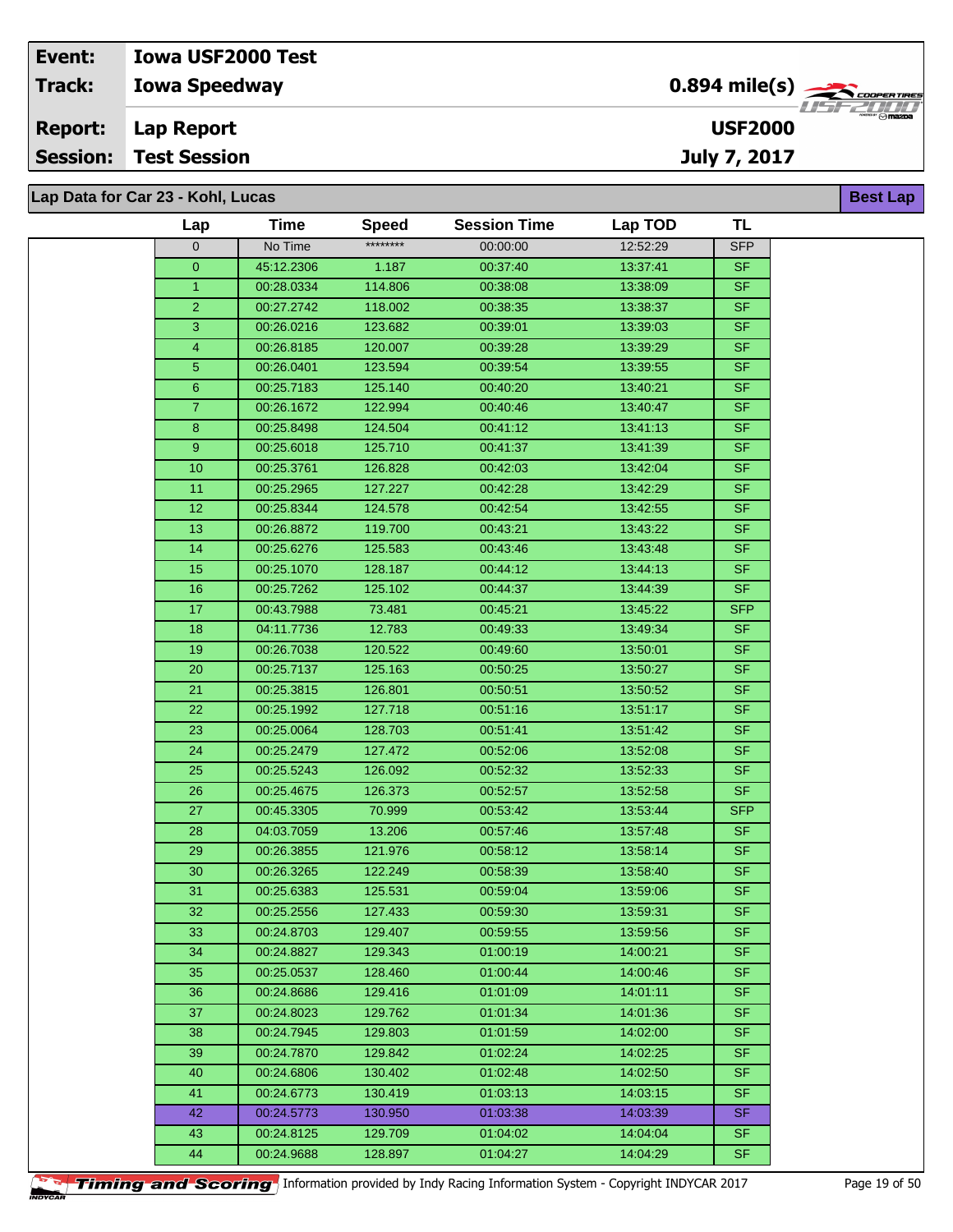| Event:          | <b>Iowa USF2000 Test</b> |                                                   |
|-----------------|--------------------------|---------------------------------------------------|
| Track:          | <b>Iowa Speedway</b>     | 77521111                                          |
| <b>Report:</b>  | Lap Report               | $^{\prime\prime}$ $\odot$ mazoa<br><b>USF2000</b> |
| <b>Session:</b> | <b>Test Session</b>      | July 7, 2017                                      |

# **Lap Data for Car 23 - Kohl, Lucas**

| Lap | Time       | <b>Speed</b> | <b>Session Time</b> | Lap TOD  | TL        |
|-----|------------|--------------|---------------------|----------|-----------|
| 45  | 00:24.6231 | 130.707      | 01:04:52            | 14:04:54 | <b>SF</b> |
| 46  | 00:24.6890 | 130.358      | 01:05:17            | 14:05:18 | <b>SF</b> |
| 47  | 00:24.9707 | 128.887      | 01:05:42            | 14:05:43 | <b>SF</b> |
| 48  | 00:25.2852 | 127.284      | 01:06:07            | 14:06:08 | <b>SF</b> |
| 49  | 00:24.7237 | 130.175      | 01:06:32            | 14.06.33 | <b>SF</b> |
| 50  | 00:24.7500 | 130.036      | 01:06:57            | 14:06:58 | <b>SF</b> |
| 51  | 00:24.6469 | 130.580      | 01.07.21            | 14.07.23 | <b>SF</b> |

**Best Lap**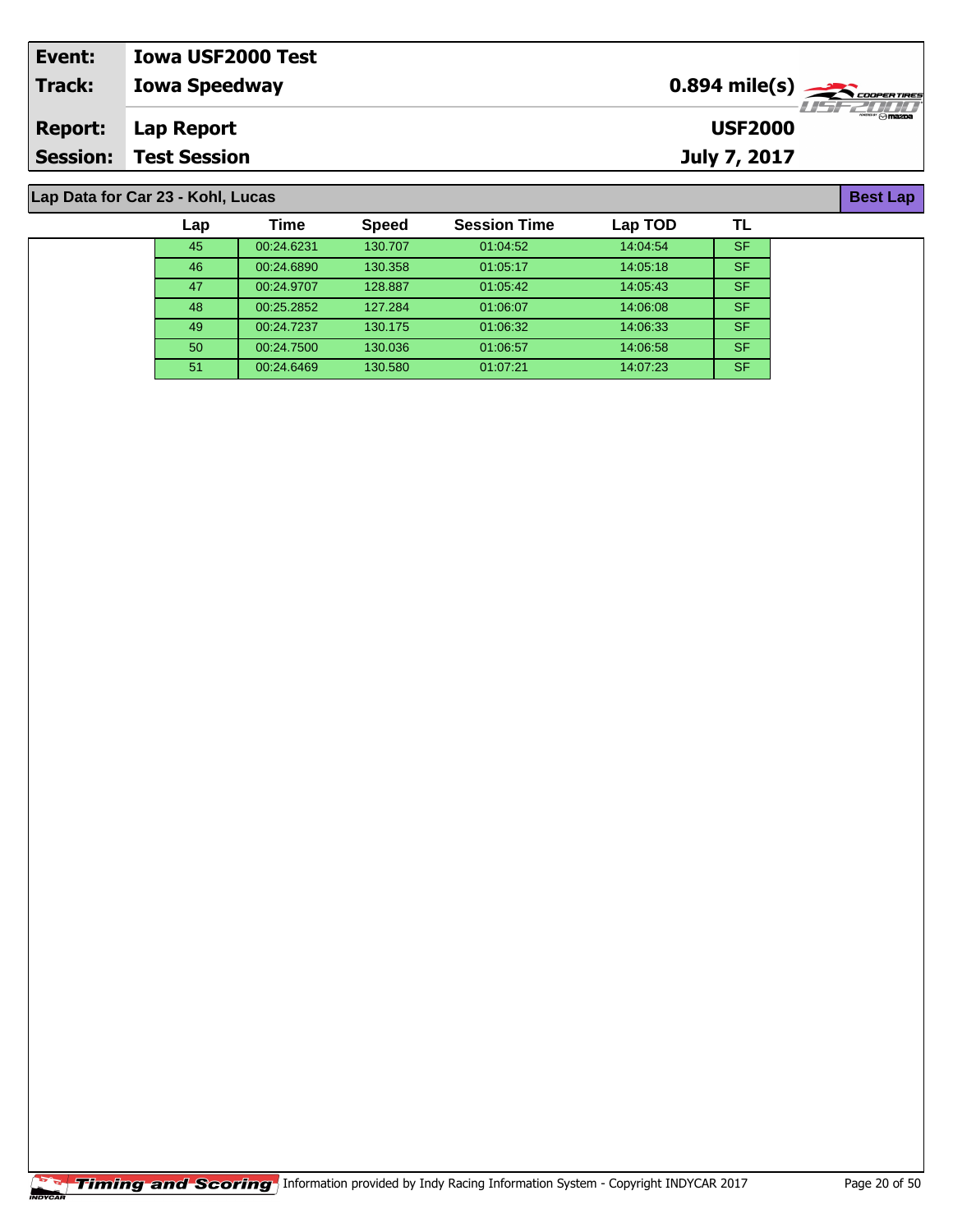**Lap Data for Car 3 - Askew, Oliver (R)**

| Lap            | Time       | <b>Speed</b> | <b>Session Time</b> | Lap TOD  | TL         |
|----------------|------------|--------------|---------------------|----------|------------|
| $\mathbf 0$    | No Time    | ********     | 00:00:00            | 12:53:56 | <b>SFP</b> |
| $\overline{0}$ | 09:23.2715 | 5.714        | 00:03:18            | 13:03:19 | <b>SF</b>  |
| $\mathbf{1}$   | 00:43.7641 | 73.540       | 00:04:02            | 13:04:03 | <b>SFP</b> |
| $\overline{2}$ | 05:43.0782 | 9.381        | 00:09:45            | 13:09:46 | <b>SF</b>  |
| 3              | 00:26.1396 | 123.124      | 00:10:11            | 13:10:12 | <b>SF</b>  |
| $\overline{4}$ | 00:25.8111 | 124.691      | 00:10:37            | 13:10:38 | <b>SF</b>  |
| $\sqrt{5}$     | 00:25.6048 | 125.695      | 00:11:02            | 13:11:04 | <b>SF</b>  |
| $6\phantom{1}$ | 00:25.9744 | 123.907      | 00:11:28            | 13:11:30 | <b>SF</b>  |
| $\overline{7}$ | 00:40.9811 | 78.534       | 00:12:09            | 13:12:11 | <b>SFP</b> |
| $\overline{8}$ | 05:07.0133 | 10.483       | 00:17:16            | 13:17:18 | <b>SF</b>  |
| 9 <sup>°</sup> | 00:25.8820 | 124.349      | 00:17:42            | 13:17:44 | <b>SF</b>  |
| 10             | 00:25.4106 | 126.656      | 00:18:08            | 13:18:09 | <b>SF</b>  |
| 11             | 00:25.3979 | 126.719      | 00:18:33            | 13:18:35 | <b>SF</b>  |
| 12             | 00:25.2361 | 127.532      | 00:18:58            | 13:18:60 | <b>SF</b>  |
| 13             | 00:25.2406 | 127.509      | 00:19:24            | 13:19:25 | <b>SF</b>  |
| 14             | 00:25.2122 | 127.652      | 00:19:49            | 13:19:50 | <b>SF</b>  |
| 15             | 00:25.6864 | 125.296      | 00:20:14            | 13:20:16 | <b>SF</b>  |
| 16             | 00:25.5956 | 125.740      | 00:20:40            | 13:20:42 | <b>SF</b>  |
| 17             | 00:25.3117 | 127.151      | 00:21:05            | 13:21:07 | <b>SF</b>  |
| 18             | 00:25.4394 | 126.512      | 00:21:31            | 13:21:32 | <b>SF</b>  |
| 19             | 00:43.7425 | 73.576       | 00:22:15            | 13:22:16 | <b>SFP</b> |
| $20\,$         | 23:24.2957 | 2.292        | 00:45:39            | 13:45:40 | <b>SF</b>  |
| 21             | 00:26.5715 | 121.122      | 00:46:05            | 13:46:07 | <b>SF</b>  |
| 22             | 00:26.1205 | 123.214      | 00:46:32            | 13:46:33 | <b>SF</b>  |
| 23             | 00:41.8035 | 76.989       | 00:47:13            | 13:47:15 | <b>SFP</b> |
| 24             | 05:38.5946 | 9.505        | 00:52:52            | 13:52:53 | <b>SF</b>  |
| 25             | 00:25.6052 | 125.693      | 00:53:18            | 13:53:19 | <b>SF</b>  |
| 26             | 00:25.2243 | 127.591      | 00:53:43            | 13:53:44 | <b>SF</b>  |
| 27             | 00:25.0605 | 128.425      | 00:54:08            | 13:54:09 | <b>SF</b>  |
| 28             | 00:24.9630 | 128.927      | 00:54:33            | 13:54:34 | <b>SF</b>  |
| 29             | 00:26.2157 | 122.766      | 00:54:59            | 13:55:00 | <b>SF</b>  |
| $30\,$         | 00:27.8306 | 115.642      | 00:55:27            | 13:55:28 | <b>SF</b>  |
| 31             | 00:24.9874 | 128.801      | 00:55:52            | 13.55.53 | <b>SF</b>  |
| 32             | 00:24.9905 | 128.785      | 00:56:17            | 13:56:18 | SF         |
| 33             | 00:25.8987 | 124.269      | 00:56:43            | 13:56:44 | <b>SF</b>  |
| 34             | 00:25.8551 | 124.478      | 00:57:09            | 13:57:10 | <b>SF</b>  |
| 35             | 00:24.9731 | 128.875      | 00:57:34            | 13:57:35 | <b>SF</b>  |
| 36             | 00:24.9133 | 129.184      | 00:57:58            | 13:57:60 | <b>SF</b>  |
| 37             | 00:47.1791 | 68.217       | 00:58:46            | 13:58:47 | <b>SFP</b> |
| 38             | 03:48.3227 | 14.096       | 01:02:34            | 14:02:35 | SF.        |
| 39             | 00:25.8809 | 124.354      | 01:02:60            | 14:03:01 | <b>SF</b>  |
| 40             | 00:25.0882 | 128.283      | 01:03:25            | 14:03:26 | <b>SF</b>  |
| 41             | 00:25.3696 | 126.860      | 01:03:50            | 14:03:52 | <b>SF</b>  |
| 42             | 00:25.4434 | 126.493      | 01:04:16            | 14:04:17 | <b>SF</b>  |
| 43             | 00:25.0328 | 128.567      | 01:04:41            | 14:04:42 | <b>SF</b>  |
| 44             | 00:24.8920 | 129.295      | 01:05:06            | 14:05:07 | <b>SF</b>  |

**Timing and Scoring** Information provided by Indy Racing Information System - Copyright INDYCAR 2017 Page 21 of 50



**Best Lap**

**USF2000**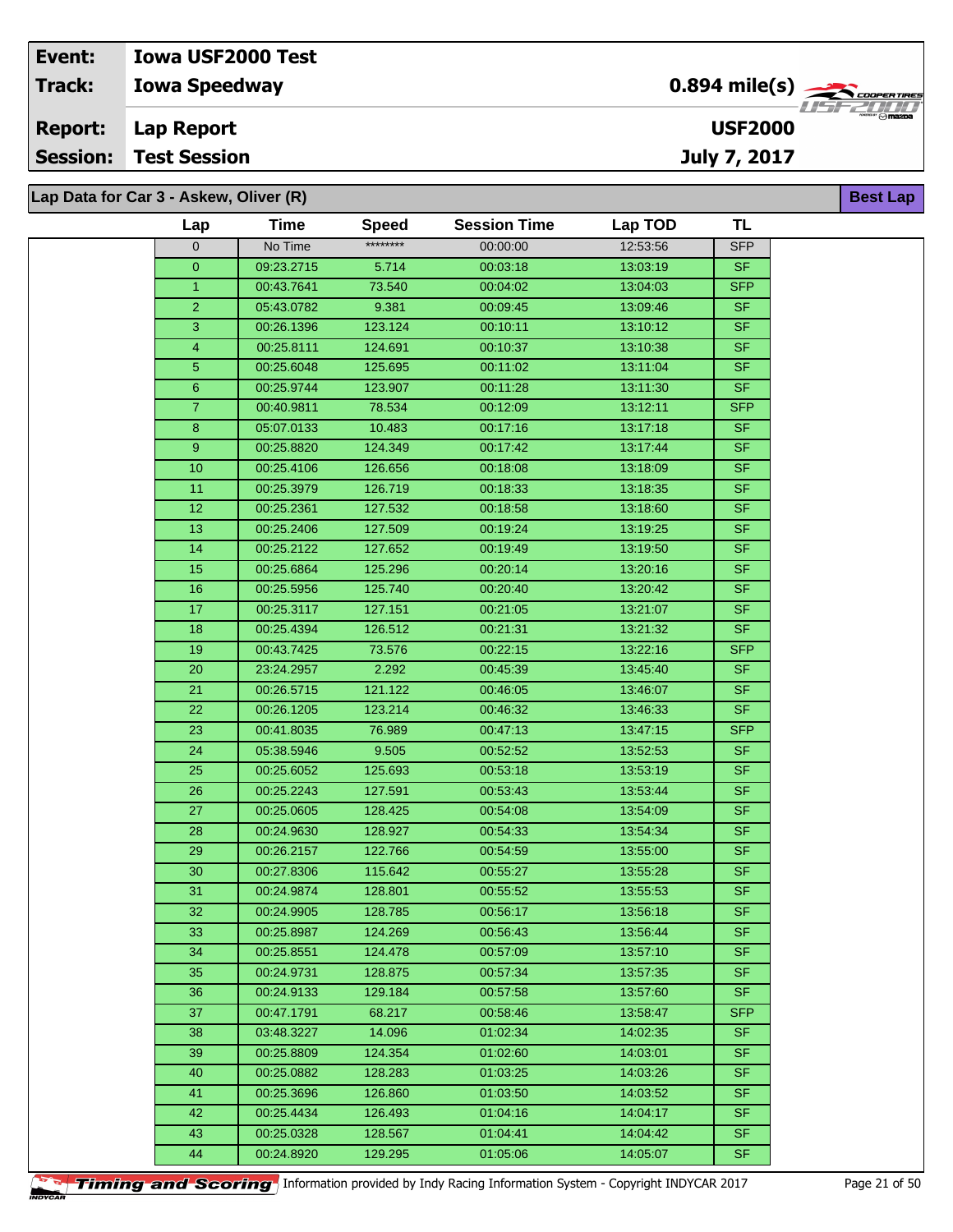| Event:         | <b>Iowa USF2000 Test</b>               |                                            |                 |
|----------------|----------------------------------------|--------------------------------------------|-----------------|
| <b>Track:</b>  | <b>Iowa Speedway</b>                   | $0.894$ mile(s) $\rightarrow$ Cooper Tires |                 |
| <b>Report:</b> | Lap Report                             | <b>USF2000</b>                             | ″ ⊙ mazna       |
|                | <b>Session: Test Session</b>           | July 7, 2017                               |                 |
|                |                                        |                                            |                 |
|                | Lap Data for Car 3 - Askew, Oliver (R) |                                            | <b>Best Lap</b> |

**Lap Data for Car 3 - Askew, Oliver (R)**

| Lap             | <b>Time</b> | <b>Speed</b> | <b>Session Time</b> | Lap TOD  | <b>TL</b>  |
|-----------------|-------------|--------------|---------------------|----------|------------|
| 45              | 00:24.7637  | 129.964      | 01:05:30            | 14:05:32 | <b>SF</b>  |
| 46              | 00:24.7968  | 129.791      | 01:05:55            | 14:05:57 | <b>SF</b>  |
| 47              | 00:41.4415  | 77.661       | 01:06:37            | 14:06:38 | <b>SFP</b> |
| 48              | 21:31.3829  | 2.492        | 01:28:08            | 14:28:10 | <b>SF</b>  |
| 49              | 00:27.5440  | 116.846      | 01:28:36            | 14:28:37 | <b>SF</b>  |
| 50              | 00:25.5877  | 125.779      | 01:29:01            | 14:29:03 | <b>SF</b>  |
| 51              | 00:25.1328  | 128.056      | 01:29:26            | 14:29:28 | <b>SF</b>  |
| 52              | 00:24.8538  | 129.493      | 01:29:51            | 14:29:53 | <b>SF</b>  |
| 53              | 00:24.8223  | 129.658      | 01:30:16            | 14:30:17 | <b>SF</b>  |
| 54              | 00:24.7374  | 130.103      | 01:30:41            | 14:30:42 | SF         |
| 55              | 00:24.7239  | 130.174      | 01:31:05            | 14:31:07 | <b>SF</b>  |
| 56              | 00:43.8982  | 73.315       | 01:31:49            | 14:31:51 | <b>SFP</b> |
| 57              | 04:06.3488  | 13.064       | 01:35:56            | 14:35:57 | <b>SF</b>  |
| 58              | 00:26.3080  | 122.335      | 01:36:22            | 14:36:23 | <b>SF</b>  |
| 59              | 00:25.2303  | 127.561      | 01:36:47            | 14:36:49 | <b>SF</b>  |
| 60              | 00:24.7263  | 130.161      | 01:37:12            | 14:37:13 | <b>SF</b>  |
| 61              | 00:24.6058  | 130.798      | 01:37:37            | 14:37:38 | <b>SF</b>  |
| 62              | 00:25.1126  | 128.159      | 01:38:02            | 14:38:03 | <b>SF</b>  |
| 63              | 00:25.6487  | 125.480      | 01:38:27            | 14:38:29 | <b>SF</b>  |
| 64              | 00:24.7499  | 130.037      | 01:38:52            | 14:38:54 | <b>SF</b>  |
| 65              | 00:24.5515  | 131.088      | 01:39:17            | 14:39:18 | $S$ F      |
| 66              | 00:24.5609  | 131.038      | 01:39:41            | 14:39:43 | <b>SF</b>  |
| 67              | 00:24.6505  | 130.561      | 01:40:06            | 14:40:07 | <b>SF</b>  |
| 68              | 00:24.6101  | 130.776      | 01:40:30            | 14:40:32 | <b>SF</b>  |
| 69              | 00:24.6478  | 130.576      | 01:40:55            | 14:40:57 | <b>SF</b>  |
| $\overline{70}$ | 00:24.5820  | 130.925      | 01:41:20            | 14:41:21 | <b>SF</b>  |
| $71$            | 00:41.2112  | 78.095       | 01:42:01            | 14:42:02 | <b>SFP</b> |
| 72              | 14:37.0852  | 3.669        | 01:56:38            | 14:56:39 | <b>SF</b>  |
| 73              | 00:25.3004  | 127.207      | 01:57:03            | 14:57:05 | <b>SF</b>  |
| $\overline{74}$ | 00:24.7414  | 130.082      | 01:57:28            | 14:57:29 | <b>SF</b>  |
| 75              | 00:24.5830  | 130.920      | 01:57:53            | 14:57:54 | <b>SF</b>  |
| 76              | 00:24.5275  | 131.216      | 01:58:17            | 14:58:19 | $S$ F      |
| 77              | 00:24.5609  | 131.038      | 01:58:42            | 14:58:43 | <b>SF</b>  |
| 78              | 00:39.1901  | 82.123       | 01:59:21            | 14:59:22 | <b>SFP</b> |
| 79              | 03:01.6346  | 17.719       | 02:02:23            | 15:02:24 | <b>SF</b>  |
| 80              | 00:28.0181  | 114.869      | 02:02:51            | 15:02:52 | <b>SF</b>  |
| 81              | 00:24.9808  | 128.835      | 02:03:16            | 15:03:17 | <b>SF</b>  |
| 82              | 00:24.6382  | 130.626      | 02:03:40            | 15:03:42 | <b>SF</b>  |
| 83              | 00:24.6914  | 130.345      | 02:04:05            | 15:04:06 | <b>SF</b>  |
| 84              | 00:25.2493  | 127.465      | 02:04:30            | 15:04:32 | SF.        |
| 85              | 00:25.5515  | 125.957      | 02:04:56            | 15:04:57 | <b>SF</b>  |
| 86              | 00:27.9482  | 115.156      | 02:05:24            | 15:05:25 | <b>SF</b>  |
| 87              | 00:25.2349  | 127.538      | 02:05:49            | 15:05:50 | <b>SF</b>  |
| 88              | 00:24.6442  | 130.595      | 02:06:13            | 15:06:15 | <b>SF</b>  |
| 89              | 00:24.6076  | 130.789      | 02:06:38            | 15:06:40 | <b>SF</b>  |
| 90              | 00:43.9000  | 73.312       | 02:07:22            | 15:07:23 | <b>SFP</b> |
|                 |             |              |                     |          |            |

**Timing and Scoring** Information provided by Indy Racing Information System - Copyright INDYCAR 2017 Page 22 of 50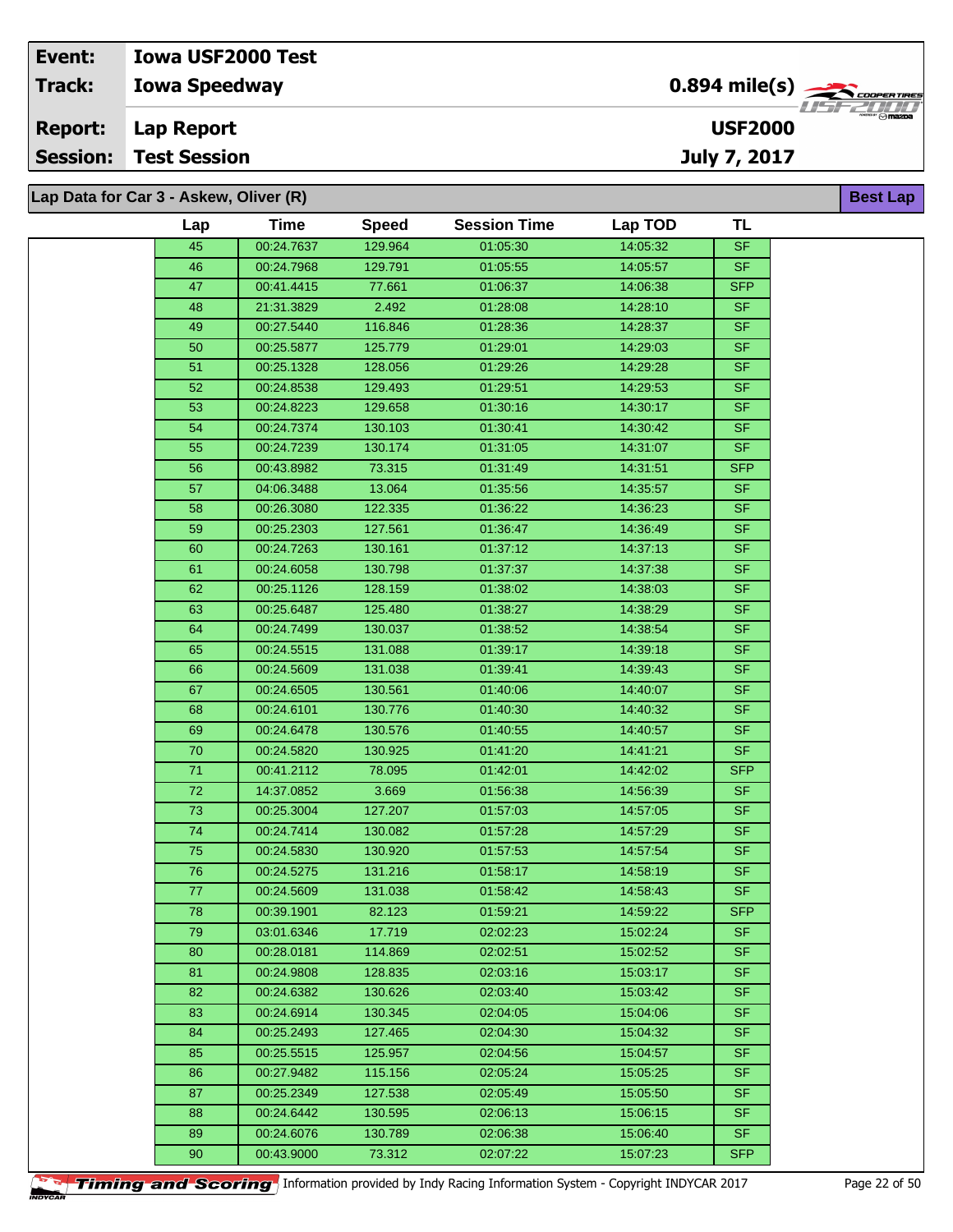| Event:         | <b>Iowa USF2000 Test</b>               |                                            |                                |
|----------------|----------------------------------------|--------------------------------------------|--------------------------------|
| Track:         | <b>Iowa Speedway</b>                   | $0.894$ mile(s) $\rightarrow$ COOPER TIRES | 7272777777                     |
| <b>Report:</b> | Lap Report                             | <b>USF2000</b>                             | $\overline{\mathcal{P}}$ mazna |
|                | <b>Session: Test Session</b>           | July 7, 2017                               |                                |
|                |                                        |                                            |                                |
|                | Lap Data for Car 3 - Askew, Oliver (R) |                                            | <b>Best Lap</b>                |

| Lap Data for Car 3 - Askew, Oliver (R) |       |             |              |                     |          |                                   | <b>Best L</b> |
|----------------------------------------|-------|-------------|--------------|---------------------|----------|-----------------------------------|---------------|
|                                        | Lap   | <b>Time</b> | <b>Speed</b> | <b>Session Time</b> | Lap TOD  | <b>TL</b>                         |               |
|                                        | 91    | 15:06.7016  | 3.550        | 02:22:29            | 15:22:30 | $\ensuremath{\mathsf{SF}}\xspace$ |               |
|                                        | 92    | 00:24.8717  | 129.400      | 02:22:54            | 15:22:55 | <b>SF</b>                         |               |
|                                        | 93    | 00:24.5920  | 130.872      | 02:23:18            | 15:23:20 | <b>SF</b>                         |               |
|                                        | 94    | 00:24.7033  | 130.282      | 02:23:43            | 15:23:44 | <b>SF</b>                         |               |
|                                        | 95    | 00:24.5169  | 131.273      | 02:24:07            | 15:24:09 | <b>SF</b>                         |               |
|                                        | 96    | 00:42.0517  | 76.534       | 02:24:49            | 15:24:51 | <b>SFP</b>                        |               |
|                                        | 97    | 02:47.8162  | 19.178       | 02:27:37            | 15:27:39 | <b>SF</b>                         |               |
|                                        | 98    | 00:25.5087  | 126.169      | 02:28:03            | 15:28:04 | <b>SF</b>                         |               |
|                                        | 99    | 00:24.7054  | 130.271      | 02:28:27            | 15:28:29 | <b>SF</b>                         |               |
|                                        | 100   | 00:24.5899  | 130.883      | 02:28:52            | 15:28:54 | <b>SF</b>                         |               |
|                                        | 101   | 00:24.5896  | 130.885      | 02:29:17            | 15:29:18 | <b>SF</b>                         |               |
|                                        | 102   | 00:24.6260  | 130.691      | 02:29:41            | 15:29:43 | <b>SF</b>                         |               |
|                                        | 103   | 00:24.6173  | 130.737      | 02:30:06            | 15:30:07 | <b>SF</b>                         |               |
|                                        | 104   | 00:24.6831  | 130.389      | 02:30:31            | 15:30:32 | <b>SF</b>                         |               |
|                                        | 105   | 00:24.6866  | 130.370      | 02:30:55            | 15:30:57 | <b>SF</b>                         |               |
|                                        | 106   | 00:24.6255  | 130.694      | 02:31:20            | 15:31:21 | <b>SF</b>                         |               |
|                                        | 107   | 00:44.3815  | 72.517       | 02:32:04            | 15:32:06 | <b>SFP</b>                        |               |
|                                        | 108   | 03:36.6696  | 14.854       | 02:35:41            | 15:35:42 | <b>SF</b>                         |               |
|                                        | 109   | 00:25.3362  | 127.028      | 02:36:06            | 15:36:08 | <b>SF</b>                         |               |
|                                        | 110   | 00:24.7073  | 130.261      | 02:36:31            | 15:36:32 | <b>SF</b>                         |               |
|                                        | 111   | 00:24.4884  | 131.425      | 02:36:55            | 15:36:57 | <b>SF</b>                         |               |
|                                        | 112   | 00:24.4332  | 131.722      | 02:37:20            | 15:37:21 | <b>SF</b>                         |               |
|                                        | 113   | 00:30.9219  | 104.082      | 02:37:51            | 15:37:52 | <b>SF</b>                         |               |
|                                        | 114   | 00:25.0917  | 128.266      | 02:38:16            | 15:38:17 | <b>SF</b>                         |               |
|                                        | 115   | 00:24.5702  | 130.988      | 02:38:40            | 15:38:42 | <b>SF</b>                         |               |
|                                        | 116   | 00:24.6282  | 130.679      | 02:39:05            | 15:39:07 | <b>SF</b>                         |               |
|                                        | 117   | 00:24.4921  | 131.406      | 02:39:30            | 15:39:31 | <b>SF</b>                         |               |
|                                        | 118   | 00:24.5012  | 131.357      | 02:39:54            | 15:39:56 | <b>SF</b>                         |               |
|                                        | 119   | 00:24.4367  | 131.704      | 02:40:19            | 15:40:20 | <b>SF</b>                         |               |
|                                        | 120   | 00:24.5011  | 131.357      | 02:40:43            | 15:40:44 | <b>SF</b>                         |               |
|                                        | $121$ | 00:24.5142  | 131.287      | 02:41:08            | 15:41:09 | <b>SF</b>                         |               |
|                                        | 122   | 00:43.6226  | 73.778       | 02:41:51            | 15:41:53 | <b>SFP</b>                        |               |
|                                        | 123   | 04:37.0936  | 11.615       | 02:46:28            | 15:46:30 | SF.                               |               |
|                                        | 124   | 00:24.8722  | 129.397      | 02:46:53            | 15:46:55 | <b>SF</b>                         |               |
|                                        | 125   | 00:24.4426  | 131.672      | 02:47:18            | 15:47:19 | <b>SF</b>                         |               |
|                                        | 126   | 00:24.4416  | 131.677      | 02:47:42            | 15:47:43 | SF.                               |               |
|                                        | 127   | 00:24.4984  | 131.372      | 02:48:07            | 15:48:08 | SF.                               |               |
|                                        | 128   | 00:24.4391  | 131.691      | 02:48:31            | 15:48:32 | <b>SF</b>                         |               |
|                                        | 129   | 00:24.4378  | 131.698      | 02:48:55            | 15:48:57 | SF.                               |               |
|                                        | 130   | 00:24.4059  | 131.870      | 02:49:20            | 15:49:21 | SF.                               |               |
|                                        | 131   | 00:24.4228  | 131.779      | 02:49:44            | 15:49:46 | <b>SF</b>                         |               |
|                                        | 132   | 00:44.7380  | 71.939       | 02:50:29            | 15:50:30 | <b>SFP</b>                        |               |
|                                        | 133   | 02:52.7740  | 18.628       | 02:53:22            | 15:53:23 | SF.                               |               |
|                                        | 134   | 00:25.0895  | 128.277      | 02:53:47            | 15:53:48 | SF.                               |               |
|                                        | 135   | 00:24.4623  | 131.566      | 02:54:11            | 15:54:13 | <b>SF</b>                         |               |
|                                        | 136   | 00:24.3992  | 131.906      | 02:54:36            | 15:54:37 | SF                                |               |

**Timing and Scoring** Information provided by Indy Racing Information System - Copyright INDYCAR 2017 Page 23 of 50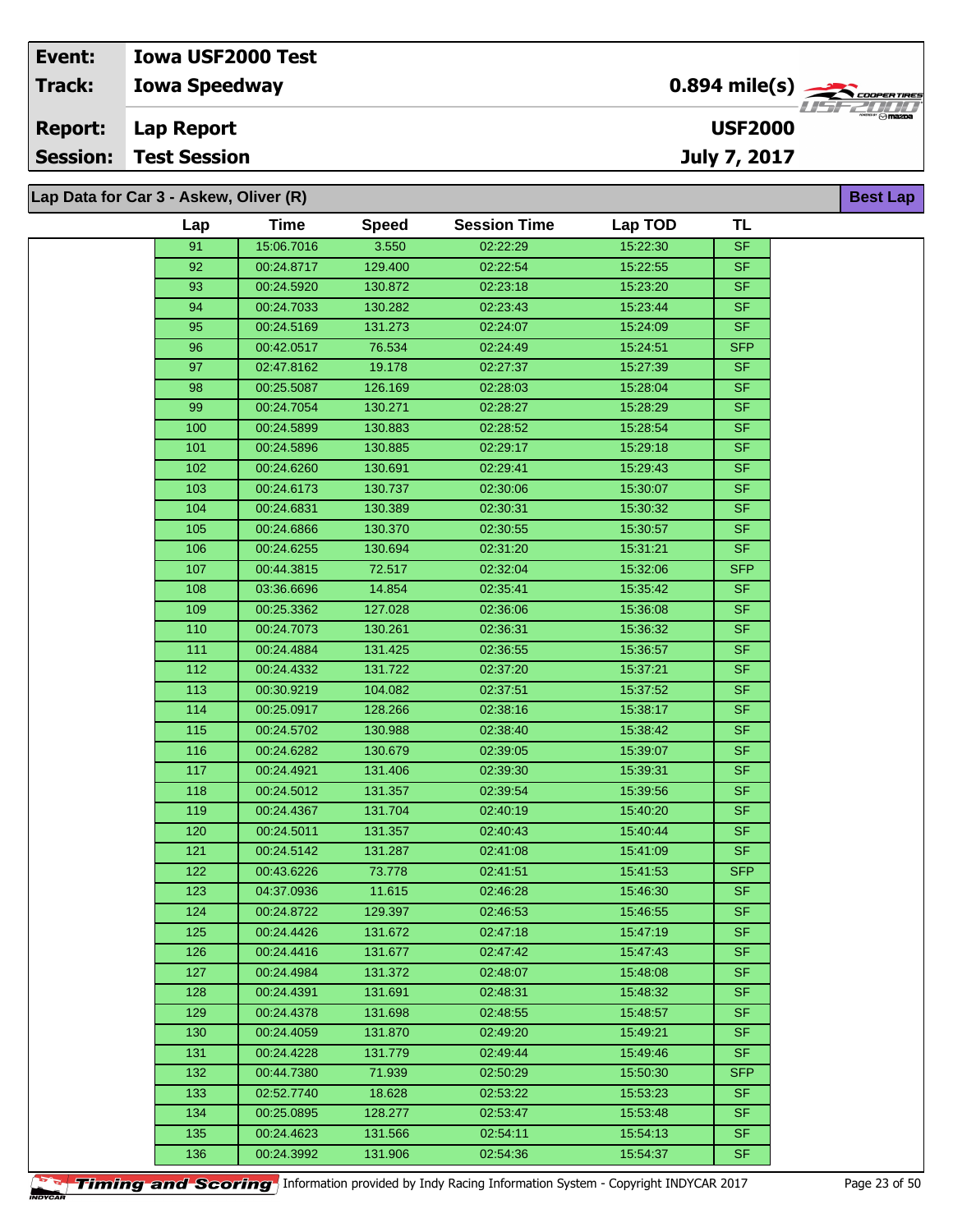| Event:         | <b>Iowa USF2000 Test</b>               |                |                  |
|----------------|----------------------------------------|----------------|------------------|
| Track:         | <b>Iowa Speedway</b>                   |                |                  |
| <b>Report:</b> | Lap Report                             | <b>USF2000</b> | $\sqrt{m}$ mazpa |
|                | <b>Session: Test Session</b>           | July 7, 2017   |                  |
|                |                                        |                |                  |
|                | Lap Data for Car 3 - Askew, Oliver (R) |                | <b>Best Lap</b>  |

**Lap Data for Car 3 - Askew, Oliver (R)**

| Lap | Time       | <b>Speed</b> | <b>Session Time</b> | Lap TOD  | TL         |
|-----|------------|--------------|---------------------|----------|------------|
| 137 | 00:31.4256 | 102.413      | 02:55:07            | 15:55:09 | <b>SF</b>  |
| 138 | 00:25.1492 | 127.972      | 02:55:32            | 15:55:34 | <b>SF</b>  |
| 139 | 00:24.3911 | 131.950      | 02:55:57            | 15:55:58 | <b>SF</b>  |
| 140 | 00:24.4755 | 131.495      | 02:56:21            | 15:56:23 | <b>SF</b>  |
| 141 | 00:25.4212 | 126.603      | 02:56:47            | 15:56:48 | <b>SF</b>  |
| 142 | 00:24.4589 | 131.584      | 02:57:11            | 15:57:12 | <b>SF</b>  |
| 143 | 00:24.4090 | 131.853      | 02:57:35            | 15:57:37 | <b>SF</b>  |
| 144 | 00:24.3916 | 131.947      | 02:57:60            | 15:58:01 | <b>SF</b>  |
| 145 | 00:42.8154 | 75.169       | 02:58:43            | 15:58:44 | <b>SFP</b> |
|     |            |              |                     |          |            |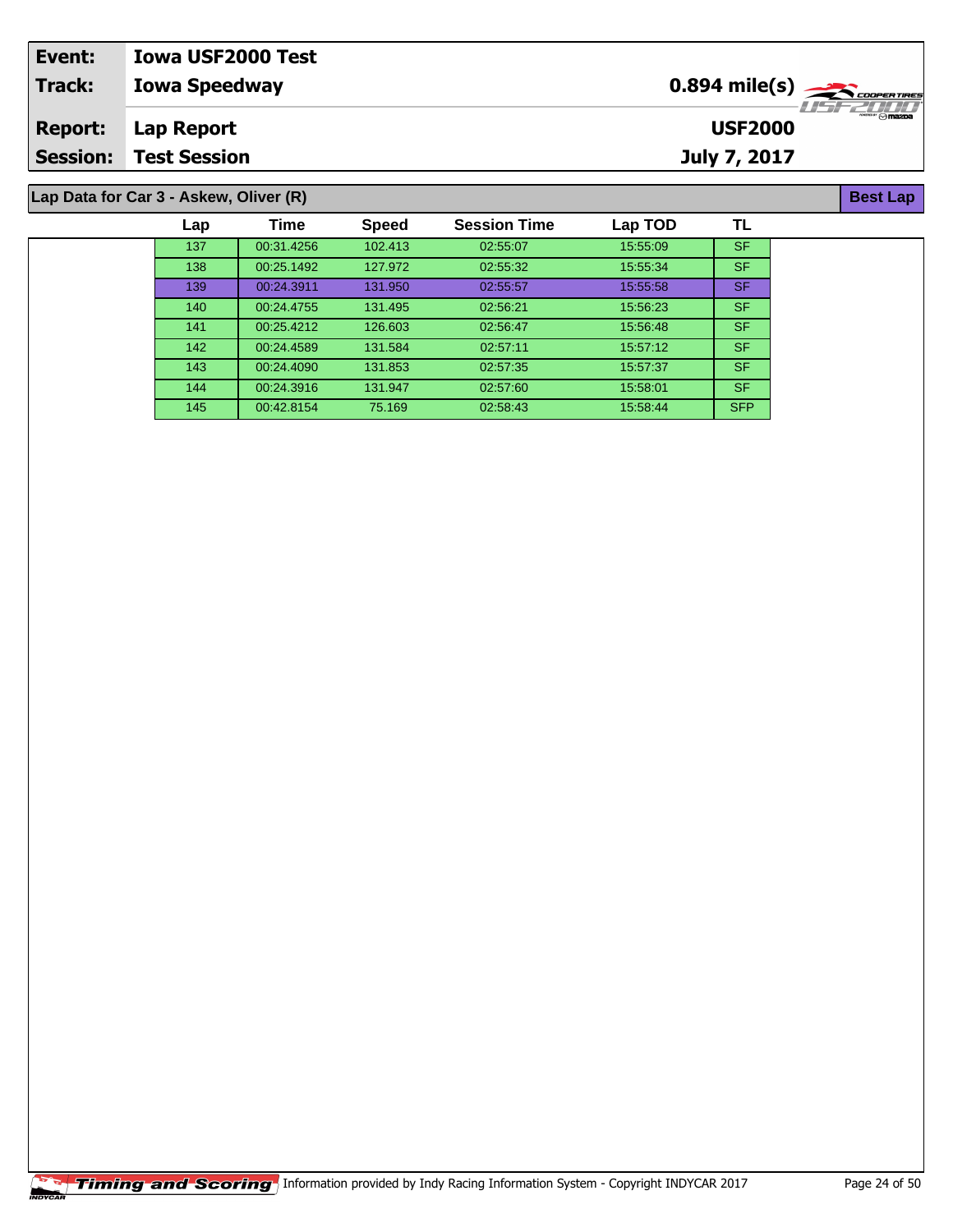# **Lap Data for Car 4 - Baron, Alex**

| Lap            | Time       | <b>Speed</b> | <b>Session Time</b> | Lap TOD  | <b>TL</b>  |  |
|----------------|------------|--------------|---------------------|----------|------------|--|
| $\overline{0}$ | No Time    | ********     | 00:00:00            | 12:52:37 | <b>SFP</b> |  |
| $\mathbf{O}$   | 45:22.2916 | 1.182        | 00:37:58            | 13:37:60 | SF.        |  |
| $\mathbf{1}$   | 00:28.7702 | 111.866      | 00:38:27            | 13:38:28 | <b>SF</b>  |  |
| $\overline{2}$ | 00:26.5157 | 121.377      | 00:38:54            | 13:38:55 | <b>SF</b>  |  |
| 3              | 00:26.3362 | 122.204      | 00:39:20            | 13:39:21 | $S$ F      |  |
| $\overline{4}$ | 00:25.9023 | 124.252      | 00:39:46            | 13:39:47 | <b>SF</b>  |  |
| 5              | 00:25.6120 | 125.660      | 00:40:11            | 13:40:13 | <b>SF</b>  |  |
| 6              | 00:25.6521 | 125.463      | 00:40:37            | 13:40:38 | <b>SF</b>  |  |
| $\mathbf{7}$   | 00:25.7809 | 124.837      | 00:41:03            | 13:41:04 | <b>SF</b>  |  |
| 8              | 00:26.3656 | 122.068      | 00:41:29            | 13:41:31 | <b>SF</b>  |  |
| 9              | 00:40.0507 | 80.358       | 00:42:09            | 13:42:11 | <b>SFP</b> |  |
| 10             | 04:09.8128 | 12.883       | 00:46:19            | 13:46:21 | <b>SF</b>  |  |
| 11             | 00:26.2839 | 122.448      | 00:46:45            | 13:46:47 | <b>SF</b>  |  |
| 12             | 00:25.7054 | 125.203      | 00:47:11            | 13:47:12 | <b>SF</b>  |  |
| 13             | 00:25.5497 | 125.966      | 00:47:37            | 13:47:38 | <b>SF</b>  |  |
| 14             | 00:25.4473 | 126.473      | 00:48:02            | 13:48:03 | SF         |  |
| 15             | 00:25.2685 | 127.368      | 00:48:27            | 13:48:29 | <b>SF</b>  |  |
| 16             | 00:25.1410 | 128.014      | 00:48:52            | 13:48:54 | <b>SF</b>  |  |
| 17             | 00:41.1037 | 78.300       | 00:49:34            | 13:49:35 | <b>SFP</b> |  |
| 18             | 05:42.2322 | 9.404        | 00:55:16            | 13:55:17 | <b>SF</b>  |  |
| 19             | 00:26.6818 | 120.622      | 00:55:42            | 13.55.44 | <b>SF</b>  |  |
| 20             | 00:25.3128 | 127.145      | 00:56:08            | 13:56:09 | <b>SF</b>  |  |
| 21             | 00:25.5454 | 125.987      | 00:56:33            | 13:56:35 | <b>SF</b>  |  |
| 22             | 00:25.1531 | 127.952      | 00:56:58            | 13:56:60 | <b>SF</b>  |  |
| 23             | 00:24.9424 | 129.033      | 00:57:23            | 13:57:25 | <b>SF</b>  |  |
| 24             | 00:24.9014 | 129.246      | 00:57:48            | 13:57:50 | <b>SF</b>  |  |
| 25             | 00:24.9026 | 129.240      | 00:58:13            | 13:58:15 | <b>SF</b>  |  |
| 26             | 00:25.2337 | 127.544      | 00:58:38            | 13:58:40 | SF         |  |
| 27             | 00:25.1940 | 127.745      | 00:59:04            | 13:59:05 | <b>SF</b>  |  |
| 28             | 00:25.0410 | 128.525      | 00:59:29            | 13:59:30 | SF         |  |
| 29             | 00:24.8792 | 129.361      | 00:59:54            | 13:59:55 | <b>SF</b>  |  |
| 30             | 00:24.8648 | 129.436      | 01:00:18            | 14:00:20 | <b>SF</b>  |  |
| 31             | 00:24.9281 | 129.107      | 01:00:43            | 14:00:45 | <b>SF</b>  |  |
| 32             | 00:24.8742 | 129.387      | 01:01:08            | 14:01:10 | SF         |  |
| 33             | 00:24.9453 | 129.018      | 01:01:33            | 14:01:35 | SF.        |  |
| 34             | 00:24.7249 | 130.168      | 01:01:58            | 14:01:59 | <b>SF</b>  |  |
| 35             | 00:44.8146 | 71.816       | 01:02:43            | 14:02:44 | <b>SFP</b> |  |
| 36             | 13:14.7824 | 4.049        | 01:15:58            | 14:15:59 | <b>SF</b>  |  |
| 37             | 00:26.2984 | 122.380      | 01:16:24            | 14:16:25 | <b>SF</b>  |  |
| 38             | 00:25.2895 | 127.262      | 01:16:49            | 14:16:51 | <b>SF</b>  |  |
| 39             | 00:25.1690 | 127.872      | 01:17:14            | 14:17:16 | <b>SF</b>  |  |
| 40             | 00:24.8949 | 129.279      | 01:17:39            | 14:17:41 | <b>SF</b>  |  |
| 41             | 00:24.9411 | 129.040      | 01:18:04            | 14:18:06 | SF.        |  |
| 42             | 00:25.4843 | 126.290      | 01:18:30            | 14:18:31 | <b>SF</b>  |  |
| 43             | 00:24.8340 | 129.597      | 01:18:54            | 14:18:56 | <b>SF</b>  |  |
| 44             | 00:24.8273 | 129.631      | 01:19:19            | 14:19:21 | <b>SF</b>  |  |
|                |            |              |                     |          |            |  |



**Best Lap**

**USF2000**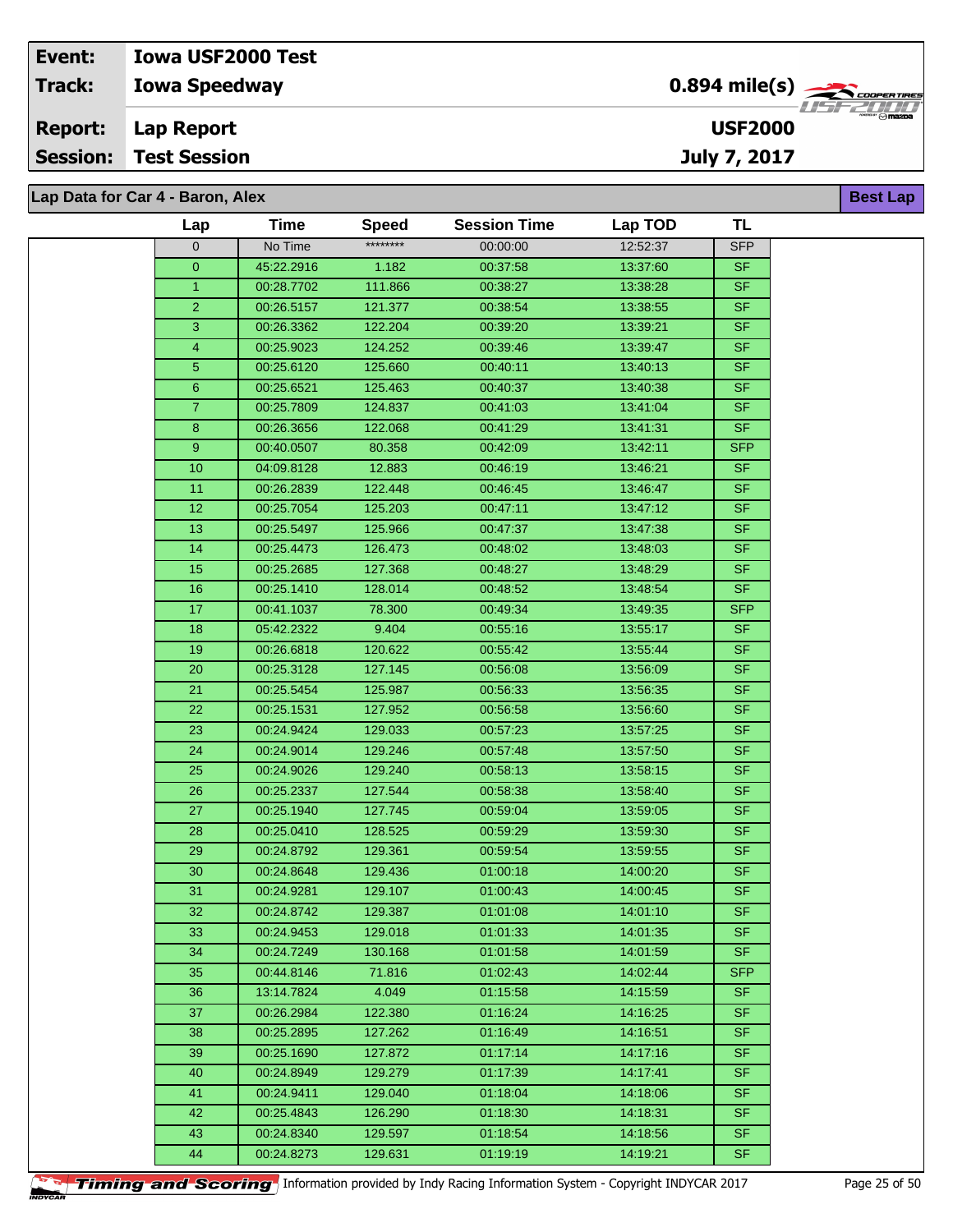| Event:          | <b>Iowa USF2000 Test</b>         |                                                       |                                      |
|-----------------|----------------------------------|-------------------------------------------------------|--------------------------------------|
| <b>Track:</b>   | <b>Iowa Speedway</b>             | $0.894$ mile(s) $\sum_{\text{coherent} \text{ tree}}$ |                                      |
| <b>Report:</b>  | Lap Report                       | <b>USF2000</b>                                        | 77527777<br>********** <b>∩nazna</b> |
| <b>Session:</b> | <b>Test Session</b>              | July 7, 2017                                          |                                      |
|                 |                                  |                                                       |                                      |
|                 | Lap Data for Car 4 - Baron, Alex |                                                       | <b>Best Lap</b>                      |

| Lap             | Time       | <b>Speed</b> | <b>Session Time</b> | Lap TOD  | <b>TL</b>                |
|-----------------|------------|--------------|---------------------|----------|--------------------------|
| 45              | 00:24.7794 | 129.882      | 01:19:44            | 14:19:45 | SF                       |
| 46              | 00:24.6771 | 130.421      | 01:20:09            | 14:20:10 | <b>SF</b>                |
| 47              | 00:47.3901 | 67.913       | 01:20:56            | 14:20:58 | <b>SFP</b>               |
| 48              | 08:07.5355 | 6.601        | 01:29:04            | 14:29:05 | <b>SF</b>                |
| 49              | 00:25.5763 | 125.835      | 01:29:29            | 14:29:31 | SF                       |
| 50              | 00:25.0474 | 128.492      | 01:29:54            | 14:29:56 | SF                       |
| 51              | 00:24.7833 | 129.862      | 01:30:19            | 14:30:20 | SF                       |
| 52              | 00:24.7030 | 130.284      | 01:30:44            | 14:30:45 | SF                       |
| 53              | 00:24.5587 | 131.049      | 01:31:08            | 14:31:10 | <b>SF</b>                |
| 54              | 00:24.5434 | 131.131      | 01:31:33            | 14:31:34 | SF                       |
| 55              | 00:24.6301 | 130.669      | 01:31:57            | 14:31:59 | <b>SF</b>                |
| 56              | 00:24.5638 | 131.022      | 01:32:22            | 14:32:23 | SF.                      |
| 57              | 00:24.5957 | 130.852      | 01:32:47            | 14:32:48 | SF                       |
| 58              | 00:24.4742 | 131.502      | 01:33:11            | 14:33:13 | SF                       |
| 59              | 00:24.4081 | 131.858      | 01:33:36            | 14:33:37 | SF                       |
| 60              | 00:43.7930 | 73.491       | 01:34:19            | 14:34:21 | <b>SFP</b>               |
| 61              | 03:35.6555 | 14.924       | 01:37:55            | 14:37:56 | <b>SF</b>                |
| 62              | 00:24.9918 | 128.778      | 01:38:20            | 14:38:21 | <b>SF</b>                |
| 63              | 00:24.7449 | 130.063      | 01:38:45            | 14:38:46 | SF                       |
| 64              | 00:24.7014 | 130.292      | 01:39:09            | 14:39:11 | <b>SF</b>                |
| 65              | 00:24.6663 | 130.478      | 01:39:34            | 14:39:36 | SF                       |
| 66              | 00:24.6263 | 130.690      | 01:39:59            | 14:40:00 | <b>SF</b>                |
| 67              | 00:24.4843 | 131.447      | 01:40:23            | 14:40:25 | <b>SF</b>                |
| 68              | 00:24.4865 | 131.436      | 01:40:48            | 14:40:49 | SF                       |
| 69              | 00:24.6746 | 130.434      | 01:41:12            | 14:41:14 | SF                       |
| $\overline{70}$ | 00:24.6184 | 130.731      | 01:41:37            | 14:41:38 | SF                       |
| $71$            | 00:42.1498 | 76.356       | 01:42:19            | 14:42:21 | <b>SFP</b>               |
| $72\,$          | 35:06.5073 | 1.528        | 02:17:26            | 15:17:27 | SF                       |
| 73              | 00:26.7211 | 120.444      | 02:17:52            | 15:17:54 | <b>SF</b>                |
| $\overline{74}$ | 00:25.4576 | 126.422      | 02:18:18            | 15:18:19 | SF                       |
| 75              | 00:25.0530 | 128.464      | 02:18:43            | 15:18:44 | SF                       |
| $\overline{76}$ | 00:24.8913 | 129.298      | 02:19:08            | 15:19:09 | SF                       |
| 77              | 00:24.7010 | 130.294      | 02:19:32            | 15:19:34 | $\overline{\mathsf{SF}}$ |
| 78              | 00:24.5834 | 130.918      | 02:19:57            | 15:19:58 | <b>SF</b>                |
| 79              | 00:24.5533 | 131.078      | 02:20:22            | 15:20:23 | SF.                      |
| 80              | 00:24.5143 | 131.287      | 02:20:46            | 15:20:48 | <b>SF</b>                |
| 81              | 00:24.5736 | 130.970      | 02:21:11            | 15:21:12 | SF.                      |
| 82              | 00:24.5148 | 131.284      | 02:21:35            | 15:21:37 | SF.                      |
| 83              | 00:24.5048 | 131.338      | 02:21:60            | 15:22:01 | <b>SF</b>                |
| 84              | 00:24.5300 | 131.203      | 02:22:24            | 15:22:26 | SF.                      |
| 85              | 00:24.6295 | 130.673      | 02:22:49            | 15:22:50 | SF.                      |
| 86              | 00:24.6715 | 130.450      | 02:23:14            | 15:23:15 | SF.                      |
| 87              | 00:24.6301 | 130.669      | 02:23:38            | 15:23:40 | SF.                      |
| 88              | 00:24.6199 | 130.724      | 02:24:03            | 15:24:04 | SF.                      |
| 89              | 00:24.6456 | 130.587      | 02:24:27            | 15:24:29 | <b>SF</b>                |
| 90              | 00:24.4843 | 131.447      | 02:24:52            | 15:24:53 | <b>SF</b>                |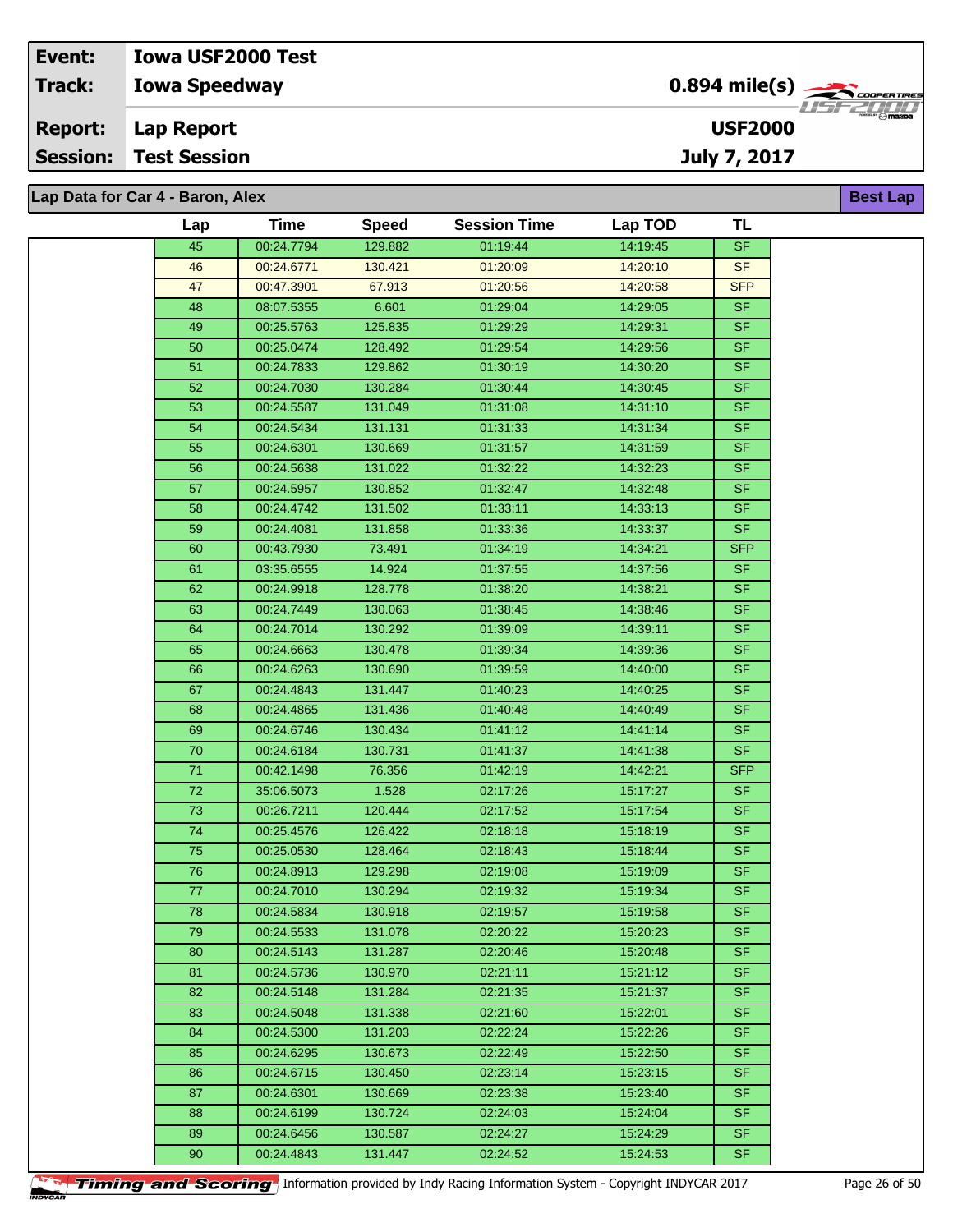| Event:          | <b>Iowa USF2000 Test</b>         |                                           |                  |
|-----------------|----------------------------------|-------------------------------------------|------------------|
| <b>Track:</b>   | <b>Iowa Speedway</b>             | $0.894$ mile(s) $\rightarrow$ CODPERTIRES |                  |
| <b>Report:</b>  | Lap Report                       | <b>USF2000</b>                            | $\sqrt{m}$ mazpa |
| <b>Session:</b> | <b>Test Session</b>              | July 7, 2017                              |                  |
|                 |                                  |                                           |                  |
|                 | Lap Data for Car 4 - Baron, Alex |                                           | <b>Best Lap</b>  |

| Lap   | Time       | <b>Speed</b> | <b>Session Time</b> | Lap TOD  | TL         |
|-------|------------|--------------|---------------------|----------|------------|
| 91    | 00:24.6367 | 130.634      | 02:25:17            | 15:25:18 | <b>SF</b>  |
| 92    | 00:24.6010 | 130.824      | 02:25:41            | 15:25:43 | SF.        |
| 93    | 00:24.5380 | 131.160      | 02:26:06            | 15:26:07 | <b>SF</b>  |
| 94    | 00:24.5735 | 130.970      | 02:26:30            | 15:26:32 | <b>SF</b>  |
| 95    | 00:24.5705 | 130.986      | 02:26:55            | 15:26:56 | <b>SF</b>  |
| 96    | 00:24.5214 | 131.249      | 02:27:19            | 15:27:21 | SF.        |
|       |            |              |                     | 15:27:45 | SF         |
| 97    | 00:24.6861 | 130.373      | 02:27:44            |          |            |
| 98    | 00:24.7318 | 130.132      | 02:28:09            | 15:28:10 | <b>SF</b>  |
| 99    | 00:24.7405 | 130.086      | 02:28:33            | 15:28:35 | <b>SF</b>  |
| 100   | 00:24.7166 | 130.212      | 02:28:58            | 15:28:60 | SF         |
| 101   | 00:24.7643 | 129.961      | 02:29:23            | 15:29:24 | SF.        |
| 102   | 00:40.6428 | 79.187       | 02:30:04            | 15:30:05 | <b>SFP</b> |
| 103   | 03:18.9469 | 16.177       | 02:33:23            | 15:33:24 | <b>SF</b>  |
| 104   | 00:24.8461 | 129.533      | 02:33:47            | 15:33:49 | SF.        |
| 105   | 00:24.6679 | 130.469      | 02:34:12            | 15:34:14 | SF         |
| 106   | 00:24.5784 | 130.944      | 02:34:37            | 15:34:38 | $S_{F}$    |
| 107   | 00:24.5157 | 131.279      | 02:35:01            | 15:35:03 | SF.        |
| 108   | 00:24.5625 | 131.029      | 02:35:26            | 15:35:27 | <b>SF</b>  |
| 109   | 00:24.4832 | 131.453      | 02:35:50            | 15:35:52 | <b>SF</b>  |
| 110   | 00:24.5515 | 131.088      | 02:36:15            | 15:36:16 | <b>SF</b>  |
| 111   | 00:24.4885 | 131.425      | 02:36:39            | 15:36:41 | SF         |
| 112   | 00:24.5713 | 130.982      | 02:37:04            | 15:37:05 | <b>SF</b>  |
| $113$ | 00:24.5274 | 131.217      | 02:37:28            | 15:37:30 | <b>SF</b>  |
| 114   | 00:24.6780 | 130.416      | 02:37:53            | 15:37:54 | SF.        |
| 115   | 00:24.4740 | 131.503      | 02:38:18            | 15:38:19 | <b>SF</b>  |
| 116   | 00:24.4966 | 131.381      | 02:38:42            | 15:38:43 | SF         |
| 117   | 00:24.4960 | 131.385      | 02:39:07            | 15:39:08 | <b>SF</b>  |
| 118   | 00:24.5402 | 131.148      | 02:39:31            | 15:39:32 | <b>SF</b>  |
| 119   | 00:24.5616 | 131.034      | 02:39:56            | 15:39:57 | <b>SF</b>  |
| 120   | 00:41.6473 | 77.278       | 02:40:37            | 15:40:39 | <b>SFP</b> |
| 121   | 08:10.7270 | 6.558        | 02:48:48            | 15:48:49 | SF.        |
| 122   | 00:28.2385 | 113.972      | 02:49:16            | 15:49:18 | <b>SF</b>  |
| 123   | 00:24.7785 | 129.887      | 02:49:41            | 15:49:42 | SF.        |
|       |            |              |                     |          |            |
| 124   | 00:24.5882 | 130.892      | 02:50:06            | 15:50:07 | SF         |
| 125   | 00:24.5564 | 131.062      | 02:50:30            | 15:50:32 | <b>SF</b>  |
| 126   | 00:25.8938 | 124.292      | 02:50:56            | 15:50:57 | SF.        |
| 127   | 00:24.4765 | 131.489      | 02:51:21            | 15:51:22 | SF.        |
| 128   | 00:24.3596 | 132.120      | 02:51:45            | 15:51:46 | SF.        |
| 129   | 00:44.0163 | 73.118       | 02:52:29            | 15:52:30 | <b>SFP</b> |
| 130   | 05:25.4871 | 9.888        | 02:57:54            | 15:57:56 | SF.        |
| 131   | 00:24.8075 | 129.735      | 02:58:19            | 15:58:21 | <b>SF</b>  |
| 132   | 00:24.4160 | 131.815      | 02:58:44            | 15:58:45 | <b>SF</b>  |
| 133   | 00:24.4211 | 131.788      | 02:59:08            | 15:59:09 | SF.        |
| 134   | 00:24.3091 | 132.395      | 02:59:32            | 15:59:34 | SF.        |
| 135   | 00:24.3599 | 132.119      | 02:59:57            | 15:59:58 | SF.        |
| 136   | 00:44.1877 | 72.835       | 03:00:41            | 16:00:42 | <b>SFP</b> |
|       |            |              |                     |          |            |

**Timing and Scoring** Information provided by Indy Racing Information System - Copyright INDYCAR 2017 Page 27 of 50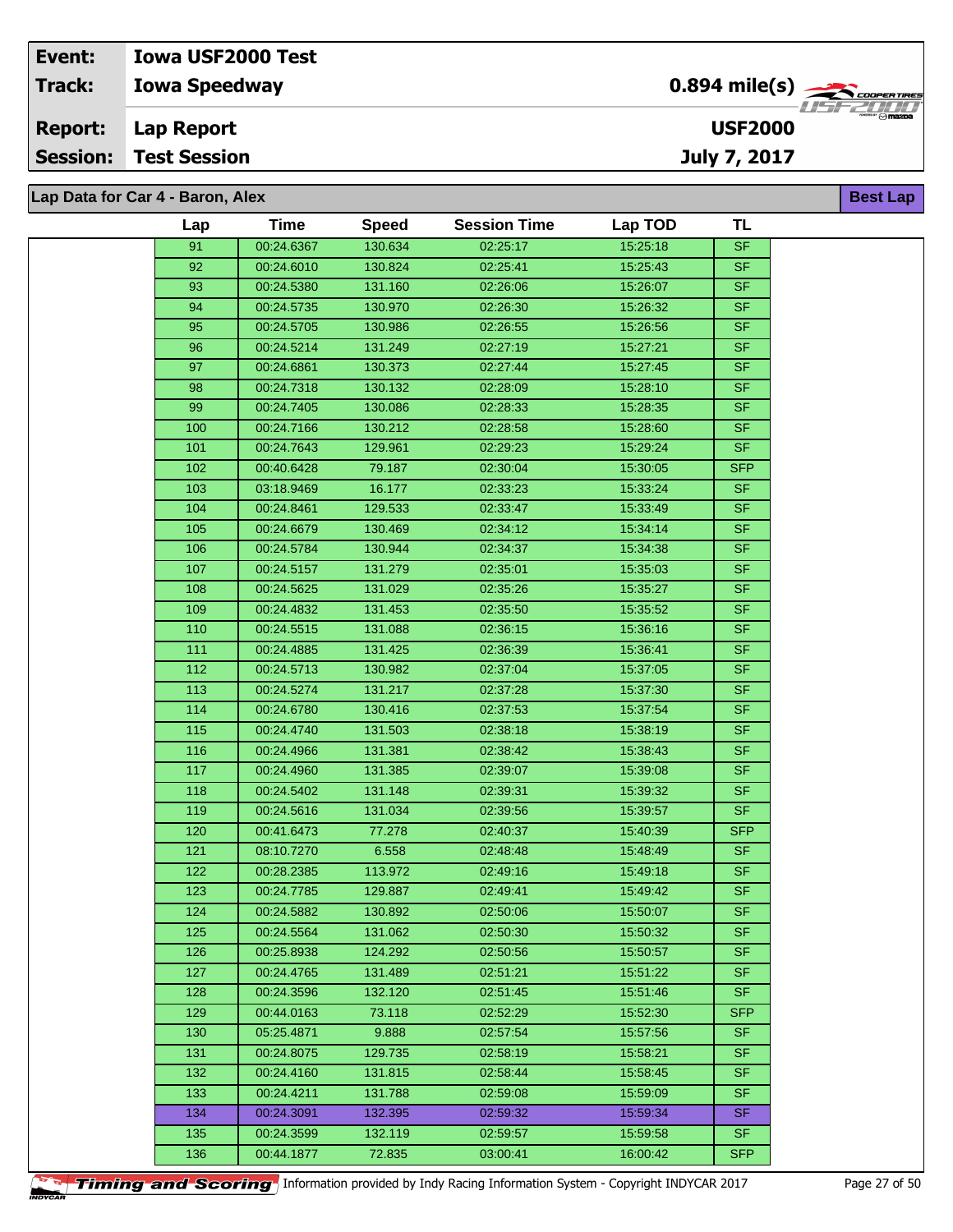## **Iowa Speedway Lap Report Event: Iowa USF2000 Test Track: Report: Session: Test Session**

**Lap Data for Car 7 - Wojcik, Devin (R)**

| Lap                     | <b>Time</b>              | <b>Speed</b>       | <b>Session Time</b>  | Lap TOD              | TL                       |
|-------------------------|--------------------------|--------------------|----------------------|----------------------|--------------------------|
| $\mathbf{0}$            | No Time                  | ********           | 00:00:00             | 12:52:28             | <b>SFP</b>               |
| $\pmb{0}$               | 08:30.1729               | 6.308              | 00:00:57             | 13:00:58             | <b>SF</b>                |
| $\mathbf{1}$            | 00:28.0991               | 114.537            | 00:01:25             | 13:01:26             | <b>SF</b>                |
| $\overline{2}$          | 00:26.8921               | 119.678            | 00:01:52             | 13:01:53             | <b>SF</b>                |
| 3                       | 00:26.1667               | 122.996            | 00:02:18             | 13:02:20             | <b>SF</b>                |
| $\overline{\mathbf{4}}$ | 00:26.3262               | 122.251            | 00:02:44             | 13:02:46             | <b>SF</b>                |
| $\overline{5}$          | 00:26.0533               | 123.531            | 00:03:10             | 13:03:12             | <b>SF</b>                |
| $\mathbf 6$             | 00:40.5947               | 79.281             | 00:03:51             | 13:03:53             | <b>SFP</b>               |
| $\overline{7}$          | 05:49.1218               | 9.219              | 00:09:40             | 13:09:42             | <b>SF</b>                |
| 8                       | 00:26.0872               | 123.371            | 00:10:06             | 13:10:08             | $\overline{\mathsf{SF}}$ |
| 9                       | 00:25.7757               | 124.862            | 00:10:32             | 13:10:33             | <b>SF</b>                |
| 10                      | 00:39.3726               | 81.742             | 00:11:11             | 13:11:13             | <b>SFP</b>               |
| 11                      | 03:08.0100               | 17.118             | 00:14:19             | 13:14:21             | <b>SF</b>                |
| 12                      | 00:27.6647               | 116.336            | 00:14:47             | 13:14:49             | <b>SF</b>                |
| 13                      | 00:26.3409               | 122.183            | 00:15:13             | 13:15:15             | <b>SF</b>                |
| 14                      | 00:25.7871               | 124.807            | 00:15:39             | 13:15:41             | <b>SF</b>                |
| 15                      | 00:25.6830               | 125.312            | 00:16:05             | 13:16:06             | <b>SF</b>                |
| 16                      | 00:26.6125               | 120.936            | 00:16:32             | 13:16:33             | <b>SF</b>                |
| 17                      | 00:25.9820               | 123.870            | 00:16:58             | 13:16:59             | <b>SF</b>                |
| 18                      | 00:26.1485               | 123.082            | 00:17:24             | 13:17:25             | <b>SF</b>                |
| 19                      | 00:26.0992               | 123.314            | 00:17:50             | 13:17:51             | <b>SF</b>                |
| 20                      | 00:25.9851               | 123.856            | 00:18:16             | 13:18:17             | <b>SF</b>                |
| 21                      | 00:25.6368               | 125.538            | 00:18:41             | 13:18:43             | $S$ F                    |
| 22                      | 00:25.5870               | 125.783            | 00:19:07             | 13:19:08             | <b>SF</b>                |
| 23                      | 00:25.6640               | 125.405            | 00:19:33             | 13:19:34             | <b>SF</b>                |
| 24                      | 00:26.1640               | 123.009            | 00:19:59             | 13:20:00             | <b>SF</b>                |
| 25                      | 00:40.5076               | 79.452             | 00:20:39             | 13:20:41             | <b>SFP</b>               |
| 26                      | 02:56.5594               | 18.228             | 00:23:36             | 13:23:37             | <b>SF</b>                |
| 27                      | 00:26.4465               | 121.695            | 00:24:02             | 13:24:04             | <b>SF</b>                |
| 28                      | 00:25.8926               | 124.298            | 00:24:28             | 13:24:30             | <b>SF</b>                |
| 29                      | 00:25.3423               | 126.997            | 00:24:54             | 13:24:55             | <b>SF</b>                |
| $30\,$                  | 00:25.0720               | 128.366            | 00:25:19             | 13:25:20             | $S$ F                    |
| 31                      | 00:25.1320               | 128.060            | 00:25:44             | 13:25:45             | <b>SF</b>                |
| 32                      | 00:40.6936               | 79.089             | 00:26:24             | 13:26:26             | <b>SFP</b>               |
| 33                      | 11:26.3779               | 4.689              | 00:37:51             | 13:37:52             | <b>SF</b>                |
| 34                      | 00:26.2925               | 122.408            | 00:38:17             | 13:38:19             | <b>SF</b>                |
| 35                      | 00:25.7426               | 125.022            | 00:38:43             | 13:38:44             | $\overline{\mathsf{SF}}$ |
| 36                      | 00:26.0347               | 123.620            | 00:39:09             | 13:39:10             | <b>SF</b>                |
| 37                      | 00:25.2744               | 127.338            | 00:39:34             | 13:39:36             | <b>SF</b>                |
| 38                      | 00:24.9761               | 128.859            | 00:39:59             | 13:40:01             | <b>SF</b>                |
| 39                      | 00:25.0362               | 128.550            | 00:40:24             | 13:40:26             | <b>SF</b>                |
| 40                      | 00:25.5217               | 126.104            | 00:40:50             | 13:40:51             | <b>SF</b>                |
| 41<br>42                | 00:25.1599               | 127.918            | 00:41:15             | 13:41:16             | <b>SF</b><br><b>SF</b>   |
| 43                      | 00:25.0303<br>00:25.3028 | 128.580<br>127.195 | 00:41:40<br>00:42:05 | 13:41:41<br>13:42:07 | <b>SF</b>                |
| 44                      | 00:25.8293               | 124.603            | 00:42:31             | 13:42:32             | $S$ F                    |
|                         |                          |                    |                      |                      |                          |



**Best Lap**

**USF2000**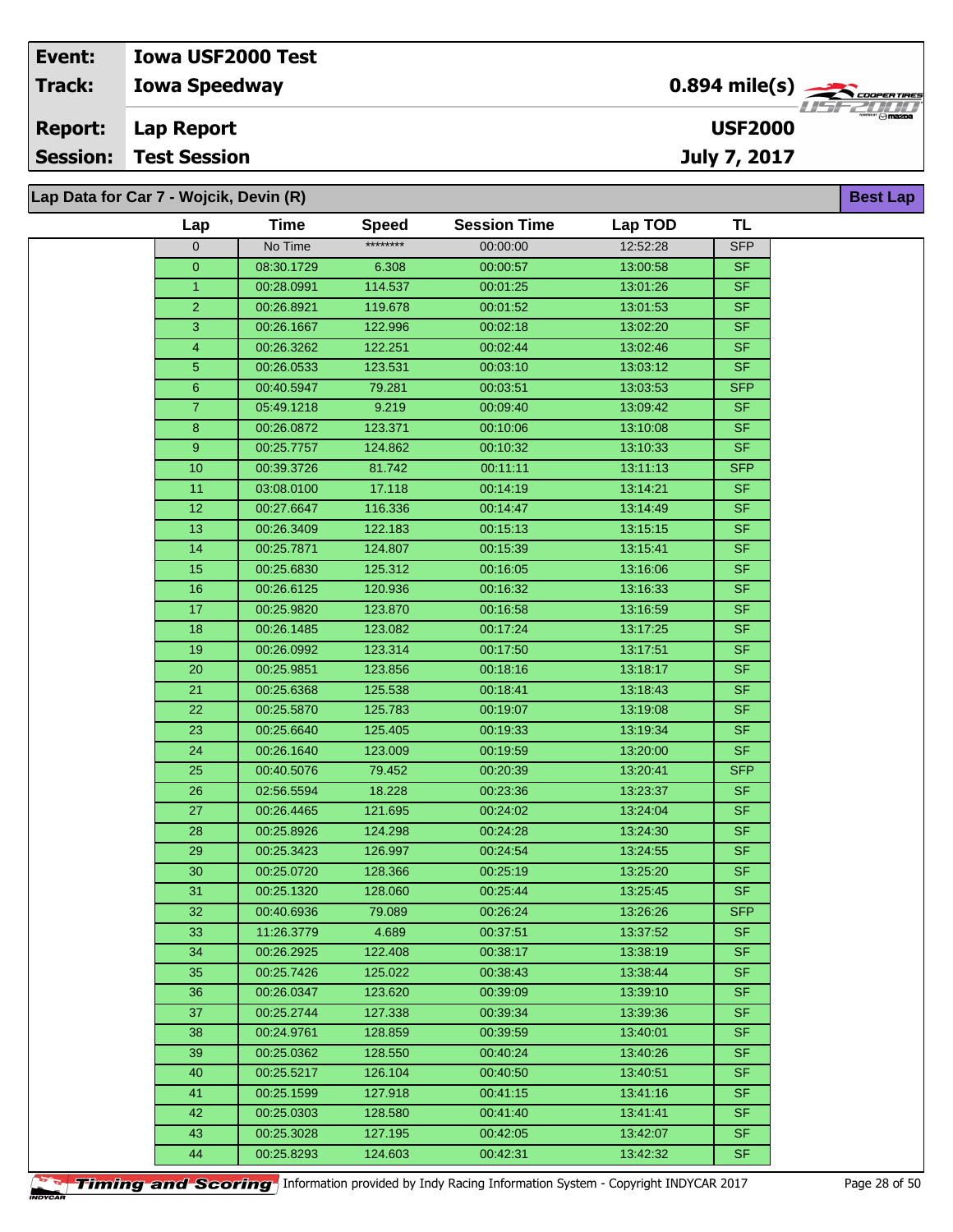| Event:          | <b>Iowa USF2000 Test</b>               |                                            |                                 |
|-----------------|----------------------------------------|--------------------------------------------|---------------------------------|
| Track:          | <b>Iowa Speedway</b>                   | $0.894$ mile(s) $\rightarrow$ COOPER TIRES | <i>HSE2HH</i>                   |
| <b>Report:</b>  | Lap Report                             | <b>USF2000</b>                             | <sup>000</sup> <i>™ ⊠</i> mazna |
| <b>Session:</b> | <b>Test Session</b>                    | July 7, 2017                               |                                 |
|                 |                                        |                                            |                                 |
|                 | Lap Data for Car 7 - Wojcik, Devin (R) |                                            | <b>Best Lap</b>                 |

| Lap | <b>Time</b> | <b>Speed</b> | <b>Session Time</b> | Lap TOD  | TL         |
|-----|-------------|--------------|---------------------|----------|------------|
| 45  | 00:25.8308  | 124.595      | 00:42:57            | 13:42:58 | <b>SF</b>  |
| 46  | 00:25.2717  | 127.352      | 00:43:22            | 13:43:24 | <b>SF</b>  |
| 47  | 00:25.5083  | 126.171      | 00:43:48            | 13:43:49 | <b>SF</b>  |
| 48  | 00:25.7833  | 124.825      | 00:44:13            | 13:44:15 | <b>SF</b>  |
| 49  | 00:25.7450  | 125.011      | 00:44:39            | 13:44:41 | <b>SF</b>  |
| 50  | 00:24.9793  | 128.843      | 00:45:04            | 13:45:06 | <b>SF</b>  |
| 51  | 00:25.0208  | 128.629      | 00:45:29            | 13:45:31 | <b>SF</b>  |
| 52  | 00:24.7932  | 129.810      | 00:45:54            | 13:45:55 | <b>SF</b>  |
| 53  | 00:41.2519  | 78.018       | 00:46:35            | 13:46:37 | <b>SFP</b> |
| 54  | 02:51.5815  | 18.757       | 00:49:27            | 13:49:28 | <b>SF</b>  |
| 55  | 00:25.6750  | 125.352      | 00:49:52            | 13:49:54 | <b>SF</b>  |
| 56  | 00:25.5082  | 126.171      | 00:50:18            | 13:50:19 | SF         |
| 57  | 00:25.3368  | 127.025      | 00:50:43            | 13:50:45 | <b>SF</b>  |
| 58  | 00:25.5311  | 126.058      | 00:51:09            | 13:51:10 | <b>SF</b>  |
| 59  | 00:24.9626  | 128.929      | 00:51:34            | 13:51:35 | <b>SF</b>  |
| 60  | 00:24.7839  | 129.858      | 00:51:59            | 13:52:00 | <b>SF</b>  |
| 61  | 00:24.7351  | 130.115      | 00:52:23            | 13:52:25 | <b>SF</b>  |
| 62  | 00:24.9718  | 128.881      | 00:52:48            | 13:52:50 | <b>SF</b>  |
| 63  | 00:25.3169  | 127.125      | 00:53:14            | 13:53:15 | <b>SF</b>  |
| 64  | 00:24.9135  | 129.183      | 00:53:39            | 13:53:40 | <b>SF</b>  |
| 65  | 00:25.1457  | 127.990      | 00:54:04            | 13:54:05 | <b>SF</b>  |
| 66  | 00:25.2808  | 127.306      | 00:54:29            | 13:54:30 | <b>SF</b>  |
| 67  | 00:25.1113  | 128.165      | 00:54:54            | 13:54:55 | <b>SF</b>  |
| 68  | 00:41.8163  | 76.965       | 00:55:36            | 13:55:37 | <b>SFP</b> |
| 69  | 04:00.5665  | 13.378       | 00:59:36            | 13:59:38 | <b>SF</b>  |
| 70  | 00:25.3686  | 126.865      | 01:00:02            | 14:00:03 | <b>SF</b>  |
| 71  | 00:24.9781  | 128.849      | 01:00:27            | 14:00:28 | <b>SF</b>  |
| 72  | 00:27.2385  | 118.156      | 01:00:54            | 14:00:55 | SF.        |
| 73  | 00:40.9851  | 78.526       | 01:01:35            | 14:01:36 | <b>SFP</b> |
| 74  | 16:02.8533  | 3.343        | 01:17:38            | 14:17:39 | SF.        |
| 75  | 00:26.0415  | 123.587      | 01:18:04            | 14:18:05 | <b>SF</b>  |
| 76  | 00:26.2260  | 122.718      | 01:18:30            | 14:18:32 | <b>SF</b>  |
| 77  | 00:25.6335  | 125.554      | 01:18:56            | 14:18:57 | <b>SF</b>  |
| 78  | 00:25.1845  | 127.793      | 01:19:21            | 14:19:22 | SF         |
| 79  | 00:24.9587  | 128.949      | 01:19:46            | 14:19:47 | <b>SF</b>  |
| 80  | 00:26.1415  | 123.115      | 01:20:12            | 14:20:13 | <b>SF</b>  |
| 81  | 00:45.7133  | 70.404       | 01:20:58            | 14:20:59 | <b>SFP</b> |
| 82  | 06:30.9481  | 8.232        | 01:27:29            | 14:27:30 | <b>SF</b>  |
| 83  | 00:25.7136  | 125.163      | 01:27:54            | 14:27:56 | <b>SF</b>  |
| 84  | 00:40.2905  | 79.880       | 01:28:35            | 14:28:36 | <b>SFP</b> |
| 85  | 01:27.1465  | 36.931       | 01:30:02            | 14:30:03 | <b>SF</b>  |
| 86  | 00:25.4539  | 126.440      | 01:30:27            | 14:30:29 | <b>SF</b>  |
| 87  | 00:25.1021  | 128.212      | 01:30:52            | 14:30:54 | <b>SF</b>  |
| 88  | 00:25.0877  | 128.286      | 01:31:17            | 14:31:19 | <b>SF</b>  |
| 89  | 00:24.8673  | 129.423      | 01:31:42            | 14:31:44 | <b>SF</b>  |
| 90  | 00:25.0804  | 128.323      | 01:32:07            | 14:32:09 | SF         |
|     |             |              |                     |          |            |

## **Timing and Scoring** Information provided by Indy Racing Information System - Copyright INDYCAR 2017 Page 29 of 50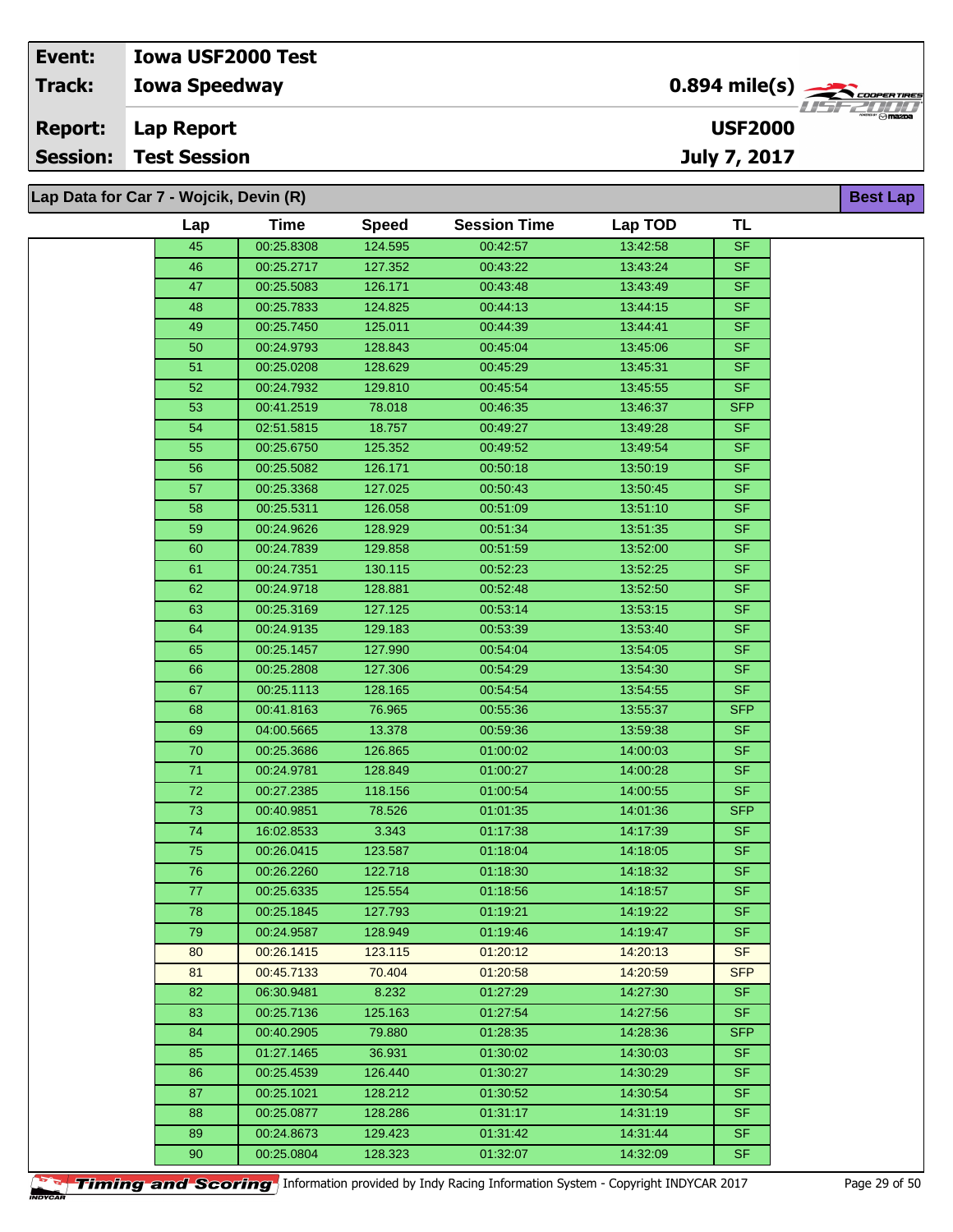| Event:         | <b>Iowa USF2000 Test</b>               |                                           |                                 |
|----------------|----------------------------------------|-------------------------------------------|---------------------------------|
| Track:         | <b>Iowa Speedway</b>                   | $0.894$ mile(s) $\rightarrow$ CODPERTIRES | 1152211111                      |
| <b>Report:</b> | Lap Report                             | <b>USF2000</b>                            | <b>CHERGER RADIO DE TRAZIDA</b> |
|                | <b>Session: Test Session</b>           | <b>July 7, 2017</b>                       |                                 |
|                | Lap Data for Car 7 - Wojcik, Devin (R) |                                           | <b>Best Lap</b>                 |

| Lap              | Time       | <b>Speed</b> | <b>Session Time</b> | Lap TOD  | TL         |
|------------------|------------|--------------|---------------------|----------|------------|
| 91               | 00:25.1240 | 128.101      | 01:32:33            | 14:32:34 | SF         |
| 92               | 00:24.9642 | 128.921      | 01:32:58            | 14:32:59 | <b>SF</b>  |
| 93               | 00:24.8413 | 129.558      | 01:33:22            | 14:33:24 | SF         |
| 94               | 00:24.8524 | 129.501      | 01:33:47            | 14:33:49 | <b>SF</b>  |
| 95               | 00:24.9597 | 128.944      | 01:34:12            | 14:34:14 | SF         |
| 96               | 00:24.8727 | 129.395      | 01:34:37            | 14:34:39 | <b>SF</b>  |
| 97               | 00:24.8707 | 129.405      | 01:35:02            | 14:35:03 | SF         |
| 98               | 00:24.7824 | 129.866      | 01:35:27            | 14:35:28 | <b>SF</b>  |
| 99               | 00:25.1720 | 127.856      | 01:35:52            | 14.35.53 | SF.        |
| 100              | 00:25.3186 | 127.116      | 01:36:17            | 14:36:19 | SF.        |
| 101              | 00:25.0800 | 128.325      | 01:36:42            | 14:36:44 | SF.        |
| 102              | 00:24.9728 | 128.876      | 01:37:07            | 14:37:09 | SF         |
| 103              | 00:25.0692 | 128.381      | 01:37:32            | 14:37:34 | <b>SF</b>  |
| 104              | 00:42.9135 | 74.997       | 01:38:15            | 14:38:17 | <b>SFP</b> |
| 105              | 03:31.9593 | 15.184       | 01:41:47            | 14:41:49 | SF         |
| 106              | 00:25.8299 | 124.600      | 01:42:13            | 14:42:14 | SF.        |
| 107              | 00:25.3460 | 126.979      | 01:42:38            | 14:42:40 | SF         |
| 108              | 00:25.0341 | 128.561      | 01:43:03            | 14:43:05 | <b>SF</b>  |
| 109              | 00:25.2592 | 127.415      | 01:43:29            | 14:43:30 | <b>SF</b>  |
| 110              | 00:24.9682 | 128.900      | 01:43:54            | 14:43:55 | <b>SF</b>  |
| 111              | 00:25.1416 | 128.011      | 01:44:19            | 14:44:20 | <b>SF</b>  |
| 112              | 00:25.0228 | 128.619      | 01:44:44            | 14:44:45 | SF.        |
| 113              | 00:25.0162 | 128.653      | 01:45:09            | 14:45:10 | SF.        |
| 114              | 00:25.1273 | 128.084      | 01:45:34            | 14:45:35 | SF.        |
| 115              | 00:39.8468 | 80.769       | 01:46:14            | 14:46:15 | <b>SFP</b> |
| 116              | 35:06.2163 | 1.528        | 02:21:20            | 15:21:21 | <b>SF</b>  |
| 117              | 00:25.8391 | 124.555      | 02:21:46            | 15:21:47 | <b>SF</b>  |
| 118              | 00:25.0432 | 128.514      | 02:22:11            | 15:22:12 | SF         |
| 119              | 00:24.9500 | 128.994      | 02:22:36            | 15:22:37 | <b>SF</b>  |
| 120              | 00:40.7008 | 79.075       | 02:23:17            | 15:23:18 | <b>SFP</b> |
| 121              | 02:04.8143 | 25.786       | 02:25:21            | 15:25:23 | <b>SF</b>  |
| 122              | 00:26.1768 | 122.949      | 02:25:48            | 15:25:49 | <b>SF</b>  |
| 123              | 00:25.4023 | 126.697      | 02:26:13            | 15:26:14 | SF         |
| 124              | 00:24.8544 | 129.490      | 02:26:38            | 15:26:39 | <b>SF</b>  |
| 125              | 00:24.7202 | 130.193      | 02:27:03            | 15:27:04 | SF.        |
| 126              | 00:24.7892 | 129.831      | 02:27:27            | 15:27:29 | <b>SF</b>  |
| $\overline{127}$ | 00:24.7059 | 130.268      | 02:27:52            | 15:27:53 | SF         |
| 128              | 00:24.6954 | 130.324      | 02:28:17            | 15:28:18 | SF.        |
| 129              | 00:24.7227 | 130.180      | 02:28:41            | 15:28:43 | <b>SF</b>  |
| 130              | 00:24.6885 | 130.360      | 02:29:06            | 15:29:08 | SF         |
| 131              | 00:24.8603 | 129.459      | 02:29:31            | 15:29:32 | SF.        |
| 132              | 00:24.9221 | 129.138      | 02:29:56            | 15:29:57 | <b>SF</b>  |
| 133              | 00:25.6779 | 125.337      | 02:30:22            | 15:30:23 | <b>SF</b>  |
| 134              | 00:24.8429 | 129.550      | 02:30:46            | 15:30:48 | <b>SF</b>  |
| 135              | 00:25.0469 | 128.495      | 02:31:11            | 15:31:13 | <b>SF</b>  |
| 136              | 00:24.9243 | 129.127      | 02:31:36            | 15:31:38 | SF         |

**Timing and Scoring** Information provided by Indy Racing Information System - Copyright INDYCAR 2017 Page 30 of 50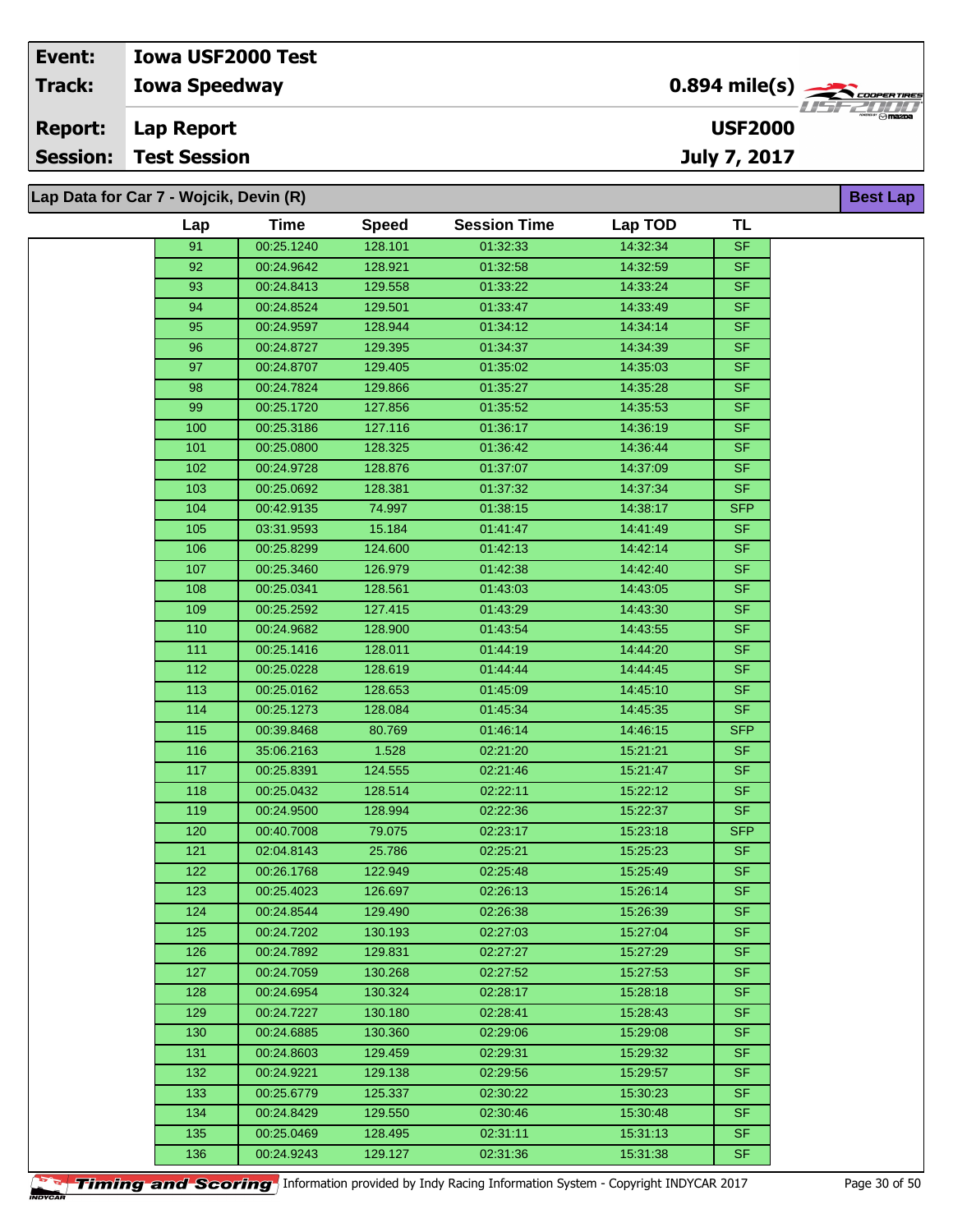| Event:          | <b>Iowa USF2000 Test</b>               |                                            |                 |
|-----------------|----------------------------------------|--------------------------------------------|-----------------|
| Track:          | <b>Iowa Speedway</b>                   | $0.894$ mile(s) $\rightarrow$ Cooper Tires | · 1151 521 1111 |
| <b>Report:</b>  | <b>Lap Report</b>                      | <b>USF2000</b>                             | °″ ⊗mazpa       |
| <b>Session:</b> | <b>Test Session</b>                    | July 7, 2017                               |                 |
|                 |                                        |                                            |                 |
|                 | Lap Data for Car 7 - Wojcik, Devin (R) |                                            | <b>Best Lap</b> |

| Lap              | Time       | <b>Speed</b> | <b>Session Time</b> | Lap TOD  | <b>TL</b>                |
|------------------|------------|--------------|---------------------|----------|--------------------------|
| 137              | 00:24.9530 | 128.978      | 02:32:01            | 15:32:03 | <b>SF</b>                |
| 138              | 00:24.6568 | 130.528      | 02:32:26            | 15:32:27 | <b>SF</b>                |
| 139              | 00:24.7495 | 130.039      | 02:32:51            | 15:32:52 | <b>SF</b>                |
| 140              | 00:43.0708 | 74.723       | 02:33:34            | 15:33:35 | <b>SFP</b>               |
| 141              | 03:45.5402 | 14.270       | 02:37:19            | 15:37:21 | <b>SF</b>                |
| 142              | 00:26.0263 | 123.660      | 02:37:45            | 15:37:47 | <b>SF</b>                |
| 143              | 00:25.1975 | 127.727      | 02:38:11            | 15:38:12 | <b>SF</b>                |
| 144              | 00:24.9903 | 128.786      | 02:38:36            | 15:38:37 | <b>SF</b>                |
| 145              | 00:24.7664 | 129.950      | 02:39:00            | 15:39:02 | <b>SF</b>                |
| 146              | 00:24.6993 | 130.303      | 02:39:25            | 15:39:26 | $\overline{\mathsf{SF}}$ |
| 147              | 00:24.6572 | 130.526      | 02:39:50            | 15:39:51 | <b>SF</b>                |
| 148              | 00:24.4383 | 131.695      | 02:40:14            | 15:40:16 | $S$ F                    |
| 149              | 00:24.4810 | 131.465      | 02:40:39            | 15:40:40 | <b>SF</b>                |
| 150              | 00:24.5979 | 130.840      | 02:41:03            | 15:41:05 | <b>SF</b>                |
| 151              | 00:24.7317 | 130.133      | 02:41:28            | 15:41:29 | <b>SF</b>                |
| 152              | 00:24.6182 | 130.733      | 02:41:53            | 15:41:54 | <b>SF</b>                |
| 153              | 00:24.7307 | 130.138      | 02:42:17            | 15:42:19 | SF                       |
| 154              | 00:40.4799 | 79.506       | 02:42:58            | 15:42:59 | <b>SFP</b>               |
| 155              | 04:26.6884 | 12.068       | 02:47:24            | 15:47:26 | <b>SF</b>                |
| 156              | 00:25.4774 | 126.324      | 02:47:50            | 15:47:51 | <b>SF</b>                |
| 157              | 00:25.1504 | 127.966      | 02:48:15            | 15:48:17 | $S$ F                    |
| 158              | 00:24.9356 | 129.068      | 02:48:40            | 15:48:41 | <b>SF</b>                |
| 159              | 00:24.8838 | 129.337      | 02:49:05            | 15:49:06 | $S$ F                    |
| 160              | 00:25.1605 | 127.915      | 02:49:30            | 15:49:32 | <b>SF</b>                |
| 161              | 00:24.6700 | 130.458      | 02:49:55            | 15:49:56 | <b>SF</b>                |
| 162              | 00:24.6627 | 130.497      | 02:50:19            | 15:50:21 | <b>SF</b>                |
| 163              | 00:24.6890 | 130.358      | 02:50:44            | 15:50:46 | <b>SF</b>                |
| 164              | 00:41.3686 | 77.798       | 02:51:25            | 15:51:27 | <b>SFP</b>               |
| 165              | 02:58.3280 | 18.048       | 02:54:24            | 15:54:25 | <b>SF</b>                |
| 166              | 00:24.9447 | 129.021      | 02:54:49            | 15:54:50 | <b>SF</b>                |
| 167              | 00:24.6891 | 130.357      | 02:55:13            | 15:55:15 | <b>SF</b>                |
| 168              | 00:24.7120 | 130.236      | 02:55:38            | 15:55:40 | <b>SF</b>                |
| 169              | 00:24.6921 | 130.341      | 02:56:03            | 15:56:04 | <b>SF</b>                |
| 170              | 00:24.4867 | 131.435      | 02:56:27            | 15:56:29 | SF                       |
| 171              | 00:24.4814 | 131.463      | 02:56:52            | 15:56:53 | <b>SF</b>                |
| 172              | 00:24.5383 | 131.158      | 02:57:16            | 15:57:18 | <b>SF</b>                |
| 173              | 00:24.4873 | 131.431      | 02:57:41            | 15:57:42 | <b>SF</b>                |
| 174              | 00:24.6956 | 130.323      | 02:58:06            | 15:58:07 | <b>SF</b>                |
| 175              | 00:24.8373 | 129.579      | 02:58:30            | 15:58:32 | <b>SF</b>                |
| 176              | 00:24.5820 | 130.925      | 02:58:55            | 15:58:56 | <b>SF</b>                |
| 177              | 00:24.4783 | 131.480      | 02:59:19            | 15:59:21 | <b>SF</b>                |
| $\overline{178}$ | 00:24.4900 | 131.417      | 02:59:44            | 15:59:45 | <b>SF</b>                |
| 179              | 00:24.4218 | 131.784      | 03:00:08            | 16:00:10 | <b>SF</b>                |
| 179              | No Time    | ********     | 03:00:57            | 16:00:58 | <b>SFP</b>               |
|                  |            |              |                     |          |                          |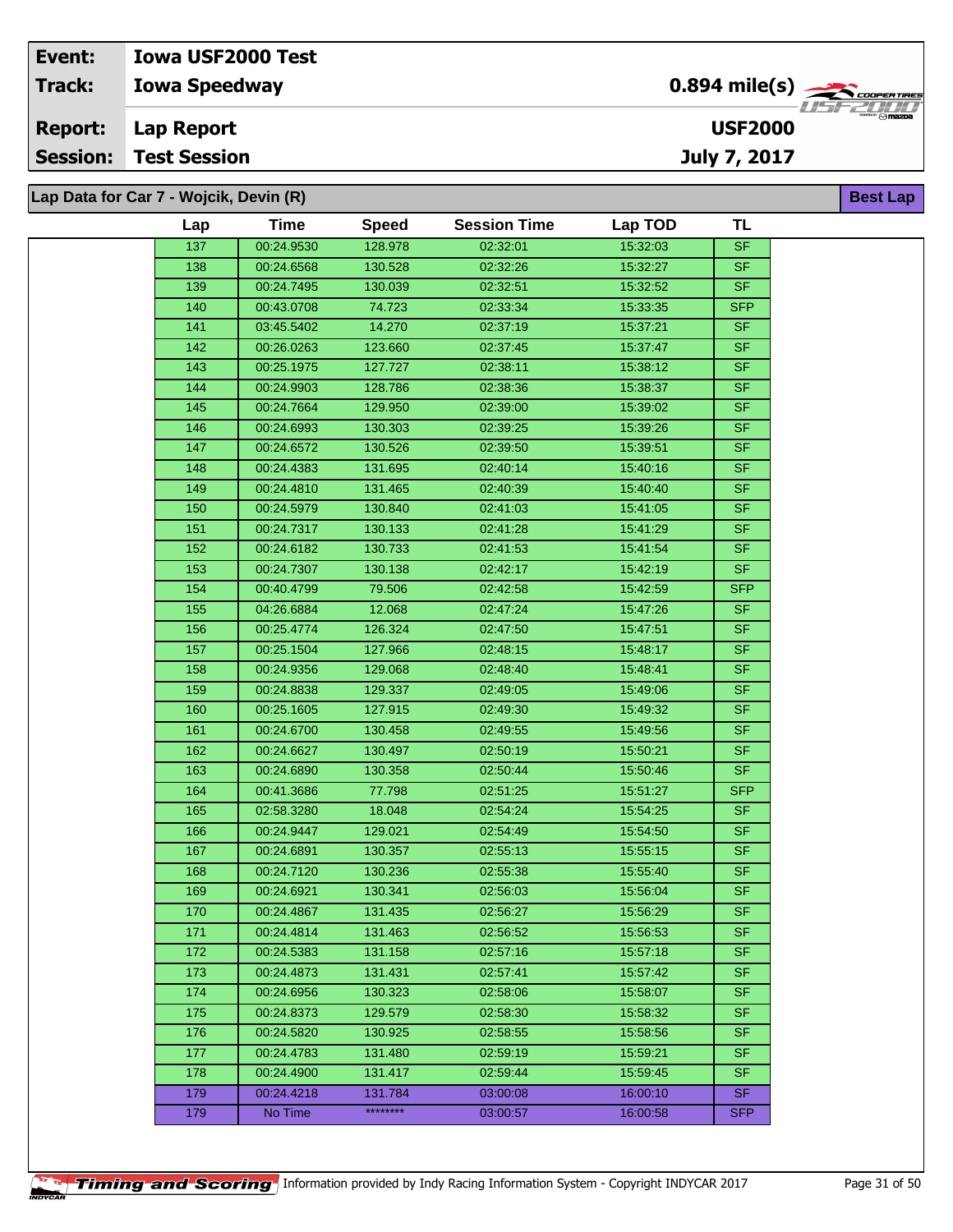## **Iowa Speedway Lap Report Event: Iowa USF2000 Test Track: Report: Session: Test Session**

**Lap Data for Car 80 - Megennis, Robert**

| Lap            | <b>Time</b> | <b>Speed</b> | <b>Session Time</b> | Lap TOD  | <b>TL</b>  |
|----------------|-------------|--------------|---------------------|----------|------------|
| 0              | No Time     | ********     | 00:00:00            | 12:52:26 | <b>SFP</b> |
| $\overline{0}$ | 46:17.8783  | 1.159        | 00:38:42            | 13:38:44 | SF.        |
| $\mathbf{1}$   | 00:27.8631  | 115.508      | 00:39:10            | 13:39:11 | SF         |
| $\overline{2}$ | 00:26.0799  | 123.405      | 00:39:36            | 13:39:38 | <b>SF</b>  |
| 3              | 00:25.7813  | 124.835      | 00:40:02            | 13:40:03 | SF         |
| 4              | 00:25.5381  | 126.023      | 00:40:27            | 13:40:29 | <b>SF</b>  |
| 5              | 00:25.2043  | 127.692      | 00:40:53            | 13:40:54 | SF         |
| 6              | 00:25.0306  | 128.579      | 00:41:18            | 13:41:19 | SF         |
| $\mathbf{7}$   | 00:25.3082  | 127.168      | 00:41:43            | 13:41:44 | <b>SF</b>  |
| 8 <sup>°</sup> | 00:25.1196  | 128.123      | 00:42:08            | 13:42:10 | <b>SF</b>  |
| 9              | 00:24.8897  | 129.307      | 00:42:33            | 13:42:34 | <b>SF</b>  |
| 10             | 00:24.7891  | 129.831      | 00:42:58            | 13:42:59 | <b>SF</b>  |
| 11             | 00:25.4434  | 126.493      | 00:43:23            | 13:43:25 | <b>SF</b>  |
| 12             | 00:24.8712  | 129.403      | 00:43:48            | 13:43:50 | <b>SF</b>  |
| 13             | 00:25.4571  | 126.424      | 00:44:14            | 13:44:15 | SF.        |
| 14             | 00:43.8102  | 73.462       | 00:44:57            | 13:44:59 | <b>SFP</b> |
| 15             | 10:50.6423  | 4.946        | 00:55:48            | 13:55:49 | SF         |
| 16             | 00:25.7295  | 125.086      | 00:56:14            | 13:56:15 | <b>SF</b>  |
| 17             | 00:25.1328  | 128.056      | 00:56:39            | 13:56:40 | SF         |
| 18             | 00:24.9189  | 129.155      | 00:57:04            | 13:57:05 | <b>SF</b>  |
| 19             | 00:24.8154  | 129.694      | 00:57:29            | 13:57:30 | <b>SF</b>  |
| 20             | 00:24.8742  | 129.387      | 00:57:53            | 13:57:55 | <b>SF</b>  |
| 21             | 00:24.8114  | 129.715      | 00:58:18            | 13:58:20 | <b>SF</b>  |
| 22             | 00:24.8145  | 129.698      | 00:58:43            | 13:58:45 | <b>SF</b>  |
| 23             | 00:24.6576  | 130.524      | 00:59:08            | 13:59:09 | <b>SF</b>  |
| 24             | 00:24.6784  | 130.414      | 00:59:32            | 13:59:34 | <b>SF</b>  |
| 25             | 00:24.6595  | 130.514      | 00:59:57            | 13:59:59 | <b>SF</b>  |
| 26             | 00:24.7071  | 130.262      | 01:00:22            | 14:00:23 | SF         |
| 27             | 00:24.7701  | 129.931      | 01:00:47            | 14:00:48 | <b>SF</b>  |
| 28             | 00:25.3072  | 127.173      | 01:01:12            | 14:01:13 | SF         |
| 29             | 00:43.7291  | 73.599       | 01:01:56            | 14:01:57 | <b>SFP</b> |
| 30             | 31:41.5042  | 1.693        | 01:33:37            | 14:33:39 | <b>SF</b>  |
| 31             | 00:25.8623  | 124.444      | 01:34:03            | 14:34:04 | <b>SF</b>  |
| 32             | 00:25.6593  | 125.428      | 01:34:29            | 14:34:30 | SF         |
| 33             | 00:25.2919  | 127.250      | 01:34:54            | 14:34:55 | SF.        |
| 34             | 00:25.0530  | 128.464      | 01:35:19            | 14:35:20 | SF.        |
| 35             | 00:25.0553  | 128.452      | 01:35:44            | 14:35:45 | SF.        |
| 36             | 00:24.9292  | 129.102      | 01:36:09            | 14:36:10 | <b>SF</b>  |
| 37             | 00:24.8807  | 129.353      | 01:36:34            | 14:36:35 | <b>SF</b>  |
| 38             | 00:24.7618  | 129.974      | 01:36:59            | 14:37:00 | SF.        |
| 39             | 00:24.7438  | 130.069      | 01:37:23            | 14:37:25 | SF.        |
| 40             | 00:24.8052  | 129.747      | 01:37:48            | 14:37:50 | <b>SF</b>  |
| 41             | 00:25.2798  | 127.311      | 01:38:13            | 14:38:15 | SF.        |
| 42             | 00:24.7285  | 130.149      | 01:38:38            | 14:38:40 | SF.        |
| 43             | 00:24.8178  | 129.681      | 01:39:03            | 14:39:04 | <b>SF</b>  |
| 44             | 00:41.4905  | 77.570       | 01:39:44            | 14:39:46 | SFP        |



**Best Lap**

**USF2000**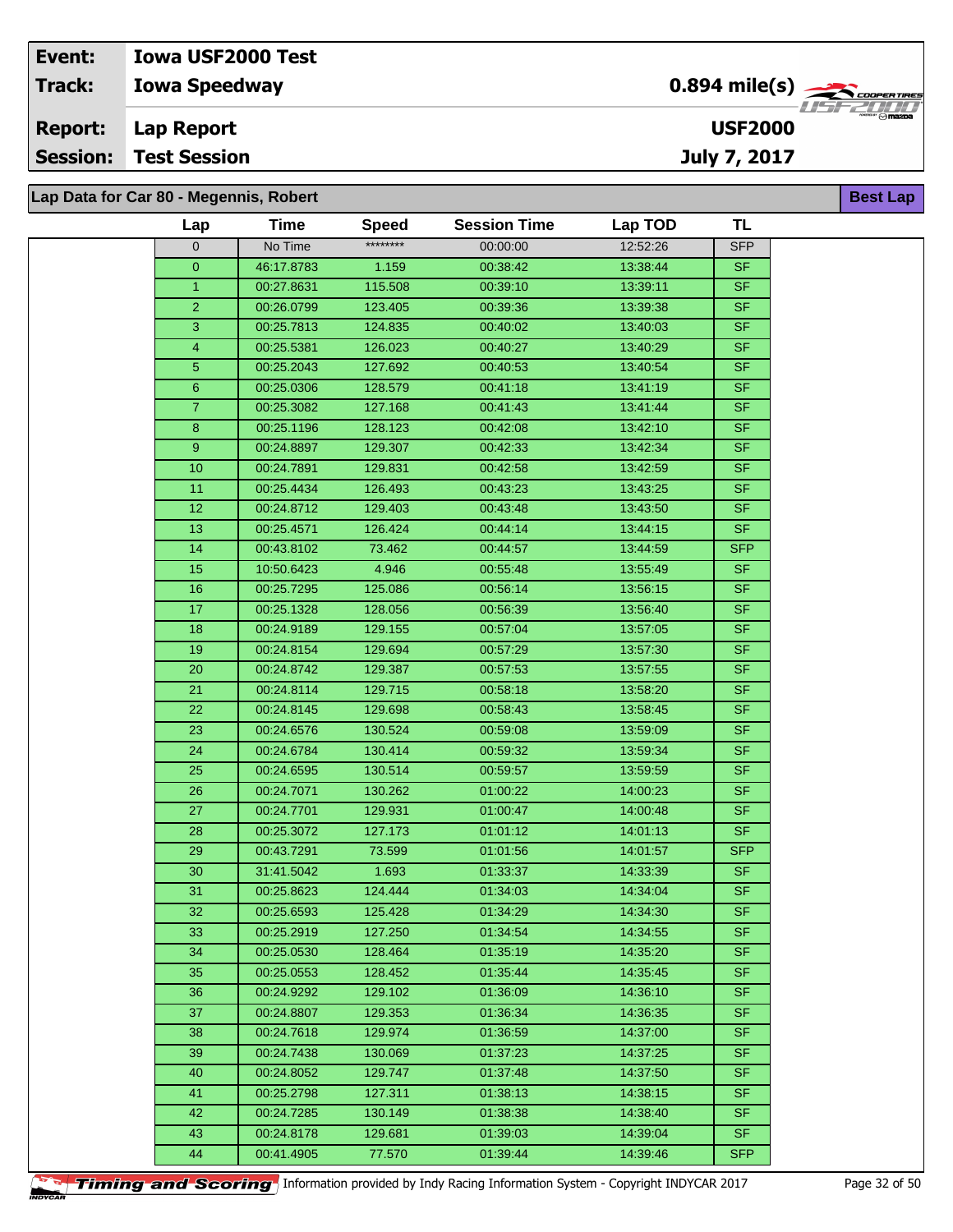**Lap Data for Car 80 - Megennis, Robert**

| Lap             | <b>Time</b> | <b>Speed</b> | <b>Session Time</b> | Lap TOD  | <b>TL</b>      |
|-----------------|-------------|--------------|---------------------|----------|----------------|
| 45              | 09:16.0553  | 5.788        | 01:49:00            | 14:49:02 | <b>SF</b>      |
| 46              | 00:25.4849  | 126.287      | 01:49:26            | 14:49:27 | <b>SF</b>      |
| 47              | 00:24.9972  | 128.750      | 01:49:51            | 14:49:52 | <b>SF</b>      |
| 48              | 00:24.9294  | 129.101      | 01:50:16            | 14:50:17 | <b>SF</b>      |
| 49              | 00:24.8673  | 129.423      | 01:50:41            | 14:50:42 | <b>SF</b>      |
| 50              | 00:24.8404  | 129.563      | 01:51:06            | 14:51:07 | <b>SF</b>      |
| 51              | 00:24.8335  | 129.599      | 01:51:30            | 14:51:32 | <b>SF</b>      |
| 52              | 00:24.7042  | 130.277      | 01:51:55            | 14:51:57 | <b>SF</b>      |
| 53              | 00:24.7777  | 129.891      | 01:52:20            | 14:52:21 | <b>SF</b>      |
| 54              | 00:24.7248  | 130.169      | 01:52:45            | 14:52:46 | SF             |
| 55              | 00:24.6057  | 130.799      | 01:53:09            | 14:53:11 | <b>SF</b>      |
| 56              | 00:24.6612  | 130.505      | 01:53:34            | 14:53:35 | <b>SF</b>      |
| 57              | 00:24.7253  | 130.166      | 01:53:59            | 14:54:00 | <b>SF</b>      |
| 58              | 00:24.7317  | 130.133      | 01:54:23            | 14:54:25 | <b>SF</b>      |
| 59              | 00:41.9992  | 76.630       | 01:55:05            | 14:55:07 | <b>SFP</b>     |
| 60              | 04:34.8620  | 11.709       | 01:59:40            | 14:59:42 | SF             |
| 61              | 00:25.4233  | 126.593      | 02:00:06            | 15:00:07 | <b>SF</b>      |
| 62              | 00:24.8034  | 129.756      | 02:00:30            | 15:00:32 | S <sub>F</sub> |
| 63              | 00:24.7087  | 130.254      | 02:00:55            | 15:00:57 | <b>SF</b>      |
| 64              | 00:24.9648  | 128.918      | 02:01:20            | 15:01:22 | <b>SF</b>      |
| 65              | 00:24.7142  | 130.225      | 02:01:45            | 15:01:46 | <b>SF</b>      |
| 66              | 00:24.6232  | 130.706      | 02:02:09            | 15:02:11 | <b>SF</b>      |
| 67              | 00:24.6759  | 130.427      | 02:02:34            | 15:02:36 | <b>SF</b>      |
| 68              | 00:24.7205  | 130.192      | 02:02:59            | 15:03:00 | <b>SF</b>      |
| 69              | 00:41.6482  | 77.276       | 02:03:41            | 15:03:42 | <b>SFP</b>     |
| $\overline{70}$ | 15:14.3547  | 3.520        | 02:18:55            | 15:18:56 | <b>SF</b>      |
| $71$            | 00:25.4810  | 126.306      | 02:19:20            | 15:19:22 | <b>SF</b>      |
| $\overline{72}$ | 00:25.0617  | 128.419      | 02:19:45            | 15:19:47 | <b>SF</b>      |
| 73              | 00:24.8325  | 129.604      | 02:20:10            | 15:20:12 | <b>SF</b>      |
| $\overline{74}$ | 00:24.8648  | 129.436      | 02:20:35            | 15:20:37 | <b>SF</b>      |
| 75              | 00:24.7527  | 130.022      | 02:20:60            | 15:21:01 | <b>SF</b>      |
| 76              | 00:24.8204  | 129.668      | 02:21:25            | 15:21:26 | $S$ F          |
| 77              | 00:25.0975  | 128.236      | 02:21:50            | 15:21:51 | <b>SF</b>      |
| 78              | 00:24.9807  | 128.835      | 02:22:15            | 15:22:16 | SF             |
| 79              | 00:24.7706  | 129.928      | 02:22:40            | 15:22:41 | <b>SF</b>      |
| 80              | 00:24.8995  | 129.256      | 02:23:04            | 15:23:06 | SF.            |
| 81              | 00:24.8897  | 129.307      | 02:23:29            | 15:23:31 | SF.            |
| 82              | 00:24.7615  | 129.976      | 02:23:54            | 15:23:56 | <b>SF</b>      |
| 83              | 00:24.7835  | 129.861      | 02:24:19            | 15:24:20 | SF.            |
| 84              | 00:24.6616  | 130.502      | 02:24:44            | 15:24:45 | SF.            |
| 85              | 00:24.6643  | 130.488      | 02:25:08            | 15:25:10 | <b>SF</b>      |
| 86              | 00:24.8347  | 129.593      | 02:25:33            | 15:25:34 | SF.            |
| 87              | 00:24.7777  | 129.891      | 02:25:58            | 15:25:59 | SF.            |
| 88              | 00:24.8982  | 129.262      | 02:26:23            | 15:26:24 | <b>SF</b>      |
| 89              | 00:24.8369  | 129.581      | 02:26:48            | 15:26:49 | <b>SF</b>      |
| 90              | 00:24.6964  | 130.319      | 02:27:12            | 15:27:14 | SF.            |
|                 |             |              |                     |          |                |

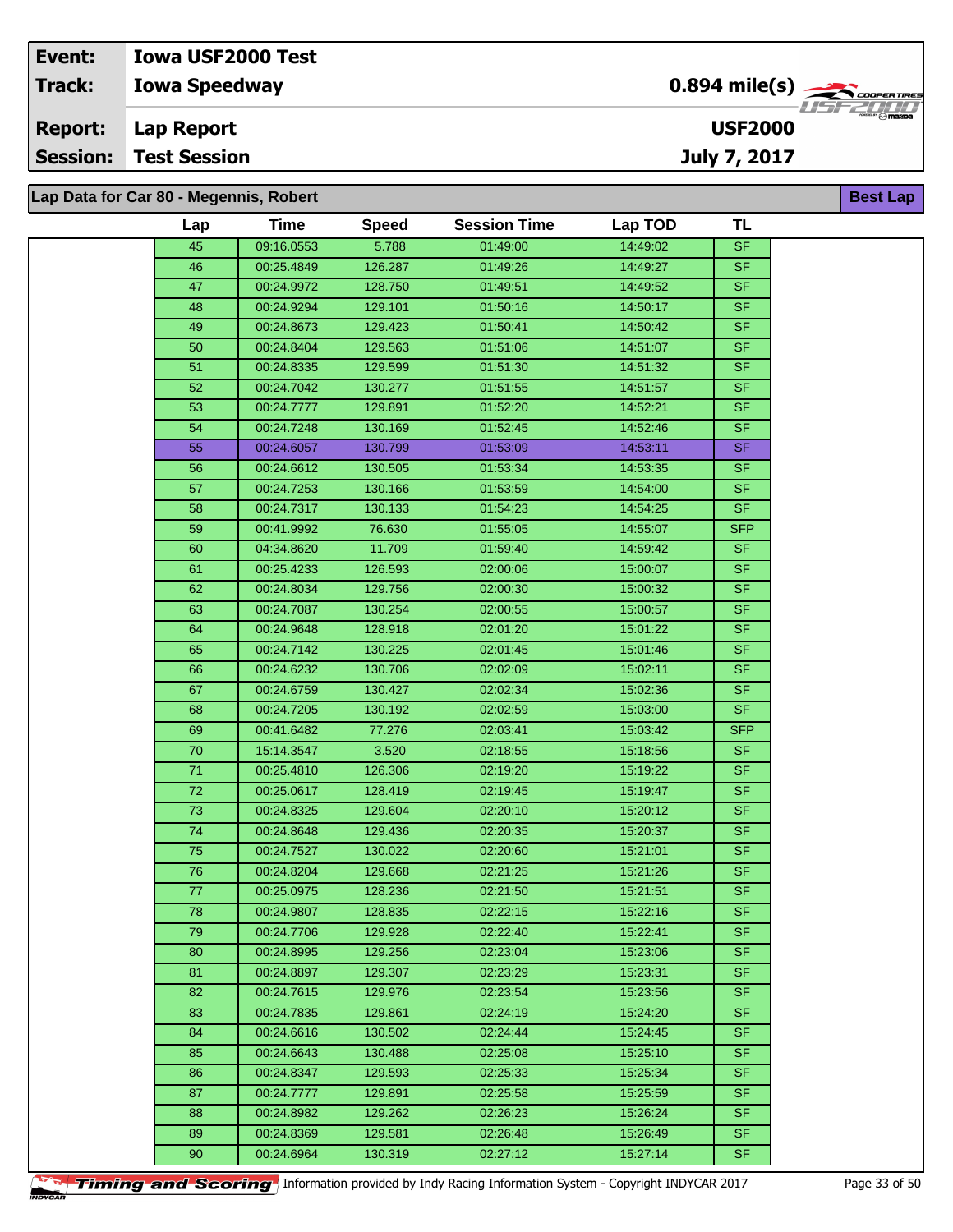**Lap Data for Car 80 - Megennis, Robert**

| Lap              | <b>Time</b> | <b>Speed</b> | <b>Session Time</b> | Lap TOD  | <b>TL</b>                |
|------------------|-------------|--------------|---------------------|----------|--------------------------|
| 91               | 00:25.1702  | 127.865      | 02:27:37            | 15:27:39 | <b>SF</b>                |
| 92               | 00:25.9226  | 124.154      | 02:28:03            | 15:28:05 | <b>SF</b>                |
| $\overline{93}$  | 00:25.0356  | 128.553      | 02:28:28            | 15:28:30 | <b>SF</b>                |
| 94               | 00:24.8902  | 129.304      | 02:28:53            | 15:28:55 | <b>SF</b>                |
| 95               | 00:25.0987  | 128.230      | 02:29:18            | 15:29:20 | <b>SF</b>                |
| 96               | 00:24.9631  | 128.926      | 02:29:43            | 15:29:45 | <b>SF</b>                |
| $\overline{97}$  | 00:24.9678  | 128.902      | 02:30:08            | 15:30:10 | <b>SF</b>                |
| 98               | 00:24.9398  | 129.047      | 02:30:33            | 15:30:35 | SF                       |
| 99               | 00:24.9636  | 128.924      | 02:30:58            | 15:30:60 | <b>SF</b>                |
| 100              | 00:25.0264  | 128.600      | 02:31:23            | 15:31:25 | <b>SF</b>                |
| 101              | 00:24.9850  | 128.813      | 02:31:48            | 15:31:50 | <b>SF</b>                |
| 102              | 00:25.0484  | 128.487      | 02:32:13            | 15:32:15 | <b>SF</b>                |
| 103              | 00:25.0409  | 128.526      | 02:32:38            | 15:32:40 | <b>SF</b>                |
| 104              | 00:24.9603  | 128.941      | 02:33:03            | 15:33:05 | <b>SF</b>                |
| 105              | 00:25.0521  | 128.468      | 02:33:28            | 15:33:30 | <b>SF</b>                |
| 106              | 00:25.0874  | 128.288      | 02:33:53            | 15:33:55 | <b>SF</b>                |
| 107              | 00:25.0030  | 128.721      | 02:34:18            | 15:34:20 | $\overline{\mathsf{SF}}$ |
| 108              | 00:24.8509  | 129.508      | 02:34:43            | 15:34:45 | <b>SF</b>                |
| 109              | 00:24.9485  | 129.002      | 02:35:08            | 15:35:10 | <b>SF</b>                |
| 110              | 00:24.9719  | 128.881      | 02.35.33            | 15:35:35 | <b>SF</b>                |
| $\overline{111}$ | 00:24.9427  | 129.032      | 02:35:58            | 15:35:60 | <b>SF</b>                |
| $\overline{112}$ | 00:24.9990  | 128.741      | 02:36:23            | 15:36:25 | <b>SF</b>                |
| 113              | 00:25.3077  | 127.171      | 02:36:48            | 15:36:50 | <b>SF</b>                |
| 114              | 00:42.1787  | 76.304       | 02:37:31            | 15:37:32 | <b>SFP</b>               |
| 115              | 11:17.6616  | 4.749        | 02:48:48            | 15:48:50 | <b>SF</b>                |
| 116              | 00:25.9842  | 123.860      | 02:49:14            | 15:49:16 | <b>SF</b>                |
| 117              | 00:24.9287  | 129.104      | 02:49:39            | 15:49:41 | <b>SF</b>                |
| 118              | 00:24.8557  | 129.483      | 02:50:04            | 15:50:05 | <b>SF</b>                |
| 119              | 00:25.0854  | 128.298      | 02:50:29            | 15:50:31 | <b>SF</b>                |
| 120              | 00:24.8902  | 129.304      | 02:50:54            | 15:50:55 | $\overline{\mathsf{SF}}$ |
| 121              | 00:24.8046  | 129.750      | 02:51:19            | 15:51:20 | <b>SF</b>                |
| 122              | 00:24.9341  | 129.076      | 02:51:44            | 15:51:45 | <b>SF</b>                |
| 123              | 00:24.8944  | 129.282      | 02:52:09            | 15:52:10 | <b>SF</b>                |
| 124              | 00:40.5091  | 79.449       | 02:52:49            | 15:52:51 | <b>SFP</b>               |
| 125              | 06:48.4236  | 7.880        | 02:59:38            | 15:59:39 | <b>SF</b>                |
| 126              | 00:25.4739  | 126.341      | 03:00:03            | 16:00:04 | <b>SF</b>                |
| 127              | 00:42.4702  | 75.780       | 03:00:46            | 16:00:47 | <b>SFP</b>               |
|                  |             |              |                     |          |                          |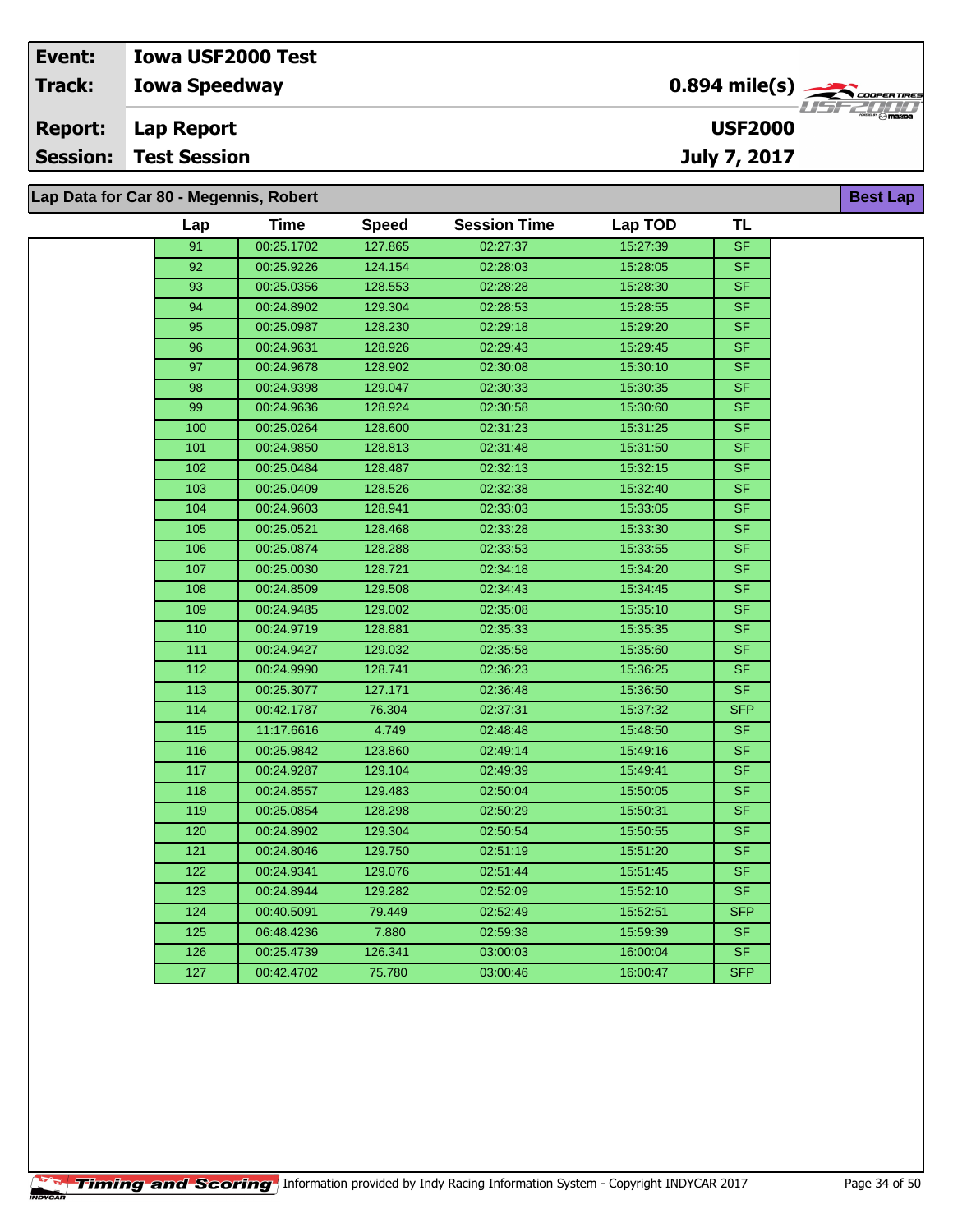# **Event: Iowa USF2000 Test**

**Iowa Speedway Track:**

**Lap Report Report:**

**Session: Test Session**

**Lap Data for Car 81 - Frederick, Kaylen (R)**

| Lap                     | <b>Time</b> | <b>Speed</b> | <b>Session Time</b> | Lap TOD  | <b>TL</b>  |
|-------------------------|-------------|--------------|---------------------|----------|------------|
| 0                       | No Time     | ********     | 00:00:00            | 12:52:29 | <b>SFP</b> |
| $\overline{\mathbf{0}}$ | 08:17.4225  | 6.470        | 00:00:45            | 13:00:46 | <b>SF</b>  |
| $\mathbf{1}$            | 00:28.5417  | 112.761      | 00:01:13            | 13:01:15 | <b>SF</b>  |
| $\overline{2}$          | 00:26.0932  | 123.342      | 00:01:40            | 13:01:41 | SF.        |
| $\overline{3}$          | 00:25.8743  | 124.386      | 00:02:05            | 13:02:07 | SF         |
| 4                       | 00:25.3400  | 127.009      | 00:02:31            | 13:02:32 | <b>SF</b>  |
| 5                       | 00:24.8737  | 129.390      | 00:02:56            | 13:02:57 | SF         |
| 6                       | 00:25.2632  | 127.395      | 00:03:21            | 13:03:22 | SF         |
| $\overline{7}$          | 00:24.9934  | 128.770      | 00:03:46            | 13:03:47 | <b>SF</b>  |
| 8                       | 00:25.2866  | 127.277      | 00:04:11            | 13:04:13 | SF         |
| 9                       | 00:25.6174  | 125.633      | 00:04:37            | 13:04:38 | <b>SF</b>  |
| 10                      | 00:24.9026  | 129.240      | 00:05:02            | 13:05:03 | <b>SF</b>  |
| 11                      | 00:25.0922  | 128.263      | 00:05:27            | 13:05:28 | <b>SF</b>  |
| 12                      | 00:25.1855  | 127.788      | 00:05:52            | 13:05:53 | SF         |
| 13                      | 00:25.1703  | 127.865      | 00:06:17            | 13:06:19 | SF.        |
| 14                      | 00:38.1662  | 84.326       | 00:06:55            | 13:06:57 | <b>SFP</b> |
| 15                      | 05:03.0363  | 10.621       | 00:11:58            | 13:11:60 | SF         |
| 16                      | 00:26.8508  | 119.862      | 00:12:25            | 13:12:27 | <b>SF</b>  |
| 17                      | 00:25.2544  | 127.439      | 00:12:50            | 13:12:52 | SF         |
| 18                      | 00:25.0979  | 128.234      | 00:13:16            | 13:13:17 | <b>SF</b>  |
| 19                      | 00:45.0429  | 71.452       | 00:14:01            | 13:14:02 | <b>SFP</b> |
| 20                      | 02:33.9740  | 20.902       | 00:16:35            | 13:16:36 | <b>SF</b>  |
| 21                      | 00:26.1082  | 123.272      | 00:17:01            | 13:17:02 | <b>SF</b>  |
| 22                      | 00:25.5830  | 125.802      | 00:17:26            | 13:17:28 | <b>SF</b>  |
| 23                      | 00:25.2743  | 127.339      | 00:17:52            | 13:17:53 | <b>SF</b>  |
| 24                      | 00:25.0620  | 128.418      | 00:18:17            | 13:18:18 | <b>SF</b>  |
| 25                      | 00:25.7653  | 124.912      | 00:18:42            | 13.18:44 | <b>SF</b>  |
| 26                      | 00:25.1848  | 127.791      | 00:19:08            | 13:19:09 | SF         |
| 27                      | 00:25.1454  | 127.992      | 00:19:33            | 13:19:34 | <b>SF</b>  |
| 28                      | 00:25.5659  | 125.886      | 00:19:58            | 13:19:60 | SF         |
| 29                      | 00:25.1687  | 127.873      | 00:20:23            | 13:20:25 | <b>SF</b>  |
| 30                      | 00:25.0440  | 128.510      | 00:20:48            | 13:20:50 | SF         |
| 31                      | 00:25.1590  | 127.922      | 00:21:14            | 13:21:15 | <b>SF</b>  |
| 32                      | 00:25.4228  | 126.595      | 00:21:39            | 13:21:41 | SF         |
| 33                      | 00:25.3941  | 126.738      | 00:22:04            | 13:22:06 | <b>SF</b>  |
| 34                      | 00:43.3665  | 74.214       | 00:22:48            | 13:22:49 | <b>SFP</b> |
| 35                      | 14:58.5478  | 3.582        | 00:37:46            | 13:37:48 | SF.        |
| 36                      | 00:26.9287  | 119.516      | 00:38:13            | 13:38:15 | <b>SF</b>  |
| 37                      | 00:25.9100  | 124.215      | 00:38:39            | 13.38.41 | <b>SF</b>  |
| 38                      | 00:25.7583  | 124.946      | 00:39:05            | 13:39:06 | SF.        |
| 39                      | 00:25.3537  | 126.940      | 00:39:30            | 13:39:32 | <b>SF</b>  |
| 40                      | 00:25.6646  | 125.402      | 00:39:56            | 13:39:57 | <b>SF</b>  |
| 41                      | 00:25.4023  | 126.697      | 00:40:21            | 13:40:23 | SF.        |
| 42                      | 00:25.4380  | 126.519      | 00:40:47            | 13:40:48 | SF         |
| 43                      | 00:25.5850  | 125.792      | 00:41:12            | 13:41:14 | <b>SF</b>  |
| 44                      | 00:25.4775  | 126.323      | 00:41:38            | 13:41:39 | SF.        |



**Timing and Scoring** Information provided by Indy Racing Information System - Copyright INDYCAR 2017 Page 35 of 50





**USF2000**

**Best Lap**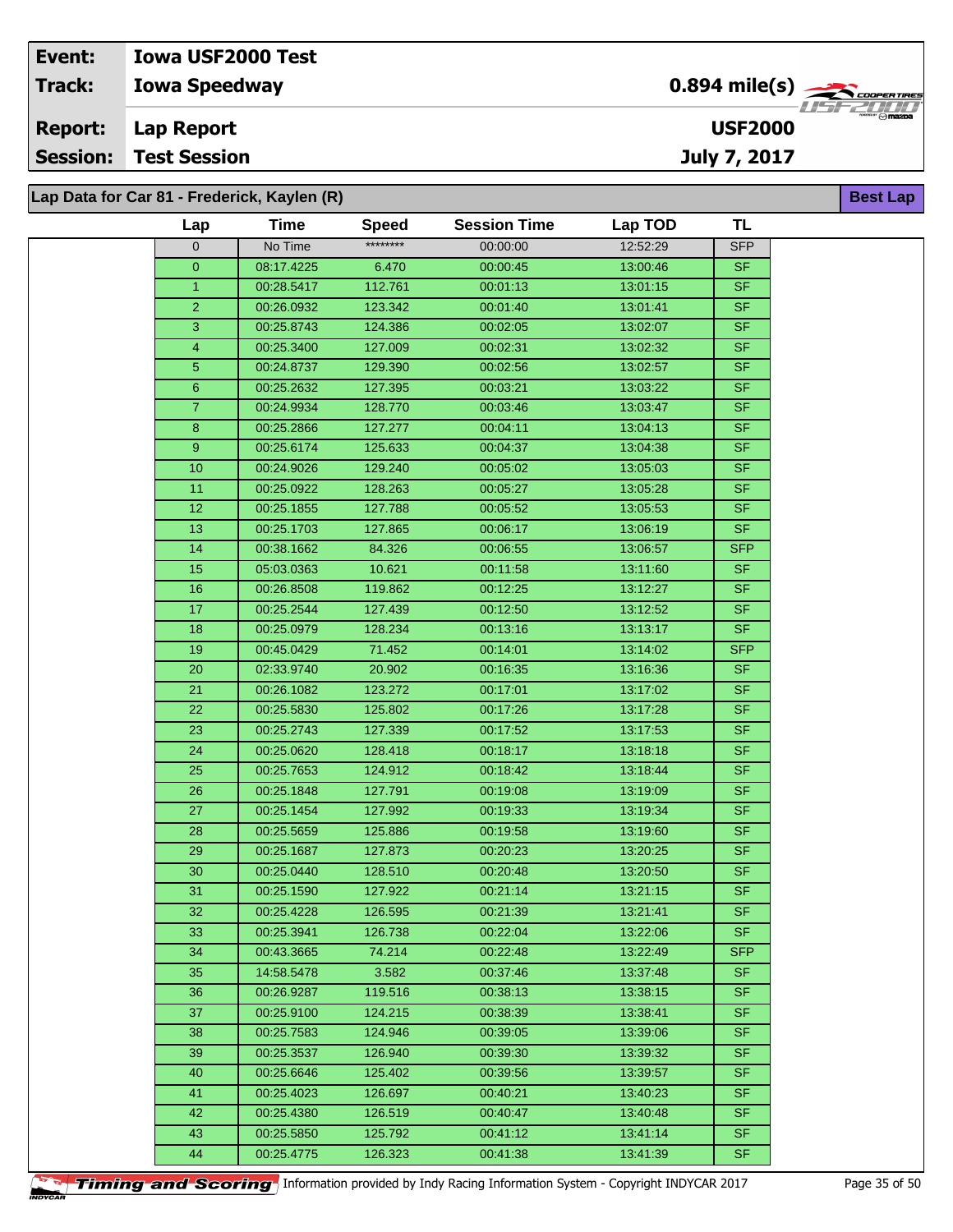**Lap Data for Car 81 - Frederick, Kaylen (R)**

| Lap             | <b>Time</b> | <b>Speed</b> | <b>Session Time</b> | Lap TOD  | <b>TL</b>  |
|-----------------|-------------|--------------|---------------------|----------|------------|
| 45              | 00:25.3558  | 126.930      | 00:42:03            | 13:42:05 | <b>SF</b>  |
|                 |             | 126.936      |                     |          | <b>SF</b>  |
| 46              | 00:25.3545  |              | 00:42:29            | 13:42:30 |            |
| 47              | 00:25.3817  | 126.800      | 00:42:54            | 13:42:55 | <b>SF</b>  |
| 48              | 00:26.2569  | 122.573      | 00:43:20            | 13:43:22 | <b>SF</b>  |
| 49              | 00:43.3263  | 74.283       | 00:44:04            | 13:44:05 | <b>SFP</b> |
| 50              | 09:55.3183  | 5.406        | 00:53:59            | 13:54:00 | <b>SF</b>  |
| 51              | 00:26.0542  | 123.527      | 00:54:25            | 13:54:26 | <b>SF</b>  |
| 52              | 00:25.5199  | 126.113      | 00:54:50            | 13:54:52 | <b>SF</b>  |
| 53              | 00:25.3563  | 126.927      | 00:55:16            | 13:55:17 | <b>SF</b>  |
| 54              | 00:25.2672  | 127.375      | 00:55:41            | 13:55:43 | <b>SF</b>  |
| 55              | 00:25.6718  | 125.367      | 00:56:07            | 13:56:08 | <b>SF</b>  |
| 56              | 00:25.1836  | 127.797      | 00:56:32            | 13:56:33 | <b>SF</b>  |
| 57              | 00:25.1530  | 127.953      | 00:56:57            | 13:56:59 | <b>SF</b>  |
| 58              | 00:25.1188  | 128.127      | 00:57:22            | 13:57:24 | <b>SF</b>  |
| 59              | 00:25.1659  | 127.887      | 00:57:47            | 13:57:49 | <b>SF</b>  |
| 60              | 00:25.1706  | 127.863      | 00:58:13            | 13:58:14 | <b>SF</b>  |
| 61              | 00:25.2930  | 127.245      | 00:58:38            | 13:58:39 | SF         |
| 62              | 00:25.1654  | 127.890      | 00:59:03            | 13:59:04 | <b>SF</b>  |
| 63              | 00:25.0812  | 128.319      | 00:59:28            | 13:59:30 | <b>SF</b>  |
| 64              | 00:24.9864  | 128.806      | 00:59:53            | 13:59:55 | <b>SF</b>  |
| 65              | 00:41.3317  | 77.868       | 01:00:34            | 14:00:36 | <b>SFP</b> |
| 66              | 03:58.1470  | 13.514       | 01:04:33            | 14:04:34 | <b>SF</b>  |
| 67              | 00:25.8587  | 124.461      | 01:04:58            | 14:04:60 | <b>SF</b>  |
| 68              | 00:25.2793  | 127.314      | 01:05:24            | 14:05:25 | <b>SF</b>  |
| 69              | 00:25.0637  | 128.409      | 01:05:49            | 14:05:50 | <b>SF</b>  |
| 70              | 00:25.0218  | 128.624      | 01:06:14            | 14:06:15 | <b>SF</b>  |
| 71              | 00:25.0066  | 128.702      | 01:06:39            | 14:06:40 | <b>SF</b>  |
| $\overline{72}$ | 00:25.0223  | 128.621      | 01:07:04            | 14:07:05 | <b>SF</b>  |
| 73              | 00:24.9962  | 128.756      | 01:07:29            | 14:07:30 | <b>SF</b>  |
| 74              | 00:25.3755  | 126.831      | 01:07:54            | 14:07:56 | <b>SF</b>  |
| 75              | 01:01.6468  | 52.207       | 01:08:56            | 14:08:57 | <b>SFP</b> |
| 76              | 22:01.9631  | 2.435        | 01:30:58            | 14:30:59 | <b>SF</b>  |
| 77              | 00:27.2381  | 118.158      | 01:31:25            | 14:31:26 | <b>SF</b>  |
| 78              | 00:25.2839  | 127.290      | 01:31:50            | 14:31:52 | <b>SF</b>  |
| 79              | 00:25.1873  | 127.779      | 01:32:16            | 14:32:17 | <b>SF</b>  |
| 80              | 00:25.5739  | 125.847      | 01:32:41            | 14:32:43 | <b>SF</b>  |
| 81              | 00:24.9736  | 128.872      | 01:33:06            | 14:33:07 | <b>SF</b>  |
| 82              | 00:24.9141  | 129.180      | 01:33:31            | 14:33:32 | <b>SF</b>  |
| 83              | 00:24.9150  | 129.175      | 01:33:56            | 14:33:57 | <b>SF</b>  |
| 84              | 00:24.9166  | 129.167      | 01:34:21            | 14:34:22 | <b>SF</b>  |
| 85              | 00:25.0117  | 128.676      | 01:34:46            | 14:34:47 | SF.        |
| 86              | 00:25.1342  | 128.049      | 01:35:11            | 14:35:12 | <b>SF</b>  |
| 87              | 00:25.7007  | 125.226      | 01:35:37            | 14:35:38 | <b>SF</b>  |
| 88              | 00:25.5580  | 125.925      | 01:36:02            | 14:36:04 | <b>SF</b>  |
| 89              | 00:25.1015  | 128.215      | 01:36:27            | 14:36:29 | <b>SF</b>  |
| 90              | 00:40.9405  | 78.612       | 01:37:08            | 14:37:10 | <b>SFP</b> |
|                 |             |              |                     |          |            |



**Timing and Scoring** Information provided by Indy Racing Information System - Copyright INDYCAR 2017 Page 36 of 50

**Best Lap**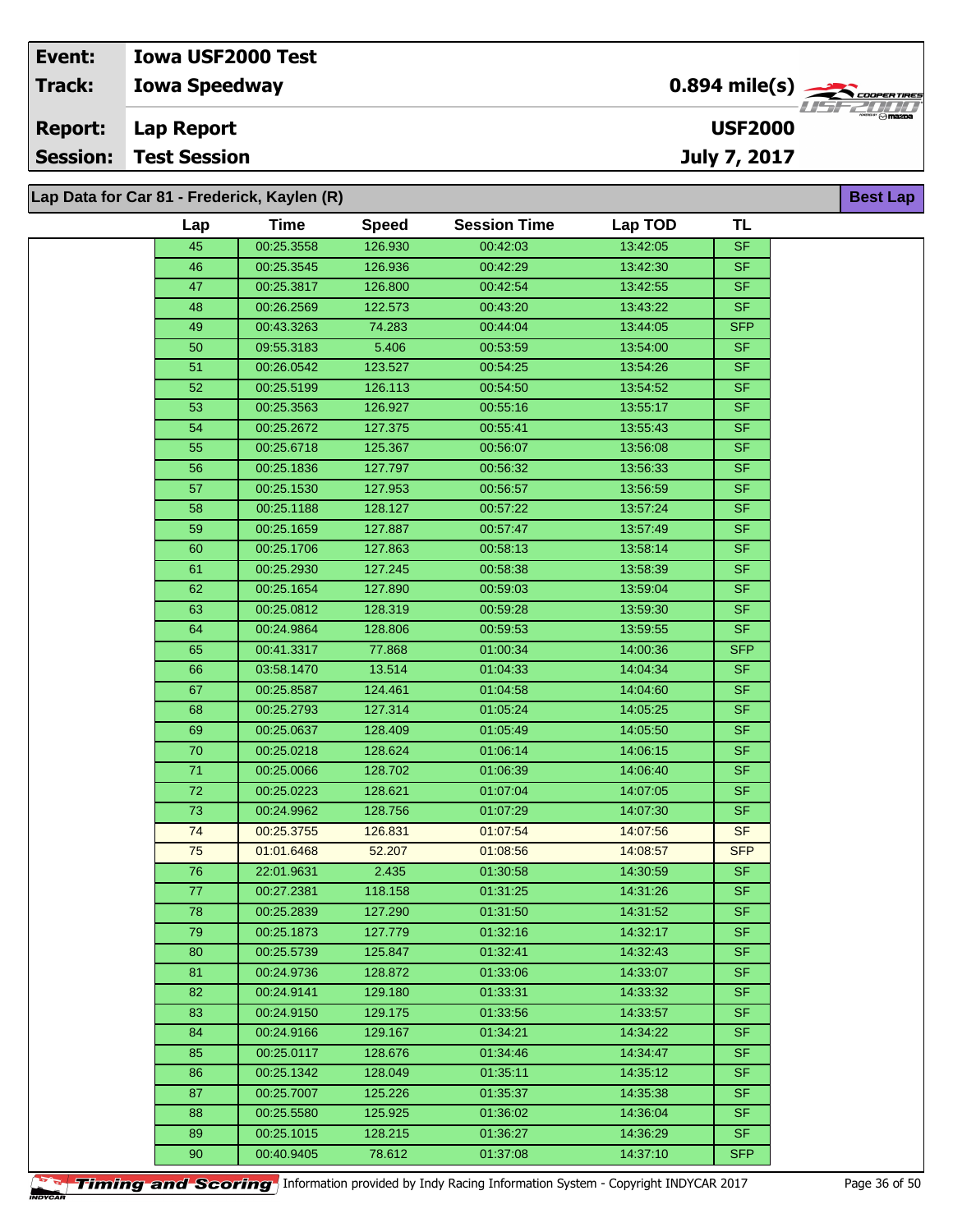**Lap Data for Car 81 - Frederick, Kaylen (R)**

|                  | a for Car 81 - Frederick, Kaylen (R) |              |                     |          |            | <b>Best Lap</b> |
|------------------|--------------------------------------|--------------|---------------------|----------|------------|-----------------|
| Lap              | <b>Time</b>                          | <b>Speed</b> | <b>Session Time</b> | Lap TOD  | <b>TL</b>  |                 |
| 91               | 05:10.2293                           | 10.374       | 01:42:18            | 14:42:20 | <b>SF</b>  |                 |
| 92               | 00:25.6167                           | 125.637      | 01:42:44            | 14:42:46 | <b>SF</b>  |                 |
| 93               | 00:24.9246                           | 129.125      | 01:43:09            | 14:43:10 | <b>SF</b>  |                 |
| 94               | 00:24.9206                           | 129.146      | 01:43:34            | 14:43:35 | SF         |                 |
| 95               | 00:24.9047                           | 129.229      | 01:43:59            | 14:44:00 | $S$ F      |                 |
| 96               | 00:25.0170                           | 128.649      | 01:44:24            | 14:44:25 | <b>SF</b>  |                 |
| 97               | 00:25.1217                           | 128.112      | 01:44:49            | 14:44:50 | SF         |                 |
| 98               | 00:25.2049                           | 127.689      | 01:45:14            | 14:45:16 | SF         |                 |
| 99               | 00:24.8679                           | 129.420      | 01:45:39            | 14:45:40 | <b>SF</b>  |                 |
| 100              | 00:24.8086                           | 129.729      | 01:46:04            | 14:46:05 | SF         |                 |
| 101              | 00:24.9033                           | 129.236      | 01:46:29            | 14:46:30 | <b>SF</b>  |                 |
| 102              | 00:25.3108                           | 127.155      | 01:46:54            | 14:46:56 | <b>SF</b>  |                 |
| 103              | 00:25.0549                           | 128.454      | 01:47:19            | 14:47:21 | <b>SF</b>  |                 |
| 104              | 00:41.6947                           | 77.190       | 01:48:01            | 14:48:02 | <b>SFP</b> |                 |
| 105              | 05:38.5751                           | 9.506        | 01:53:39            | 14:53:41 | <b>SF</b>  |                 |
| 106              | 00:25.7182                           | 125.141      | 01:54:05            | 14:54:07 | <b>SF</b>  |                 |
| 107              | 00:24.9985                           | 128.744      | 01:54:30            | 14:54:32 | <b>SF</b>  |                 |
| 108              | 00:24.8000                           | 129.774      | 01:54:55            | 14:54:56 | <b>SF</b>  |                 |
| 109              | 00:24.8948                           | 129.280      | 01:55:20            | 14:55:21 | <b>SF</b>  |                 |
| 110              | 00:24.7807                           | 129.875      | 01:55:45            | 14:55:46 | <b>SF</b>  |                 |
| $\overline{111}$ | 00:25.0645                           | 128.405      | 01:56:10            | 14:56:11 | SF         |                 |
| 112              | 00:27.1000                           | 118.760      | 01:56:37            | 14:56:38 | <b>SF</b>  |                 |
| 113              | 00:37.6286                           | 85.531       | 01:57:14            | 14:57:16 | <b>SFP</b> |                 |
| 114              | 27:06.5294                           | 1.979        | 02:24:21            | 15:24:22 | <b>SF</b>  |                 |
| 115              | 00:25.5501                           | 125.964      | 02:24:46            | 15:24:48 | <b>SF</b>  |                 |
| 116              | 00:25.1304                           | 128.068      | 02:25:12            | 15:25:13 | SF.        |                 |
| 117              | 00:24.9720                           | 128.880      | 02:25:37            | 15:25:38 | <b>SF</b>  |                 |
| 118              | 00:24.9251                           | 129.123      | 02:26:01            | 15:26:03 | <b>SF</b>  |                 |
| 119              | 00:24.8926                           | 129.291      | 02:26:26            | 15:26:28 | <b>SF</b>  |                 |
| 120              | 00:24.9704                           | 128.889      | 02:26:51            | 15:26:53 | $S$ F      |                 |
| 121              | 00:24.9997                           | 128.738      | 02:27:16            | 15:27:18 | <b>SF</b>  |                 |
| 122              | 00:24.9914                           | 128.780      | 02:27:41            | 15:27:43 | <b>SF</b>  |                 |
| 123              | 00:24.8416                           | 129.557      | 02:28:06            | 15:28:08 | <b>SF</b>  |                 |
| 124              | 00:24.7855                           | 129.850      | 02:28:31            | 15:28:32 | SF.        |                 |
| 125              | 00:24.8245                           | 129.646      | 02:28:56            | 15:28:57 | SF         |                 |
| 126              | 00:24.8337                           | 129.598      | 02:29:21            | 15:29:22 | <b>SF</b>  |                 |
| 127              | 00:24.8732                           | 129.392      | 02:29:46            | 15:29:47 | SF.        |                 |
| 128              | 00:24.9684                           | 128.899      | 02:30:10            | 15:30:12 | SF.        |                 |
| 129              | 00:24.8247                           | 129.645      | 02:30:35            | 15:30:37 | SF.        |                 |
| 130              | 00:25.1241                           | 128.100      | 02:31:00            | 15:31:02 | SF.        |                 |
| 131              | 00:25.6405                           | 125.520      | 02:31:26            | 15:31:28 | <b>SF</b>  |                 |
| 132              | 00:25.0899                           | 128.275      | 02:31:51            | 15:31:53 | <b>SF</b>  |                 |
| 133              | 00:24.9573                           | 128.956      | 02:32:16            | 15:32:18 | SF.        |                 |
| 134              | 00:24.9731                           | 128.875      | 02:32:41            | 15:32:43 | SF.        |                 |
| 135              | 00:25.0546                           | 128.455      | 02:33:06            | 15:33:08 | SF.        |                 |
| 136              | 00:25.0103                           | 128.683      | 02:33:31            | 15:33:33 | SF         |                 |
|                  |                                      |              |                     |          |            |                 |

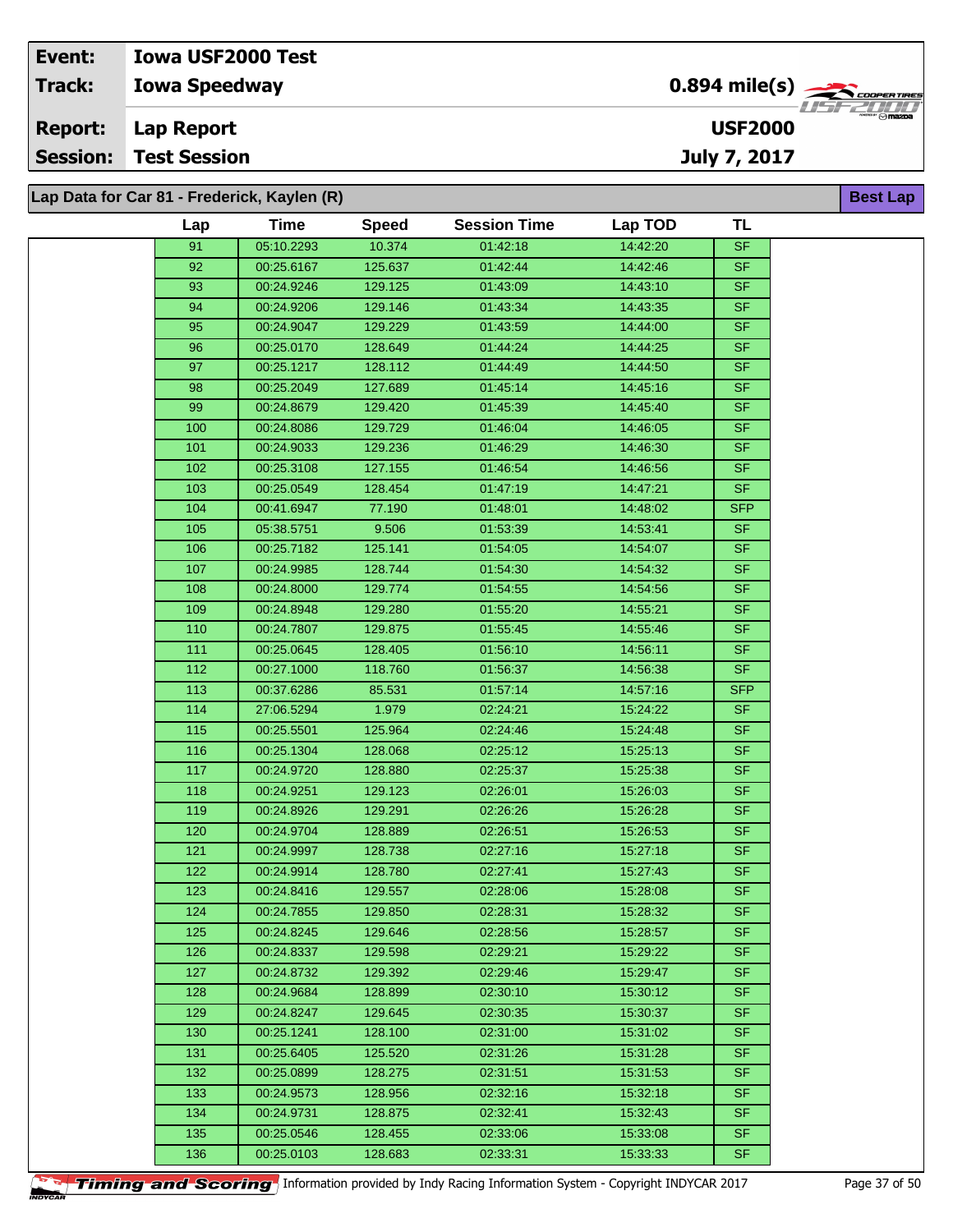**Lap Data for Car 81 - Frederick, Kaylen (R)**

| Lap | Time       | <b>Speed</b> | <b>Session Time</b> | Lap TOD  | <b>TL</b>                |
|-----|------------|--------------|---------------------|----------|--------------------------|
| 137 | 00:24.9543 | 128.972      | 02:33:56            | 15:33:58 | <b>SF</b>                |
| 138 | 00:25.0605 | 128.425      | 02:34:21            | 15:34:23 | <b>SF</b>                |
| 139 | 00:25.0317 | 128.573      | 02:34:46            | 15:34:48 | $\overline{\mathsf{SF}}$ |
| 140 | 00:24.8855 | 129.328      | 02:35:11            | 15:35:13 | $S_{F}$                  |
| 141 | 00:24.9820 | 128.829      | 02:35:36            | 15:35:38 | <b>SF</b>                |
| 142 | 00:24.8951 | 129.278      | 02:36:01            | 15:36:02 | <b>SF</b>                |
| 143 | 00:24.9164 | 129.168      | 02:36:26            | 15:36:27 | <b>SF</b>                |
| 144 | 00:24.9210 | 129.144      | 02:36:51            | 15:36:52 | <b>SF</b>                |
| 145 | 00:25.7470 | 125.001      | 02:37:17            | 15:37:18 | <b>SF</b>                |
| 146 | 00:25.4353 | 126.533      | 02:37:42            | 15:37:43 | <b>SF</b>                |
| 147 | 00:24.8708 | 129.405      | 02:38:07            | 15:38:08 | <b>SF</b>                |
| 148 | 00:24.7628 | 129.969      | 02:38:32            | 15:38:33 | <b>SF</b>                |
| 149 | 00:24.8592 | 129.465      | 02:38:56            | 15:38:58 | <b>SF</b>                |
| 150 | 00:24.7995 | 129.777      | 02:39:21            | 15:39:23 | <b>SF</b>                |
| 151 | 00:24.8021 | 129.763      | 02:39:46            | 15:39:48 | <b>SF</b>                |
| 152 | 00:24.7965 | 129.793      | 02:40:11            | 15:40:12 | <b>SF</b>                |
| 153 | 00:24.7420 | 130.078      | 02:40:36            | 15:40:37 | $\overline{\mathsf{SF}}$ |
| 154 | 00:24.8518 | 129.504      | 02:41:00            | 15:41:02 | <b>SF</b>                |
| 155 | 00:24.8062 | 129.742      | 02:41:25            | 15:41:27 | <b>SF</b>                |
| 156 | 00:24.9847 | 128.815      | 02:41:50            | 15:41:52 | <b>SF</b>                |
| 157 | 00:24.8176 | 129.682      | 02:42:15            | 15:42:17 | <b>SF</b>                |
| 158 | 00:41.4797 | 77.590       | 02:42:57            | 15:42:58 | <b>SFP</b>               |
| 159 | 06:02.3621 | 8.882        | 02:48:59            | 15:49:00 | <b>SF</b>                |
| 160 | 00:25.8395 | 124.553      | 02:49:25            | 15:49:26 | <b>SF</b>                |
| 161 | 00:25.1000 | 128.223      | 02:49:50            | 15:49:51 | <b>SF</b>                |
| 162 | 00:27.5539 | 116.804      | 02:50:17            | 15:50:19 | <b>SF</b>                |
| 163 | 00:25.0848 | 128.301      | 02:50:42            | 15:50:44 | <b>SF</b>                |
| 164 | 00:24.7655 | 129.955      | 02:51:07            | 15:51:09 | <b>SF</b>                |
| 165 | 00:24.8476 | 129.526      | 02:51:32            | 15:51:34 | <b>SF</b>                |
| 166 | 00:24.8453 | 129.538      | 02:51:57            | 15:51:58 | <b>SF</b>                |
| 167 | 00:24.9222 | 129.138      | 02:52:22            | 15:52:23 | <b>SF</b>                |
| 168 | 00:42.3303 | 76.031       | 02:53:04            | 15:53:06 | <b>SFP</b>               |
|     |            |              |                     |          |                          |

**Best Lap**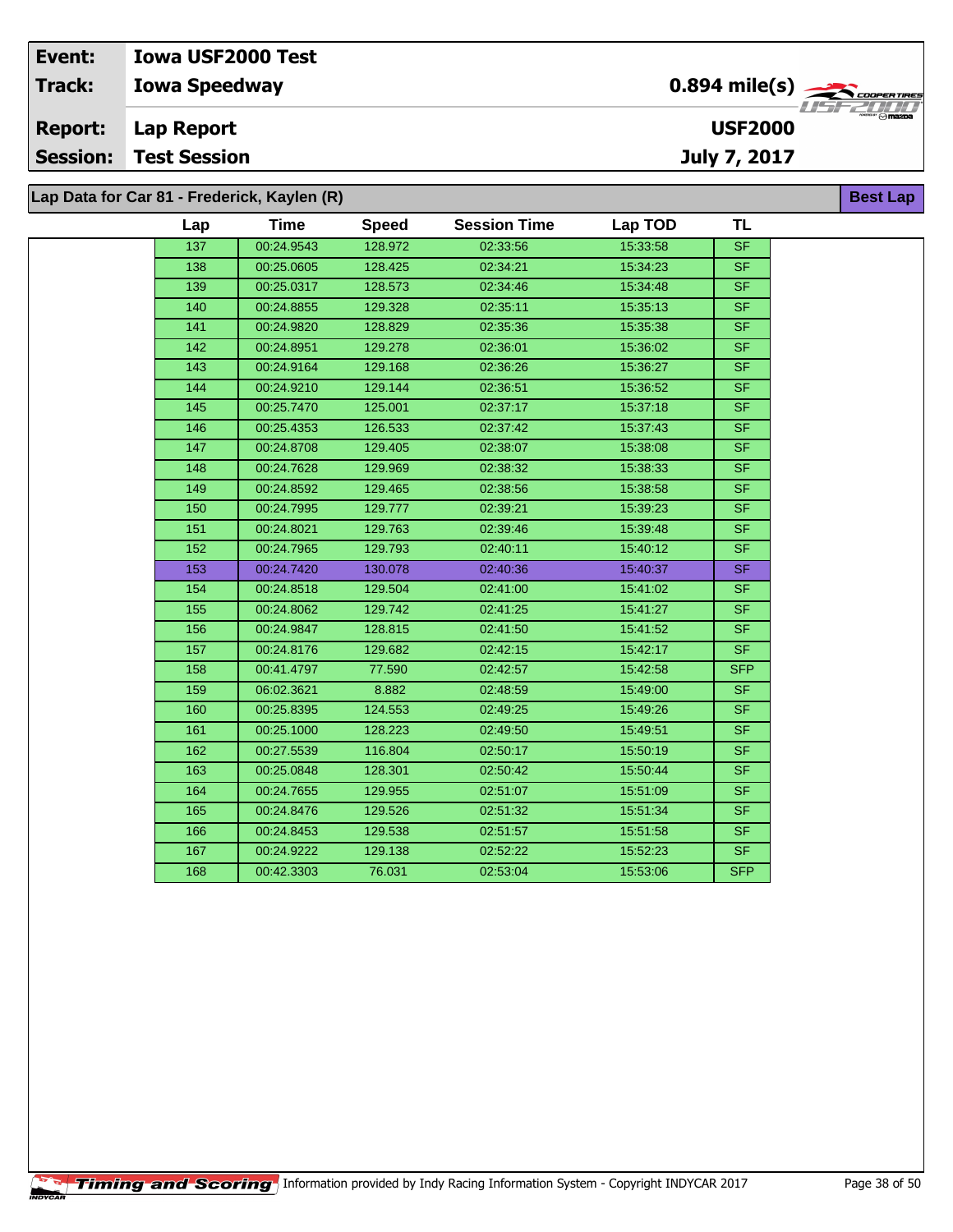## **Iowa Speedway Lap Report Event: Iowa USF2000 Test Track: Report: Session: Test Session**

# **Lap Data for Car 82 - Agren, Ayla**

| Lap            | Time                     | <b>Speed</b>       | <b>Session Time</b>  | Lap TOD              | TL                     |
|----------------|--------------------------|--------------------|----------------------|----------------------|------------------------|
| $\mathbf 0$    | No Time                  | ********           | 00:00:00             | 12:52:54             | <b>SFP</b>             |
| $\mathbf{0}$   | 46:59.1890               | 1.142              | 00:39:51             | 13:39:53             | <b>SF</b>              |
| $\mathbf{1}$   | 00:27.9916               | 114.977            | 00:40:19             | 13:40:21             | <b>SF</b>              |
| $\overline{2}$ | 00:26.9750               | 119.310            | 00:40:46             | 13:40:48             | SF.                    |
| 3              | 00:26.5209               | 121.353            | 00:41:13             | 13:41:14             | SF                     |
| $\overline{4}$ | 00:26.1418               | 123.113            | 00:41:39             | 13:41:40             | <b>SF</b>              |
| $\overline{5}$ | 00:26.0061               | 123.756            | 00:42:05             | 13:42:06             | SF                     |
| $\bf 6$        | 00:25.9403               | 124.069            | 00:42:31             | 13:42:32             | SF                     |
| $\mathbf{7}$   | 00:26.3855               | 121.976            | 00:42:57             | 13:42:59             | <b>SF</b>              |
| 8              | 00:26.0083               | 123.745            | 00:43:23             | 13:43:25             | SF                     |
| 9              | 00:25.7282               | 125.092            | 00:43:49             | 13:43:51             | <b>SF</b>              |
| 10             | 00:25.7484               | 124.994            | 00:44:15             | 13:44:16             | <b>SF</b>              |
| 11             | 00:25.9513               | 124.017            | 00:44:41             | 13:44:42             | <b>SF</b>              |
| 12             | 00:25.7810               | 124.836            | 00:45:07             | 13:45:08             | SF.                    |
| 13             | 00:25.8910               | 124.306            | 00:45:32             | 13:45:34             | SF.                    |
| 14             | 00:44.2512               | 72.730             | 00:46:17             | 13:46:18             | <b>SFP</b>             |
| 15             | 05:12.9792               | 10.283             | 00:51:30             | 13:51:31             | SF.                    |
| 16             | 00:26.1748               | 122.958            | 00:51:56             | 13:51:57             | <b>SF</b>              |
| 17             | 00:25.6778               | 125.338            | 00:52:22             | 13:52:23             | <b>SF</b>              |
| 18             | 00:25.3661               | 126.878            | 00:52:47             | 13:52:48             | SF.                    |
| 19             | 00:25.4792               | 126.315            | 00:53:12             | 13:53:14             | SF                     |
| 20             | 00:25.6452               | 125.497            | 00:53:38             | 13:53:39             | <b>SF</b>              |
| 21             | 00:25.6473               | 125.487            | 00:54:04             | 13:54:05             | <b>SF</b>              |
| 22             | 00:25.8524               | 124.491            | 00:54:30             | 13:54:31             | <b>SF</b>              |
| 23             | 00:25.4599               | 126.411            | 00:54:55             | 13:54:56             | <b>SF</b>              |
| 24             | 00:25.5875               | 125.780            | 00:55:21             | 13:55:22             | <b>SF</b>              |
| 25             | 00:25.1993               | 127.718            | 00:55:46             | 13:55:47             | <b>SF</b>              |
| 26             | 00:25.0662               | 128.396            | 00:56:11             | 13:56:12             | <b>SF</b>              |
| 27             | 00:25.3782               | 126.818            | 00:56:36             | 13:56:38             | SF.                    |
| 28             | 00:25.5640               | 125.896            | 00:57:02             | 13:57:03             | <b>SF</b>              |
| 29             | 00:45.8136               | 70.250             | 00:57:48             | 13:57:49             | <b>SFP</b>             |
| 30             | 08:59.1489               | 5.969              | 01:06:47             | 14:06:48             | <b>SF</b>              |
| 31             | 00:25.5307               | 126.060            | 01:07:12             | 14:07:14             | SF                     |
| 32             | 00:25.3520               | 126.949            | 01:07:38             | 14:07:39             | SF                     |
| 33             | 00:52.2952               | 61.543             | 01:08:30             | 14:08:31             | <b>SFP</b>             |
| 34             | 05:34.2630               | 9.628              | 01:14:04             | 14:14:06             | SF.                    |
| 35             | 00:25.6593               | 125.428            | 01:14:30             | 14:14:31             | <b>SF</b>              |
| 36             | 00:25.2830               | 127.295            | 01:14:55             | 14:14:57             | <b>SF</b>              |
| 37             | 00:25.1453               | 127.992            | 01:15:20             | 14:15:22             | SF.                    |
| 38             | 00:25.2092               | 127.668            | 01:15:45             | 14:15:47             | SF.                    |
| 39             | 00:25.1480               | 127.978            | 01:16:11             | 14:16:12             | <b>SF</b>              |
| 40             | 00:25.5861               | 125.787            | 01:16:36             | 14:16:38             | SF.                    |
| 41             | 00:25.7523               | 124.975            | 01:17:02             | 14:17:03             | <b>SF</b><br><b>SF</b> |
| 42             | 00:25.3619               | 126.899            | 01:17:27             | 14:17:29             | SF.                    |
| 43<br>44       | 00:25.6505<br>00:25.2754 | 125.471<br>127.333 | 01:17:53<br>01:18:18 | 14:17:54<br>14:18:20 | SF.                    |
|                |                          |                    |                      |                      |                        |



**Timing and Scoring** Information provided by Indy Racing Information System - Copyright INDYCAR 2017 Page 39 of 50



**Best Lap**

**USF2000**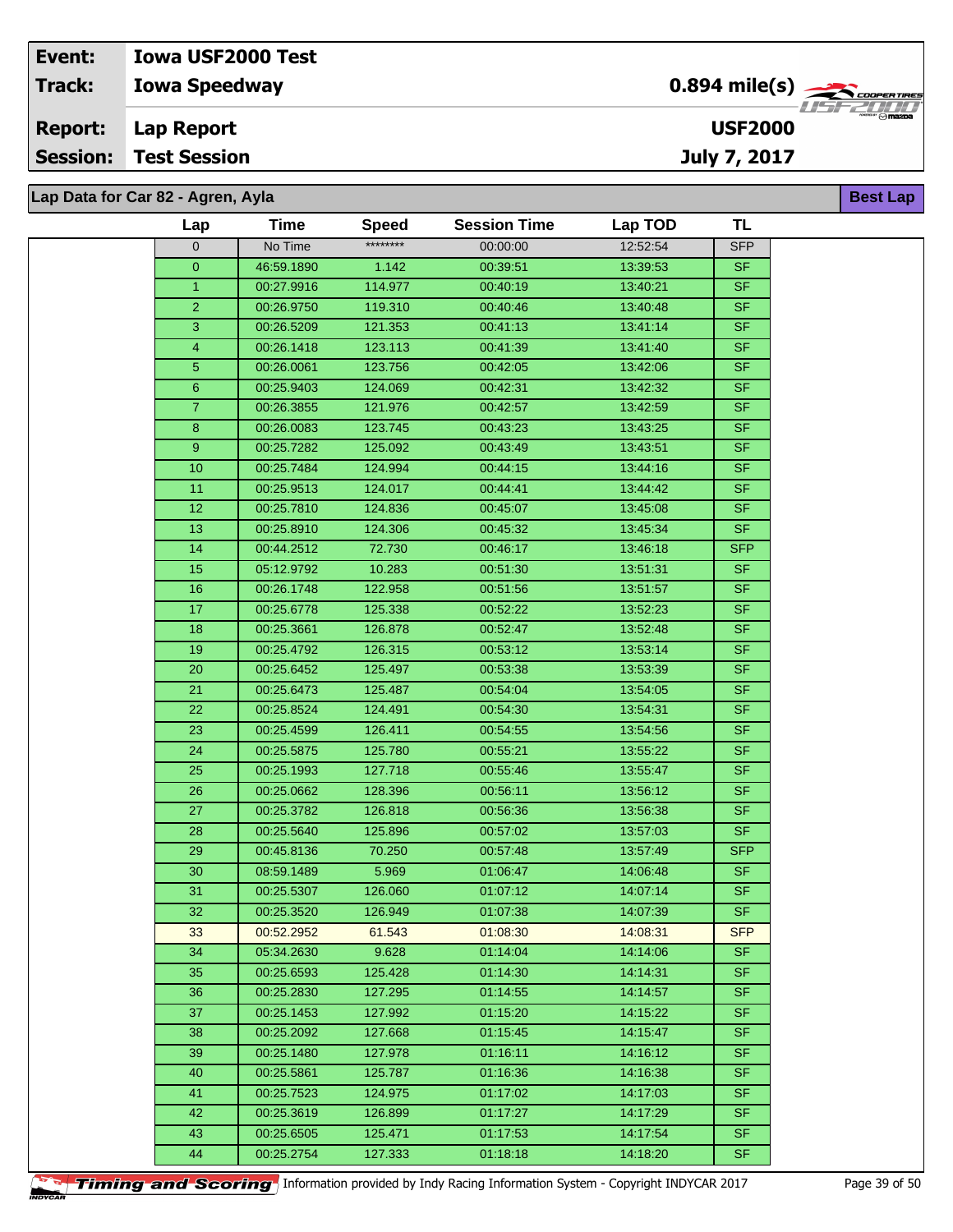## **Lap Data for Car 82 - Agren, Ayla**

| Lap | <b>Time</b> | <b>Speed</b> | <b>Session Time</b> | Lap TOD  | <b>TL</b>  |
|-----|-------------|--------------|---------------------|----------|------------|
| 45  | 00:47.0106  | 68.461       | 01:19:05            | 14:19:07 | <b>SFP</b> |
| 46  | 17:18.5001  | 3.099        | 01:36:24            | 14:36:25 | <b>SF</b>  |
| 47  | 00:25.4687  | 126.367      | 01:36:49            | 14:36:51 | <b>SF</b>  |
| 48  | 00:25.0058  | 128.706      | 01:37:14            | 14:37:16 | <b>SF</b>  |
| 49  | 00:24.7969  | 129.790      | 01:37:39            | 14:37:40 | <b>SF</b>  |
| 50  | 00:24.8835  | 129.339      | 01:38:04            | 14:38:05 | <b>SF</b>  |
| 51  | 00:24.7936  | 129.808      | 01:38:29            | 14:38:30 | <b>SF</b>  |
| 52  | 00:25.0563  | 128.447      | 01:38:54            | 14:38:55 | <b>SF</b>  |
| 53  | 00:25.2696  | 127.363      | 01:39:19            | 14:39:20 | <b>SF</b>  |
| 54  | 00:25.5493  | 125.968      | 01:39:45            | 14:39:46 | <b>SF</b>  |
| 55  | 00:25.9334  | 124.103      | 01:40:11            | 14:40:12 | <b>SF</b>  |
| 56  | 00:25.2226  | 127.600      | 01:40:36            | 14:40:37 | <b>SF</b>  |
| 57  | 00:24.8526  | 129.500      | 01:41:01            | 14:41:02 | <b>SF</b>  |
| 58  | 00:24.9050  | 129.227      | 01:41:25            | 14:41:27 | <b>SF</b>  |
| 59  | 00:25.0340  | 128.561      | 01:41:51            | 14:41:52 | <b>SF</b>  |
| 60  | 00:51.5551  | 62.426       | 01:42:42            | 14:42:44 | <b>SFP</b> |
| 61  | 05:08.3088  | 10.439       | 01:47:50            | 14:47:52 | SF         |
| 62  | 00:25.3148  | 127.135      | 01:48:16            | 14:48:17 | <b>SF</b>  |
| 63  | 00:24.7929  | 129.811      | 01:48:41            | 14:48:42 | <b>SF</b>  |
| 64  | 00:24.7068  | 130.264      | 01:49:05            | 14:49:07 | <b>SF</b>  |
| 65  | 00:24.8304  | 129.615      | 01:49:30            | 14:49:31 | <b>SF</b>  |
| 66  | 00:24.7277  | 130.154      | 01:49:55            | 14:49:56 | <b>SF</b>  |
| 67  | 00:24.7287  | 130.148      | 01:50:19            | 14:50:21 | <b>SF</b>  |
| 68  | 00:47.6740  | 67.508       | 01:51:07            | 14:51:09 | <b>SFP</b> |
| 69  | 04:36.5611  | 11.637       | 01:55:44            | 14:55:45 | <b>SF</b>  |
| 70  | 00:25.3886  | 126.766      | 01:56:09            | 14:56:11 | <b>SF</b>  |
| 71  | 00:24.7263  | 130.161      | 01:56:34            | 14:56:35 | <b>SF</b>  |
| 72  | 00:24.6122  | 130.764      | 01:56:58            | 14:56:60 | <b>SF</b>  |
| 73  | 00:24.6126  | 130.762      | 01:57:23            | 14:57:25 | <b>SF</b>  |
| 74  | 00:24.6627  | 130.497      | 01:57:48            | 14:57:49 | <b>SF</b>  |
| 75  | 00:24.6215  | 130.715      | 01:58:12            | 14:58:14 | <b>SF</b>  |
| 76  | 00:24.6443  | 130.594      | 01:58:37            | 14:58:38 | <b>SF</b>  |
| 77  | 00:25.3353  | 127.032      | 01:59:02            | 14:59:04 | <b>SF</b>  |
| 78. | 00:24.5740  | 130.968      | 01:59:27            | 14:59:28 | SF         |
| 79  | 00:24.5913  | 130.876      | 01:59:52            | 14:59:53 | <b>SF</b>  |
| 80  | 00:24.5309  | 131.198      | 02:00:16            | 15:00:17 | <b>SF</b>  |
| 81  | 00:24.6511  | 130.558      | 02:00:41            | 15:00:42 | <b>SF</b>  |
| 82  | 00:24.7193  | 130.198      | 02:01:05            | 15:01:07 | <b>SF</b>  |
| 83  | 00:48.3588  | 66.553       | 02:01:54            | 15:01:55 | <b>SFP</b> |
| 84  | 16:53.0472  | 3.177        | 02:18:47            | 15:18:48 | <b>SF</b>  |
| 85  | 00:24.9472  | 129.008      | 02:19:12            | 15:19:13 | <b>SF</b>  |
| 86  | 00:24.6439  | 130.596      | 02:19:36            | 15:19:38 | <b>SF</b>  |
| 87  | 00:24.8001  | 129.774      | 02:20:01            | 15:20:03 | <b>SF</b>  |
| 88  | 00:24.8287  | 129.624      | 02:20:26            | 15:20:27 | <b>SF</b>  |
| 89  | 00:24.9691  | 128.895      | 02:20:51            | 15:20:52 | <b>SF</b>  |
| 90  | 00:24.8800  | 129.357      | 02:21:16            | 15:21:17 | <b>SF</b>  |



**Timing and Scoring** Information provided by Indy Racing Information System - Copyright INDYCAR 2017 Page 40 of 50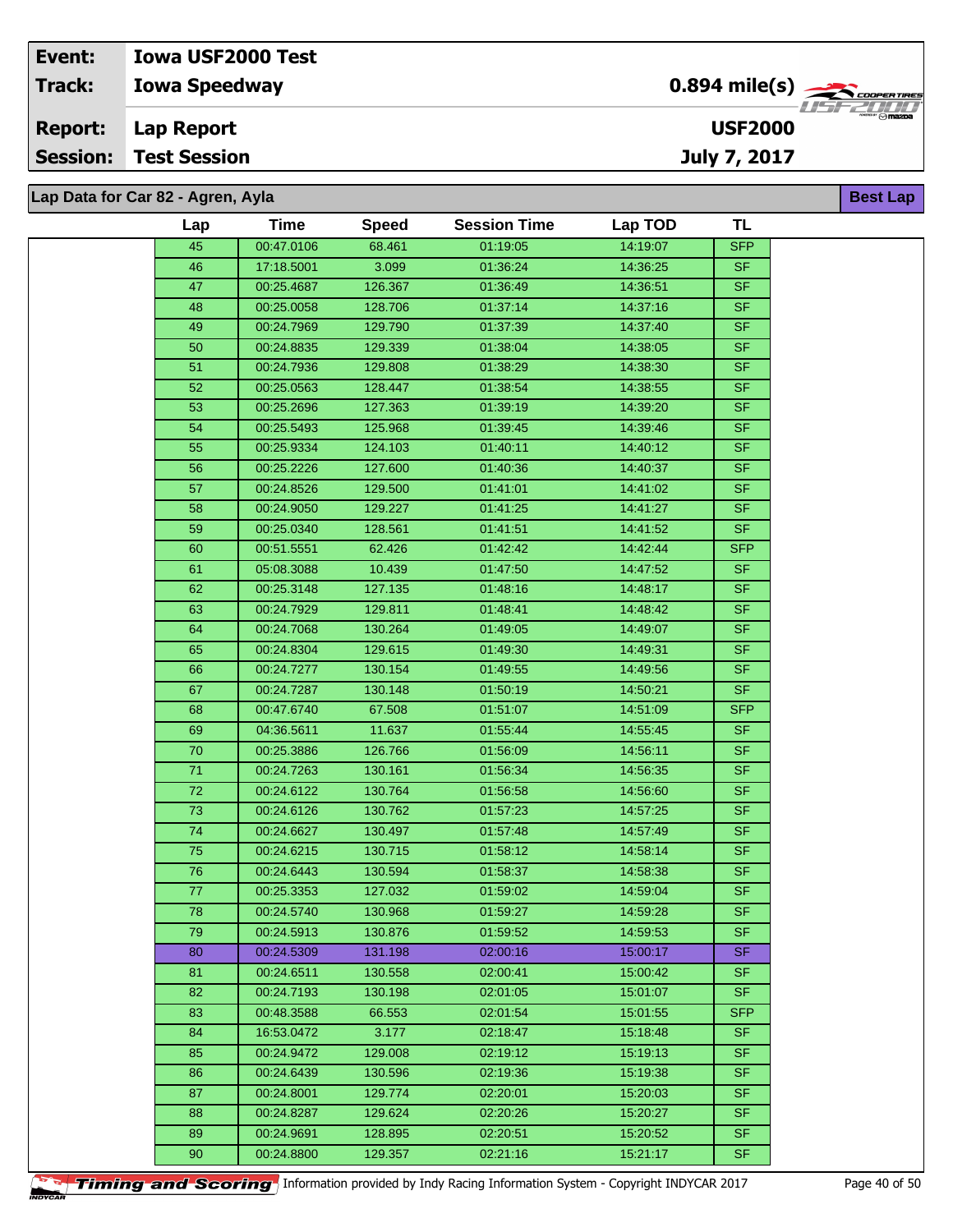| Event:         | <b>Iowa USF2000 Test</b>          |                                                   |
|----------------|-----------------------------------|---------------------------------------------------|
| <b>Track:</b>  | <b>Iowa Speedway</b>              | $0.894$ mile(s) $\rightarrow$ COOPER TIRES        |
| <b>Report:</b> | Lap Report                        | <b>CHERGER</b> ( O <b>mazda</b><br><b>USF2000</b> |
| Session:       | <b>Test Session</b>               | July 7, 2017                                      |
|                |                                   |                                                   |
|                | Lap Data for Car 82 - Agren, Ayla | <b>Best Lap</b>                                   |

| Lap | <b>Time</b> | <b>Speed</b> | <b>Session Time</b> | Lap TOD  | TL         |
|-----|-------------|--------------|---------------------|----------|------------|
| 91  | 00:24.8341  | 129.596      | 02:21:41            | 15:21:42 | <b>SF</b>  |
|     | 00:24.7127  |              |                     |          |            |
| 92  |             | 130.233      | 02:22:05            | 15:22:07 | <b>SF</b>  |
| 93  | 00:24.9329  | 129.082      | 02:22:30            | 15:22:32 | <b>SF</b>  |
| 94  | 00:24.8585  | 129.469      | 02:22:55            | 15:22:57 | <b>SF</b>  |
| 95  | 00:24.9674  | 128.904      | 02:23:20            | 15:23:22 | SF         |
| 96  | 00:24.7821  | 129.868      | 02:23:45            | 15:23:46 | <b>SF</b>  |
| 97  | 00:24.7638  | 129.964      | 02:24:10            | 15:24:11 | <b>SF</b>  |
| 98  | 00:24.8674  | 129.422      | 02:24:35            | 15:24:36 | SF         |
| 99  | 00:24.6440  | 130.596      | 02:24:59            | 15:25:01 | <b>SF</b>  |
| 100 | 00:24.6742  | 130.436      | 02:25:24            | 15:25:25 | <b>SF</b>  |
| 101 | 00:24.8140  | 129.701      | 02:25:49            | 15:25:50 | <b>SF</b>  |
| 102 | 00:25.2886  | 127.267      | 02:26:14            | 15:26:15 | <b>SF</b>  |
| 103 | 00:25.2999  | 127.210      | 02:26:39            | 15:26:41 | <b>SF</b>  |
| 104 | 00:24.8880  | 129.315      | 02:27:04            | 15:27:06 | <b>SF</b>  |
| 105 | 00:24.9107  | 129.197      | 02:27:29            | 15:27:31 | <b>SF</b>  |
| 106 | 00:24.9002  | 129.252      | 02:27:54            | 15:27:55 | <b>SF</b>  |
| 107 | 00:24.8222  | 129.658      | 02:28:19            | 15:28:20 | <b>SF</b>  |
| 108 | 00:24.9264  | 129.116      | 02:28:44            | 15:28:45 | <b>SF</b>  |
| 109 | 00:24.6917  | 130.343      | 02:29:08            | 15:29:10 | $S$ F      |
| 110 | 00:24.8375  | 129.578      | 02:29:33            | 15:29:35 | <b>SF</b>  |
| 111 | 00:24.9447  | 129.021      | 02:29:58            | 15:29:60 | $S$ F      |
| 112 | 00:24.9159  | 129.171      | 02:30:23            | 15:30:25 | <b>SF</b>  |
| 113 | 00:25.7999  | 124.745      | 02:30:49            | 15:30:50 | <b>SF</b>  |
| 114 | 00:25.0163  | 128.652      | 02:31:14            | 15:31:15 | <b>SF</b>  |
| 115 | 00:26.0741  | 123.433      | 02:31:40            | 15:31:41 | <b>SF</b>  |
| 116 | 00:25.0188  | 128.639      | 02:32:05            | 15:32:07 | <b>SF</b>  |
| 117 | 00:24.8707  | 129.405      | 02:32:30            | 15:32:31 | <b>SF</b>  |
| 118 | 00:24.8255  | 129.641      | 02:32:55            | 15:32:56 | <b>SF</b>  |
| 119 | 00:24.9369  | 129.062      | 02:33:20            | 15:33:21 | <b>SF</b>  |
| 120 | 00:24.9063  | 129.220      | 02:33:45            | 15:33:46 | SF         |
| 121 | 00:24.9509  | 128.989      | 02:34:10            | 15:34:11 | <b>SF</b>  |
| 122 | 00:24.8130  | 129.706      | 02:34:34            | 15:34:36 | <b>SF</b>  |
| 123 | 00:24.7957  | 129.797      | 02:34:59            | 15:35:01 | <b>SF</b>  |
| 124 | 00:24.8593  | 129.465      | 02:35:24            | 15:35:25 | <b>SF</b>  |
| 125 | 00:24.8517  | 129.504      | 02:35:49            | 15:35:50 | <b>SF</b>  |
| 126 | 00:24.7183  | 130.203      | 02:36:14            | 15:36:15 | <b>SF</b>  |
| 127 | 00:24.7418  | 130.079      | 02:36:38            | 15:36:40 | <b>SF</b>  |
| 128 | 00:24.8173  | 129.684      | 02:37:03            | 15:37:05 | <b>SF</b>  |
| 129 | 00:51.5916  | 62.382       | 02:37:55            | 15:37:56 | <b>SFP</b> |
| 130 | 04:57.6712  | 10.812       | 02:42:52            | 15:42:54 | <b>SF</b>  |
| 131 | 00:24.9006  | 129.250      | 02:43:17            | 15:43:19 | <b>SF</b>  |
| 132 | 00:24.5423  | 131.137      | 02:43:42            | 15:43:43 | <b>SF</b>  |
| 133 | 00:24.5741  | 130.967      | 02:44:06            | 15:44:08 | <b>SF</b>  |
| 134 | 00:25.2407  | 127.508      | 02:44:32            | 15:44:33 | <b>SF</b>  |
| 135 | 00:24.7345  | 130.118      | 02:44:56            | 15:44:58 | <b>SF</b>  |
| 136 | 00:24.6786  | 130.413      | 02:45:21            | 15:45:23 | <b>SF</b>  |
|     |             |              |                     |          |            |

**Timing and Scoring** Information provided by Indy Racing Information System - Copyright INDYCAR 2017 Page 41 of 50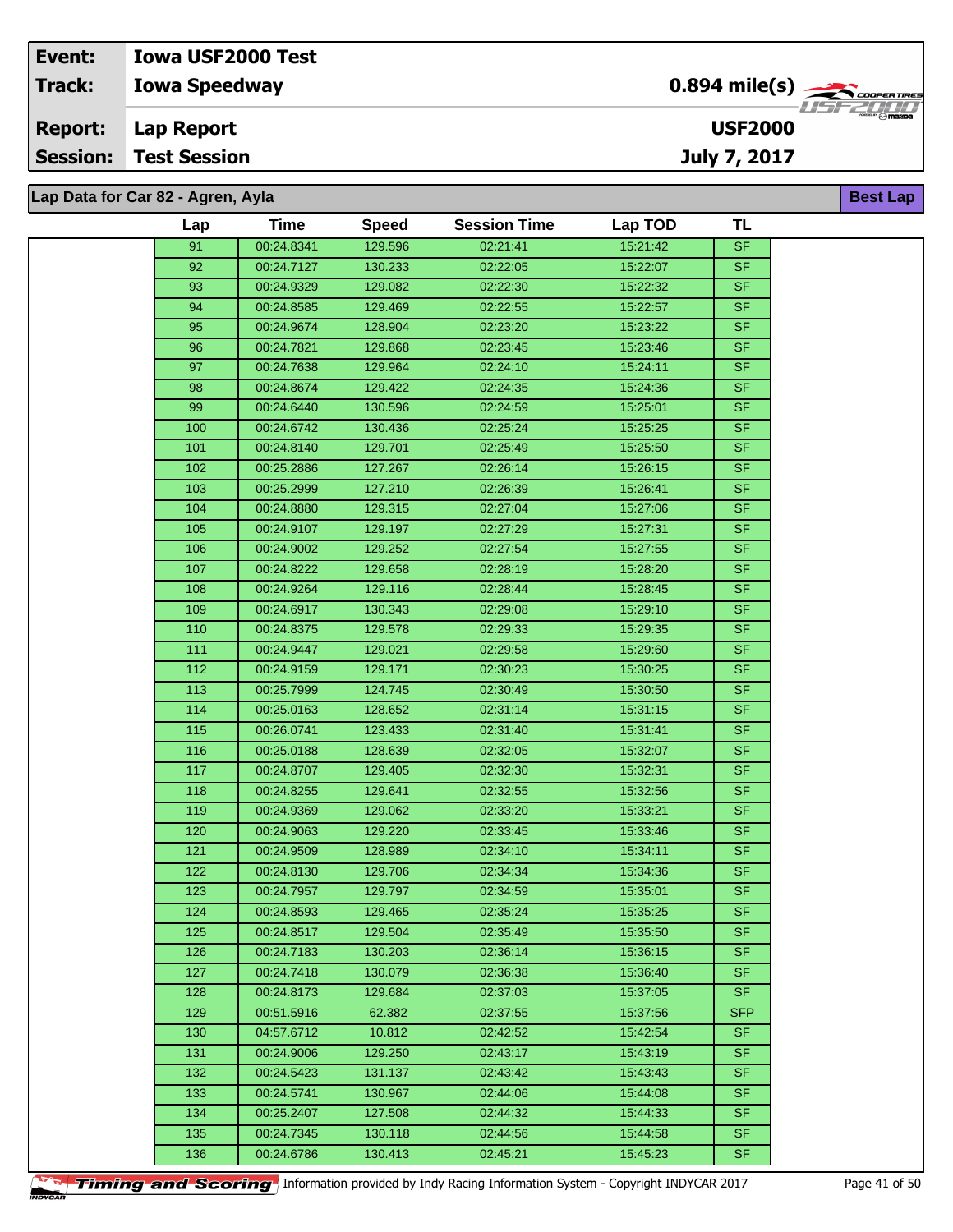| Event:          | <b>Iowa USF2000 Test</b>          |                |                                                                      |
|-----------------|-----------------------------------|----------------|----------------------------------------------------------------------|
| <b>Track:</b>   | <b>Iowa Speedway</b>              |                |                                                                      |
| <b>Report:</b>  | Lap Report                        | <b>USF2000</b> | $\overbrace{ }^{ \overbrace{ \mathsf{Gamma} \cap \mathsf{maxDP} } }$ |
| <b>Session:</b> | <b>Test Session</b>               | July 7, 2017   |                                                                      |
|                 |                                   |                |                                                                      |
|                 | Lap Data for Car 82 - Agren, Ayla |                | <b>Best Lap</b>                                                      |

| Lap | Time       | <b>Speed</b> | <b>Session Time</b> | Lap TOD  | TL         |
|-----|------------|--------------|---------------------|----------|------------|
| 137 | 00:24.6734 | 130.440      | 02:45:46            | 15:45:47 | <b>SF</b>  |
| 138 | 00:24.8460 | 129.534      | 02:46:11            | 15:46:12 | SF.        |
| 139 | 00:47.2061 | 68.178       | 02:46:58            | 15:46:59 | <b>SFP</b> |
| 140 | 05:38.9275 | 9.496        | 02:52:37            | 15:52:38 | SF.        |
| 141 | 00:24.8330 | 129.602      | 02:53:02            | 15:53:03 | SF.        |
| 142 | 00:24.5661 | 131.010      | 02:53:26            | 15:53:28 | SF.        |
| 143 | 00:24.6719 | 130.448      | 02:53:51            | 15:53:52 | SF.        |
| 144 | 00:24.5870 | 130.898      | 02:54:15            | 15:54:17 | SF.        |
| 145 | 00:24.6689 | 130.464      | 02:54:40            | 15:54:42 | SF.        |
| 146 | 00:24.6280 | 130.681      | 02:55:05            | 15.55.06 | SF.        |
| 147 | 00:24.7901 | 129.826      | 02:55:29            | 15:55:31 | SF.        |
| 148 | 00:25.1131 | 128.156      | 02:55.55            | 15.55.56 | SF.        |
| 149 | 00:25.1202 | 128.120      | 02:56:20            | 15:56:21 | SF.        |
| 150 | 00:43.8043 | 73.472       | 02:57:04            | 15:57:05 | <b>SFP</b> |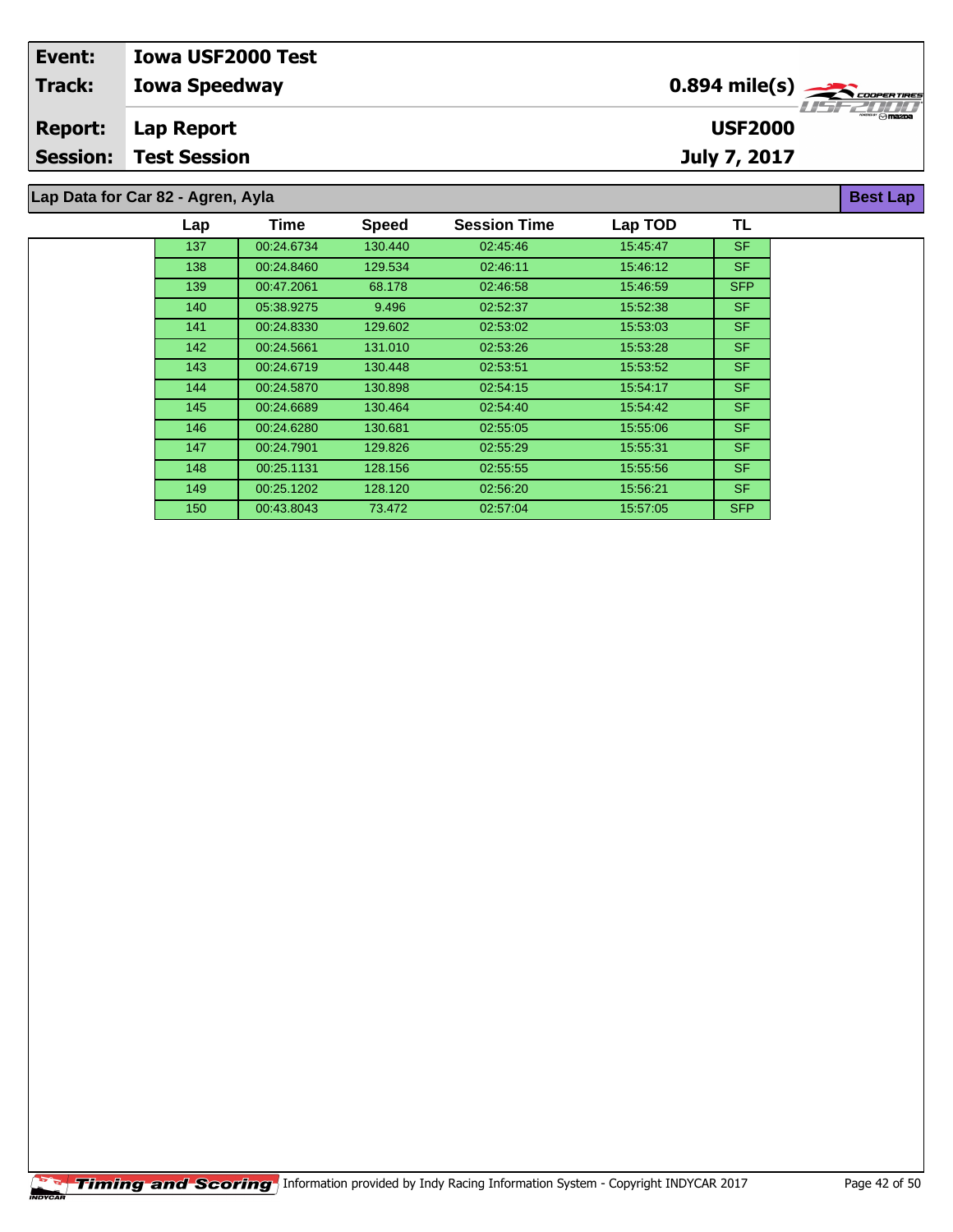## **Iowa Speedway Lap Report Event: Iowa USF2000 Test Track: Report: Session: Test Session**

**Lap Data for Car 90 - Thompson, Parker**

| Lap               | Time       | <b>Speed</b> | <b>Session Time</b> | Lap TOD  | <b>TL</b>  |
|-------------------|------------|--------------|---------------------|----------|------------|
| 0                 | No Time    | ********     | 00:00:00            | 12:53:18 | <b>SFP</b> |
| $\overline{0}$    | 45:14.0578 | 1.186        | 00:38:31            | 13:38:32 | <b>SF</b>  |
| $\mathbf{1}$      | 00:29.9018 | 107.632      | 00:39:00            | 13:39:02 | <b>SF</b>  |
| $\overline{2}$    | 00:28.5934 | 112.557      | 00:39:29            | 13:39:30 | <b>SF</b>  |
| 3                 | 00:27.8681 | 115.487      | 00:39:57            | 13:39:58 | <b>SF</b>  |
| 4                 | 00:27.0354 | 119.044      | 00:40:24            | 13:40:25 | <b>SF</b>  |
| 5                 | 00:26.6277 | 120.867      | 00:40:51            | 13:40:52 | <b>SF</b>  |
| 6                 | 00:26.5124 | 121.392      | 00:41:17            | 13:41:18 | <b>SF</b>  |
| $\overline{7}$    | 00:25.8186 | 124.654      | 00:41:43            | 13:41:44 | <b>SF</b>  |
| 8                 | 00:26.2454 | 122.627      | 00:42:09            | 13:42:11 | <b>SF</b>  |
| 9                 | 00:25.9956 | 123.806      | 00:42:35            | 13:42:37 | <b>SF</b>  |
| 10                | 00:25.6589 | 125.430      | 00:43:01            | 13:43:02 | <b>SF</b>  |
| 11                | 00:25.5025 | 126.199      | 00:43:26            | 13:43:28 | <b>SF</b>  |
| $12 \overline{ }$ | 00:25.4604 | 126.408      | 00:43:52            | 13:43:53 | $S$ F      |
| 13                | 00:25.3892 | 126.763      | 00:44:17            | 13:44:19 | <b>SF</b>  |
| 14                | 00:25.3855 | 126.781      | 00:44:43            | 13:44:44 | <b>SF</b>  |
| 15                | 00:25.2751 | 127.335      | 00:45:08            | 13:45:09 | SF         |
| 16                | 00:48.8961 | 65.821       | 00:45:57            | 13:45:58 | <b>SFP</b> |
| 17                | 04:42.1861 | 11.405       | 00:50:39            | 13:50:40 | <b>SF</b>  |
| 18                | 00:26.6986 | 120.546      | 00:51:06            | 13:51:07 | <b>SF</b>  |
| $19$              | 00:25.9453 | 124.046      | 00:51:32            | 13:51:33 | <b>SF</b>  |
| 20                | 00:25.4486 | 126.467      | 00:51:57            | 13:51:58 | <b>SF</b>  |
| 21                | 00:25.4925 | 126.249      | 00:52:22            | 13:52:24 | $S$ F      |
| 22                | 00:25.7670 | 124.904      | 00:52:48            | 13:52:50 | <b>SF</b>  |
| 23                | 00:27.2045 | 118.304      | 00:53:15            | 13:53:17 | <b>SF</b>  |
| 24                | 00:25.6872 | 125.292      | 00:53:41            | 13:53:43 | $S$ F      |
| 25                | 00:25.4877 | 126.273      | 00:54:07            | 13:54:08 | <b>SF</b>  |
| 26                | 00:25.3107 | 127.156      | 00:54:32            | 13:54:33 | <b>SF</b>  |
| 27                | 00:25.4634 | 126.393      | 00:54:57            | 13:54:59 | <b>SF</b>  |
| 28                | 00:25.6074 | 125.682      | 00:55:23            | 13:55:24 | <b>SF</b>  |
| 29                | 00:25.8245 | 124.626      | 00:55:49            | 13:55:50 | <b>SF</b>  |
| 30                | 00:25.6751 | 125.351      | 00:56:14            | 13:56:16 | <b>SF</b>  |
| 31                | 00:25.5025 | 126.199      | 00:56:40            | 13.56.41 | <b>SF</b>  |
| 32                | 00:25.5441 | 125.994      | 00:57:06            | 13:57:07 | SF         |
| 33                | 00:25.4450 | 126.485      | 00:57:31            | 13:57:32 | <b>SF</b>  |
| 34                | 00:25.5211 | 126.107      | 00:57:56            | 13:57:58 | <b>SF</b>  |
| 35                | 00:48.9456 | 65.755       | 00:58:45            | 13:58:47 | <b>SFP</b> |
| 36                | 04:41.4260 | 11.436       | 01:03:27            | 14:03:28 | <b>SF</b>  |
| 37                | 00:25.9923 | 123.821      | 01:03:53            | 14:03:54 | <b>SF</b>  |
| 38                | 00:25.5266 | 126.080      | 01:04:18            | 14:04:20 | <b>SF</b>  |
| 39                | 00:25.3971 | 126.723      | 01:04:44            | 14:04:45 | <b>SF</b>  |
| 40                | 00:25.5995 | 125.721      | 01:05:09            | 14:05:11 | <b>SF</b>  |
| 41                | 00:25.5788 | 125.823      | 01:05:35            | 14:05:36 | <b>SF</b>  |
| 42                | 00:25.7848 | 124.818      | 01:06:01            | 14:06:02 | <b>SF</b>  |
| 43                | 00:25.3846 | 126.786      | 01:06:26            | 14:06:28 | <b>SF</b>  |
| 44                | 00:25.2084 | 127.672      | 01:06:51            | 14:06:53 | <b>SF</b>  |



**Timing and Scoring** Information provided by Indy Racing Information System - Copyright INDYCAR 2017 Page 43 of 50



**Best Lap**

**USF2000**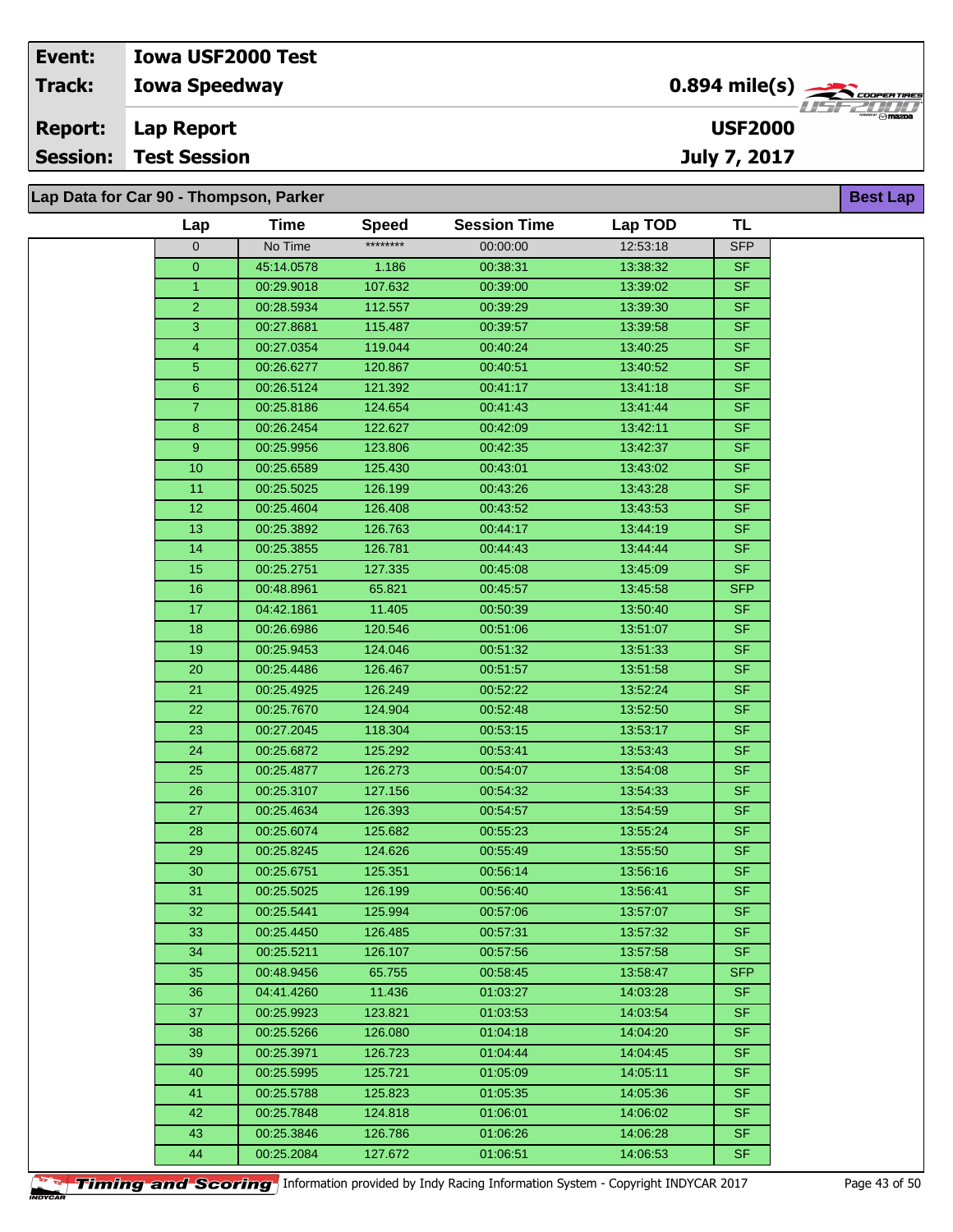| Event:         | <b>Iowa USF2000 Test</b>               |                                           |                                           |
|----------------|----------------------------------------|-------------------------------------------|-------------------------------------------|
| <b>Track:</b>  | <b>Iowa Speedway</b>                   | $0.894$ mile(s) $\sum_{\text{coperimes}}$ | 77277777                                  |
| <b>Report:</b> | Lap Report                             | <b>USF2000</b>                            | $\overbrace{\phantom{m}}^{\text{KOMMOM}}$ |
|                | <b>Session: Test Session</b>           | July 7, 2017                              |                                           |
|                |                                        |                                           |                                           |
|                | Lap Data for Car 90 - Thompson, Parker |                                           | <b>Best Lap</b>                           |

| Lap    | <b>Time</b> | <b>Speed</b> | <b>Session Time</b> | Lap TOD  | TL                       |
|--------|-------------|--------------|---------------------|----------|--------------------------|
| 45     | 00:25.2254  | 127.586      | 01:07:17            | 14:07:18 | <b>SF</b>                |
| 46     | 00:50.4282  | 63.821       | 01:08:07            | 14:08:08 | <b>SFP</b>               |
| 47     | 06:42.9317  | 7.987        | 01:14:50            | 14:14:51 | <b>SF</b>                |
| 48     | 00:26.4482  | 121.687      | 01:15:16            | 14:15:18 | <b>SF</b>                |
| 49     | 00:27.1889  | 118.372      | 01.15:44            | 14:15:45 | <b>SF</b>                |
| 50     | 00:26.4245  | 121.796      | 01:16:10            | 14:16:11 | <b>SF</b>                |
| 51     | 00:26.0130  | 123.723      | 01:16:36            | 14:16:37 | $S$ F                    |
| 52     | 00:25.6910  | 125.273      | 01:17:02            | 14:17:03 | <b>SF</b>                |
| 53     | 00:25.5027  | 126.198      | 01:17:27            | 14:17:29 | <b>SF</b>                |
| 54     | 00:25.4183  | 126.617      | 01:17:53            | 14:17:54 | <b>SF</b>                |
| 55     | 00:25.4698  | 126.361      | 01:18:18            | 14:18:20 | <b>SF</b>                |
| 56     | 00:25.3976  | 126.721      | 01:18:43            | 14:18:45 | <b>SF</b>                |
| 57     | 00:25.5485  | 125.972      | 01:19:09            | 14:19:10 | <b>SF</b>                |
| 58     | 00:25.4820  | 126.301      | 01:19:34            | 14:19:36 | <b>SF</b>                |
| 59     | 00:25.7293  | 125.087      | 01:20:00            | 14:20:02 | <b>SF</b>                |
| 60     | 00:53.2571  | 60.431       | 01:20:53            | 14:20:55 | <b>SFP</b>               |
| 61     | 13:48.7956  | 3.883        | 01:34:42            | 14:34:44 | <b>SF</b>                |
| 62     | 00:27.5700  | 116.736      | 01:35:10            | 14:35:11 | <b>SF</b>                |
| 63     | 00:26.6867  | 120.599      | 01:35:37            | 14:35:38 | <b>SF</b>                |
| 64     | 00:26.9834  | 119.273      | 01:36:04            | 14:36:05 | <b>SF</b>                |
| 65     | 00:26.4188  | 121.822      | 01:36:30            | 14:36:31 | $\overline{\mathsf{SF}}$ |
| 66     | 00:26.0873  | 123.370      | 01:36:56            | 14:36:57 | <b>SF</b>                |
| 67     | 00:25.9213  | 124.160      | 01:37:22            | 14:37:23 | SF                       |
| 68     | 00:25.7983  | 124.752      | 01:37:48            | 14:37:49 | <b>SF</b>                |
| 69     | 00:26.1177  | 123.227      | 01:38:14            | 14:38:15 | <b>SF</b>                |
| $70\,$ | 00:25.7780  | 124.851      | 01:38:40            | 14:38:41 | SF                       |
| 71     | 00:43.3802  | 74.191       | 01:39:23            | 14:39:24 | <b>SFP</b>               |
| 72     | 03:12.2716  | 16.739       | 01:42:35            | 14:42:37 | <b>SF</b>                |
| 73     | 00:26.3437  | 122.170      | 01:43:02            | 14:43:03 | <b>SF</b>                |
| 74     | 00:25.9011  | 124.257      | 01:43:28            | 14:43:29 | <b>SF</b>                |
| 75     | 00:25.6324  | 125.560      | 01:43:53            | 14:43:55 | <b>SF</b>                |
| 76     | 00:25.7883  | 124.801      | 01:44:19            | 14:44:20 | SF                       |
| 77     | 00:25.9320  | 124.109      | 01:44:45            | 14:44:46 | <b>SF</b>                |
| 78     | 00:25.7395  | 125.037      | 01:45:11            | 14:45:12 | <b>SF</b>                |
| 79     | 00:40.6977  | 79.081       | 01:45:51            | 14:45:53 | <b>SFP</b>               |
| 80     | 06:16.9781  | 8.537        | 01:52:08            | 14:52:10 | <b>SF</b>                |
| 81     | 00:26.3814  | 121.995      | 01:52:35            | 14:52:36 | <b>SF</b>                |
| 82     | 00:25.6937  | 125.260      | 01:53:00            | 14:53:02 | <b>SF</b>                |
| 83     | 00:25.4745  | 126.338      | 01:53:26            | 14:53:27 | <b>SF</b>                |
| 84     | 00:25.4316  | 126.551      | 01:53:51            | 14:53:53 | <b>SF</b>                |
| 85     | 00:25.5105  | 126.160      | 01:54:17            | 14:54:18 | <b>SF</b>                |
| 86     | 00:25.4100  | 126.659      | 01:54:42            | 14:54:44 | <b>SF</b>                |
| 87     | 00:26.3401  | 122.186      | 01:55:09            | 14:55:10 | <b>SF</b>                |
| 88     | 00:45.4645  | 70.789       | 01:55:54            | 14:55:55 | <b>SFP</b>               |
| 89     | 05:10.0710  | 10.380       | 02:01:04            | 15:01:06 | <b>SF</b><br>SF          |
| 90     | 00:26.0396  | 123.596      | 02:01:30            | 15:01:32 |                          |

**Timing and Scoring** Information provided by Indy Racing Information System - Copyright INDYCAR 2017 Page 44 of 50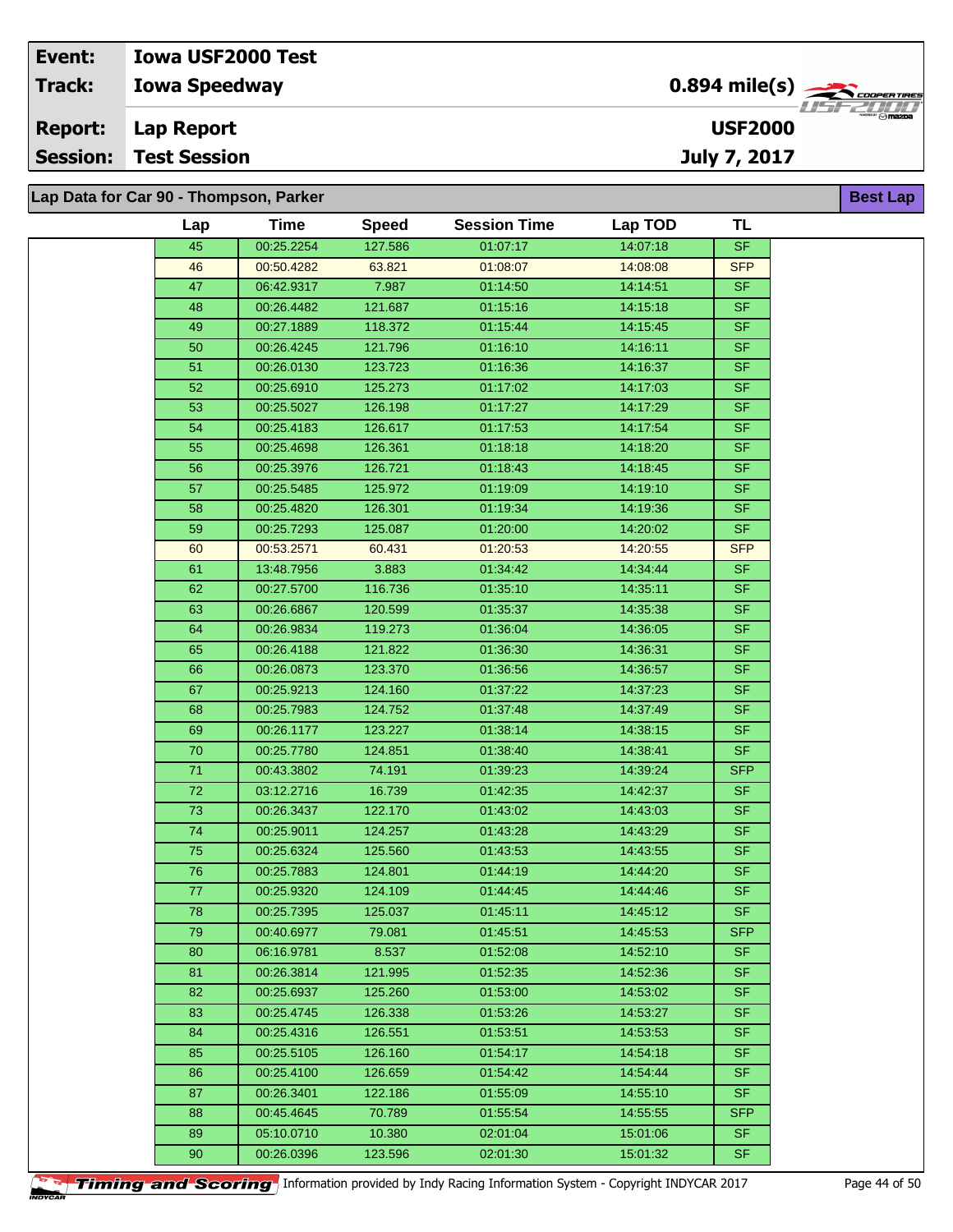| <b>Session:</b> | Test Session             | July 7, 2017                                            |                         |
|-----------------|--------------------------|---------------------------------------------------------|-------------------------|
| <b>Report:</b>  | Lap Report               | <b>USF2000</b>                                          | <b>CHERGER</b> ( 1132Da |
| Track:          | <b>Iowa Speedway</b>     | $0.894$ mile(s) $\overbrace{\hspace{2cm}}$ coorer TIRES |                         |
| Event:          | <b>Iowa USF2000 Test</b> |                                                         |                         |

**Lap Data for Car 90 - Thompson, Parker**

| Lap   | <b>Time</b> | <b>Speed</b> | <b>Session Time</b> | Lap TOD  | <b>TL</b>  |
|-------|-------------|--------------|---------------------|----------|------------|
| 91    | 00:25.8712  | 124.401      | 02:01:56            | 15:01:57 | <b>SF</b>  |
| 92    | 00:25.7358  | 125.055      | 02:02:22            | 15:02:23 | <b>SF</b>  |
| 93    | 00:25.6446  | 125.500      | 02:02:47            | 15:02:49 | <b>SF</b>  |
| 94    | 00:25.7903  | 124.791      | 02:03:13            | 15:03:15 | <b>SF</b>  |
| 95    | 00:25.8222  | 124.637      | 02:03:39            | 15:03:40 | <b>SF</b>  |
| 96    | 00:25.4686  | 126.367      | 02:04:04            | 15:04:06 | <b>SF</b>  |
| 97    | 00:25.5147  | 126.139      | 02:04:30            | 15:04:31 | <b>SF</b>  |
| 98    | 00:25.4320  | 126.549      | 02:04:55            | 15:04:57 | <b>SF</b>  |
| 99    | 00:25.6020  | 125.709      | 02:05:21            | 15:05:22 | SF.        |
| 100   | 00:42.8906  | 75.037       | 02:06:04            | 15:06:05 | <b>SFP</b> |
| 101   | 02:44.9184  | 19.515       | 02:08:49            | 15:08:50 | <b>SF</b>  |
| 102   | 00:26.0580  | 123.509      | 02:09:15            | 15:09:16 | <b>SF</b>  |
| 103   | 00:25.4370  | 126.524      | 02:09:40            | 15:09:42 | <b>SF</b>  |
| 104   | 00:45.8176  | 70.244       | 02:10:26            | 15:10:28 | <b>SFP</b> |
| 105   | 12:54.5280  | 4.155        | 02:23:21            | 15:23:22 | SF.        |
| 106   | 00:26.6969  | 120.553      | 02:23:47            | 15:23:49 | <b>SF</b>  |
| 107   | 00:25.7880  | 124.802      | 02:24:13            | 15:24:15 | <b>SF</b>  |
| 108   | 00:27.2266  | 118.208      | 02:24:40            | 15:24:42 | <b>SF</b>  |
| 109   | 00:26.3540  | 122.122      | 02:25:07            | 15:25:08 | <b>SF</b>  |
| 110   | 00:42.1488  | 76.358       | 02:25:49            | 15:25:50 | <b>SFP</b> |
| 111   | 11:01.1178  | 4.868        | 02:36:50            | 15:36:51 | SF.        |
| $112$ | 00:27.9862  | 115.000      | 02:37:18            | 15:37:19 | <b>SF</b>  |
| 113   | 00:26.4566  | 121.648      | 02:37:44            | 15:37:46 | SF.        |
| 114   | 00:26.2920  | 122.410      | 02:38:11            | 15:38:12 | <b>SF</b>  |
| 115   | 00:41.5528  | 77.453       | 02:38:52            | 15:38:54 | <b>SFP</b> |
| 116   | 03:53.7491  | 13.769       | 02:42:46            | 15:42:47 | <b>SF</b>  |
| 117   | 00:27.9595  | 115.109      | 02:43:14            | 15:43:15 | <b>SF</b>  |
| 118   | 00:26.2435  | 122.636      | 02:43:40            | 15:43:42 | <b>SF</b>  |
| 119   | 00:25.8852  | 124.334      | 02:44:06            | 15:44:08 | <b>SF</b>  |
| 120   | 00:26.0765  | 123.421      | 02:44:32            | 15:44:34 | <b>SF</b>  |
| 121   | 00:25.6756  | 125.349      | 02:44:58            | 15:44:59 | <b>SF</b>  |
| 122   | 00:25.5841  | 125.797      | 02:45:23            | 15:45:25 | <b>SF</b>  |
| 123   | 00:25.4497  | 126.461      | 02:45:49            | 15:45:50 | <b>SF</b>  |
| 124   | 00:25.1844  | 127.793      | 02:46:14            | 15:46:16 | SF.        |
| 125   | 00:25.2117  | 127.655      | 02:46:39            | 15:46:41 | <b>SF</b>  |
| 126   | 00:25.1578  | 127.929      | 02:47:04            | 15:47:06 | SF.        |
| 127   | 00:25.8611  | 124.449      | 02:47:30            | 15:47:32 | SF.        |
| 128   | 00:25.2119  | 127.654      | 02:47:56            | 15:47:57 | <b>SF</b>  |
| 129   | 00:25.2054  | 127.687      | 02:48:21            | 15:48:22 | SF.        |
| 130   | 00:25.0978  | 128.234      | 02:48:46            | 15:48:47 | SF.        |
| 131   | 00:25.1235  | 128.103      | 02:49:11            | 15:49:12 | SF.        |
| 132   | 00:25.7017  | 125.221      | 02:49:37            | 15:49:38 | SF.        |
| 133   | 00:25.2418  | 127.503      | 02:50:02            | 15:50:03 | SF.        |
| 134   | 00:25.0393  | 128.534      | 02:50:27            | 15:50:28 | <b>SF</b>  |
| 135   | 00:25.4335  | 126.542      | 02:50:52            | 15:50:54 | <b>SF</b>  |
| 136   | 00:46.3347  | 69.460       | 02:51:39            | 15:51:40 | <b>SFP</b> |
|       |             |              |                     |          |            |

**Timing and Scoring** Information provided by Indy Racing Information System - Copyright INDYCAR 2017 Page 45 of 50

**Best Lap**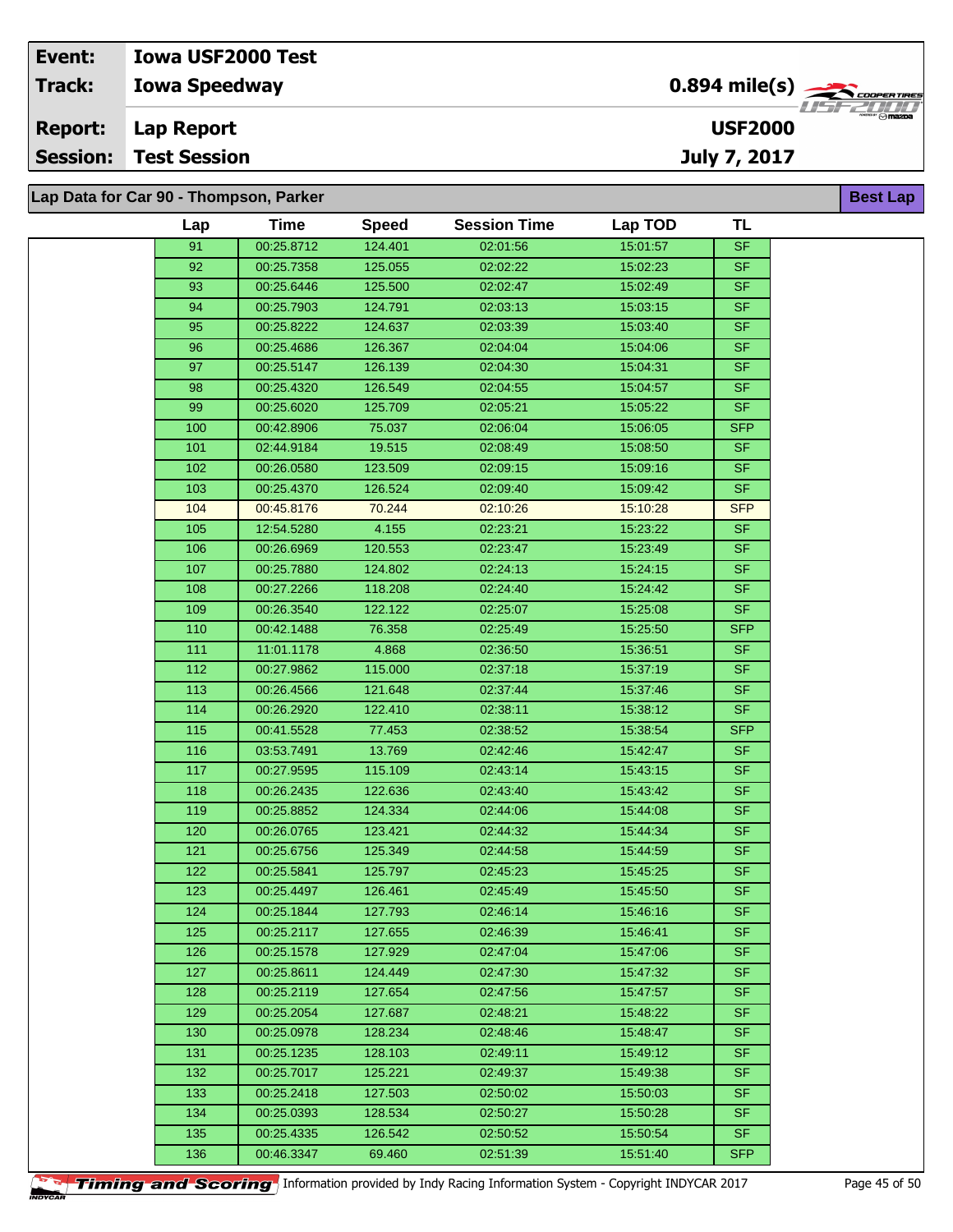| Event:         | <b>Iowa USF2000 Test</b>               |                                                       |                    |  |  |  |  |
|----------------|----------------------------------------|-------------------------------------------------------|--------------------|--|--|--|--|
| Track:         | <b>Iowa Speedway</b>                   | $0.894$ mile(s) $\overbrace{\hspace{2cm}}$ coorerines |                    |  |  |  |  |
| <b>Report:</b> | Lap Report                             | <b>USF2000</b>                                        | $\cdot 1157771111$ |  |  |  |  |
|                | <b>Session: Test Session</b>           | July 7, 2017                                          |                    |  |  |  |  |
|                |                                        |                                                       |                    |  |  |  |  |
|                | Lap Data for Car 90 - Thompson, Parker |                                                       |                    |  |  |  |  |

**Lap Data for Car 90 - Thompson, Parker**

| Lap | <b>Time</b> | <b>Speed</b> | <b>Session Time</b> | Lap TOD  | TL         |
|-----|-------------|--------------|---------------------|----------|------------|
| 137 | 04:13.3215  | 12.705       | 02:55:52            | 15:55:53 | <b>SF</b>  |
| 138 | 00:25.7767  | 124.857      | 02:56:18            | 15:56:19 | <b>SF</b>  |
| 139 | 00:25.3760  | 126.828      | 02:56:43            | 15:56:45 | <b>SF</b>  |
| 140 | 00:25.1977  | 127.726      | 02:57:08            | 15:57:10 | <b>SF</b>  |
| 141 | 00:24.9310  | 129.092      | 02:57:33            | 15:57:35 | <b>SF</b>  |
| 142 | 00:24.8959  | 129.274      | 02:57:58            | 15:57:60 | <b>SF</b>  |
| 143 | 00:24.8686  | 129.416      | 02:58:23            | 15:58:25 | <b>SF</b>  |
| 144 | 00:25.5162  | 126.132      | 02:58:49            | 15:58:50 | <b>SF</b>  |
| 145 | 00:47.6843  | 67.494       | 02:59:36            | 15:59:38 | <b>SFP</b> |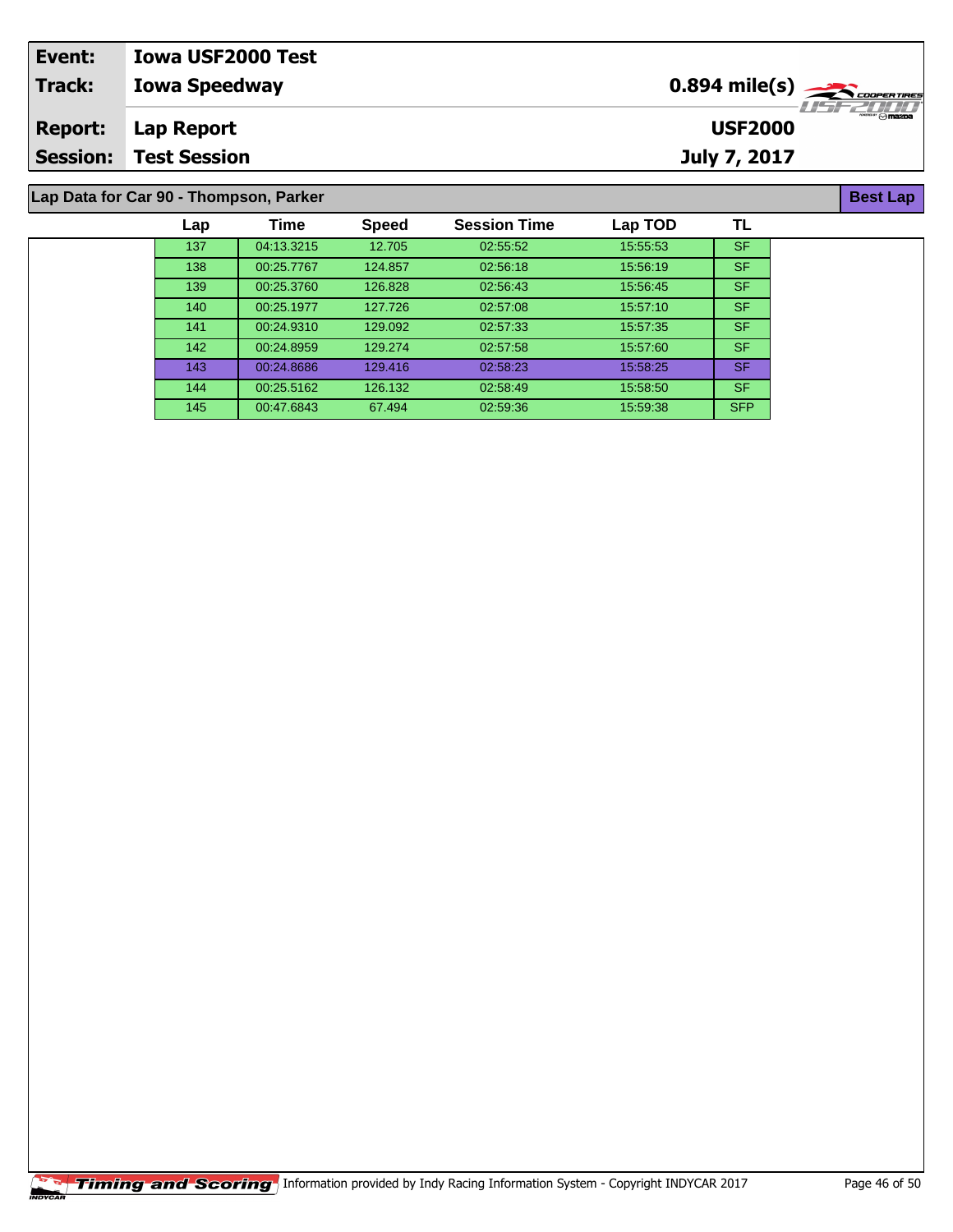## **Iowa Speedway Lap Report Event: Iowa USF2000 Test Track: Report: Session: Test Session**

**Lap Data for Car 92 - Gore, Dev (R)**

| Lap             | <b>Time</b> | <b>Speed</b> | <b>Session Time</b> | Lap TOD  | <b>TL</b>  |  |
|-----------------|-------------|--------------|---------------------|----------|------------|--|
| $\overline{0}$  | No Time     | ********     | 00:00:00            | 12:53:10 | <b>SFP</b> |  |
| $\mathbf{0}$    | 07:48.0672  | 6.876        | 00:00:57            | 13:00:58 | <b>SF</b>  |  |
| $\mathbf{1}$    | 00:29.3901  | 109.506      | 00:01:26            | 13:01:28 | <b>SF</b>  |  |
| $\overline{c}$  | 00:27.6591  | 116.360      | 00:01:54            | 13:01:55 | <b>SF</b>  |  |
| 3               | 00:27.3086  | 117.853      | 00:02:21            | 13:02:23 | SF         |  |
| 4               | 00:26.8614  | 119.815      | 00:02:48            | 13:02:50 | <b>SF</b>  |  |
| 5               | 00:26.5795  | 121.086      | 00:03:15            | 13:03:16 | $S$ F      |  |
| 6               | 00:26.3426  | 122.175      | 00:03:41            | 13:03:42 | SF         |  |
| $\overline{7}$  | 00:26.8567  | 119.836      | 00:04:08            | 13:04:09 | <b>SF</b>  |  |
| 8               | 00:26.3988  | 121.915      | 00:04:34            | 13:04:36 | <b>SF</b>  |  |
| 9               | 00:26.4587  | 121.639      | 00:05:01            | 13:05:02 | <b>SF</b>  |  |
| 10              | 00:26.6931  | 120.570      | 00:05:27            | 13:05:29 | <b>SF</b>  |  |
| 11              | 00:26.9043  | 119.624      | 00:05:54            | 13:05:56 | <b>SF</b>  |  |
| $\overline{12}$ | 00:27.3297  | 117.762      | 00:06:22            | 13:06:23 | <b>SF</b>  |  |
| 13              | 00:26.6229  | 120.888      | 00:06:48            | 13:06:50 | <b>SF</b>  |  |
| 14              | 00:26.5510  | 121.216      | 00:07:15            | 13:07:16 | <b>SF</b>  |  |
| 15              | 00:26.5019  | 121.440      | 00:07:41            | 13:07:43 | <b>SF</b>  |  |
| 16              | 00:26.4207  | 121.814      | 00:08:08            | 13:08:09 | <b>SF</b>  |  |
| 17              | 00:26.2599  | 122.559      | 00:08:34            | 13:08:35 | $S$ F      |  |
| 18              | 00:26.6785  | 120.636      | 00:09:01            | 13:09:02 | <b>SF</b>  |  |
| 19              | 00:27.4633  | 117.189      | 00:09:28            | 13:09:30 | SF         |  |
| 20              | 00:48.7763  | 65.983       | 00:10:17            | 13:10:18 | <b>SFP</b> |  |
| 21              | 02:43.2159  | 19.719       | 00:13:00            | 13:13:02 | <b>SF</b>  |  |
| 22              | 00:26.9207  | 119.551      | 00:13:27            | 13:13:29 | SF         |  |
| 23              | 00:26.2441  | 122.633      | 00:13:53            | 13:13:55 | <b>SF</b>  |  |
| $\overline{24}$ | 00:26.6270  | 120.870      | 00:14:20            | 13:14:21 | <b>SF</b>  |  |
| 25              | 00:26.9616  | 119.370      | 00:14:47            | 13:14:48 | <b>SF</b>  |  |
| 26              | 00:26.0491  | 123.551      | 00:15:13            | 13:15:14 | <b>SF</b>  |  |
| 27              | 00:25.8588  | 124.461      | 00:15:39            | 13:15:40 | <b>SF</b>  |  |
| 28              | 00:25.9788  | 123.886      | 00:16:05            | 13:16:06 | SF         |  |
| 29              | 00:26.5209  | 121.353      | 00:16:31            | 13:16:33 | <b>SF</b>  |  |
| 30              | 00:26.0038  | 123.767      | 00:16:57            | 13:16:59 | SF         |  |
| 31              | 00:26.0352  | 123.617      | 00:17:23            | 13:17:25 | SF         |  |
| 32              | 00:26.2525  | 122.594      | 00:17:50            | 13:17:51 | SF         |  |
| 33              | 00:26.6399  | 120.811      | 00:18:16            | 13:18:18 | <b>SF</b>  |  |
| 34              | 00:26.4992  | 121.453      | 00:18:43            | 13:18:44 | <b>SF</b>  |  |
| 35              | 00:26.1864  | 122.903      | 00:19:09            | 13:19:10 | <b>SF</b>  |  |
| 36              | 00:26.0719  | 123.443      | 00:19:35            | 13:19:36 | <b>SF</b>  |  |
| 37              | 00:25.7815  | 124.834      | 00:20:01            | 13:20:02 | <b>SF</b>  |  |
| 38              | 00:25.8737  | 124.389      | 00:20:27            | 13:20:28 | SF.        |  |
| 39              | 00:25.8978  | 124.273      | 00:20:53            | 13:20:54 | <b>SF</b>  |  |
| 40              | 00:43.2117  | 74.480       | 00:21:36            | 13:21:37 | <b>SFP</b> |  |
| 41              | 07:55.7104  | 6.765        | 00:29:31            | 13:29:33 | SF.        |  |
| 42              | 00:27.6212  | 116.519      | 00:29:59            | 13:30:01 | <b>SF</b>  |  |
| 43              | 00:26.2822  | 122.456      | 00:30:25            | 13:30:27 | SF.        |  |
| 44              | 00:44.8760  | 71.718       | 00:31:10            | 13:31:12 | <b>SFP</b> |  |



**Timing and Scoring** Information provided by Indy Racing Information System - Copyright INDYCAR 2017 Page 47 of 50



**Best Lap**

**USF2000**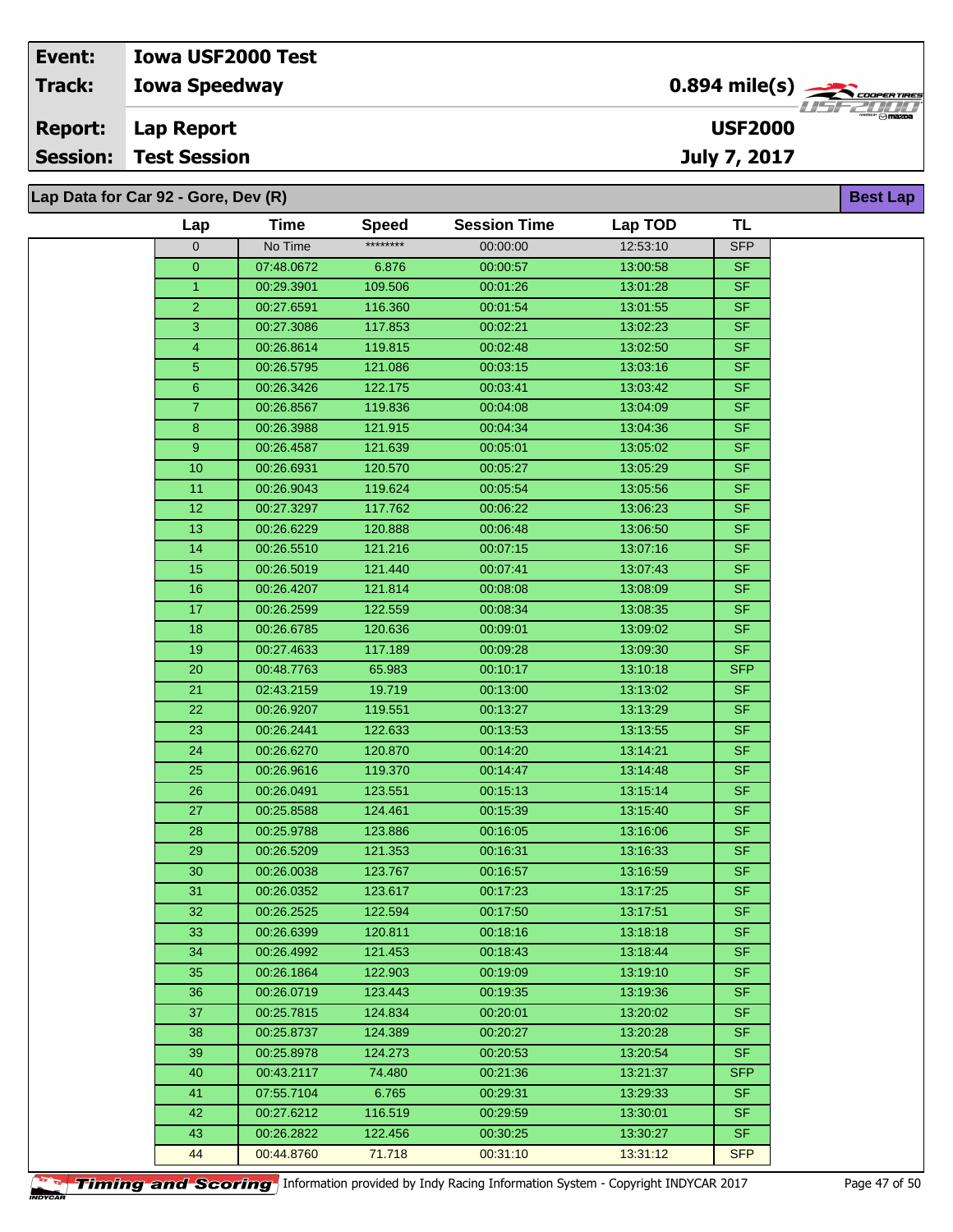**Lap Data for Car 92 - Gore, Dev (R)**

| Lap             | <b>Time</b> | <b>Speed</b> | <b>Session Time</b> | Lap TOD  | TL         |  |
|-----------------|-------------|--------------|---------------------|----------|------------|--|
| 45              | 11:16.4127  | 4.758        | 00:42:27            | 13:42:28 | SF         |  |
| 46              | 00:26.9887  | 119.250      | 00:42:54            | 13:42:55 | <b>SF</b>  |  |
| 47              | 00:27.6096  | 116.568      | 00:43:21            | 13:43:23 | <b>SF</b>  |  |
| 48              | 00:26.0809  | 123.401      | 00:43:47            | 13:43:49 | <b>SF</b>  |  |
| 49              | 00:25.9513  | 124.017      | 00:44:13            | 13:44:15 | <b>SF</b>  |  |
| 50              | 00:26.8765  | 119.748      | 00:44:40            | 13:44:42 | <b>SF</b>  |  |
| 51              | 00:25.8492  | 124.507      | 00:45:06            | 13:45:07 | <b>SF</b>  |  |
| 52              | 00:25.7747  | 124.867      | 00:45:32            | 13:45:33 | <b>SF</b>  |  |
| 53              | 00:25.8599  | 124.455      | 00:45:58            | 13:45:59 | <b>SF</b>  |  |
| 54              | 00:25.7883  | 124.801      | 00:46:23            | 13:46:25 | <b>SF</b>  |  |
| 55              | 00:25.8409  | 124.547      | 00:46:49            | 13:46:51 | <b>SF</b>  |  |
| 56              | 00:25.8804  | 124.357      | 00:47:15            | 13:47:17 | <b>SF</b>  |  |
| 57              | 00:25.9648  | 123.952      | 00:47:41            | 13:47:43 | <b>SF</b>  |  |
| 58              | 00:25.7736  | 124.872      | 00:48:07            | 13:48:08 | SF         |  |
| 59              | 00:25.8946  | 124.288      | 00:48:33            | 13:48:34 | SF         |  |
| 60              | 00:26.2330  | 122.685      | 00:48:59            | 13:49:00 | <b>SF</b>  |  |
| 61              | 00:26.1875  | 122.898      | 00:49:25            | 13:49:27 | <b>SF</b>  |  |
| 62              | 00:26.0266  | 123.658      | 00:49:51            | 13:49:53 | <b>SF</b>  |  |
| 63              | 00:26.0173  | 123.702      | 00:50:17            | 13:50:19 | <b>SF</b>  |  |
| 64              | 00:25.8926  | 124.298      | 00:50:43            | 13:50:45 | <b>SF</b>  |  |
| 65              | 00:26.6384  | 120.818      | 00:51:10            | 13.51:11 | <b>SF</b>  |  |
| 66              | 00:43.9053  | 73.303       | 00:51:54            | 13:51:55 | <b>SFP</b> |  |
| 67              | 04:00.7863  | 13.366       | 00:55:55            | 13:55:56 | <b>SF</b>  |  |
| 68              | 00:26.2637  | 122.542      | 00:56:21            | 13:56:22 | <b>SF</b>  |  |
| 69              | 00:25.7308  | 125.080      | 00:56:46            | 13:56:48 | <b>SF</b>  |  |
| 70              | 00:25.5957  | 125.740      | 00:57:12            | 13:57:14 | <b>SF</b>  |  |
| 71              | 00:25.5679  | 125.877      | 00:57:38            | 13:57:39 | <b>SF</b>  |  |
| 72              | 00:25.5407  | 126.011      | 00:58:03            | 13:58:05 | <b>SF</b>  |  |
| 73              | 00:25.8110  | 124.691      | 00:58:29            | 13:58:30 | <b>SF</b>  |  |
| 74              | 00:25.8498  | 124.504      | 00:58:55            | 13:58:56 | <b>SF</b>  |  |
| 75              | 00:25.7680  | 124.899      | 00:59:21            | 13:59:22 | <b>SF</b>  |  |
| $\overline{76}$ | 00:25.8420  | 124.541      | 00:59:46            | 13:59:48 | <b>SF</b>  |  |
| 77              | 00:45.0859  | 71.384       | 01:00:32            | 14:00:33 | <b>SFP</b> |  |
| 78              | 02:55.7018  | 18.317       | 01:03:27            | 14:03:29 | $S$ F      |  |
| 79              | 00:26.0386  | 123.601      | 01:03:53            | 14:03:55 | <b>SF</b>  |  |
| 80              | 00:25.6454  | 125.496      | 01:04:19            | 14:04:20 | SF.        |  |
| 81              | 00:25.5996  | 125.721      | 01:04:45            | 14:04:46 | <b>SF</b>  |  |
| 82              | 00:25.5454  | 125.987      | 01:05:10            | 14:05:12 | <b>SF</b>  |  |
| 83              | 00:25.4731  | 126.345      | 01:05:36            | 14:05:37 | <b>SF</b>  |  |
| 84              | 00:25.5933  | 125.752      | 01:06:01            | 14:06:03 | <b>SF</b>  |  |
| 85              | 00:25.5757  | 125.838      | 01:06:27            | 14:06:28 | <b>SF</b>  |  |
| 86              | 00:25.4710  | 126.355      | 01:06:52            | 14:06:54 | SF.        |  |
| 87              | 00:25.6123  | 125.658      | 01:07:18            | 14:07:19 | <b>SF</b>  |  |
| 88              | 00:50.2991  | 63.985       | 01:08:08            | 14:08:10 | <b>SFP</b> |  |
| 89              | 06:05.7237  | 8.800        | 01:14:14            | 14:14:15 | <b>SF</b>  |  |
| 90              | 00:27.4013  | 117.454      | 01:14:41            | 14:14:43 | <b>SF</b>  |  |

**Timing and Scoring** Information provided by Indy Racing Information System - Copyright INDYCAR 2017 Page 48 of 50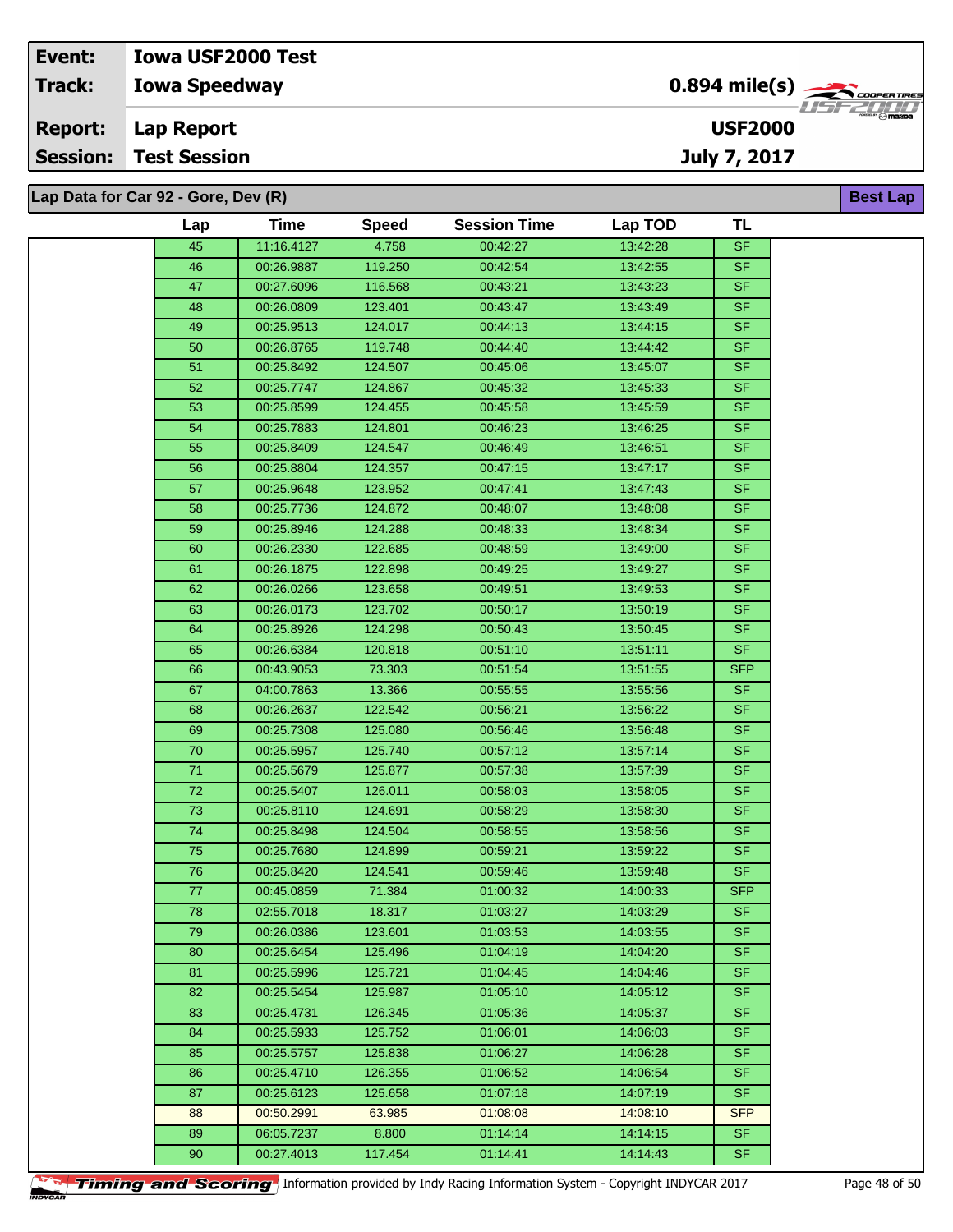| Event:          | <b>Iowa USF2000 Test</b>            |                                           |                  |
|-----------------|-------------------------------------|-------------------------------------------|------------------|
| <b>Track:</b>   | <b>Iowa Speedway</b>                | $0.894$ mile(s) $\sum_{\text{coperimes}}$ | $-7111$          |
| <b>Report:</b>  | Lap Report                          | <b>USF2000</b>                            | $\sqrt{m}$ mazna |
| <b>Session:</b> | <b>Test Session</b>                 | July 7, 2017                              |                  |
|                 |                                     |                                           |                  |
|                 | Lap Data for Car 92 - Gore, Dev (R) |                                           | <b>Best Lap</b>  |

| Lap | <b>Time</b> | <b>Speed</b> | <b>Session Time</b> | Lap TOD  | <b>TL</b>  |
|-----|-------------|--------------|---------------------|----------|------------|
| 91  | 00:26.3642  | 122.075      | 01:15:08            | 14:15:09 | <b>SF</b>  |
| 92  | 00:25.9723  | 123.917      | 01:15:34            | 14:15:35 | <b>SF</b>  |
| 93  | 00:25.8758  | 124.379      | 01:15:59            | 14:16:01 | <b>SF</b>  |
| 94  | 00:25.6428  | 125.509      | 01:16:25            | 14:16:27 | <b>SF</b>  |
| 95  | 00:25.5890  | 125.773      | 01:16:51            | 14:16:52 | <b>SF</b>  |
| 96  | 00:25.6516  | 125.466      | 01:17:16            | 14:17:18 | <b>SF</b>  |
| 97  | 00:25.5819  | 125.808      | 01:17:42            | 14:17:43 | <b>SF</b>  |
| 98  | 00:25.6963  | 125.248      | 01:18:08            | 14:18:09 | <b>SF</b>  |
| 99  | 00:25.6872  | 125.292      | 01:18:33            | 14:18:35 | <b>SF</b>  |
| 100 | 00:26.5071  | 121.417      | 01:18:60            | 14:19:01 | <b>SF</b>  |
| 101 | 00:26.7942  | 120.116      | 01:19:27            | 14:19:28 | <b>SF</b>  |
| 102 | 00:26.0347  | 123.620      | 01:19:53            | 14:19:54 | <b>SF</b>  |
| 103 | 00:36.7621  | 87.547       | 01:20:29            | 14:20:31 | <b>SFP</b> |
| 104 | 14:27.9146  | 3.708        | 01:34:57            | 14:34:59 | <b>SF</b>  |
| 105 | 00:27.8106  | 115.726      | 01:35:25            | 14:35:27 | <b>SF</b>  |
| 106 | 00:26.4321  | 121.761      | 01:35:52            | 14:35:53 | <b>SF</b>  |
| 107 | 00:27.1730  | 118.441      | 01:36:19            | 14:36:20 | <b>SF</b>  |
|     |             |              |                     |          | <b>SF</b>  |
| 108 | 00:25.7782  | 124.850      | 01:36:45            | 14:36:46 | <b>SF</b>  |
| 109 | 00:25.6989  | 125.235      | 01:37:10            | 14:37:12 |            |
| 110 | 00:25.5104  | 126.160      | 01:37:36            | 14:37:37 | <b>SF</b>  |
| 111 | 00:25.6087  | 125.676      | 01:38:01            | 14:38:03 | <b>SF</b>  |
| 112 | 00:26.3377  | 122.197      | 01:38:28            | 14:38:29 | <b>SF</b>  |
| 113 | 00:25.6382  | 125.531      | 01:38:53            | 14:38:55 | <b>SF</b>  |
| 114 | 00:25.5512  | 125.959      | 01:39:19            | 14:39:20 | <b>SF</b>  |
| 115 | 00:25.5482  | 125.974      | 01:39:44            | 14:39:46 | <b>SF</b>  |
| 116 | 00:26.1920  | 122.877      | 01:40:11            | 14:40:12 | <b>SF</b>  |
| 117 | 00:26.5465  | 121.236      | 01:40:37            | 14:40:39 | <b>SF</b>  |
| 118 | 00:25.4992  | 126.216      | 01:41:03            | 14:41:04 | <b>SF</b>  |
| 119 | 00:25.4445  | 126.487      | 01:41:28            | 14:41:30 | <b>SF</b>  |
| 120 | 00:25.5868  | 125.784      | 01:41:54            | 14:41:55 | <b>SF</b>  |
| 121 | 00:25.8351  | 124.575      | 01:42:20            | 14:42:21 | <b>SF</b>  |
| 122 | 00:25.5895  | 125.770      | 01:42:45            | 14:42:47 | <b>SF</b>  |
| 123 | 00:45.3021  | 71.043       | 01:43:30            | 14:43:32 | <b>SFP</b> |
| 124 | 02:31.3779  | 21.261       | 01:46:02            | 14:46:03 | <b>SF</b>  |
| 125 | 00:26.8386  | 119.917      | 01:46:29            | 14:46:30 | <b>SF</b>  |
| 126 | 00:26.0204  | 123.688      | 01:46:55            | 14:46:56 | <b>SF</b>  |
| 127 | 00:25.5010  | 126.207      | 01:47:20            | 14:47:22 | <b>SF</b>  |
| 128 | 00:25.7154  | 125.155      | 01:47:46            | 14:47:47 | <b>SF</b>  |
| 129 | 00:25.7277  | 125.095      | 01:48:12            | 14:48:13 | <b>SF</b>  |
| 130 | 00:25.5432  | 125.998      | 01:48:37            | 14:48:39 | <b>SF</b>  |
| 131 | 00:57.0013  | 56.462       | 01:49:34            | 14:49:36 | <b>SFP</b> |
| 132 | 06:40.5171  | 8.036        | 01:56:15            | 14:56:16 | <b>SF</b>  |
| 133 | 00:54.6711  | 58.868       | 01:57:09            | 14:57:11 | <b>SFP</b> |
| 134 | 24:11.4642  | 2.217        | 02:21:21            | 15:21:22 | <b>SF</b>  |
| 135 | 00:29.1735  | 110.319      | 02:21:50            | 15:21:51 | <b>SF</b>  |
| 136 | 00:27.6410  | 116.436      | 02:22:18            | 15:22:19 | <b>SF</b>  |